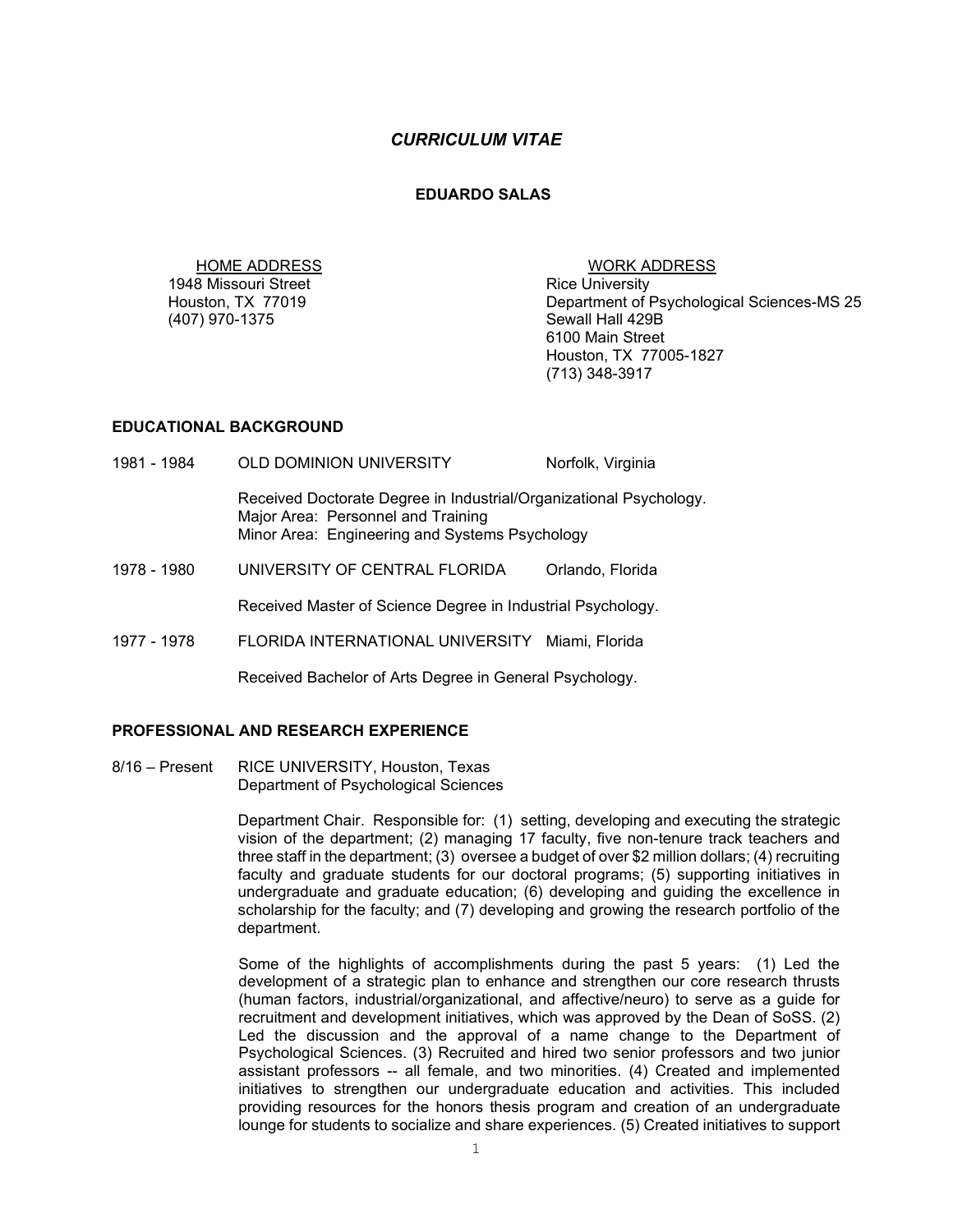our five NTTs and provided guidance, encouragement, and resources for them to feel appreciated and very much part of our department, as well as incorporating them as working and functioning personnel integral to the department. (6) Begun to create a supportive culture of collaboration to seek external funding. In 5 years our department's external funds has increased dramatically (from FY14 \$153,000 to FY16 \$6,400,000 to FY19 \$3,400,000 to so far in FY20 \$4,000,000). (7) Led the implementation of a new Professional Masters in Human-Computer Interaction program. (8) Led, and continuing to lead, the promotion of a department culture -- collaborative grants, interdisciplinary inclusion, diversity, and shared identity through pins, coins, t-shirts, signage, and clean spaces.

7/15 – Present Professor and Allyn R. and Gladys M. Cline Chair of Psychology. Responsible for leading graduate courses in organizational science and human factors; mentor and advise undergraduate and graduate students; manage a research portfolio in training; team effectiveness, cross-cultural behavior, performance measurements and humansystems integration; support several research interest groups and serve on department and university committees.

## 6/99 – 6/15 UNIVERSITY OF CENTRAL FLORIDA - Orlando, Florida Department of Psychology

University Trustee Chair & Pegasus Professor . Responsible for teaching graduate courses in personnel and organizational psychology, training, and human factors; advise undergraduate and graduate students; conduct basic and applied research; serve in thesis and dissertation committees; served on department and university committees and support doctoral programs in Industrial and Organizational Psychology, Applied Experimental & Human Factors Psychology and Modeling & Simulation (see details on page 4). Thesis and Dissertations of students supervised and directed, available upon request.

 UNIVERSITY OF CENTRAL FLORIDA – Orlando, Florida Institute for Simulation & Training

Program Director and Professor. Human Systems Integration Research Department. Responsible for conducting and managing multi-discipline research in team training, training effectiveness, human performance measurement, automation, advanced training technology, learning methodologies, and decision-making under stress and cognitive modeling, mathematical and computational algorithms. Other activities include consulting to a multi-disciplinary group of scientists on human factors, and learning issues, establish research collaborations with the different university departments and advise the Executive Director on behavioral science issues (see details on page 4).

5/84 - 5/99 NAVAL AIR WARFARE CENTER TRAINING SYSTEMS DIVISION, (formerly NAVAL TRAINING SYSTEMS CENTER) -Orlando, Florida

> Senior Research Psychologist and Branch Head (GS-14). Program manager, and Head of the Training Technology Development Branch responsible for managing ongoing multi-million dollar research and development projects in the areas of team training and performance; tactical decision-making under stress; aircrew coordination training; team decision-making; human performance measurement and modeling; training design, evaluation and effectiveness; team training in distributed environments; embedded training and advanced training technology. Responsibilities included technical oversight on all research activities and products; supervision of professional/technical staff of 35 people; consultant to acquisition on instructional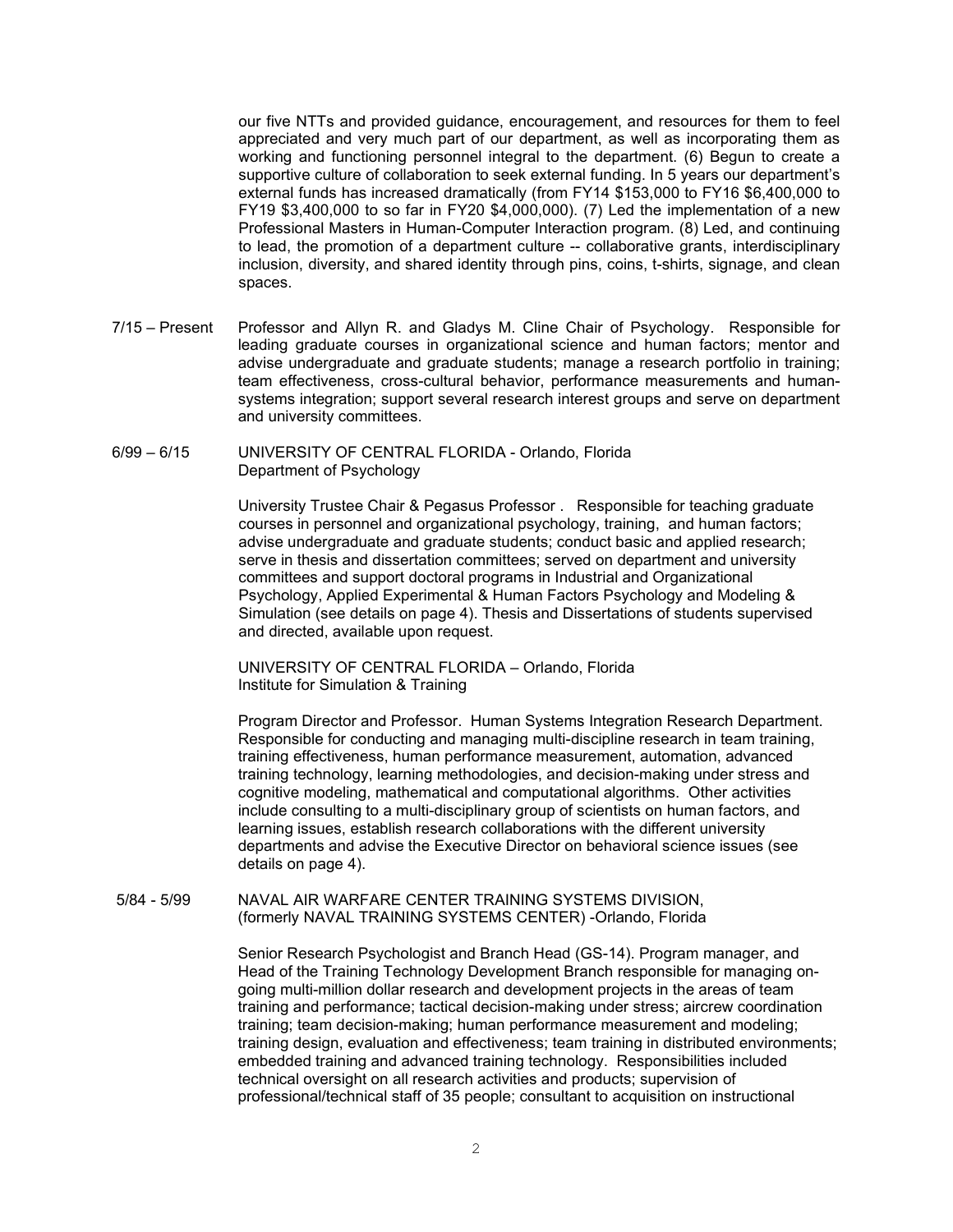features for training devices; manage research contracts; design and develop research proposals; presentations to management, customers and users.

10/81 - 5/84 CENTER FOR APPLIED PSYCHOLOGICAL STUDIES, OLD DOMINION UNIVERSITY Norfolk, Virginia

> Research Associate. Awarded a government research grant (U.S. Air Force Human Resources Laboratory) with the task of identifying, developing and validating timeseries and rate measures predictive of skill acquisition and retention rates. Responsibilities included: statistical analyses and interpretation of data using SPSS, and other canned statistical packages; writing research proposals, project status reports and final technical reports; directing and coordinating all administrative activities.

5/81 - 7/82 ROWLAND & COMPANY - Newport News, Virginia

Training Analyst. Contractor to the Naval Air Development Center (NADC) with responsibility to review and evaluate training materials developed by McDonnell Aircraft (MCAIR) for organizational level maintenance personnel of the F/A-18 aircraft.

11/80 - 5/81 CALSPAN CORPORATION, HUMAN FACTORS AND TRAINING CENTER - Virginia Beach, Virginia

> Associate Psychologist. Projects included several Instructional System Development (ISD) and Training Evaluation Programs. These included: a comprehensive aircrew ISD effort for the U.S. Navy, job/task and training analysis for the U.S. Coast Guard, and development of training effectiveness and evaluation methodologies for the U.S. Army.

5/79 - 11/80 U.S. NAVY TRAINING ANALYSIS AND EVALUATION GROUP. NAVAL TRAINING EQUIPMENT CENTER - Orlando, Florida

> Research Consultant. Directed a study on Hispanic recruits who speak English as a Second Language (ESL) resulting in the development and implementation of a Navy ESL Program. Other projects involved: determining the effectiveness of memory aids in technical training; writing, developing, implementing, and validating a training workbook to improve numerical skills of recruits and worked on the development of the Computer Readability Editing System (CRES).

## **MANAGEMENT CONSULTING EXPERIENCE**

10/99-Present MANAGEMENT CONSULTANT. Provided consultation services to numerous corporations, businesses and governmental agencies. Services include advise on how to promote teamwork; how to compose and manage work groups; how to design and deliver team training; how to improve team leadership; how to design and deliver learning systems; how to foster and create a safety culture; how to evaluate training systems; how to implement scenario-based training; how to design environments to promote collaboration; and providing guidelines for ameliorate the effects of stress. Clients include: BP, Frito-Lay, Florida Hospital, Aptima, UBS Warburg, Klein & Associates, Cognitive Technologies, Inc., U.S. Army, U.S. Air Force, U.S. Navy, Florida Maxima Corp., American Institutes for Research, Beacon Associates, CHI Systems, Mirum, ThinkSharp, Battelle, MobilVox, Axiom, Stottler-Henke, Creighton University (School of Medicine), University of Chicago (School of Medicine), CTA Health, Grant Thornton, Perceptronics, The World Bank, Cedar Sinai, Texas Childrens (Houston), UT Health Science Center, Fors Marsh Group, UT Southwestern (Dallas), SeaDrill, Rowan.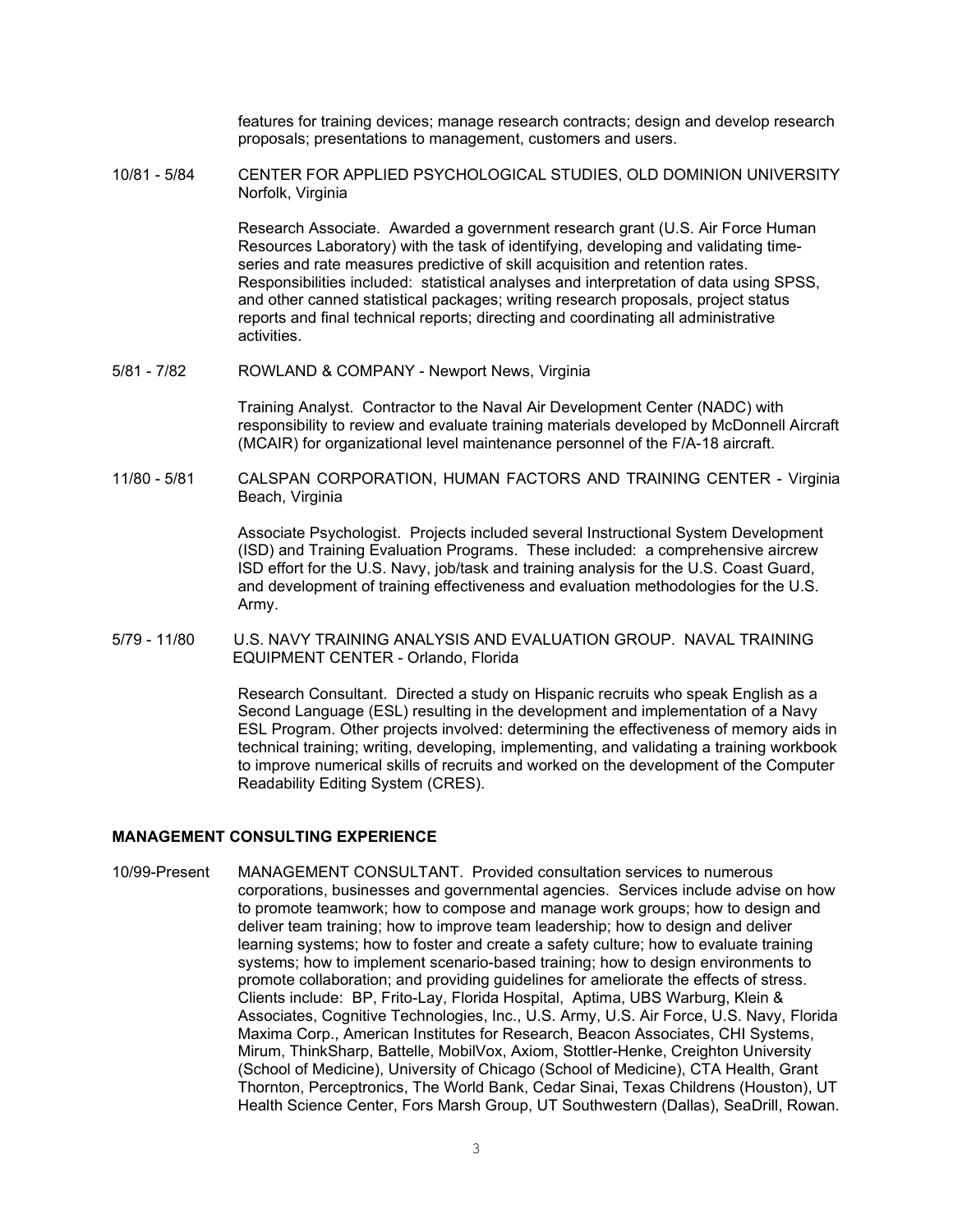#### 9/99 HAWORTH, INC. – Holland, MI.

Organizational Consultant. Provided advice to senior management, marketing department and research group on how to create a high performance team, how to develop teamwork skills and how to train teams. Consulting activities included: a practical lecture to over 50 employees on what we know about team effectiveness; provided guidance on how to investigate the influence of physical layouts on collaborative work; and provided advice on how to set a climate for fostering teamwork in the organization.

9/98-9/99 AMERICAN INSTITUTES FOR RESEARCH - Washington, D.C.

Expert. Providing guidance and advice on designing a teamwork skills assessment tools for the International Life Skills Survey. Activities include reviewing literature, writing test items, developing a scoring scheme, designing the testing plan and developing for guiding the assessment protocol.

7/86 WFTV (Channel 9) - Orlando, Florida

Human Resources Consultant. Designed and conducted a workshop for upper management on group decision-making, effectiveness, and communication. In addition, consulted on management strategies and actions to solved personnel problems.

- 10/85 11/85 ASSESSMENT DESIGNS, INC. Orlando, Florida
- 8/84 9/84

Human Resources Consultant. Assessed the managerial potential of over 120 candidates from the New York Police Department and Boston Police Department's promotional program. Assessment included: behavioral observation of an interaction test (i.e., in-basket), reporting of critical incidents and consensus discussion among assessors.

9/81 - 11/83 CITY OF NORFOLK - Norfolk, Virginia

Personnel Consultant. Full responsibility for directing and coordinating all activities regarding the performance appraisal system currently used by the Norfolk Police Department (NPD). In addition, designing, conducting and evaluating training workshops on how to provide and conduct effective feedback and goal setting sessions for first and upper-level managers of the NPD.

1/80 - 10/80 CITY OF ORLANDO - Orlando, Florida

Personnel Consultant. Conducted in-depth review, evaluation and validation of the Orlando Police Department's selection and performance appraisal procedures and policies. Also, conducted extensive job analyses as well as performance and skill dimensioning to be used in the design and development of an assessment center for the Orlando Fire Department.

3/80 - 6/80 ORANGE COUNTY - Orlando, Florida

Personnel Consultant. Designed, developed, implemented, and validated selection procedures and guidelines for several CETA clerical and managerial positions.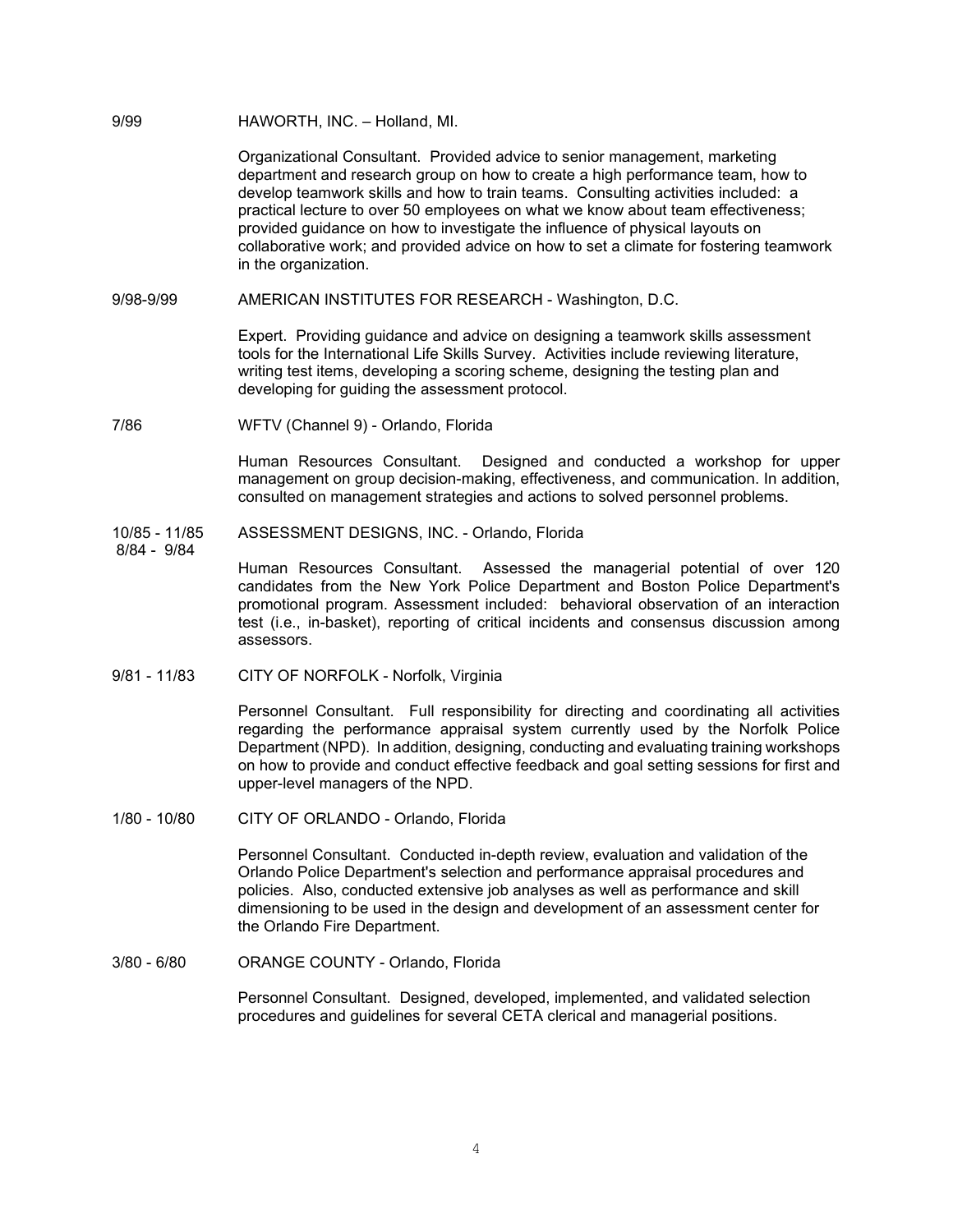#### 3/79 - 6/79 ASSESSMENT DESIGNS, INC. - Orlando, Florida

Personnel Consultant. Conducted several job analyses and designed as well as wrote simulation exercises for managerial assessment and training. Gained experience on the assessment center methodology and its use for selection, training and career development.

## **INTERNATIONAL MANAGEMENT RESEARCH AND APPLICATIONS EXPERIENCE**

10/99 UNIVERSIDAD DEL DESARROLLO – Santiago, Chile

Organizational Consultant. Conducted two workshops for top executives from pharmaceutical and petroleum industries on how to design, develop, implement and evaluate high performance teams. Other activities included providing advise to the top executives on how to create an organizational climate for implementing high performance teams.

5/83-6/84 OLD DOMINION UNIVERSITY - Norfolk, Virginia

Research Associate. Conducted in-depth interviews with top executives from multinational and local organizations in Lima, Peru to determine the social, political and economic factors that facilitate or hinder the implementation of managerial technologies in Peru. The results from these interviews were used to design, develop and administer a survey to top executives representing 85 multi-national, as well as local organizations with the purpose of determining: (a) the socio-technical system operating in their organization (i.e., theoretical framework), (b) the decision-making process of managers when implementing knowledge- based innovations, and (c) the organizational factors that contributed to the implementation process.

## **ACADEMIC AND TEACHING EXPERIENCE**

7/15 – Present RICE UNIVERSITY - Houston, TX

Faculty Member:

- Industrial/Organizational Psychology Doctoral Program
- Human Factors Psychology Doctoral Program

Committee Member:

- Deans Advisory Committee (School of Social Sciences) 2015-2016
- Personnel, Plans and Priorities Committee (School of Social Sciences) 2016-2017
- University Research Committee, 2017-Present
- 9/18 Present UT Health, McGovern Medical School Houston, TX

Assistant Professor, Dept. of Internal Medicine

6/99 – 6/15 UNIVERSITY OF CENTRAL FLORIDA – Orlando, Florida

Professor of Psychology (tenured). Joint appointment with the Institute for Simulation and Training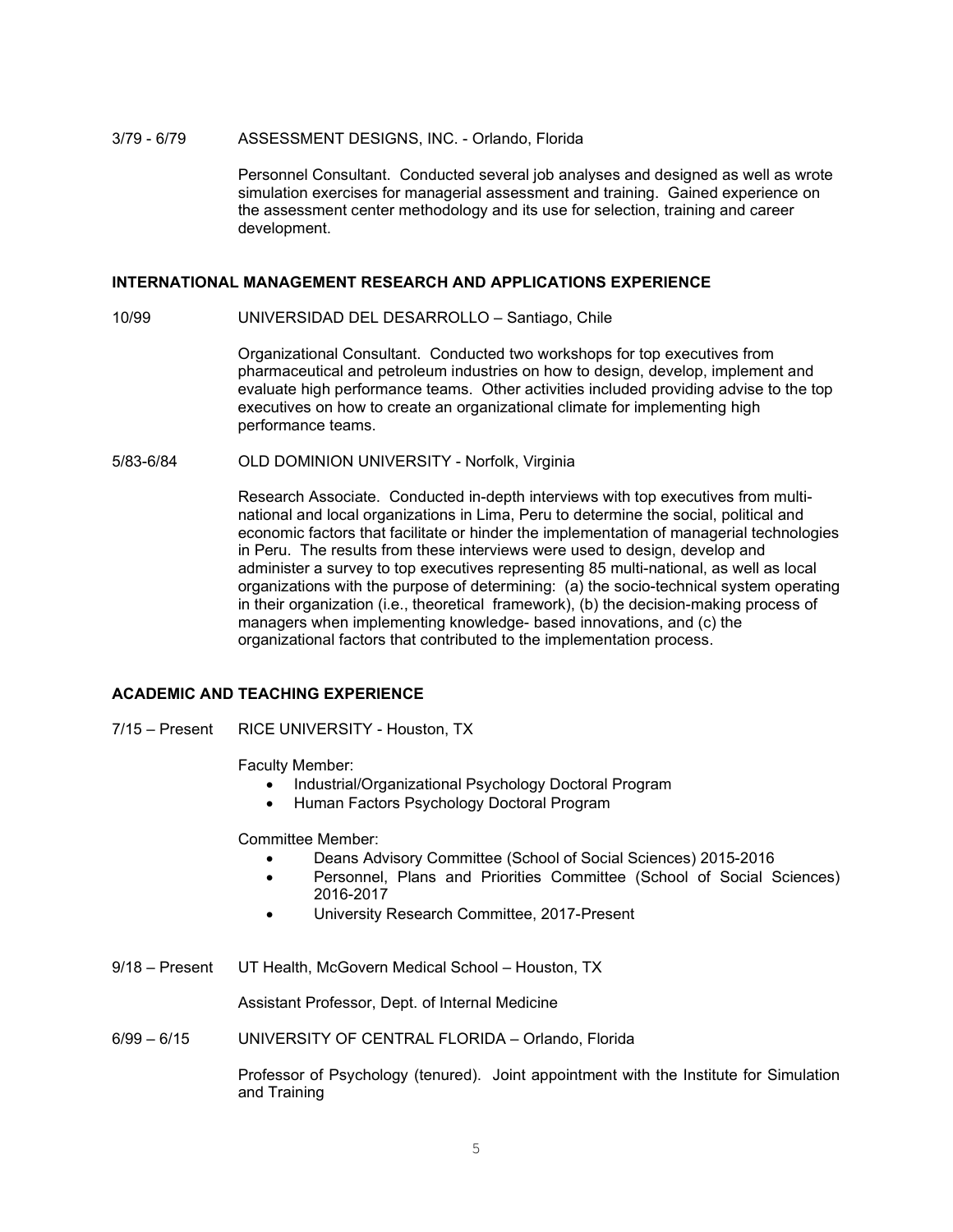*Teaching.*

Seminar in Human Factors III (EXP 5258)

Seminar in Professorial Issues (EXP 6XXX) Current Topics in I/O Psychology (INP 6217) *Service*:

Program Director of the Human Systems Integration Research Department at the Institute for Simulation and Training, 2001-present.

Director of Applied Experimental and Human Factors Ph.D. Program, 2000-2004.

Faculty Member:

- Industrial/Organizational Psychology Doctoral Program
- Modeling and Simulation Doctoral Program
- Applied Experimental and Human Factors Psychology Doctoral Program

Committee Member:

- Department of Psychology's Advisory Committee, 2000-2004
- College of Arts and Science Dean's Advisory Committee, 2003-2004
- Department of Psychology's Annual Review Committee, 2003-2006, 2008
- College of Science Research Incentive Award Committee, 2006-2007
- College of Science Promotion and Tenure Committee, 2007-2009
- University Research Incentive Award Committee, 2010-2011
- University Search Committee for Dean of COS, 2011
- College of Science Dean's Advisory Committee, 2011-12
- President's University Committee on Employability of Students, 2013-2014
- University Search Committee for Provost, 2014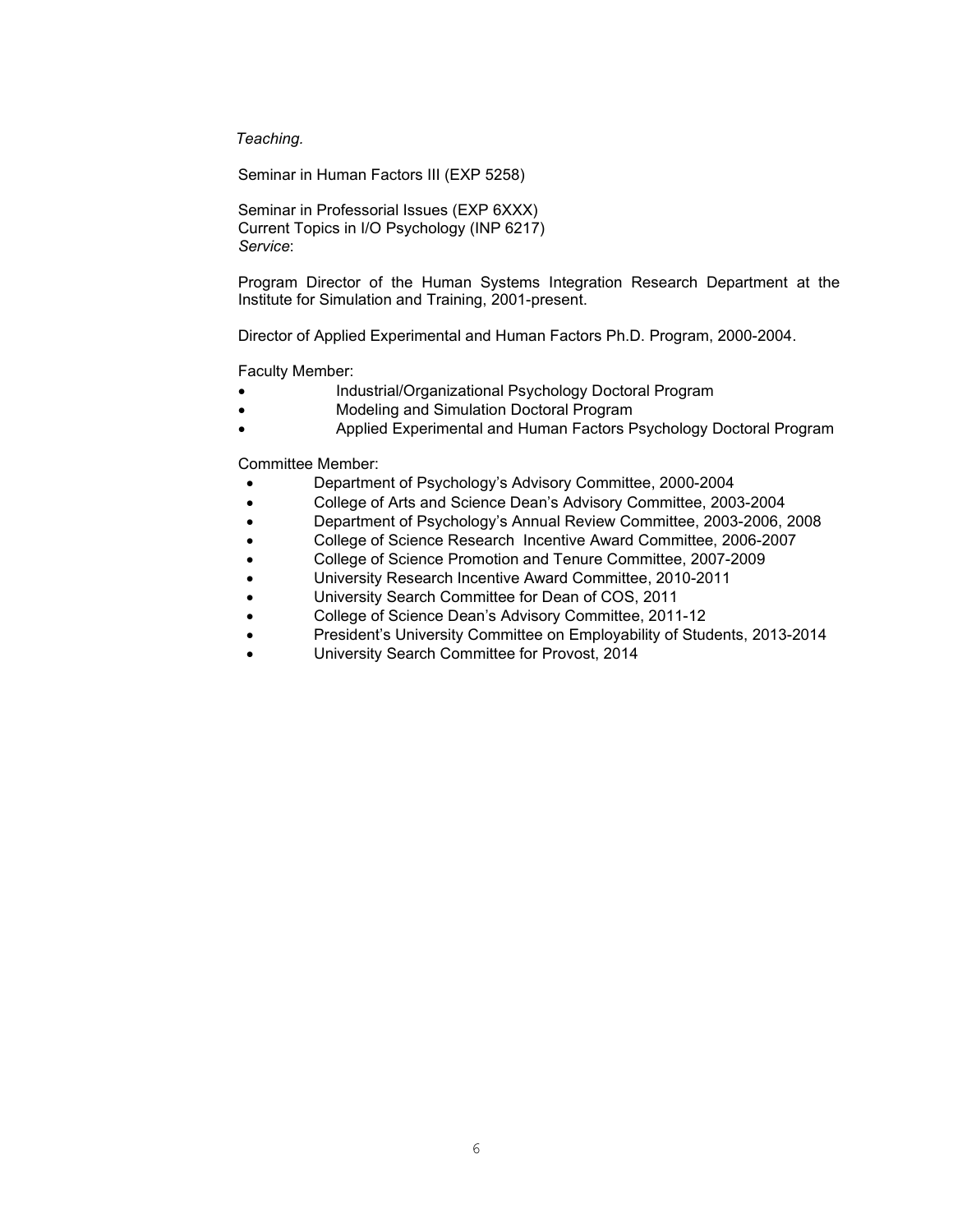University of Central Florida *Grants and Contracts.*

- 1. *Principal Investigator.* Optimizing individual and team performance in highly immersive virtual environments. BP Amoco/gOE (9/00 – 7/01; \$400,000).
- 2. *Co-Principal Investigator* (with E. Rinalducci, G. Green & E. Gelenbe). Obstacle masking and Vehicle guidance research. STRICOM (7/00 – 7/01; \$31,000).
- 3. *Co-Principal Investigator* (with D. Stone & E. Stone-Romero). Influence of Hispanic-American values on individuals, groups, and organizational effectiveness. UCF/Metropolitan (7/00 –12/00; \$10,000).
- 4. *Principal Investigator*. Towards a science of Distributed Team Training. Aptima/Air Force HED (10/00 – 5/01; \$50,000).
- 5. *Principal Investigator*. Assessment of virtual reality technology to support deaf and hearing impaired children. NSC (2/01 – 7/01; \$25,000).
- 6. *Co-Principal Investigator* (with J.P. Kincaid). Interventions for emergency vehicle accident prevention using instrumented vehicles. UCF/CATTS Program (8/99 – 11/00; \$25,000).
- 7. *Principal Investigator*. The use of simulation to support law enforcement driver training: A case study. UCF/CATTS Program (3/01 – 6/02; \$24,538).
- 8. *Principal Investigator*. Acquisition of a workshop display system. UCF/BP University Equipment Initiative. (3/01 – 6/01; \$154,000).
- 9. *Principal Investigator*. Team performance effort: Diagnosis and framework support. Aptima, Inc. (10/01 – 9/03; \$80,000).
- 10. *Principal Investigator.* A Cognitive Framework for Understanding Multinational Army Team Performance. Micro Analysis & Design. (3/02 – 9/02; \$34,933).
- 11. *Co-Principal Investigator (with J. Fowlkes).* Cognitive demands of warfighting readiness: Investigating planning and replanning skills. CHI Systems (4/02 – 10/02; \$29,980).
- 12. *Co-Principal Investigator (with S. Fiore, C. Bowers, & F. Jentsch).* Research investigating the optional sequence for learning macro-spatial knowledge in a distributed geographical impact system. STRICOM (6/02 – 6/03; \$65,000).
- 13. *Co-Principal Investigator (with F. Jentsch, C. Bowers & S. Fiore).* Research for an augmented learning system for the interpretation of non-verbal cues. STRICOM (6/02 – 6/03; \$75,000).
- 14. *Principal Investigator.* Developing, testing and validating instructional models for distributed learning systems. STRICOM (6/02 – 6/03; \$176,942).
- 15. *Principal Investigator*. Warrior training for coalition and collaborative teams (Phase 1). Aptima, Inc. (3/03 – 7/03; \$23,000).
- 16. *Co-Principal Investigator (with S. Fiore, C. Bowers & F. Jentsch).* Training perceptual processes for superior threat identification by airport security persons. FAA Technical Center (3/02 – 4/06; \$431,000).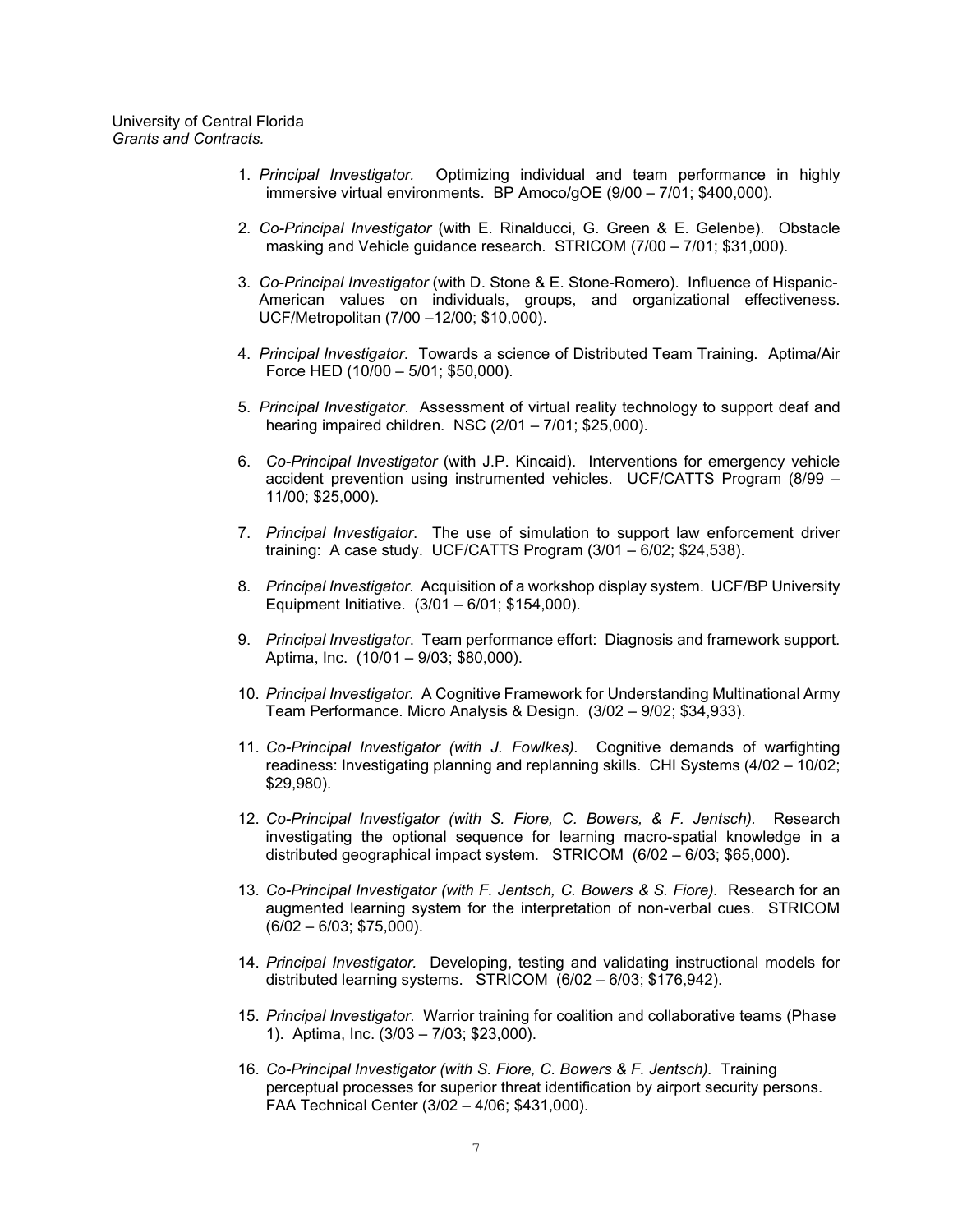- 17. *Principal Investigator.* The collaboration technology and team effectiveness conference. Northrop Grumman Corporation (5/06; \$15,137)
- 18. *Research Associate* (with Peter Hancock). Stress, workload and fatigue on the electronic battlefield. Multi-disciplinary University Research Initiative (MURI)/ARO.  $(7/01 - 6/06; $4.6M)$ .
- 19. *Principal Investigator*. Integrating knowledge acquisition and measurement strategies in Adaptive Distributed Training Systems. AFOSR (2/01 – 7/04; \$566,000)
- 20. *Principal Investigator*. Understanding the Pyxis System. University of Florida (8/03 -3/04, \$40,000).
- 21. *Principal Investigator*. Warrior training for coalition and collaborative teams (Phase II). Aptima, Inc. (2/04 – 10/05; \$70,000).
- 22. *Principal Investigator.* Quality indicators for consumer's use of selecting hospitals and establishing of a Patient Safety Curriculum. University of Miami (1/04 – 3/04; \$10,000)
- 23. *Principal Investigator*. Leadership and team performance in the US Army: A systematic effort to identify what we know and where we need to go. U.S. Army Research Institute (3/04-12/05; \$274,000).
- 24. *Co-Principal Investigator* (with F. Jentsch). Human robot interaction and control of multiple soldier-multiple systems team. U.S. Army Research Laboratory/Micro Analysis and Design (4/04-8/04; \$87,831).
- 25. *Principal Investigator (with S. Fiore).* Florida alliance for the study of expertise. National Science Foundation (10/03 – 4/07; \$220K).
- 26. *Principal Investigator.* Leadership development and operational readiness in a network centric warfare coalition environment: A workshop and research agenda. US Army Research Institute (4/05 – 12/05; \$150,000).
- 27. *Principal Investigator*. The effects of collaborative technologies on individual and team performance in a network centric warfare (NCW) environments. US Air Force Research Laboratory. (11/05 – 12/06; \$99,441).
- 28. *Co-Principal Investigator* (with D.M. Nicholson, C. Stapleton, S. Fiore, J.P. Rolland, C.E. Hughes, E.M. Smith, G.A. Martin & S. Burke). Virtual technologies and environment (VIRTE) for advanced research on agents and teams. U.S. Army Research Institute/NAVAIR. (1/06 - 1/07; \$1.9M).
- 29. *Co-Principal Investigator* (with S. Fiore, F. Jentsch, & S. Burke). Toward an understanding of the macro-cognitive processes in complex team problem solving. Office of Naval Research. (1/06 – 1/09; \$325K).
- 30. *Co-Principal Investigator* (with C.A. Bowers & F. Jentsch)*.* Identifying cognitive skills for advance automated aircraft training. Federal Aviation Administration (10/99 – 1/09, \$2,403,154).
- 31. *Co-Principal Investigator* (with G. Harrison, C. Hughes, S. Pattanalk, J. Weishampel, S. Fiore, C. Stapleton, E. Rutstrom & S. Burke). Cognition in natural environments: Using simulated scenarios in complex decision making experiments. National Science Foundation. (4/06 – 3/08; \$647,430).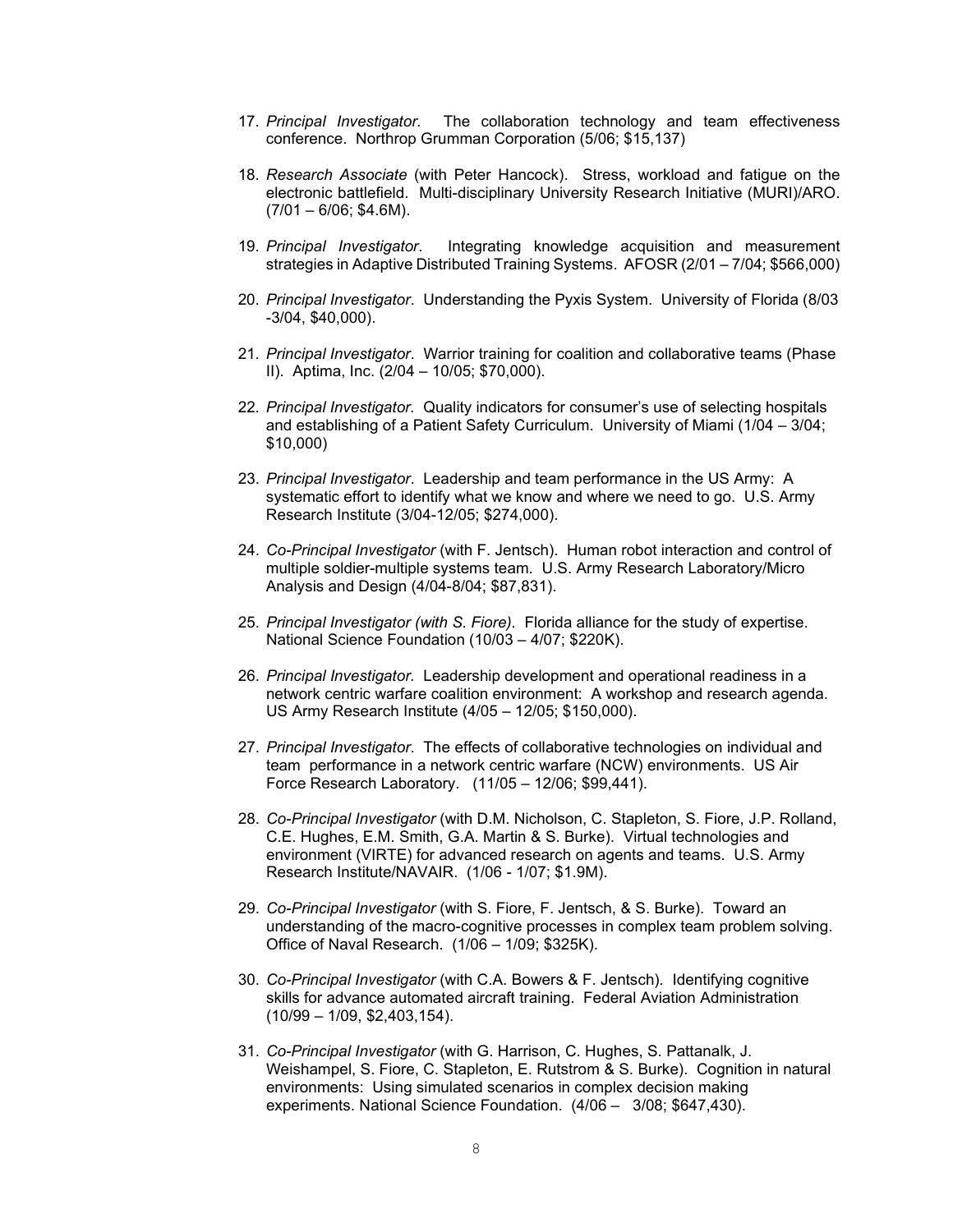- 32. *Principal Investigator*. Advanced Decision Architectures Consortia—Understanding team adaptability and multicultural teamwork. U.S. Army Research Laboratory. (6/01 – 3/08; \$790,044).
- 33. *Co-Principal Investigator* (with S. Burke & L. DeChurch). Towards building an understanding of Multi-team systems effectiveness: The development of a theory and program of research. Army Research Institute (7/07 – 06/09; \$180,000).
- 34. *Co-Principal Investigator* (with S. Burke). Dynamic system tools for team performance assessment and enhancement. Intelligent Automation, Inc. (10/07 – 4/08; \$28,000).
- 35. *Principal Investigator.* Impact of gaming attributes on measures of training effectiveness. Aptima, Inc. (11/07-11/09; \$180,000).
- 36. *Principal Investigator* (with C.S. Burke & K.A. Jentsch). Promoting understanding of team level cognition within the warfighter: The application of metrics in simulation. Office of Naval Research (12/07 – 12/08; \$75,000).
- 37. *Principal Investigator . Human* Terrain System (HTS) & Multicultural team training project. Georgia Tech Research Institute (12/08 – 3/10; \$543,000).
- 38. *Principal Investigator*. Swift trust in teams research. Mirum Corporation (11/08 3/10; \$50,148)
- 39. *Principal Investigator*. Tailoring Training for Disparately Skilled Participants in Large Scale Training Exercises. VrSoft LLC (7/09 – 3/10; \$30,000)
- 40. *Principal Investigator.* Adaptive Training to Enhance Individual and Team Learning. Stottler-Henke Associates, Inc*.* (7/09 – 4/10; \$32,000).
- 41. *Principal Investigator.* Safer medical reservists combat team training. University of Miami/Jackson Memorial Hospital (6/07 – 12/12; \$375,000).
- 42. *Principle Investigator*. Critical Social Thinking STTR Phase II. Mirum Corp. (9/09- 9/11; \$225,000).
- 43. *Co-Principal Investigator* (with S. Burke). Leveraging Social Identities as a way to reduce goal conflict and improve coordination in military Multiteam Systems. ICF Incorporated. (7/10 – 3/11; \$85,000).
- 44. *Principal Investigator.* Telemedicine, teams and decision-making. University of Miami. (3/11-3/12, \$99,338).
- 45. *Principal Investigator*. Tailoring training for disparate skilled participants in large scale training Phase II STIR. VrSoft (11/10-11/12; \$150,000).
- 46. *Co-Principal Investigator* (with B. Goldiez). Simulation assessment for TATRC. University of Missouri. (9/11-10/13, \$253,591).
- 47. *Co-Principal Investigator* (with S. Burke). Multi-echolon measurements for Brigade Combat Team (BCT) performance. ICF Incorporated, LLC. (5/11 – 6/12, \$80,363).
- 48. *Co-Principal Investigator* (with S. Burke). Measuring and improving unit cohesion and performance in preparation for deployment. US Army Research Institute. (6/11 – 9/12, \$309,999).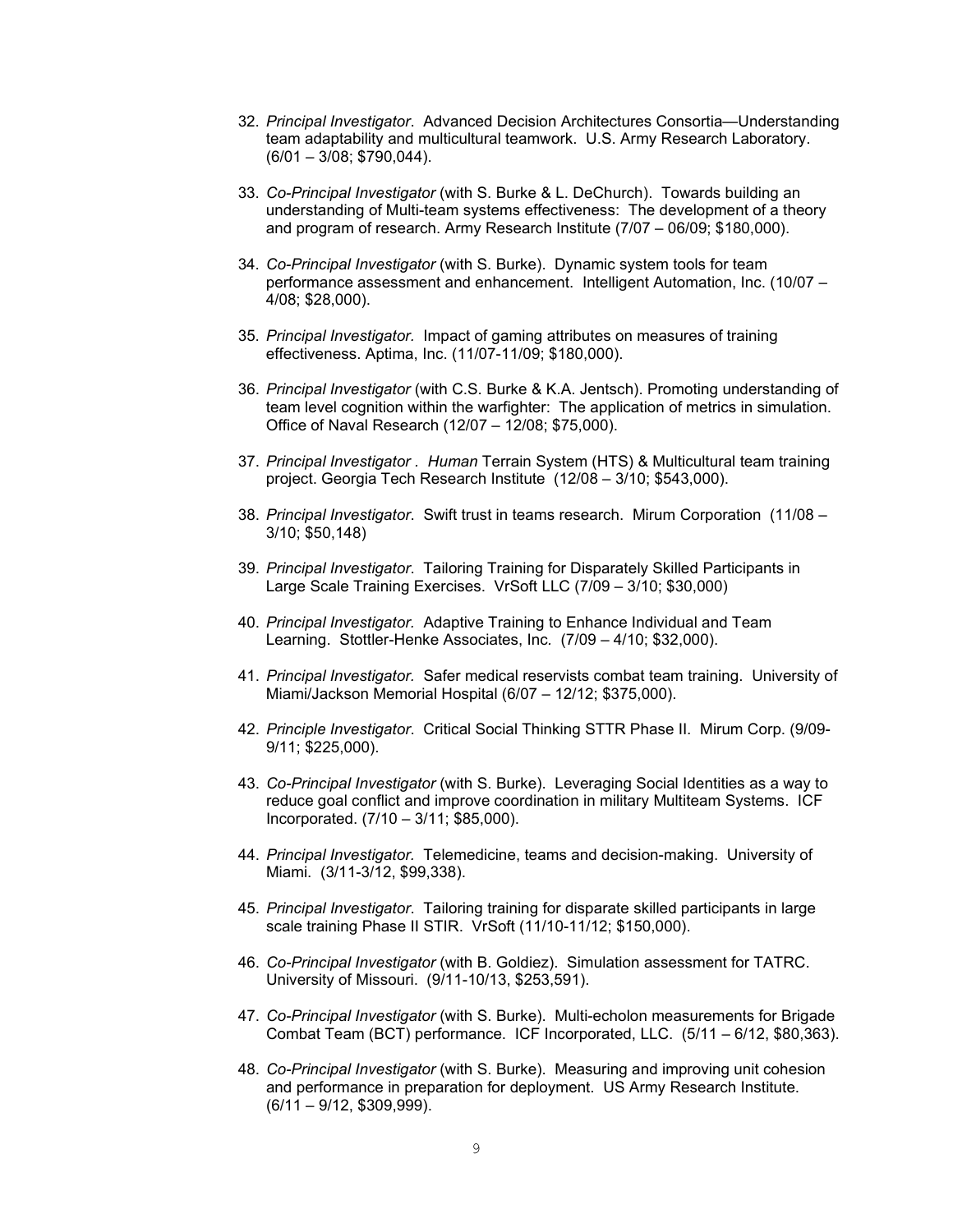- 49. *Co-Principal Investigator* (with M. Ohland, D. Woehr, M. Loughry and R. Layton). SMARTER Teamwork: System for management, assessment, research, training, education and remediation for teamwork. National Science Foundation (8/08 – 4/13; \$412,000).
- 50. *Principal Investigator* (with S. Fiore, F. Jentsch & S. Burke). MURI: Cognition and Collaboration in Networking Centric Operations: Understanding and Measuring Macrocognition in Teams. Office of Naval Research (9/06 – 5/13; \$5,000,000)
- 51. *Principal Investigator (*with S. Fiore, & K. Jentsch). Cohesion Optimization in NASA Spaceflight Teams Experience duration Assignment: Training and Indices for Optimization Performance (Constellation Pegasus). NASA (5/09 – 12/13; \$1.2M).
- 52. *Principal Investigator* . Does Teamwork Mediate Relationship between Partner Familiarity and EMT Injuries. University of Pittsburgh (9/12 – 10/13; \$22,890)
- 53. *Co-Principal Investigator* (with L. DeChurch, S. Burke & N. Kapucu). VOSS: Creating Functionally Collaborative Infrastructure in Organizations. National Science Foundation (9/09 – 4/13; \$400,000).
- 54. *Principal Investigator* . Towards a Scientifically Rooted Design Architecture of Team Process & Performance Modeling in Adaptive, Team-based Intelligent Tutoring System. US Army Research Laboratory. (12/12 – 12/15; \$575,000)
- 55. *Principal Investigator* (with S. Burke). MURI: Understanding, Measuring and Modeling the Effects of Culture in Negotiation and Collaboration: A Dynamic, Multi-Level View of Culture" University of Maryland/ARO (4/08 – 5/14; \$1,878,896)
- 56. *Co-Principal Investigator* (with S. Burke, & S. Fiore). TRAIN II: Enhancing Soldier, leader and Staff Decision-Making Processes: Knowledge Management, Staff Decision-Making, and Information Sharing Processes. ICF Incorporated LLC (07/12 – 05/14; \$33,000).
- 57. *Principal Investigator*. Telemedicine, Teams and Decision Making for Disaster Management. University of Miami (9/12 – 6/14, \$100K).
- 58. *Principal Investigator*. The science and practice of executive coaching: Development of a process-based model and measurement toolkit of executive coaching effectiveness. (Society for Human Resource Management Foundation (SHRM) (8/13-8/15, \$100K).
- 59. *Principal Investigator*. Does teamwork mediate relationship between partner familiarity and EMT injuries. University of Pittsburgh (7/12-8/14; \$45.6K).
- 60. *Principal Investigator*. Evidence-based metrics Toolkit for Measuring Safety and Efficiency in Human-Automation Systems. NASA (10/13-9/16; \$600K)
- 61. *Principal Investigator*. Using Real-Time Lexical Indicators to detect performance decrements in spaceflight teams. NSBRI (8/13-7/14; \$399,958)
- 62. *Principal Investigator*. NASA 3 Dynamic Team Role Allocation in Long Duration, Exploration Missions: Identification of Roles, Triggers, and Measurement Tools (10/14-1/15; \$185K).
- 63. *Co-Principal Investigator*. Leadership-Followership: Moving Beyond Traditional Leadership to Build Highly Functioning Autonomous Teams (10/14-9/17; \$100K).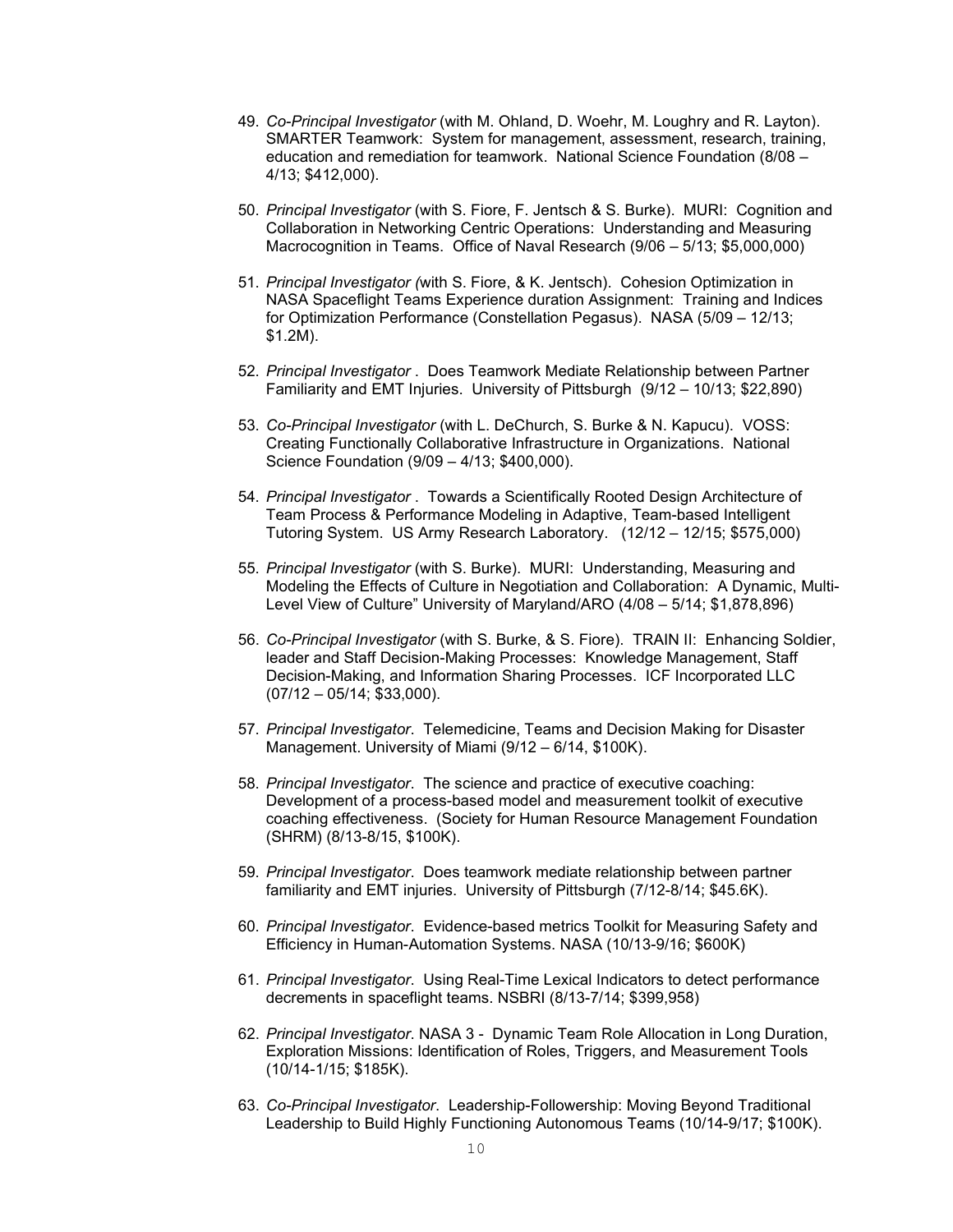## 64. *Principal Investigator*. The Effect of Implementation Method on the Success and Effectiveness of a Pre-Anesthetic Induction Patient Safety(PIPS) Checklist, Florida Hospital (10/14-4/16,\$42,230)

Total Number of Grants: 64 Dollar Amount: \$53,593,34.00

Rice University, Houston, TX Grants and Contracts

- 1. *Principal Investigator*. Evidence-based metrics Toolkit for Measuring Safety and Efficiency in Human-Automation Systems. NASA (8/15 – 5/17; \$350K)
- 2. *Principal Investigator*. Using Real-Time Lexical Indicators to detect performance decrements in spaceflight teams. NSBRI (9/15 – 7/17; \$584,958)
- 3. *Principal Investigator*. Dynamic Team Role Allocation in Long Duration, Exploration Missions: Identification of Roles, Triggers, and Measurement Tools. NASA 3 (9/15 – 12/19; \$1.08M)
- 4. *Principal Investigator*. Team Performance for Intelligent Tutoring System. US Army Research Lab/UCF (7/15 – 6/16; \$50K)
- 5. *Co-Principal Investigator*. Facilitating the Synergistic Side of Cultural Diversity in LDSE: Identification of Challenges and Development of Cultural Training. NASA/UCF (7/16 – 7/19; \$375K)
- 6. *Co-Principal Investigator*. Developing and Validating Sensor-based Measurements Strategies for Team Member Selection. NASA/John Hopkins University (7/17 – 7/20; \$285K)
- 7. *Co-Principal Investigator.* Developing Better Leaders by Incorporating Diversity Competencies into Training Programs. The Doerr Institute for New Leaders, Rice University (9/16 – 9/17; \$28,795)
- 8. *Co-Principal Investigator.* The Effects of Shared Leadership Training on Research Teams. The Doerr Institute for New Leaders, Rice University. (9/16-9/17; \$16,620)
- 9. *Principal Investigator*. Development and Evaluation of the system Handoff Training for Combat Casualty Care (HTC3). Perceptronics. (12/17 – 7/18; \$43K).
- 10. *Co-Principal Investigator*. Uncovering what makes an effective leader. The Doerr Institute for New Leaders, Rice University (8/17 – 5/18; \$27K).
- 11. *Principal Investigator*. The Team Science Summit Workshop. Rice's Creative Ventures. (7/17 – 8/18; \$48K)
- 12. *Principal Investigator.* Cross Cultural Collaboration Design Teams. Rice's Creative Venturing. (5/16 – 9/17; \$71K)
- 13. *Co-Principal Investigator.* Promoting Leadership Self-Efficacy for Women and Minorities in STEM. The Doerr Institute for New Leaders, Rice University (11/17 – 11/18; \$26K).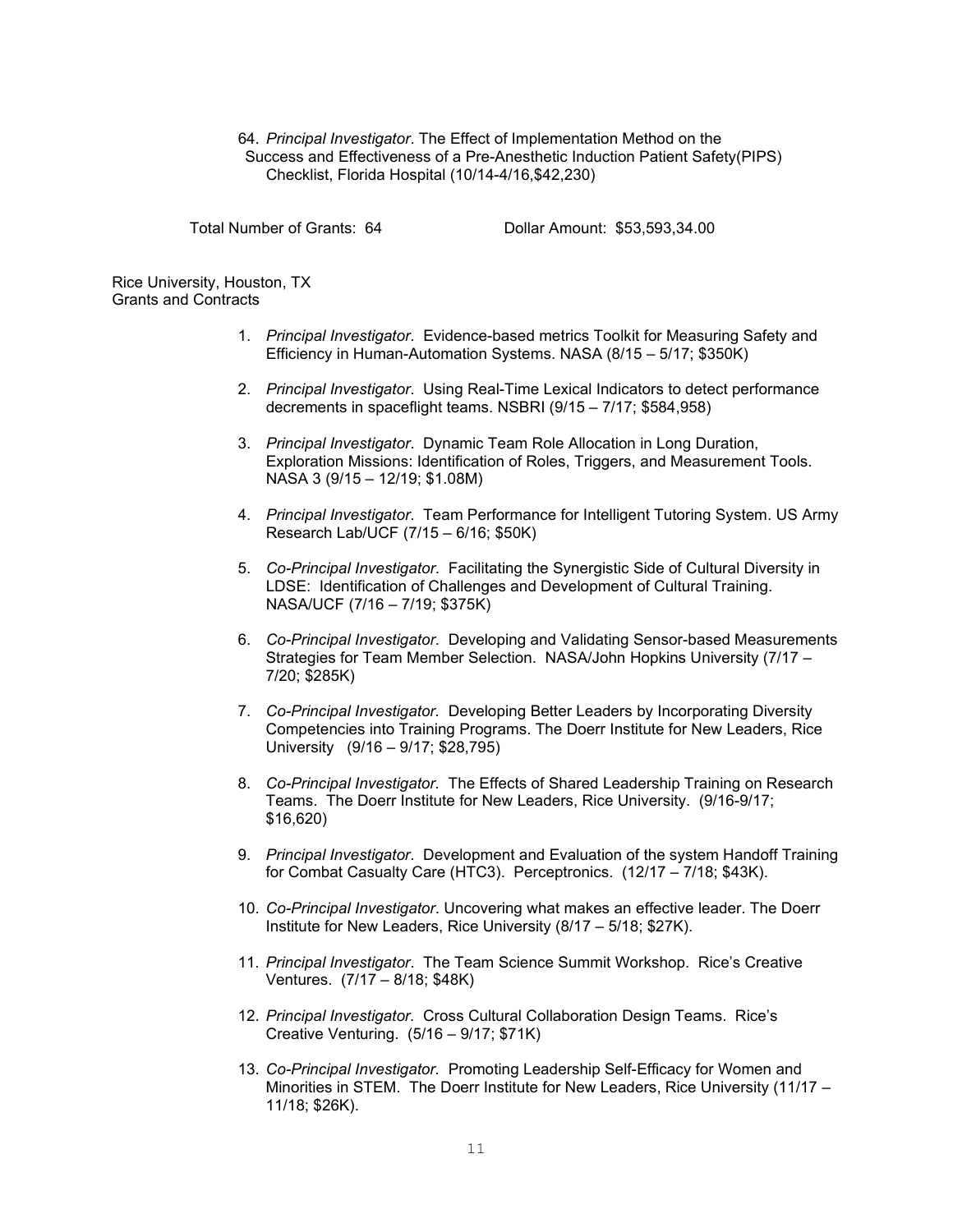- 14. *Co-Principal Investigator.* Diversity, Social Dominance, Likability, and Leader Effectiveness. The Doerr Institute for New Leaders, Rice University. (1/18 – 12/18; \$22K).
- 15. *Principal Investigator*. Collaborative Research: A two-part project examining Team Discrimination by Gender in STEM Teams and Way Forward. National Science Foundation. (1/19 – 7/22; \$600K).
- 16. *Principal Investigator.* Collaborative Research. UTHSC/National Institute of Health  $(7/19 - 6/24; $1.0M)$
- 17. *Principal Investigator.* Next Generation Teams and Organizational Subsystems. Army Research Institute. (9/19 – 7/22); \$1.6M).
- 18. Co-Principal Investigator. Collaborative Research: Improving Access to Career and Educational Development for Talented, Low-Income Students through the Flexible Internships-Research-Education Model. National Science Foundation.  $(10/21 - 9/27; $2.1M)$ .

Total Number of Grants: 18 Dollar Amount: \$8,263,633

1/01 – 1/07 ABERDEEN UNIVERSITY – Aberdeen, Scotland

Honorary Professor of Psychology.

1/90 - 8/95 ROLLINS COLLEGE - Winter Park, Florida

Adjunct Instructor. Responsible for teaching undergraduate courses in Cross-Cultural Organizational Behavior and Organizational Psychology.

1/88 – 5/03 UNIVERSITY OF SOUTH FLORIDA - Tampa, Florida

Professor. Courtesy appointment in the College of Social and Behavioral Sciences, Department of Psychology and associated with the industrial/ organizational psychology faculty. Served in two thesis committees and two dissertation committees.

1/86 - 5/99 UNIVERSITY OF CENTRAL FLORIDA - Orlando, Florida

Associate Professor of Psychology (Non-tenured appointment). Responsible for teaching undergraduate courses in Industrial/Organizational Psychology and Organizational Psychology as well as graduate courses in Assessment Centers, Managerial Development, Training and Development, and Performance Appraisal. Also served in 10 thesis (Co-chaired two) committees and co-chaired two dissertation committees.

1/82 - 8/83 OLD DOMINION UNIVERSITY - Norfolk, Virginia

Instructor of Psychology. Responsible for teaching undergraduate courses in Industrial/Organizational Psychology and Experimental Psychology Laboratories.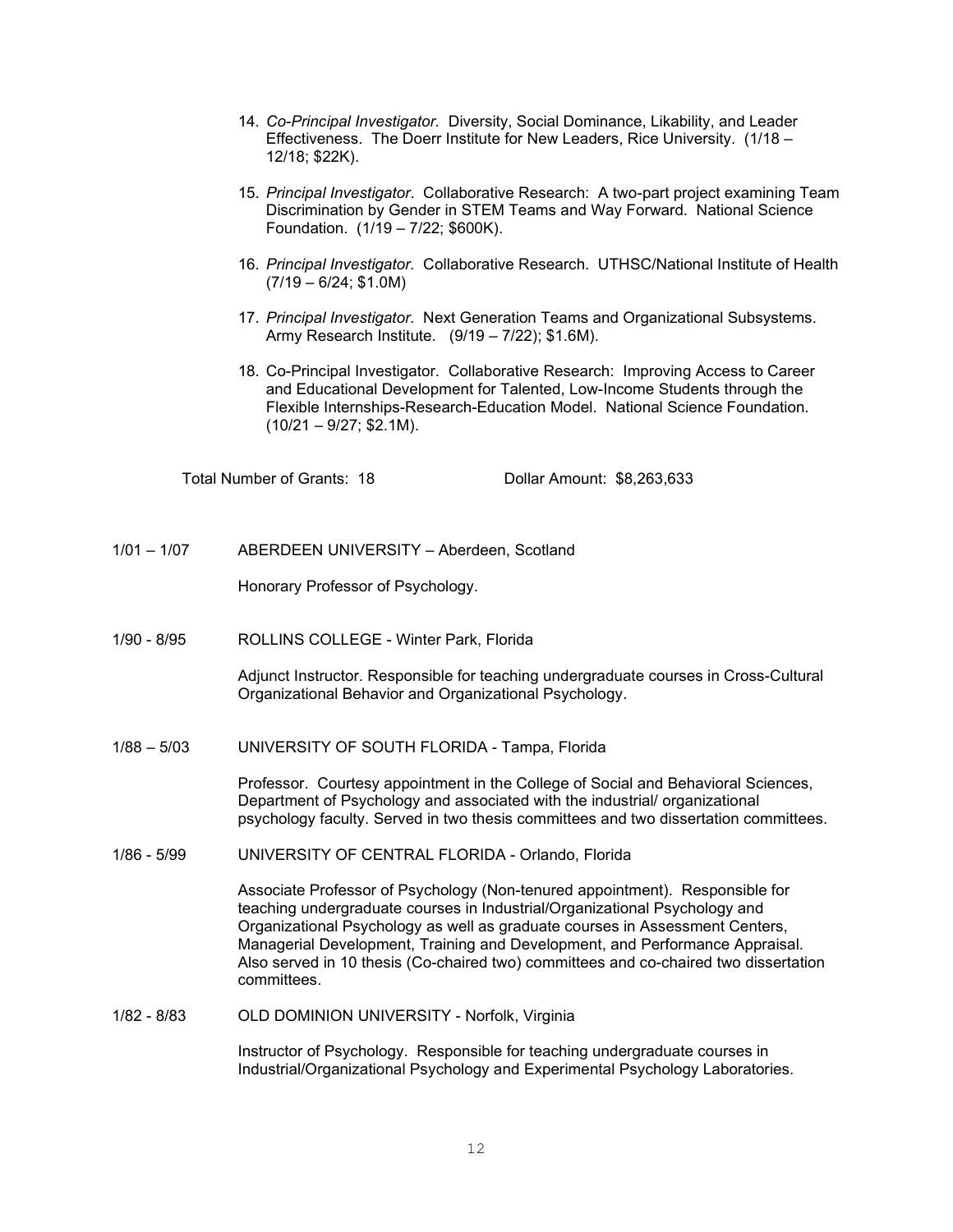### **PROFESSIONAL AFFILIATIONS & ACTIVITIES**

- Human Factors and Ergonomics Society (Fellow) Training Technical Group Program Chair, 1985-86 Chair, 1986-87 Past Chair, 1987-88 Secretary-Treasurer, 1989-90 Program Reviewer, 1991-93 Cognitive Engineering and Decision Making Technical Group Chair, 1997-99 Past Chair, 1999-00 Council of Technical Groups (COTG) Training Group Representative, 1987-89 Local Technical Program Coordinator (1990 Annual Meeting), 1988-90 National Program Committee, COTG Representative, 1990-92 Alphonse Chapanis Award Committee Member, 1992-94 Jerome H. Ely Human Factors Article Award Sub-Committee Member, 1998-00; 2009-10 Fellow Selection Committee Member, 2009-11 HFES Executive Council Member, 1999-00; 2006-09 President-Elect, 2011-12 President, 2012-13 Past-President, 2013-14 Human Factors, Editor-in-Chief, 2000-04 Associate Editor, 2005-08
- Central Florida Chapter, Human Factors Society Director, 1985-1986 President-Elect, 1989-90 President, 1990-91 Past-President, 1991-92
- American Psychological Association (Fellow)

Society for Industrial and Organizational Psychology (Div. 14) - Fellow External Affairs Committee (Member), 1985-88 Association Affairs Subcommittee (Chair), 1985-88 International Affairs Subcommittee (Chair), 1985-88; 1993-95 SIOP Program Committee, 1989-92, 1994-98 TIP Editorial Board, 1991-92 Annual Meeting Local Arrangements Representative, 1994-95 Fellowship Committee, 1996-99 S. Plains Wallace Dissertation Award Committee, 2000-03 William A. Owens Scholarly Achievement Award Committee, 2002-05 Editor for Professional Practice Book Series, 1998-03 Organizational Frontier Book Series (Editorial Board), 2003-08 Organizational Frontier Book Series (Editor), 2008-13 Distinguished Professional Contributor Award Committee, 2007-10 APA Council Representative, 2006–08 President Elect, 2009-2010 President, 2010-2011 Past-President, 2011-2012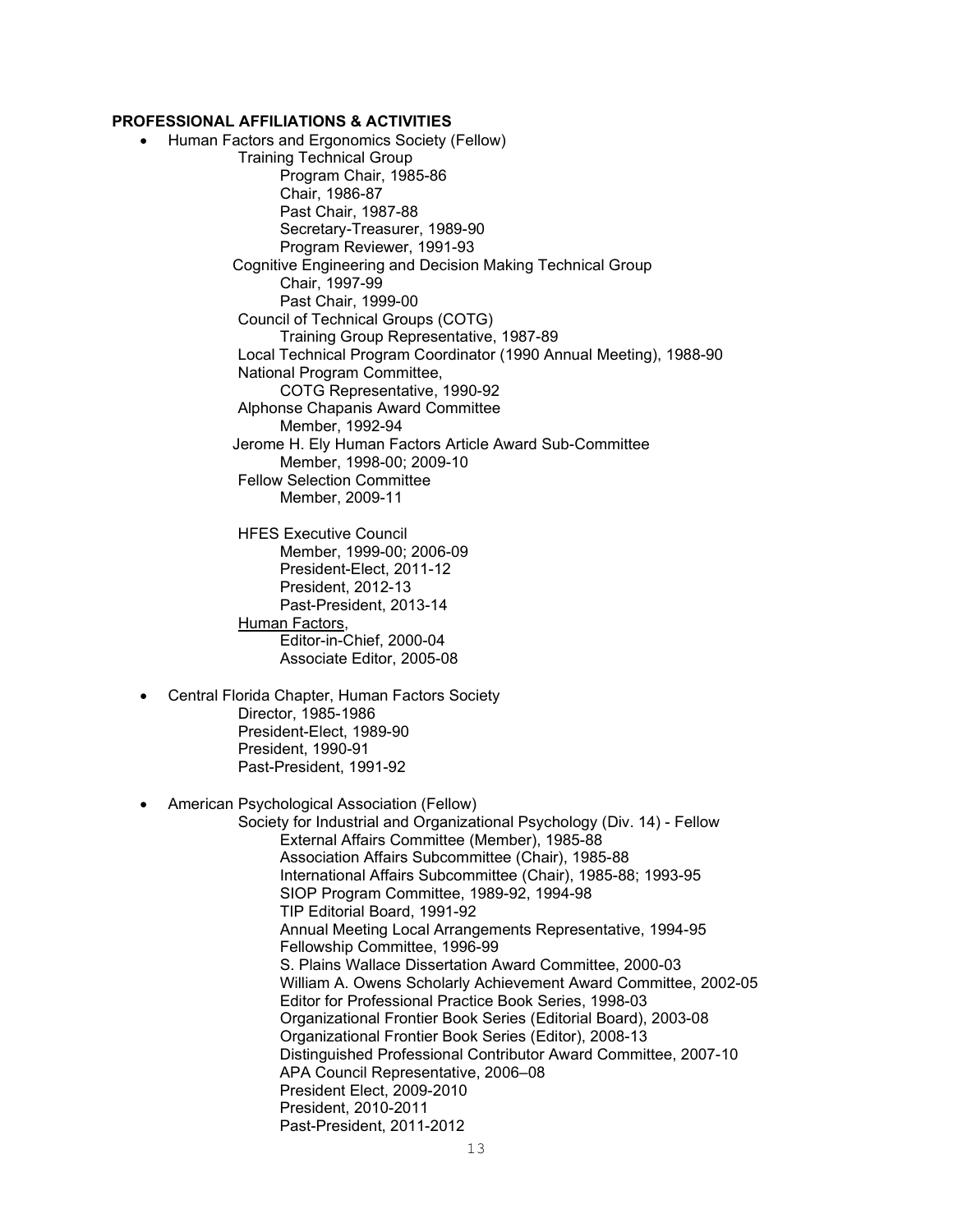Division of Applied Experimental and Engineering Psychology (Div. 21)- Fellow Program Committee, 1987-91 Technical Program Chair, 1989-90 Member at Large of Executive Committee, 1994-95 Fellowship Committee Chair, 1997-99

Division of Military Psychology (Div. 19) – Fellow Member at Large of Executive Committee 2003-06

Division of Group Psychology and Group Psychotherapy (Div. 49) – Fellow Division of International Psychology (Div. 52) – Member

Search Committee for Editor, Journal of Applied Psychology, 2007

Task Force Committee on Journal of Applied Psychology Composition, 2007

Board of Scientific Affairs, 2009-2010

- Association for Psychological Science (Fellow) Member
- Academy of Management Human Resources Division Human Resources Division Five-Year Review Committee Member, 1999-00 Program Committee Reviewer, 2000-02 Executive Committee Member-at-large, 2002-05
- Southeastern Psychological Association Program Reviewer, 1987, 1989-90
- Interamerican Society of Psychology U.S. Representative, 1997-1999
- Business Association of Latin American Studies Program Reviewer, 1988
- International Ergonomics Association Science and Technology Committee Training Subcommittee (Chair), 1989-93

## **COMMITTEE APPOINTMENTS & SERVICE**

- Office of Naval Technology Manpower R&D Committee Member, 1986-94
- NATO Research Study Group on Human Performance Modeling U.S. Navy Representative, 1986-91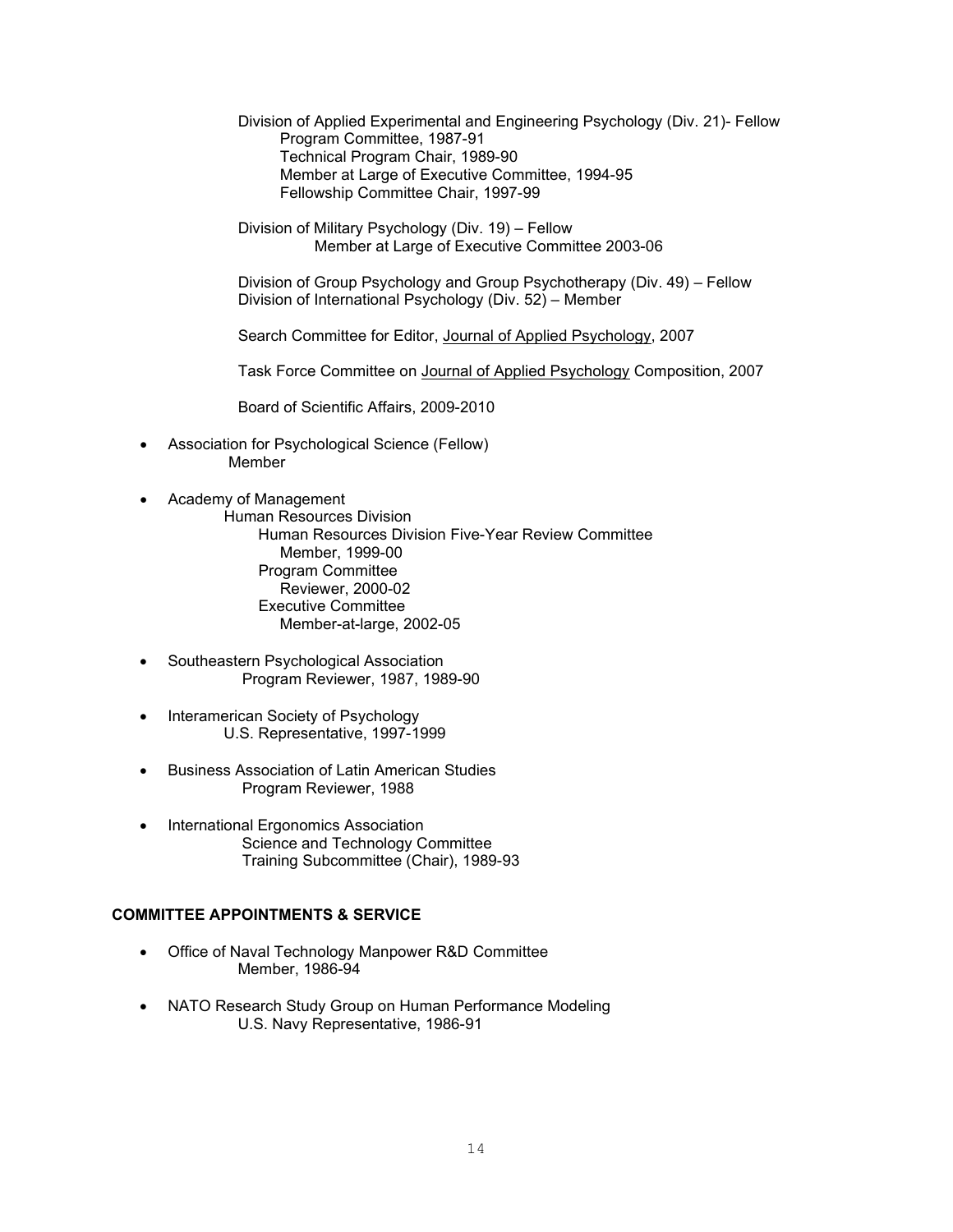• DoD Training Technology Technical Group

Crew, Group, Unit and Team Training Technology Sub-committee, Chair, 1988-92 Co-Chair, 1992-93

- National Research Council-Committee on Human Factors Sponsor Representative, 1991-93
- International Applied Military Psychology Symposium U.S. Representative, 1992-94
- NATO Research Group on Training Strategies for Networking and Gaming U.S. Delegate, 1995-96
- National Science Foundation Reviewer, 1992-95, 1997-2005
- NASA's Intelligent System R&D Program, Reviewer, 2000
- FAA Scientific Task Project Group on the National Human Factors R & D Plan Member, 1990-91
- Army Leader Development Independent Review Team Member, 2001
- U.S. Army Medical Research Program, Reviewer, 2002
- National Research Council-Committee for the Review of NASA's Revolutionize (RA) Program, Airspace System Panel Panel Member, 2003
- National Institute of Health Occupational Safety Health Study Section, Member, 2003-05
- National Science Foundation (Science of Learning) Panelist, 2005
- Association of American Medical Colleges Educational Technology Theory Colloquium Panelist, 2006
- Industry/Interservice Training, Simulation and Exhibitors Conference Education Subcommittee Member, 2007-08
- National Sciences and Engineering Research Council of Canada (NSERC). Reviewer, 2005-
- National Academy of Sciences Institute of Medicine Committee (Resident Schedules and Patient Safety) Member, 2007-08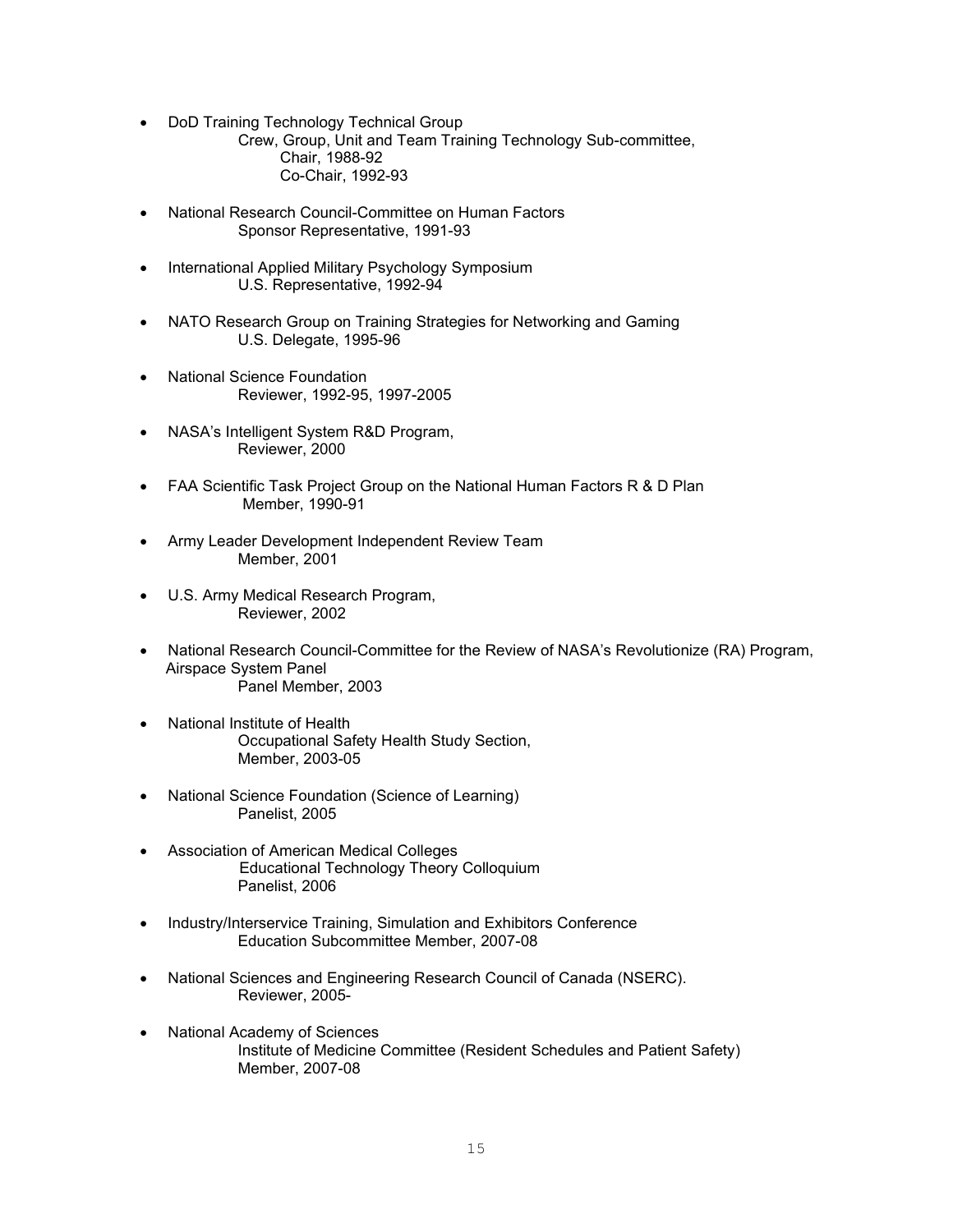• National Academy of Sciences

Field Evaluation & Behavioral and Cognitive Science-based Methods and tools for Intelligence and Counter-Intelligence Member, 2009-2010

- American College of Surgeons Committee on Development of High Performance Teams in Surgery through Education Member, 2008-2012
- National Board of Medical Examiners (Task Force on Patient Safety) Member, 2010
- National Academy of Sciences, Gulf Program Advisor 2013-16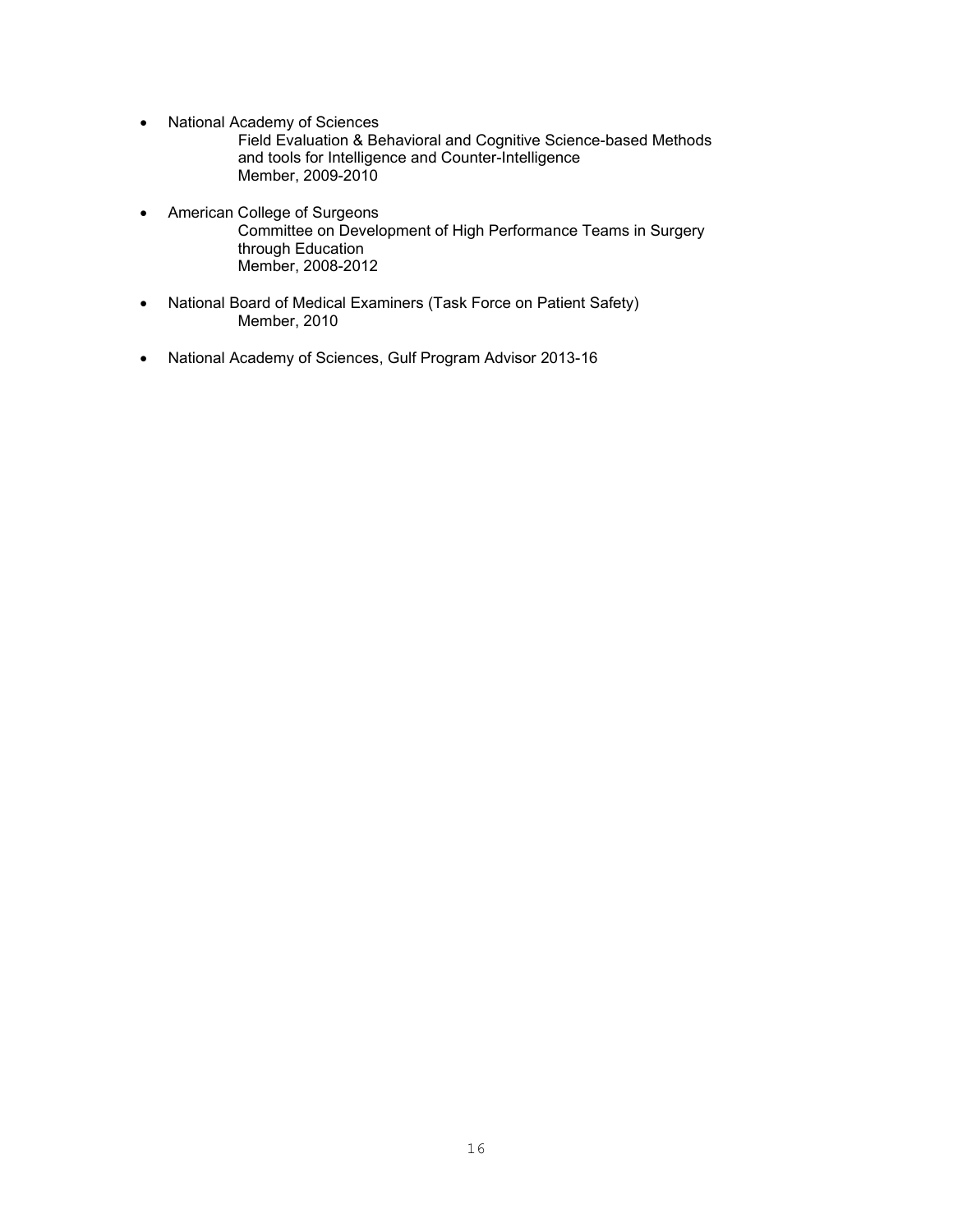# **HONORS, AWARDS and RECOGNITIONS**

| 1980 | Society of Sigma Xi                                                                                                                                   |
|------|-------------------------------------------------------------------------------------------------------------------------------------------------------|
| 1986 | Research Award of Excellence (Behavioral Science).                                                                                                    |
|      | <b>Naval Training Systems Center</b>                                                                                                                  |
| 1988 | Research Award of Excellence (Behavioral Science).                                                                                                    |
|      | <b>Naval Training Systems Center</b>                                                                                                                  |
| 1990 | Certificate of Commendation (Office of Naval Research).                                                                                               |
|      | Recognition of Nomination for Best Navy Independent Research Paper                                                                                    |
| 1990 | Certificate of Commendation (Chief of Naval Research).                                                                                                |
|      | Recognition of Nomination for Best Navy Independent Exploratory Development Project                                                                   |
| 1990 | Civilian Exemplary Service Award (Naval Training Systems Center).                                                                                     |
| 1991 | Professional Achievement Award (University of Central Florida Alumni).                                                                                |
| 1991 | Meritorious Civil Service Award (Department of the Navy).                                                                                             |
| 1992 | Award of Merit for Group Achievement (Naval Training Systems Center).                                                                                 |
|      | Recognition to the Aircrew Coordination Training Research Team for Superior Merit                                                                     |
| 1992 | Certificate of Appreciation (Federal Aviation Administration).                                                                                        |
|      | Recognition of Contribution to the Development of the National Plan for Aviation                                                                      |
|      | <b>Human Factors</b>                                                                                                                                  |
| 1992 | Naval Aviation Systems Team Medallion Award (Naval Air Systems Command).                                                                              |
| 1993 | Certificate of Commendation (Chief of Naval Research).                                                                                                |
|      | Recognition of Nomination for Best Navy Independent Research Paper                                                                                    |
| 1993 | Received Nomination for the Best Paper Award at the 15th Interservice/Industry Training.                                                              |
|      | Systems & Education Conference.                                                                                                                       |
| 1994 | Elected to Fellow status by the Society of Applied Experimental and Engineering Psychology.                                                           |
| 1994 | Scholarly Achievement Award, Human Resources Division of the Academy of Management.                                                                   |
| 1995 | Elected to Fellow status by the Society of Industrial and Organizational Psychology.                                                                  |
| 1996 | Elected to Fellow status by the Human Factors and Ergonomics Society.                                                                                 |
| 1997 | Received Nomination for the Best Paper Award at the 19 <sup>th</sup> Interservice/Industry, Simulation                                                |
| and  | <b>Education Conference.</b>                                                                                                                          |
| 1998 |                                                                                                                                                       |
|      | Award of Merit for Group Achievement (Naval Air Warfare Center). Recognition to the                                                                   |
| 1999 | Strategic. Planning Support Team for Superior Merit.                                                                                                  |
| 1999 | 1998 American Society for Training and Development Research Award.<br>1998 Robert J. Wherry Award for Best Paper at the IO-OB Conference (Co-Author). |
|      |                                                                                                                                                       |
| 1999 | Received the Franklin V. Taylor Award for Contributions to Engineering and Applied                                                                    |
|      | Psychology (awarded by Division 21 of the American Psychological Association).                                                                        |
| 2001 | Received (co-recipient) the M. Scott Myers Award for Applied Research in the Workplace.                                                               |
|      | (awarded by the Society of Industrial and Organizational Psychology).                                                                                 |
| 2001 | Presidential Award for Special Merit (University of Central Florida).                                                                                 |
| 2001 | Received Academic Distinction Award (Universidad Nacional Mayor de San Marcos).                                                                       |
| 2001 | Recognized in the top 10 out of 1,690 Industrial Organizational Psychologists in terms of                                                             |
|      | number of publications in the 1990's.                                                                                                                 |
| 2002 | Distinguished Researcher of the Year (College of Arts & Science, University of Central Florida).                                                      |
| 2002 | Received the 2002 University Distinguished Researcher of the Year (University of Central                                                              |
| 2002 | Florida).<br>Received The Charles S. Gersoni Award for Contributions to Military Psychology (awarded by                                               |
|      | Division 19 of the American Psychological Association).                                                                                               |
| 2003 | Appointed Trustee Chair Professor (University of Central Florida).                                                                                    |
| 2004 | Received Research Incentive Award (RIA) (University of Central Florida).                                                                              |
| 2005 |                                                                                                                                                       |
|      | Named Distinguished Speaker by the Singapore Command and Staff College.                                                                               |
| 2006 | Distinguished Researcher of the Year (College of Sciences, University of Central Florida).                                                            |
| 2006 | Received Scholarship of Teaching and Learning Award (University of Central Florida).                                                                  |
| 2007 | Received (co-recipient) the M. Scott Myers Award for Applied Research in the Workplace.                                                               |
|      | (awarded by the Society of Industrial and Organizational Psychology).                                                                                 |
| 2007 | Elected to Fellow status of the Association for Psychological Science                                                                                 |
| 2007 | Received the Human Factors and Ergonomics Society Jack A. Kraft Innovator Award                                                                       |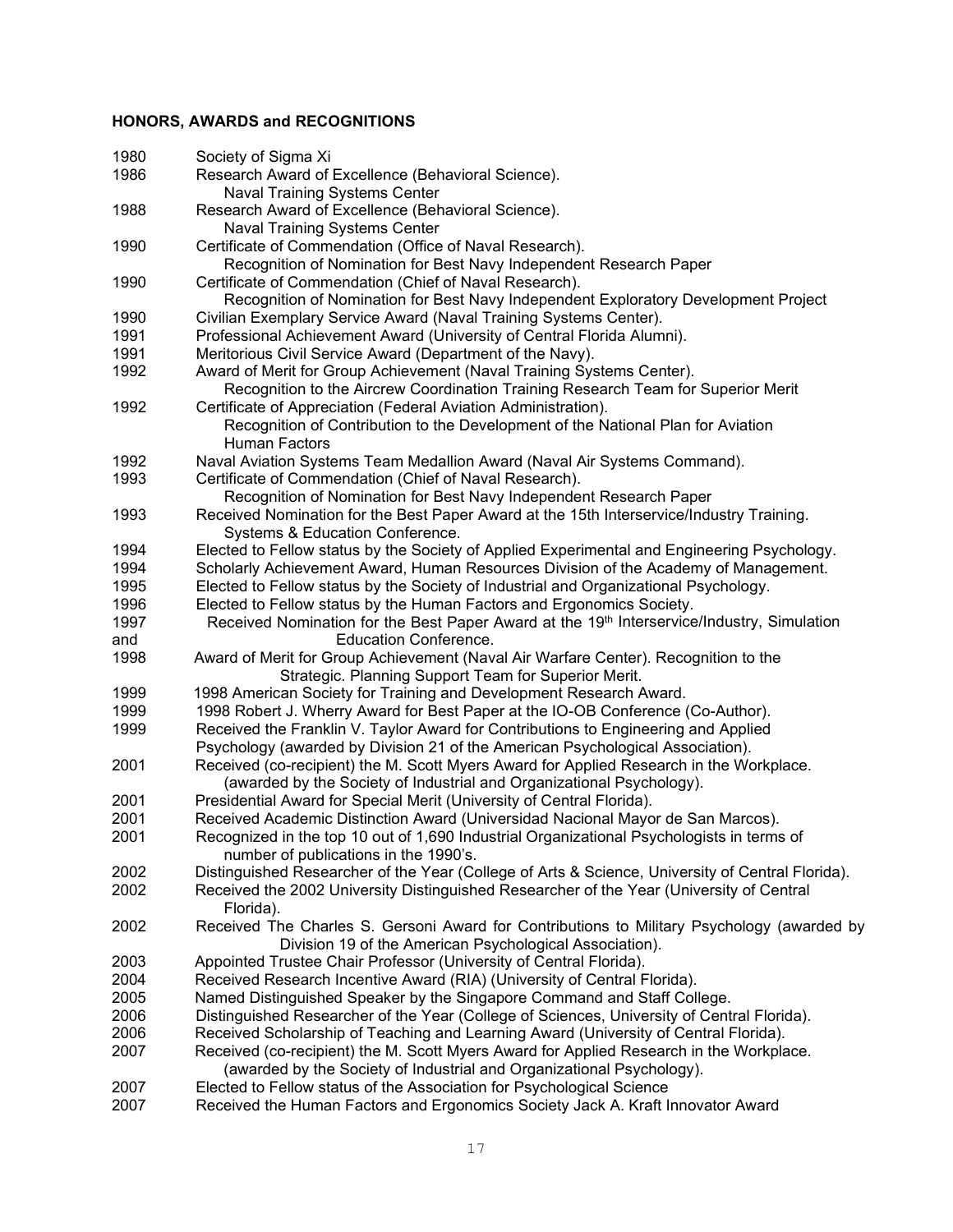| 2007 | Received the Human Factors and Ergonomics Society Best Ergonomics in Design Article<br>Award                                                                     |
|------|------------------------------------------------------------------------------------------------------------------------------------------------------------------|
| 2008 | Named Pegasus Professor (University of Central Florida)                                                                                                          |
| 2008 | Inducted in 2008 UCF's Millionaire's Club (Research Funding Recognition)                                                                                         |
| 2009 | Received (co-recipient) the M. Scott Myers Award for Applied Research in the Workplace.<br>(awarded by the Society of Industrial and Organizational Psychology). |
| 2009 | Visiting Professor and Lecturer, Stanford University (School of Medicine).                                                                                       |
| 2009 | Elected President of the Society for Industrial and Organizational Psychology.                                                                                   |
| 2009 | Received the Human Factors and Ergonomics Society A.R, Lauer Safety Award.                                                                                       |
| 2009 | Received Research Incentive Award (RIA) (University of Central Florida)                                                                                          |
| 2009 | Inducted in 2009 UCF's Millionaire's Club (Research Funding Recognition)                                                                                         |
| 2010 | Awarded the 2010 College of Science Excellence in Research Award (College of Science,<br>University of Central Florida)                                          |
| 2010 | Awarded the 2010 University Excellence in Research Award (University of Central<br>Florida)                                                                      |
| 2010 | Inducted in 2010 UCF's Millionaire's Club (Research Funding Recognition)                                                                                         |
| 2011 | Elected President of the Human Factors and Ergonomics Society                                                                                                    |
| 2011 | Awarded the Friends of INGroup Award (award by the Interdisciplinary Network of Group                                                                            |
|      | Research for professional contribution to the network)                                                                                                           |
| 2011 | Inducted in 2011 UCF's Millionaire's Club (Research Funding Recognition)                                                                                         |
| 2012 | Received the Distinguished Professional Contributions Award (awarded by the Society of                                                                           |
|      | Industrial and Organizational Psychology).                                                                                                                       |
| 2012 | Received Scholarship of Teaching and Learning Award (University of Central Florida)                                                                              |
| 2012 | Received the INGroup Joseph E. McGrath, Lifetime Achievement Award for Contribution to the                                                                       |
|      | Study of Groups & Teams (given by the Interdisciplinary Network of Group Research for                                                                            |
|      | professional contribution to the network)                                                                                                                        |
| 2012 | Received the Michael R. Losey Human Resources Lifetime Achievement Award (given by the<br>Society for Human Resources Management).                               |
| 2012 | Inducted in 2012 UCF's Millionaire's Club (Research Funding Recognition)                                                                                         |
| 2013 | Received (co-recipient) the M. Scott Myers Award for Applied Research in the Workplace.<br>(awarded by the Society of Industrial and Organizational Psychology). |
| 2014 | Received the 2013 Award for Excellence in Mentoring Doctoral Students (University of Central<br>Florida)                                                         |
| 2016 | Received the Distinguished Scientific Contributions Award (awarded by the Society of<br>Industrial and Organizational Psychology).                               |
| 2016 | Received the Lifetime Achievement Award for Contributions to Psychology (awarded by the<br>American Psychological Association).                                  |
| 2018 | Received (co-recipient) the Schmidt-Huner Meta-Analysis Award (awarded by the Society of<br>Industrial and Organizational Psychology).                           |
| 2020 | Presidential Citation by the Division 19 (Military Psychology) of the American Psychological<br>Association for scientific contributions to Military Psychology. |

# **EDITORSHIPS/EDITORIAL BOARDS**

- Interamerican Journal of Psychology Member of Editorial Board, 1989-91; 2004-07
- Interamerican Journal of Occupational Psychology (Medellin, Colombia) Member of Editorial Board, 1985-99
- Training Research Journal Member of Editorial Board, 1993-00
- Journal of e-Commerce and Psychology Member of Editorial Board, 2000-03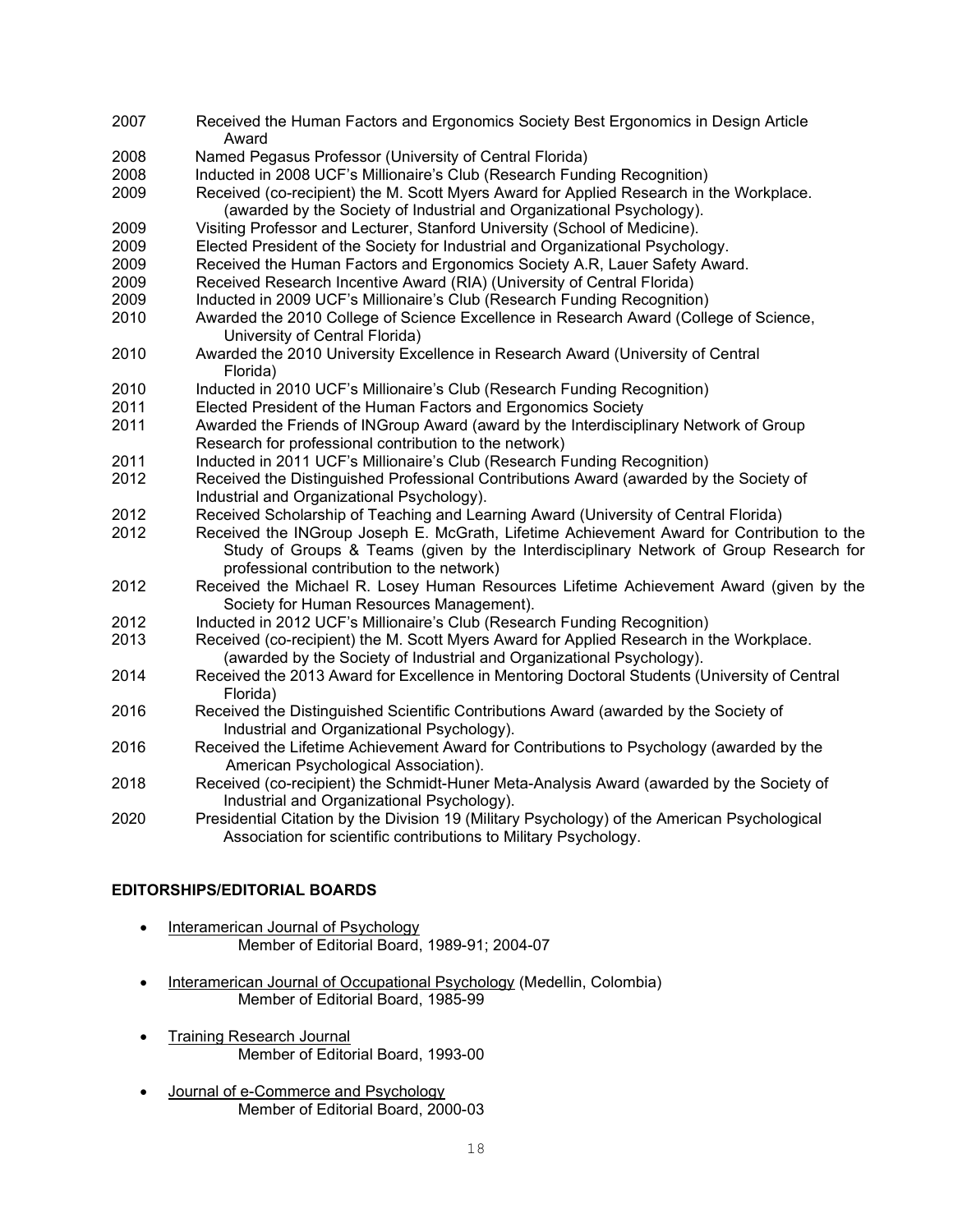- Transportation Human Factors Journal Member of Editorial Board, 1997-01
- International Journal of Cognitive Ergonomics Member of Editorial Board, 2000-01
- Personnel Psychology Occasional reviewer, 1990-92, Member of Editorial Board, 1992-02 Member of Innovations in Research-based Practice Editorial Board, 1994-98

# • Military Psychology

Occasional Reviewer, 1989-95 Co-editor for Team Processes, Performance and Training Special Issue, 1993-95 Editor for Training Evaluation Special Issue, 1999-2003 Member of Editorial Board, 1995-08 Co-Editor for Cognition, Competition and Coordination: Understanding Expertise in Sports and It's Relevance to Learning and Performance in the Military, 2007-2008. Associate Editor, 2008-2016

- The International Journal of Aviation Psychology Co-editor for Simulation and Training in Aviation Special Issue, 1996-98 Member of Editorial Board, 1999-2009
- Journal of Organizational Behavior Co-editor for Shared Cognition in Teams and Organizations Special Issue, 1999-2001 Member of Editorial Board, 1999-
- Group Dynamics: Theory, Research & Practice Member of Editorial Board, 2000-2007,2011-2016
- International Journal of Sports and Exercise Psychology Co-Editor of Special Issue on Team Cognition and Expert Teams, 2006.
- **Theoretical Issues in Ergonomics Science** Member of Editorial Board, 2001-
- Applied Psychology: An International Review Member of Editorial Board, 2001-2005
- Human Factors

Editor for Training Theory, Methods and Technology Special Issue, 1990-91 Member of Editorial Board, 1990-00; 2008- Co-editor for Decision-Making in Complex Environments Special Issue, 1994-96 Editor-in-Chief, 2001-2004 Associate Editor, 2005-2008 Editor for Human Factors in Patient Safety Special Issue, 2005-06. Co-editor for Collaboration, Coordination and Adaptation in Complex Sociotechnical Systems Special Issue, 2008-2010 Co-Editor for Human Factors in Healthcare Special Issue, 2020- Co-Editor for Human Factors in Space Exploration Special Issue, 2021-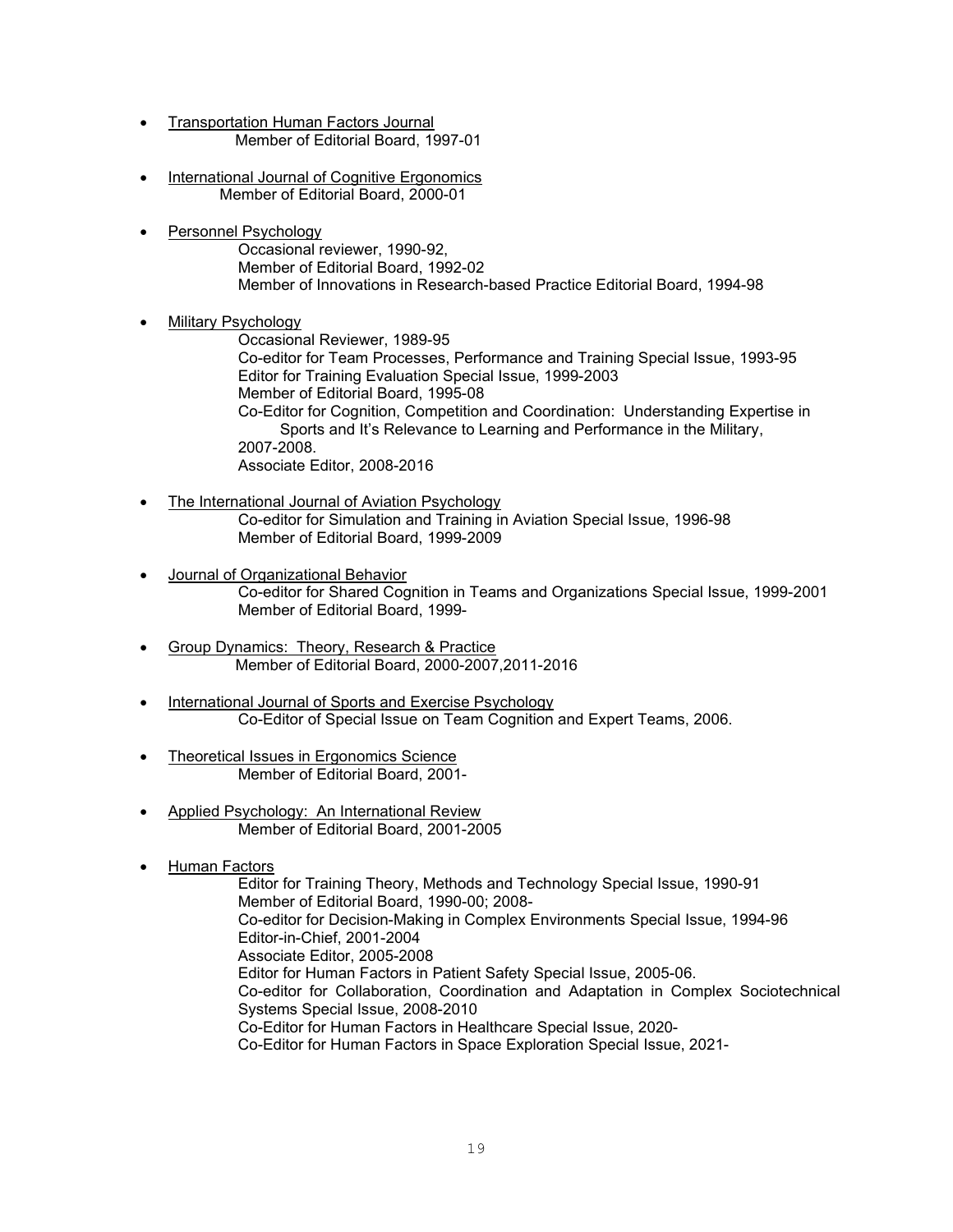- Journal of Applied Psychology Member of Editorial Board, 2002-07; 2016- Associate Editor, 2008-2015
- The Leadership Quarterly Member of Editorial Board, 2005-
- Journal of Occupational and Organizational Psychology Member of Editorial Board, 2008-
- Human Resources Development Review Member of Editorial Board, 2007-
- International Journal of Training & Development Member of Editorial Board, 2008-
- Journal of Experimental Psychology: Applied Member of Editorial Board, 2008-2010
- Industrial and Organizational Psychology: Perspectives on Science and Practice Member of Editorial Board, 2008-
- Journal of Management Member of Editorial Board, 2008-
- Small Group Research Member of Editorial Board, 2009-2017
- Review of Work & Organizational Psychology (Spain) Member of Editorial Board, 2009-
- Simulation & Gaming: An International Journal Member of Editorial Board, 2008- Associate Editor, 2018-
- Persona (Universidad de Lima, Peru) Member of Editorial Board, 2009-2015
- Journal of Continuing Education in the Health Professions Member of Editorial Board, 2012-
- The Joint Commission Journal on Quality and Patient Safety Member of Editorial Board, 2013-
- **Academy of Management Discoveries** Member of Editorial Board, 2014-
- Group and Organization Management Member of Editorial Board, 2014-
- Academy of Management Journal
- **Administrative Science Quarterly**
- Applied Ergonomics
- Cognition and Emotion
- Computers & Industrial Engineering: An International Journal
- **Ergonomics**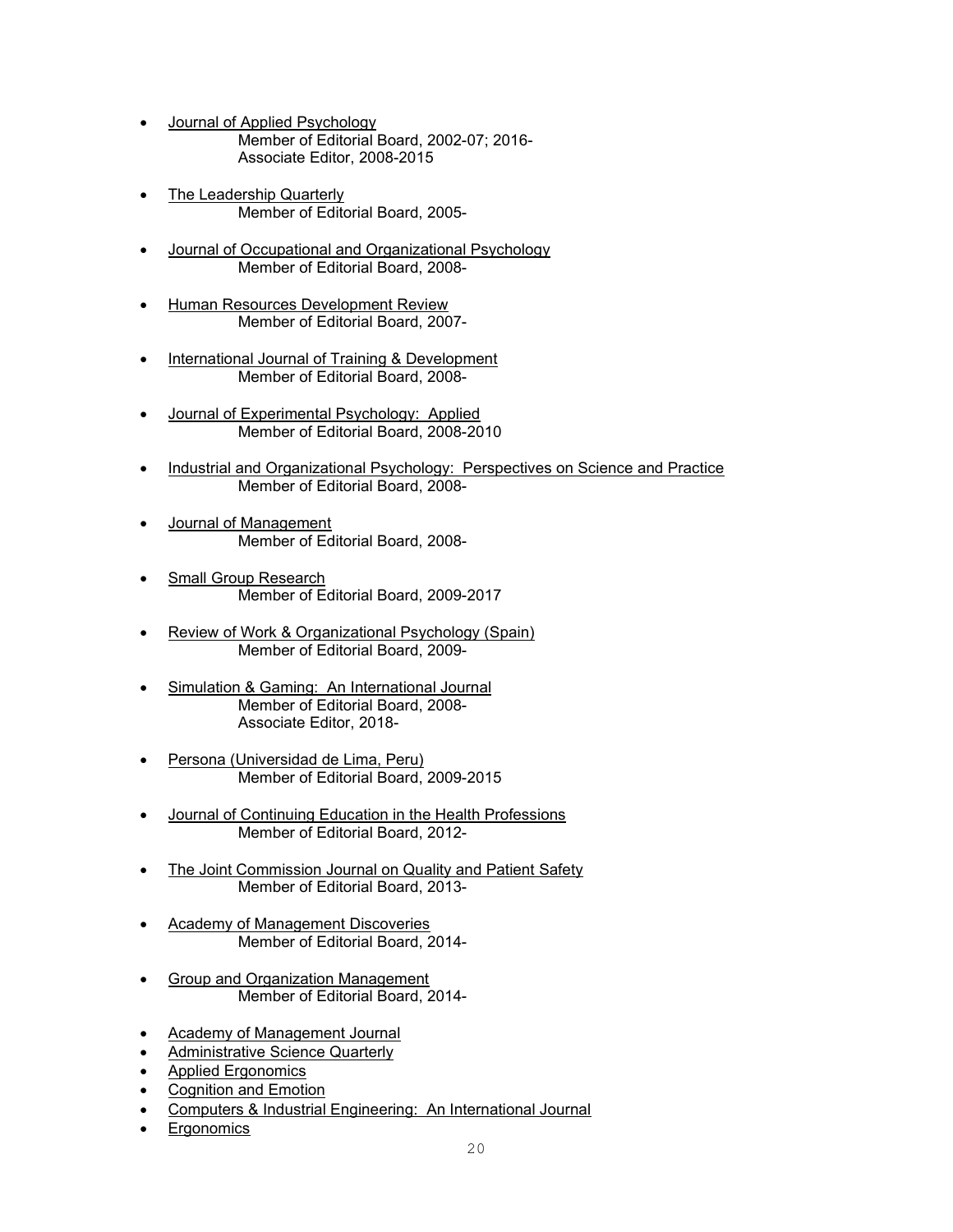- European Journal of Work and Organizational Psychology
- Health Care Management Review
- Human Performance
- Human Resources Development Quarterly
- Human Resource Management Journal
- Human Resource Management Review
- IEEE Transactions on Systems, Man and Cybernetics
- IEEE Control Systems Magazine
- IEEE Transactions on Engineering Management
- Industrial Relations
- International Journal of Industrial Ergonomics
- International Journal for Quality in Healthcare
- International Journal of Human-Computer Studies
- International Journal of Selection and Assessment
- International Journal of Medical Education
- Instructional Science
- Journal of Behavioral Decision Making
- Journal of Computer-Related Communication
- Journal of Experimental Psychology: Applied
- Journal of Healthcare Engineering Anesthesiology Research and Practice
- Journal of Social Behavior and Personality
- Journal on Quality and Patient Safety
- Management Science
- Organizational Behavior and Human Decision Processes
- Organization Research Methods
- Organizational Science
- Perceptual and Motor Skills
- Psychological Bulletin
- **Quality and Safety in Health Care**
- Social Science & Medicine
- Journal of Sport Sciences Occasional Reviewer for all the above journals
- American Psychologist

Reviewer for Special Issue on Organizational Psychology, 1988 Co-Editor for the Science of Teamwork Special Issue, 2017-2018 Associate Editor, 2021-

## **JOURNAL EDITORSHIPS**

- Editor-in-Chief Human Factors, 2001-04
- Associate Editor

Human Factors, 2005-2008 Journal of Applied Psychology, 2008-14 Military Psychology, 2008-2017 Gaming & Simulation, 2018- American Psychologist, 2021-

• Special Issue Editor (Co-Editor) Human Factors, 1991 (Training) Military Psychology, 1995 (Team Performance)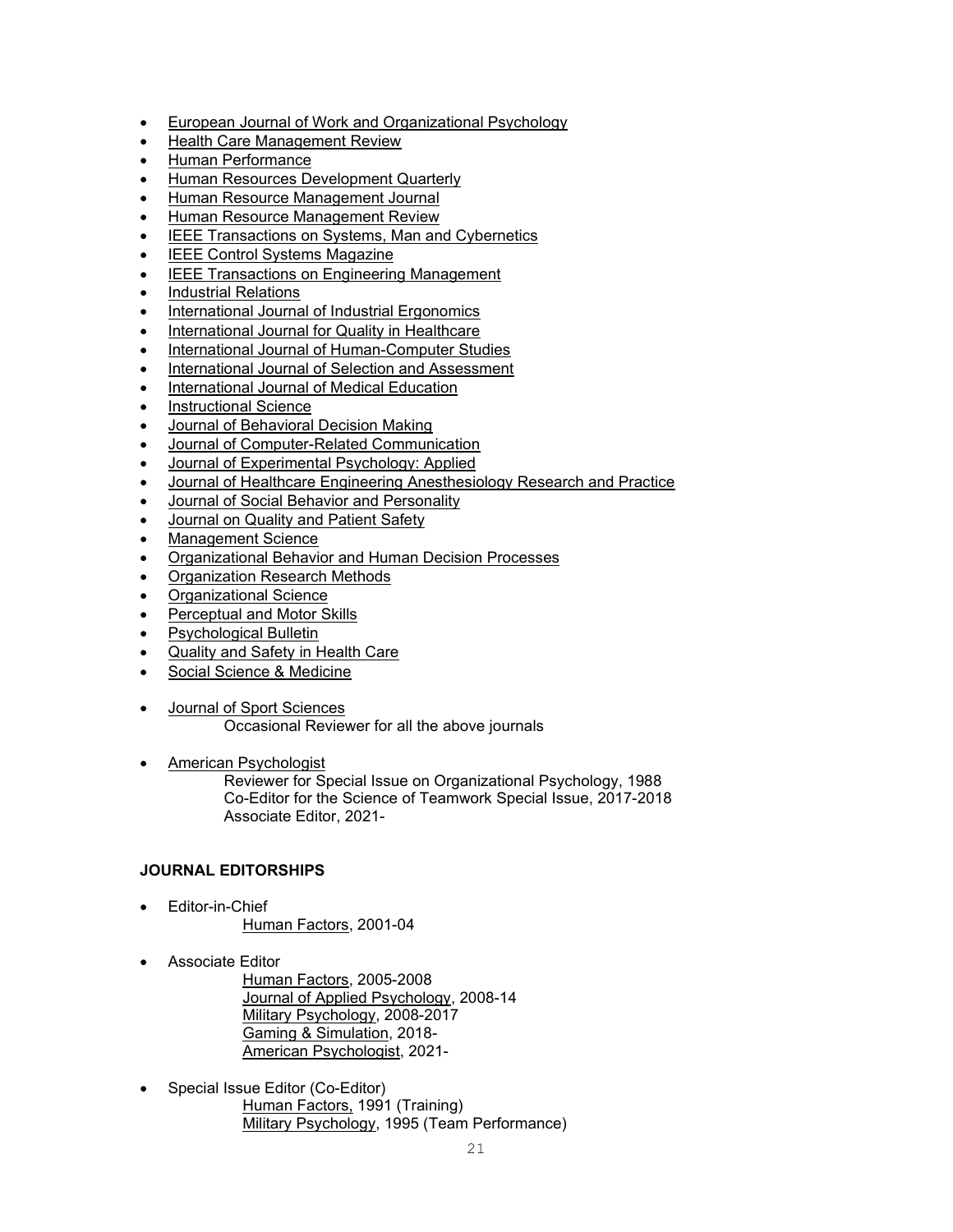Human Factors, 1996 (Decision-Making) The International Journal of Aviation Psychology, 1998 (Simulation) Journal of Organizational Behavior, 2001 (Team Cognition) Military Psychology, 2003 (Training Evaluation) Human Factors, 2006 (Patient Safety) International Journal of Sports and Exercise Psychology, 2006 (Team Cognition) Military Psychology, 2008 (Expertise in Sports, Relevance to Military) Theoretical Issues in Ergonomics Science, 2010 (Shared Cognition) Human Factors, 2010 (Collaboration and Coordination in Sociotechnical Systems) Journal of Organizational Behavior, 2013 (Negotiation and Collaboration in Multi-Cultural Environments) BMJ Quality and Safety, 2012-13 (Two issues: (1) Team Training and (2) Simulationbased Training) American Psychologist, 2017-18 (The Science of Teamwork) Human Resources Management Review, 2017-18 (Creating High Performance Teamwork in Organizations) Human Factors, 2020-2021 (Healthcare) Human Factors, 2021- (Space Exploration)

# **OTHER EDITORIAL/REVIEW ACTIVITIES**

- Professional Practice Book Series (Society for Industrial and Organizational Psychology, Jossey-Bass Publisher) Series Editor, 1998-2003
- Organizational Frontier Book Series (Society for Industrial and Organizational Psychology, Lawrence Erlbaum Publisher) Editorial Board, 2003-2008 Series Editor, 2008-2013
- Human/Technology Interaction in Complex Systems, Greenwich, CT: JAI Press, Inc. Series Editor, 1998-2000
- Expertise: Research and Applications Series (LEA Publisher) Member of Editorial Board, 1999-
- Advances in Human Performance and Cognitive Engineering Research, London, UK: Elsevier Science, Inc. Founder and Series Editor, 2000-2007
- Human Factors in Defense (Ashgate) Series Co-Editor, 2006-2015
- Critical Essays in Aviation (Ashgate) Series Editor, 2006-2011
- Lawrence Erlbaum Associates Inc., Publishers, Book Prospectus Reviewer, 1997-2007
- Taylor & Francis Book Prospectus Reviewer, 2002-
- American Psychological Association, Publishers, Reviewer, 2000-2007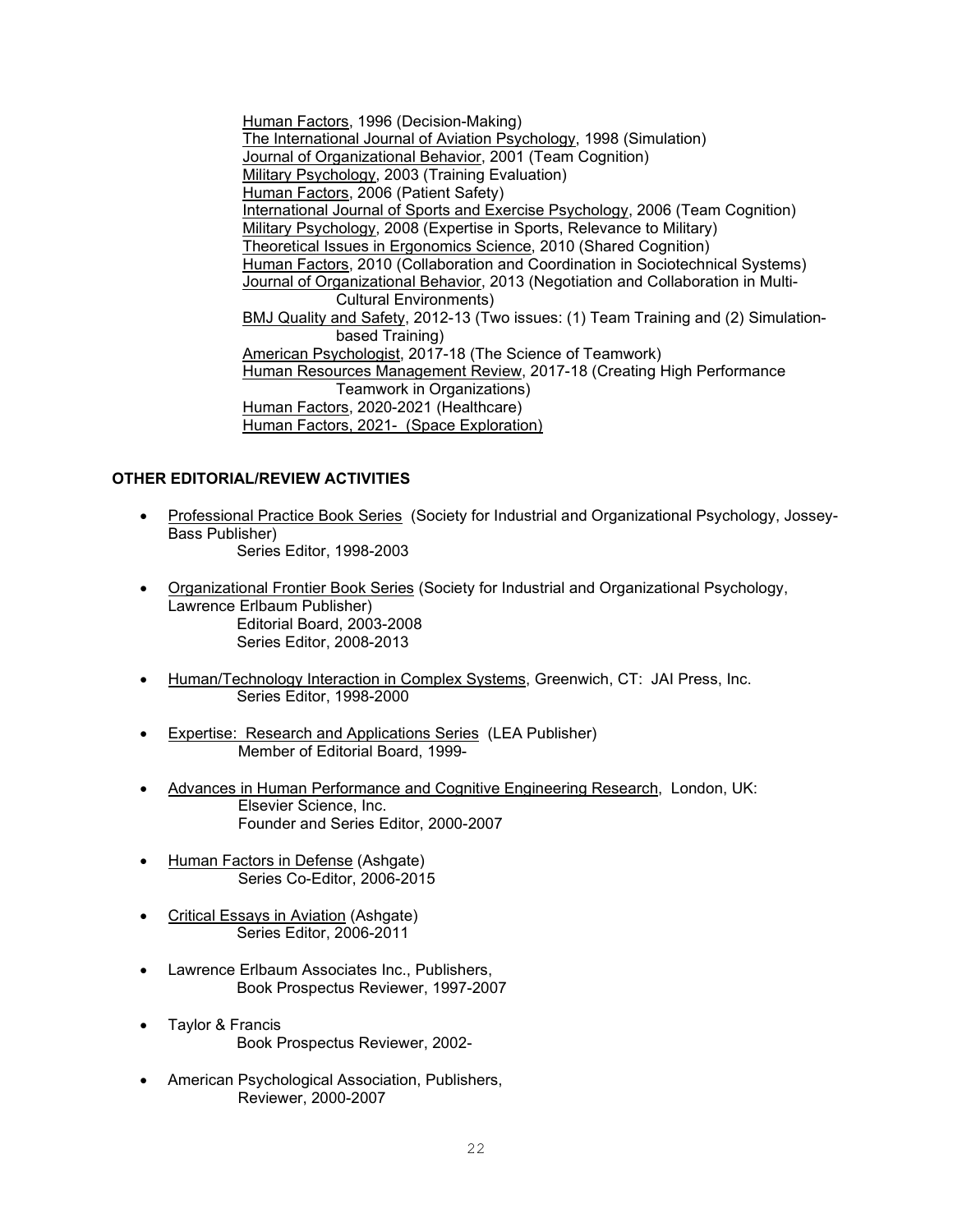• Cambridge University Press Reviewer, 2003-2007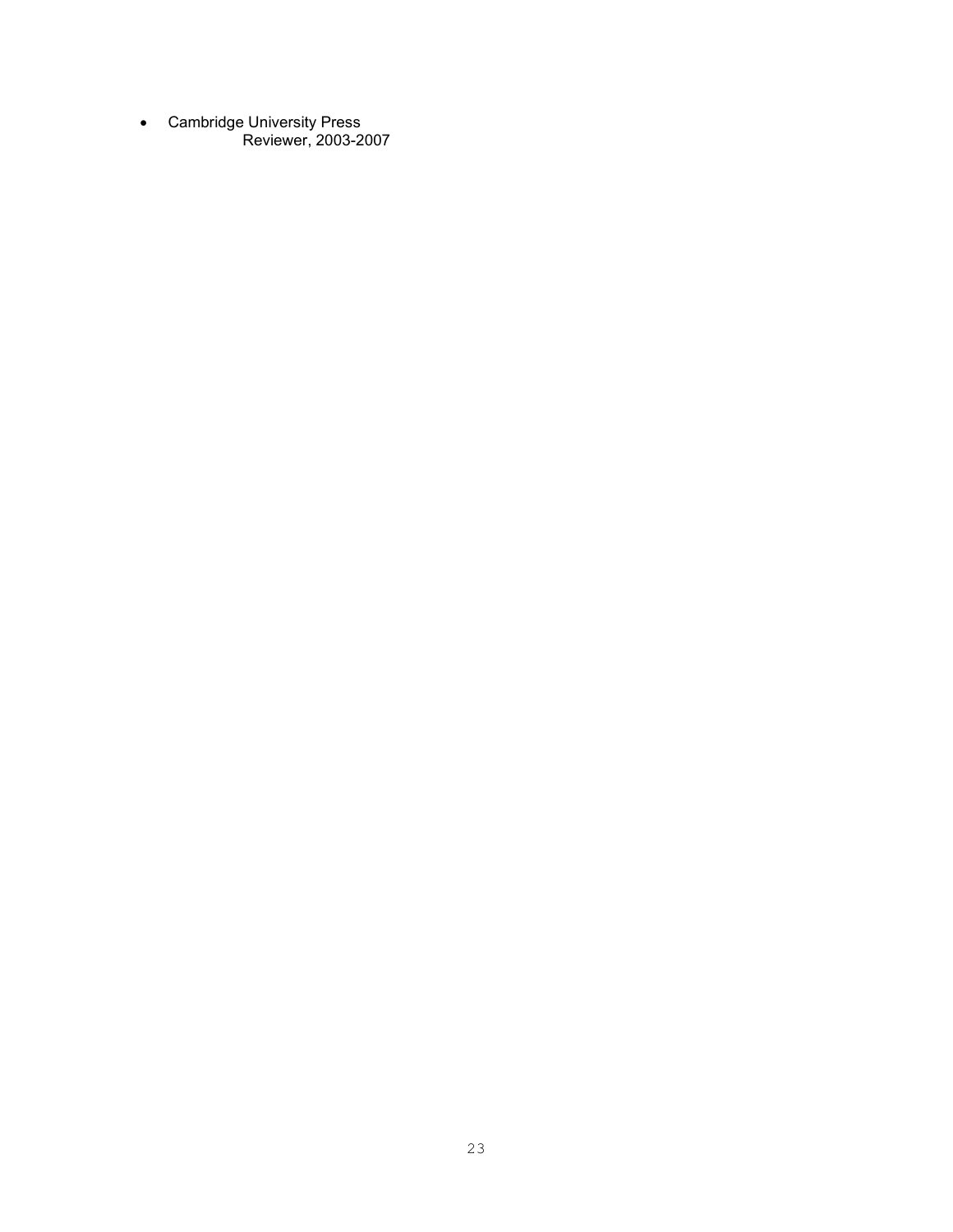### **PUBLICATIONS**

#### **JOURNAL ARTICLES**

- Roberts, A.P.J., Webster, L.V., Salmon, P.M., Flin, R., Salas, E., Cooke, N.J., Read, G.J.M., & Stanton, N.A. (in press). State of science: Models and methods for understanding and enhancing teams and teamwork in complex sociotechnical systems. Ergonomics.
- Driskell, T., Salas, E., Burke, C.S., & Driskell, J.E. (in press). A lexical approach to assessing stress: Development and proof-of-concept. Human Factors.
- Grossman, R., Nolan, K., Rosch, Z., Mazer, D., & Salas, E. (in press). The team cohesion-performance relationship: A meta-analysis exploring measurement approaches and the changing team landscape. Organizational Psychology Review.
- Kilcullen, M.P., Bisbey, T.M., Ottosen, M.J., Tsao, K., Salas, E., & Thomas, E. (in press). A safer culture: Framework update and application to healthcare contexts. Human Factors.
- Lazzara, E.H., Benishek, L.E., Hughes, A.M., Zajac, S., Spencer, J.M., Heyne, K.B,. Rogers, J.E., & Salas, E. (2021). Enhancing the organization's workforce: Guidance for effective training sustainment. Consulting Psychology, 73(1), 1-26.
- Bisbey, T.M., Traylor, A.M., & Salas, E. (2021). Transforming teams of experts into expert teams: Eight principles of expert team performance. Journal of Expertise, 4(2), 190-207.
- Zajac, S., Holladay, C.L., Tannenbaum, S.I., & Salas, E. (2021). Building effective healthcare team development interventions in uncertain times: Tips for success. Organizational Dynamics. ORGDYN-100824, 1-8.
- Reyes, D.L., Bisbey, T.M., Day, D., & Salas, E. (2021). Translating 6 key insights from research on leadership and management in times of crisis. BMJ: Leader, 5, 291-294.
- Bisbey, T.M., Wooten, K.C., Salazar Campo, M., Lant, T.K., & Salas, E. (2021). Implementing an evidence-based competency model for science team training and evaluation: TeamMAPPS. Journal of Clinical and Translational Science, 5:e142, 1-10.
- Traylor, A.M., Schweissing, E., di Bonaventura, C., & Salas, E. (2021). Training transdisciplinary health promotion teams: Opportunities and challenges from team science. American Journal of Health Promotion, 35(5), 740-744.
- Dinh, J.V., Reyes, D.L., Kayga, L., Lindgren, C., Feitosa, J., & Salas, E. (2021). Developing team trust leader insights for virtual settings. Organizational Dynamics, 50(1), 100846.
- Paoletti, J., Bisbey, T.M., Zajac, S., Waller, M.J., & Salas, E. (2021). Looking to the middle of the qualitative-quantitative spectrum for integrated mixed methods. Small Group Research, 52(6), 641-675.
- Hughes, A.M., Sonesh, S.C., Mason, R.E., Gregory, M.E, Marttos, A., Schulman, C.I., & Salas, E. (2021). Trauma, teams, and telemedicine: Evaluating telemedicine and teamwork in a mass casualty simulation. Military Medicine, 186, 718 e811.
- Kuriyan, A., Kinkler, G., Cidav, Z., Kang-Yi, C., Eiraldi, R., Salas, E., & Wolk, C.B. (2021). TeamSTEPPS to improve collaboration in school mental health: Protocol for a mixed-method Hybrid effectiveness-implementation study. JMIR Research Protocols, 10(2), e26567.
- Reyes, D., Luna, M., & Salas, E. (2021). Challenges for team leaders transitioning from face-to-face to virtual teams: Tips for success. Organizational Dynamics, 50(2), 100785.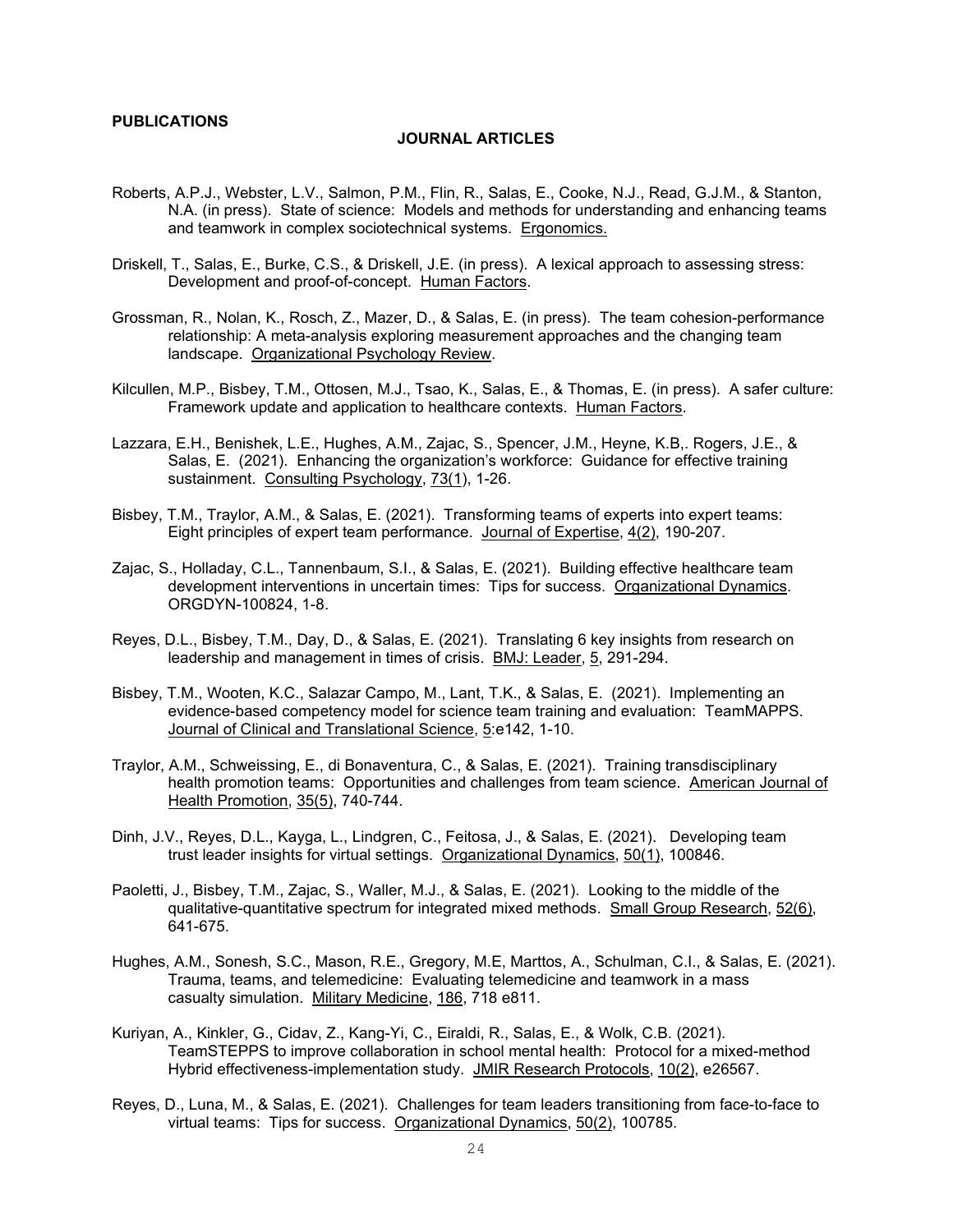- Zajac, S., Woods, A., Tannenbaum, S.I., Salas, E., & Holladay, C.L. (2021). Overcoming challenges to Teamwork in healthcare: A team effectiveness framework and evidence-based guidance. Frontiers in Communication, 6:606445.
- Day, D.V.. Bastardoz, N., Bisbey, T.M., Reyes, D.L., & Salas, E. (2021). Unlocking human potential through leadership training and development: A field review. Behavioral Science and Policy, 7(1), 41-54.
- Dinh, J.V., Schweissing, E., Venkatesh, A., Traylor, A., Kilcullen, M., Perez, J.A., & Salas, E. (2021). The study of teamwork processes within the dynamic domains of healthcare: A systematic and taxonomic review. Frontiers in Communication, 6:617928.
- Gregory, M.E., Sonesh, S.C., Hughes, A.M., Marttos, A., Schulman, C.I., & Salas, E. (2021). Using telemedicine in mass casualty disasters. Disaster Medicine and Public Health Preparedness, 15(2), 208-215.
- Feitosa, J., & Salas, E. (2021). Today's virtual teams: Adapting lessons learned to the pandemic context. Organizational Dynamics, 50(1), 100777.
- Begerowski, S.R., Traylor, A.M., Shuffler, M.L., & Salas, E. (2021). An integrative review and practical guide to team development interventions for translational science teams: One size does not fit all. Journal of Clinical and Translational Science, 5: E198, 1-10.
- Gregory, M.E., Hughes, A.M., Benishek, L.E., Sonesh, S.C., Lazzara, E.H., Woodard, L.D., & Salas, E., (2021). Toward the development of the perfect medical team: Critical components for adaptation. Journal on Patient Safety.17(2), 47-70.
- Kazi, S., Khaleghzadegan, S., Dinh, J.V., Shelhamer, M.J., Sapirstein, A., Goeddel, L.A., Chime, N.O., Salas, E., & Rosen M.A. (2021). Team physiological dynamics: A critical review. Human Factors, 63(1), 32-65.
- Bisbey, T. M., Kilcullen, M. P., Thomas, E., Ottosen, M. J., Tsao, K. & Salas, E. (2021). Safety culture: An integration of existing models and a framework for development. Human Factors, 63(1), 88- 110.
- Tannenbaum, S.I., Traylor, A.M., Thomas, E.J., & Salas, E. (2021). Managing teamwork in the face of pandemic: Evidence-based tips. BMJ Quality & Safety, 30, 59-63.
- Traylor, A.M., Tanenbaum, S.I., Thomas, E.J., & Salas, E. (2021). Helping healthcare teams save lives during COVID-19: Insights and countermeasures from team science. American Psychologist, 76(1), 1-13.
- Traylor, A.M., Stahr, E., & Salas, E. (2020). Team coaching. Three questions and a look ahead. International Coaching Psychology Review. 15(2), 29-42.
- Woods, A., Luciano, M., Aloia, T., Gottumukkala, V., & Salas, E. (2020). Functional framework for change leaders: Results of a qualitative study. BMJ Leader, 4, 207-213.
- Traylor, A.M., Thomas, E.J., & Salas E. (2020). Measuring collaboration in health care: Insights from the Science of Teamwork. The Joint Commission Journal on Quality and Patient Safety.46 661-663.
- Shuffler, M.L., Salas, E., & Rosen, M.A. (2020). The evolution and maturation of teams in organizations: Convergent trends in the new dynamic science of teams. Frontiers in Psychology. 11, 1-6.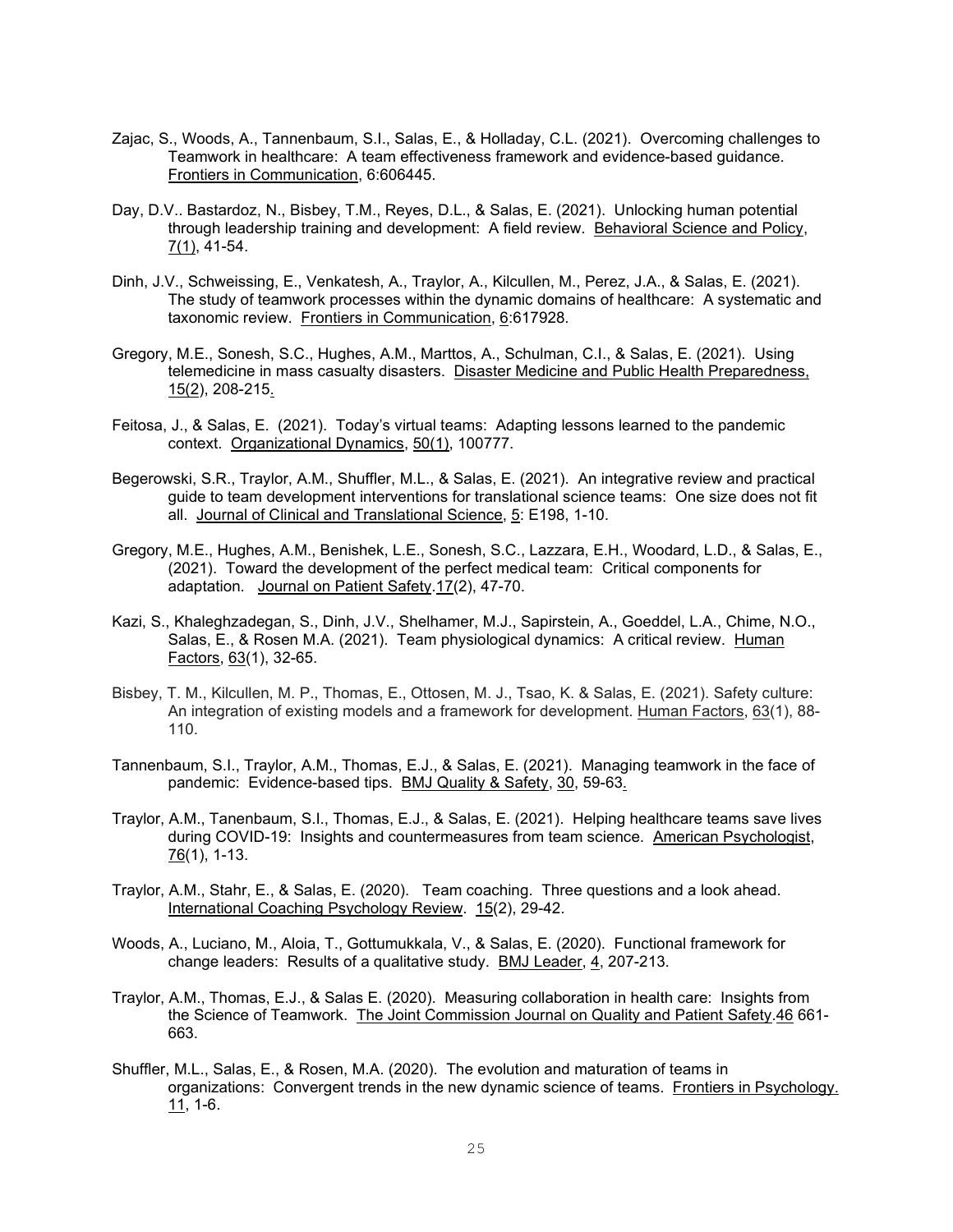- Salas, E., Bisbey, T. M., Traylor, A. M., & Rosen, M. A. (2020). Can teamwork promote safety in organizations? Annual Review of Organizational Psychology & Organizational Behavior*, 7*, 283- 313.
- O'Bryan, L., Beier, M., & Salas, E. (2020). How approaches to animal swarm intelligence can improve the study of collective intelligence in human teams. Journal of Intelligence. 8(1), 2-18.
- Feitosa, J., Grossman, R., Kramer, W.S., & Salas, E. (2020). Measuring team trust: A critical and meta-Analytical review. Journal of Organizational Behavior. 41, 479-501.
- Paoletti, J., Bisbey, T.M., Reyes, D.L., Wettergreen, M.A., and Salas, E. (2020). A checklist to diagnose teamwork in engineering education. International Journal of Engineering Education. 36(1), 365-377.
- Traylor, A.M., Wettergreen, M., Woods, G., Oden, Z.M. & Salas, E. (2020). Ten teamwork findings from Student design teams. International Journal of Engineering Education. 36(1), 378-387.
- Tannenbaum, S.I., & Salas, E. (2020). Teamwork myths: What leaders need to know. Leader to Leader, (90), 58-64.
- Dinh, J.V., Traylor, A.M., Kilcullen, M.P., Perez, J.A., Schweissing, E.J., Venkatesh, A., Salas, E. (2020) Cross-disciplinary care: A systematic review on teamwork processes in healthcare. Small Group Research, 51, 125-166.
- Hughes, A.M., Zajac, S., & Salas, E. (2020). The role of work environment in training sustainment: A meta-analysis. Human Factors, 62, 166-183
- Yamada, N.K., Catchpole, K., & Salas, E., (2019). The role of human factors in neonatal patient safety. Perinatology. 43(8) 1-7. 151174.
- Wolk, C.B., Stewart, R.E., Cronholm, P., Eiraldi, R., Salas, E. & Mandell, D. (2019). Adapting TeamSTEPPS for school mental health teams: A pilot study. Pilot and Feasibility Studies, 5, 148, 2-10.
- Wolk, C.B., Locke, J., Salas, E., Eiraldi, R., Cronholm, P.F., & Mandell, D. (2019). An examination of the factor structure of TeamSTEPPS measures in school mental health teams. Journal of Psychologists and Counsellors in Schools. 30(2), 172-184.
- Salas, E., & Paoletti, J. (2019). A teams perspective on workplace aging and retirement. Work, Aging and Retirement. 5, 212-214.
- Reyes, D.L., Dinh, J.V., Lacerenza, C.L., Marlow, S.L., Joseph, D.L., & Salas, E. (2019). The state of leadership development programs for students in higher education: A meta-analysis and review. The Leadership Quarterly.30(5). 101311.
- Hughes, A.M., Hancock, G.M., Marlow, S.L., Stowers, K., & Salas, Ed. (2019). Cardiac measures of cognitive workload: A meta-analysis. Human Factors, 61, 393-414.
- Wolk, C.B., Stewart, R.E., Eiraldi, R., Cronholm, P., Salas, E., & Mandell, D. (2019). The implementation of a team training intervention for school mental health: Lessons learned. Psychotherapy. 56(1), 83-90.
- Bisbey, T., Reyes, D., Traylor, A., & Salas, E. (2019). Teams of psychologists helping teams: Contributions from the science of team training. American Psychologist, 74, 278-289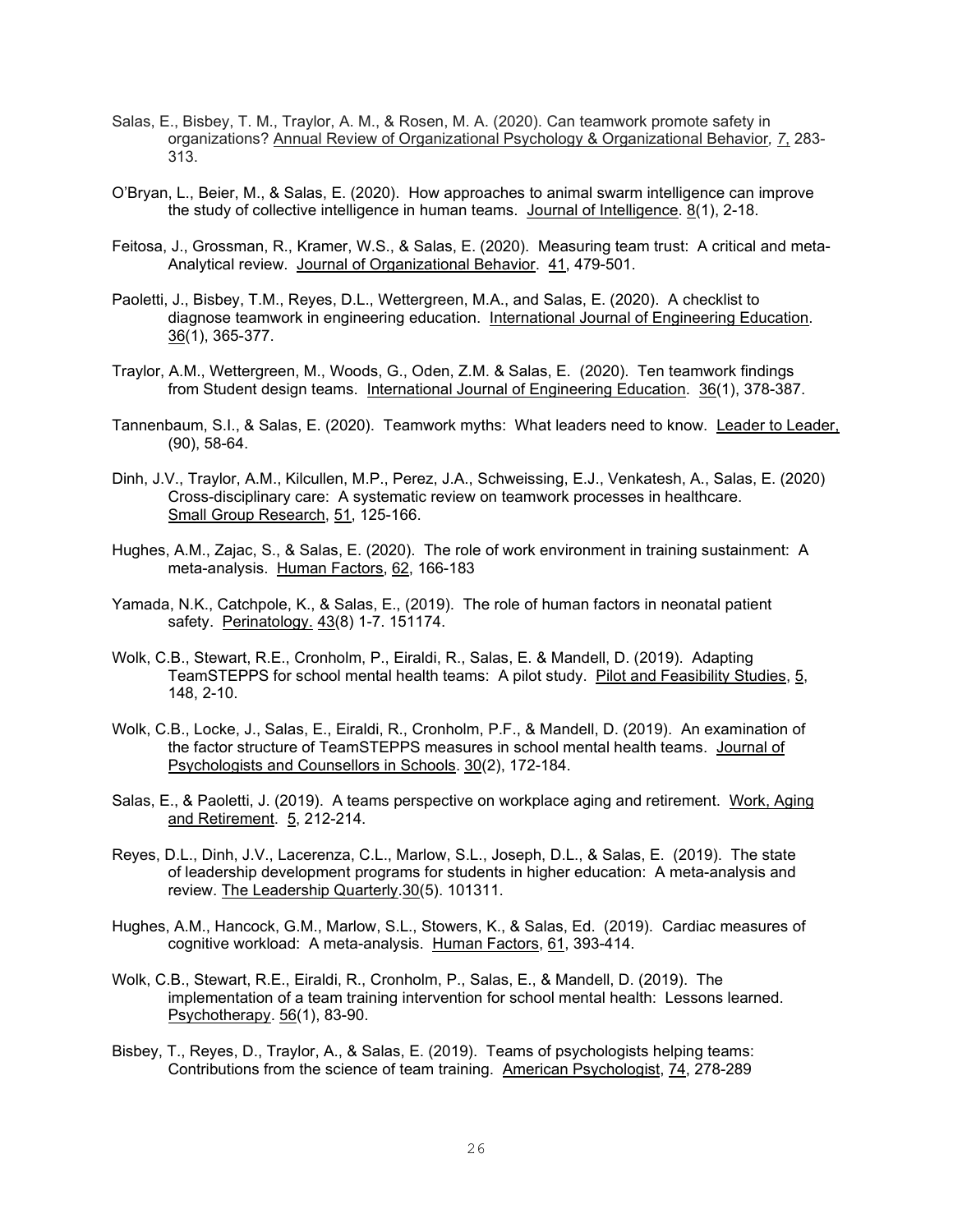- Cheng, S., Corrington, A., Dinh, J., Hebl, M., King, E., Ng, L., Reyes, D., Salas, E., & Traylor, A. (2019). Challenging diversity training myths: Changing the conversation about diversity training can shape science and practice. Organizational Dynamics. 48(4).
- Dinh, J.V. & Salas, E., (2019). Prioritization of diversity during physician residency matching: Trends for a new workforce. Journal of Graduate Medical Education, 11, 319-323.
- Reyes, D., Dinh, J.V., & Salas, E., (2019). What makes a good team leader? Journal of character and leadership development. 6, 88-100.
- Horstman, M.J., & Salas, E. (2019). Caregiver engagement in hospital medicine: The next frontier. Annals of Internal Medicine. 170 (2), 2-3.
- Marlow, S.L., Bedwell, W.L., Zajac, S., Reyes, D.L., Lamar, M., Khan, S., Lopreiato, J., & Salas, E., (2018). Multiple patient casualty scenarios: A measurement tool for teamwork. Simulation in Healthcare.13 (6), 394-403.
- Dinh, J.V., & Salas, E. (2018) Steering through the storm: Leading organizations during crisis. People & Strategy, 41 (4), 22-27.
- Driskell, T.,Driskell, J. E., & Salas, E. (2018). Teams in extreme environments: Alterations in team development and teamwork. Human Resource Management Review . 28 (4), 434-449.
- Rico, R., Hinsz, V.B., Davison, R.B., & Salas, E. (2018). Structural influences upon coordination and performance in multiteam systems. Human Resource Management Review. 28 (4), 332-346.
- O'Neill, T.A., & Salas, E., (2018) Creating high performance teamwork in organizations. Human Resource Management Review. 28 (4), 325-331.
- Salas, E., Zajac, S., & Marlow, S.L. (2018). Transforming health care one team at a time: Ten observations and the trail ahead. Group & Organization Management, 43 (3), 357-381.
- Marlow, S.L,, Bisbey, T., Lacerenza C., & Salas, E. (2018). Performance measures for health care teams: A review. Small Group Research, 49(3), 306-356.
- Salas, E., Reyes, D.L., & McDaniel, S.H. (2018). The science of teamwork: Progress, reflections, and the road ahead. American Psychologist, 73 (4), 593-600.
- Lacerenza, C.N., Marlow, S.L., Tannenbaum, S.I., & Salas, E. (2018). Team development interventions: Evidence-based approaches for improving teamwork. American Psychologist, 73 (4), 517-531.
- Driskell, J.E., Salas, E., & Driskell, T. (2018). Foundations of teamwork and collaboration. American Psychologist, 73 (4), 334-348.
- McDaniel, S.H., & Salas, E. (2018). The science of teamwork: Introduction to the special issue. American Psychologist, 73 (4), 305-307.
- Reyes, D.L., Tannenbaum, S.I., & Salas, E. (2018). Team development: The power of debriefing. People & Strategy. 41 (2), 46-51.
- Marlow, S.L., Lacerenza, C.N., Paoletti, J., Burke, C.S., & Salas, E. (2018). Does team communication represent a one-size-fits-all approach? A meta-analysis of team communication and performance. Organizational Behavior and Human Decision Processes. 144, 145-170.
- Sottilare, R.A., Burke, S.C., Salas, E., et al. (2018). Designing adaptive instruction for teams: A metaanalysis. International Journal of Artificial Intelligence in Education, 28 (2), 225-264.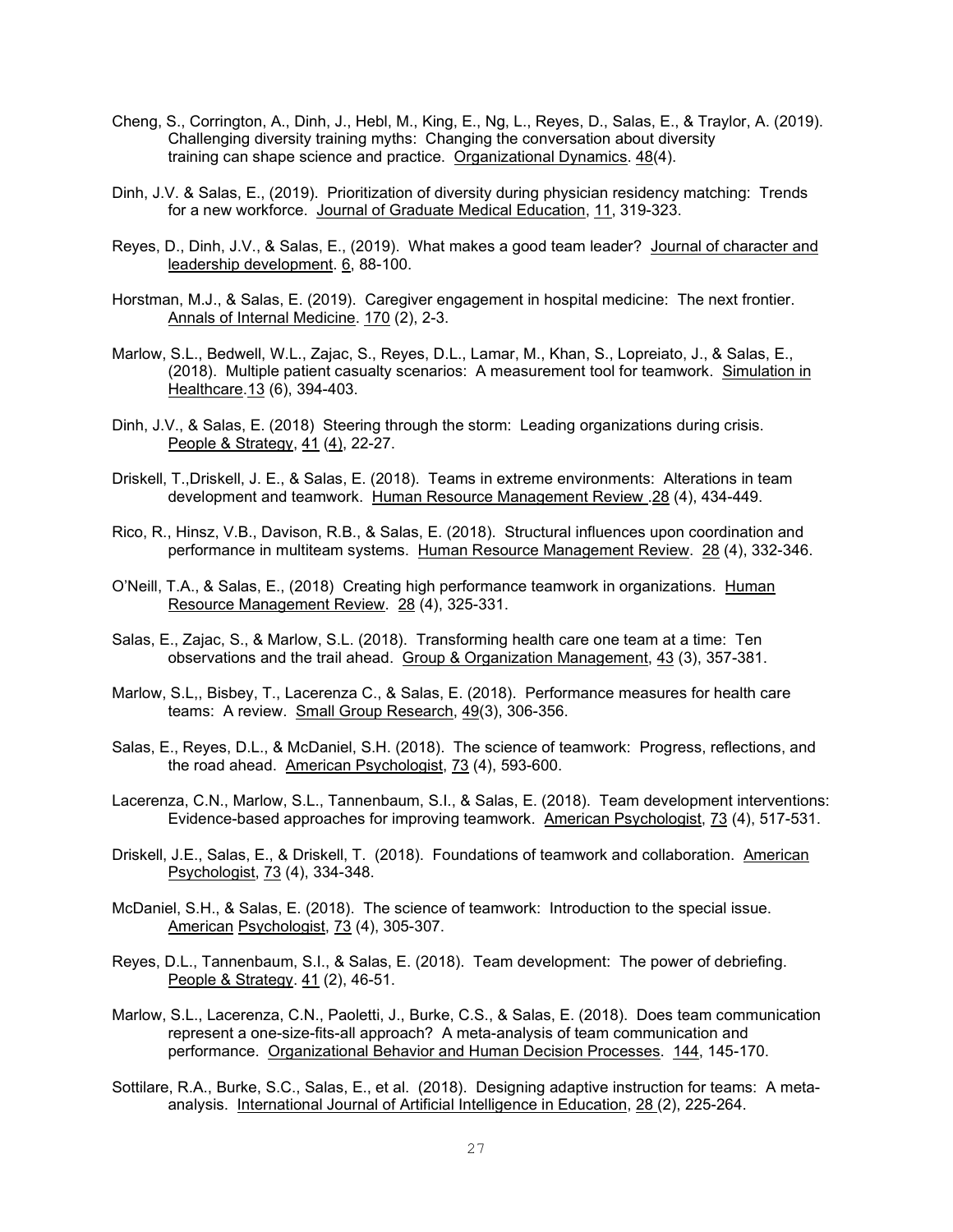- Salazar, M., Feitosa, J., & Salas, E., (2017). Diversity and team creativity: Exploring underlying mechanisms. Group Dynamics: Theory, Research and Practice. 21 (4), 187-206.
- Feitosa, J., Lacerenza, C.N., Joseph, D.L., & Salas, E. (2017). Ethnic identity measurement: Examining its validity and reliability. Psychological Assessment. 29 (9), 1129-1141.
- Lacerenza, C.N., Reyes, D.L., Marlow, S.L., Joseph, D.L., & Salas, E. (2017). Leadership training design, delivery and implementation: A meta-analysis. Journal of Applied Psychology. 12, 1686- 1718.
- Fiscella, K., Mauksch, L., Bodenheimer, T., & Salas, E. (2017). Improving care teams' functioning: Recommendations from team science. The Joint Commission Journal on Quality and Patient Safety. 43 (7), 361-368.
- Marlow, S.L., Lacerenza, C.N., & Salas, E. (2017). Communication in virtual teams: A conceptual framework and research agenda. Human Resource Management Review. 27, 575-589.
- Hughes, A.M., Patterson, P.D., Weaver, M.D., … Salas, E., & Yealy, D.M. (2017). Teammate familiarity, teamwork, and risk of workplace injury in emergency medical services teams. Journal of Emergency Nursing. 43 (4), 339-346.
- Gregory, M.E., Sonesh, S.C., Feitosa, J., Benishek, L.E., Hughes, A.M., & Salas, E. (2017). Decision making on the labor and delivery unit: An investigation of influencing factors. Human Factors. 59 (6), 937-955.
- Marlow, S.L., Hughes, A.M., Sonesh, S.C., Gregory, M.E., Lacerenza, C.N., Benishek, L.E., Wood, A.L., Hernandez, C. & Salas, E. (2017). A systematic review of team training in health care: Ten questions. The Joint Commission Journal on Quality and Patient Safety. 43 (4), 197-204.
- Rico, R., Hinsz, V.B., Burke, S., & Salas, E. (2017). A multilevel model of multiteam motivation and performance. Organizational Psychology Review. 7 (3), 197-226.
- Stanton, N.A., Salmon, P.M., Walker, G.H., Salas, E. & Hancock, P.A. (2017). State-of-science: Situation awareness in individuals, teams and systems. Ergonomics. 60 (4), 449-466.
- Salas, E., Kozlowski, S.W.J., Chen, G. (2017). A century of progress in industrial and organizational psychology: Discoveries and the next century. Journal of Applied Psychology. 102 (3), 589-598.
- Kozlowski, S.W.J., Chen, G., & Salas, E. (2017). One hundred years of the Journal of Applied Psychology: Background, evolution, and scientific trends. Journal of Applied Psychology. 102 (3), 237-253.
- Dhurjati, R., Salas, E., & Profit, J. (2017). If health care teams had to win championships: Insights from high-performance sports. American Journal of Medical Quality. 32(3), 1-2.
- Feitosa, J., Lacerenza, C.N., Joseph, D.L., & Salas, E. (2017). Ethnic Identity: Factor Structure and Measurement Invariance Across Ethnic Groups. Psychological Assessment. 1129-1141.
- Salas, E. (2016). Team science in cancer care: Questions, an observation, and a caution. Journal of Oncology Practice. 12 (11), 1-3.
- Marlow, S.L., Salas, E., Landon, B.L., & Presnell, B. (2016). Eliciting teamwork with game attributes. Computers in Human Behavior, 55, 413-423.
- Salas, E. (2016). Reporting guidelines for healthcare simulation: Where is the learning? Simulation in Healthcare. 11 (4), 249.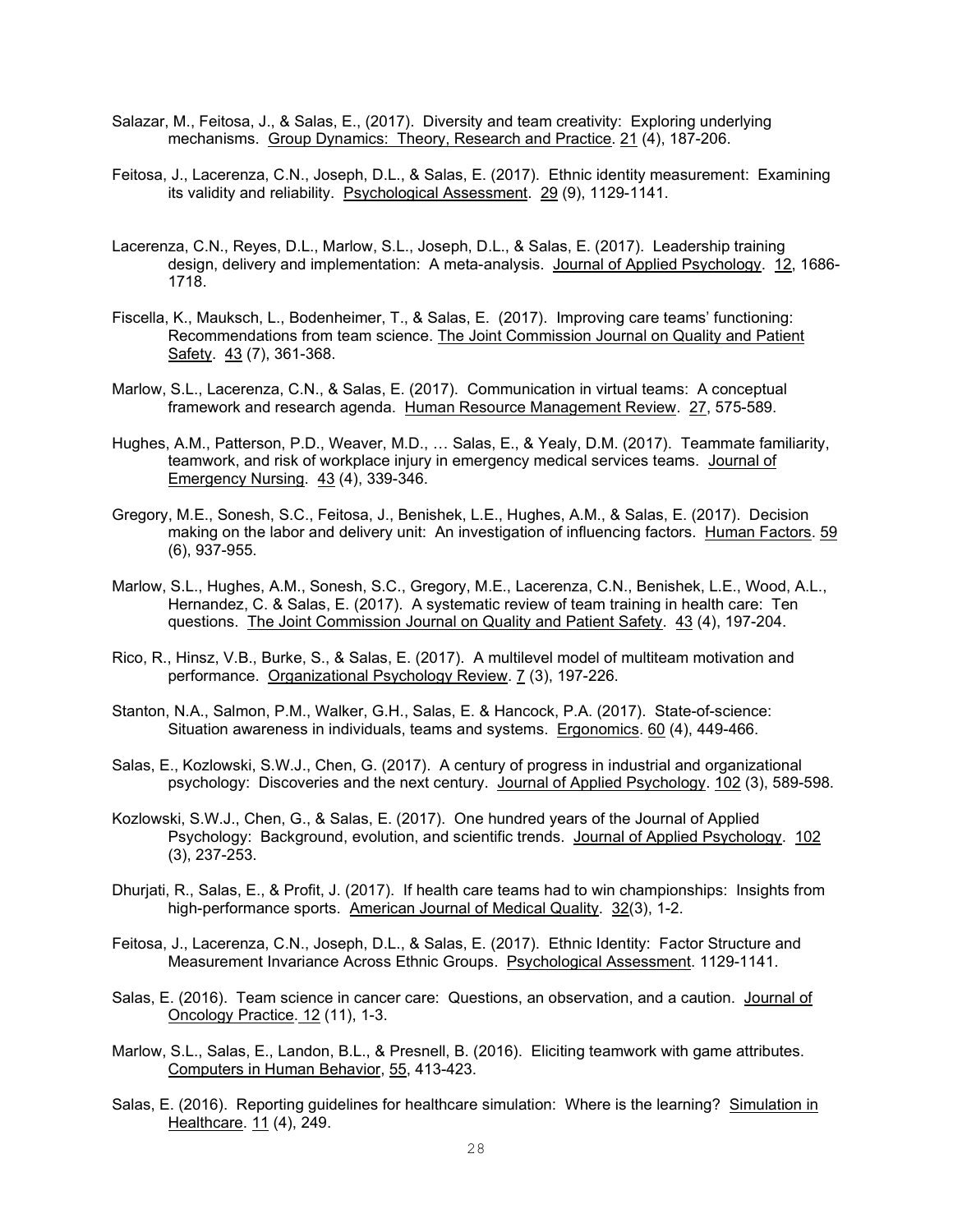- Benishek, L.E., Gregory, M., Hodges, K., Newell, M., Hughes, A.M., Marlow, S.L., Salas, E., Lacerenza, C. (2016) Bridging the science of team training to school-based teams. Theory into Practice, 55(2), 112-119.
- Hughes, A.M., Gregory, M.E., Joseph, D.L., Sonesh, S.C., Marlow, S.L., Lacerenza, C.N., …Salas, E. (2016) Saving lives: A meta-analysis of team training in healthcare. Journal of Applied Psychology. 101(9), 266-304
- Patterson, P.D., Weaver, M.D., Landsittel, D.P.,…Yealy, D.M. (2016). Teammate familiarity and risk of injury in emergency medical services. Emergency Medicine Journal. 33(4), 1-6.
- Fiscella, K., Fogarty, C., & Salas, E. (2016). What can primary care learn from sports teams. Journal of Ambulatory Care Management. 39(3), 279-285.
- Sonesh, S.C., Coultas, C., Lacerenza, C.N., Marlow, S.L., Benishek, L.E., & Salas, E. (2015). The power of coaching: A meta-analytic investigation. Coaching: An International Journal of Theory, Research, and Practice. 8(2), 73-95.
- Sonesh, S.C., Coultas, C. Marlow, S.L., Lacerenza, C.N., Reyes, D., & Salas, E. (2015). Coaching in the wild: Identifying factors that lead to success. Consulting Psychology Journal: Practice and Research, 67(3), 189-217.
- Driskell, T. & Salas, E. (2015). Investigative interviewing: Harnessing the power of the team. Group Dynamics: Theory, Research, and Practice. 19(4), 273-289.
- Sonesh, S., Gregory, M. E., Hughes, A. M., Feitosa, J., Benishek, L., Verhoeven, D., . . . Salas, E. (2015). Team training in obstetrics: A multi-level evaluation. Family, Systems, & Health 33(3), 250-261.
- Grossman, R., Thayer, A. L., Shuffler, M. L., Burke, C. S., & Salas, E. (2015). Critical social thinking A conceptual model and insights for training. Organizational Psychology Review, *5*(2), 99-125.
- Salas, E., Tannenbaum, S. I., Kozlowski, S. W. J., Miller, C. A., Mathieu, J. E., Vessey, W. B. (2015). Teams in Space Exploration: A new frontier for the science of team effectiveness. Current Directions in Psychological Science, 24(3), 200-207
- Lyons, R., Lazzara, E. H., Benishek, L. E., Zajac, S., Gregory, M., Sonesh, S. C., & Salas, E. (2015). Enhancing the effectiveness of team debriefings in medical simulation: More best practices. Joint Commission Journal on Quality and Patient Safety, 41(3), 115-125.
- Salas, E., Grossman, R., Hughes, A. M., & Coultas, C. W. (2015). Measuring team cohesion observations from the science. Human Factors. 57(3), 365-374.
- Taplin, S. H., Weaver, S., Chollette, V., Marks, L. B., Jacobs, A., Schiff, G., ... & Salas, E. (2015). Teams and teamwork during a cancer diagnosis: Interdependency within and between teams. Journal of Oncology Practice. 11 (3), 231-238.
- Sonesh, S.C., Coultas, C.W., Marlow, S.L., Lacerenza, C.N., Reyes, D., & Salas, E. (2015). Coaching in the wild: Identifying factors that lead to success. Consulting Psychology Journal: Practice and Research, 67(3), 189-217.
- Sonech, S.C., Coultas, C.W., Lacerenza, C.N., Marlow, S.L., Benishek, L.E. & Salas, E. (2015). The power of coaching: a meta-analytic investigation. Coaching: An International Journal of Theory, Research and Practice. 1-23.
- Taplin, S. H., Weaver, S., Salas, E., Chollette, V., Edwards, H. M., Bruinooge, S. S., & Kosty, M. P. (2015). Reviewing cancer care team effectiveness. Journal of Oncology Practice. 11 (3), 239-246.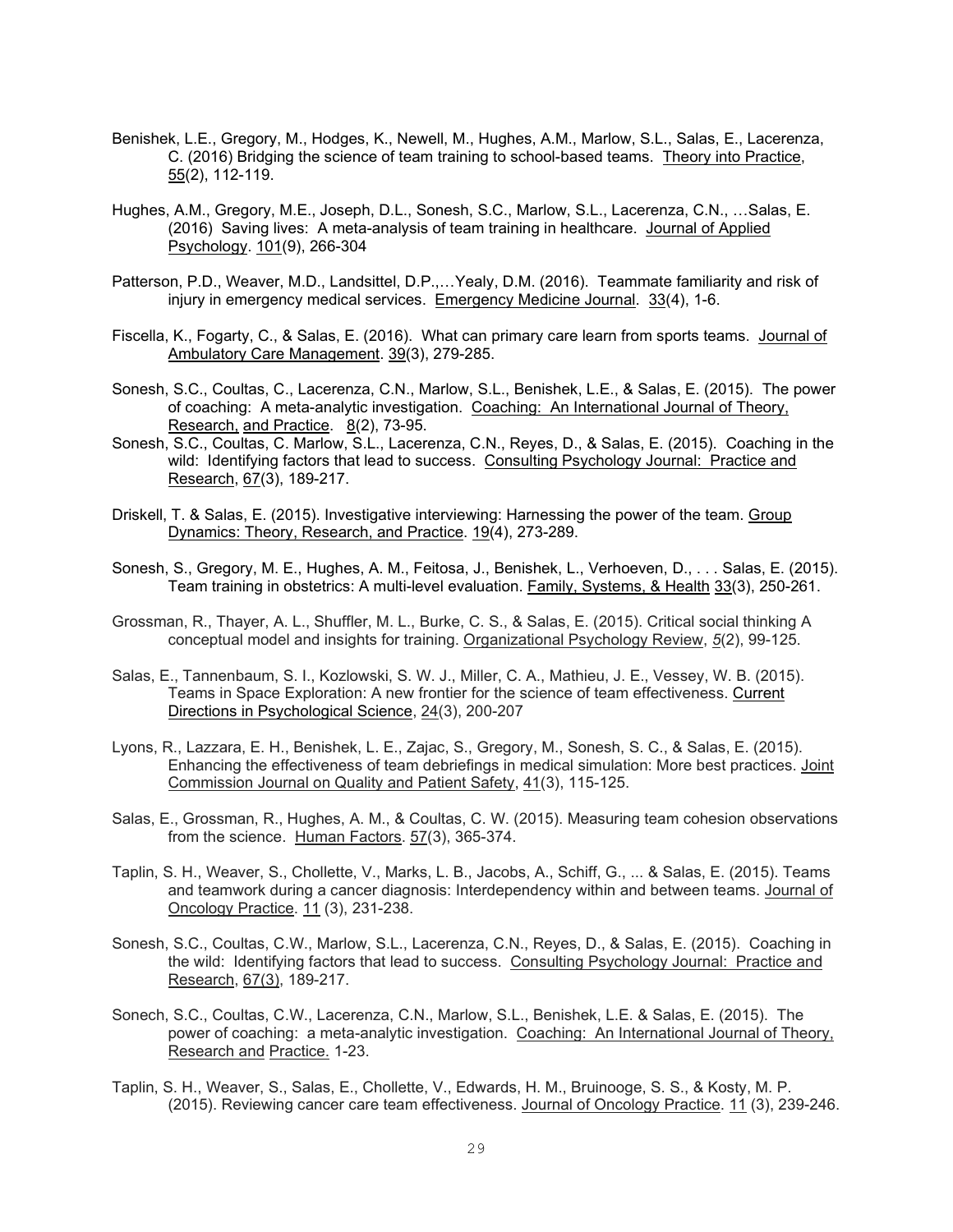Lazzara, E.H., Benishek, L.E., Patzer, B., Gregory, M.E., Hughes, A.M., Heyne, K., Salas, E. …Schulman, C. Utilizing telemedicine in the trauma intensive care unit: Does it Impact teamwork? Telemedicine and e-Health. 21(8), 670-676.

Salas, E. (2015). Can team training save lives? Critical Connections. 1, 14.

- Benishek, L. E., Lazzara, E. H., Gaught, W. L., Arcaro, L. L., Okuda, Y., Salas, E. (2015). The template of events for applied and critical healthcare simulation (TEACH Sim): A tool for systematic simulation scenario design. Simulation in Healthcare, 10(1), 21-30.
- Coultas, C.W. & Salas, E., (2015) Identity construction in coaching: Schemas, information processing, and goal commitment. Consulting Psychology Journal Practice and Research. 67(4), 298-325.
- Coultas, C. W., Driskell, T., Burke, C. S., Salas, E. (2014). A conceptual review of emergent state measurement: Current problems, future solutions. Small Group Research. 45(6), 671-703.
- Feitosa, J., Kreutzer, C., Kramperth, A., Kramer, W.S., Salas, E. (2014), Expatriate adjustment: considerations for selection and training. Journal of Global Mobility, 2(2), 134–159.
- Salas, E., Shuffler, M.L., Thayer, A.L., Bedwell, W.L., & Lazzara, E.H. (2014). Understanding and improving teamwork in organizations: A scientifically based practical guide. Human Resource Management. 1-24.
- Aguado, D., Rico, R., Sanchez-Manzanares, M. & Salas, E. (2014). Teamwork competency test (TWCT): A step forward on measuring teamwork competencies. Group Dynamics: Theory, Research and Practice, 18, 101-121.
- Bedwell, W. L., Fiore, S. M., Salas, E. (2014). Developing the future workforce: An approach for integrating interpersonal skills in the MBA classroom. Academy of Management Learning & Education, 13(2), 171-186.
- Keebler, J.R., Dietz, A.S., Lazzara, E.H., Benishek, L.E., Almeida, S.A., Toor, P.A., King, H.B. & Salas, E. (2014). Validation of a teamwork perceptions measure to increase patient safety. BMJ Quality & Safety, 23. 718-726.
- Grossman, R., Thayer, A., Shuffler, M.L., Burke, C.S., & Salas, E. (2014). Critical social thinking training: A framework for design and delivery. Organizational Psychology Review. 5 (2), 99-125.
- Fiore, S. M., Wiltshire, T. J., Oglesby, J. M., O'Keefe, W. S., & Salas, E. (2014). Complex collaborative problem-solving processes in mission control. Aviation, Space, and Environmental Medicine, 85(4), 456-461.
- Lazzara, E.H., Benishek, L.E, Sonesh, S.C., Patszer, B., Robinson, P., Wallace, R., and Salas, E. (2014). The six "Ws" of rapid response systems: Best practices for improving development, implementation, and evaluation. Critical Care Nursing Quarterly, 37(2), 207-218.
- Salas, E., Lazzara, E. H., & Benishek, L. E. (2014). On being a team player: Evidence-based guidelines for teamwork in interprofessional education. Medical Science Educator, 23(3S), 524-531.
- Lazzara, E.H., Benishek, L.E., Dietz, A., Adriansen, D.J., & Salas, E. (2014). The eight success factors of simulation. The Joint Commission Journal on Quality and Patient Safety, 40, 21-29.
- Shuffler, M.L., Rico, R., & Salas, E. (2014) Pushing the boundaries of multiteam systems in research and practice: An introduction. Research on Managing Groups and Teams. 16, 3-16.
- Lacerenza, C.N., Rico, R., & Salas, E. (2014) The future of multiteam systems: Implications for research and practice. Research on Managing Groups and Teams. 16, 223-240.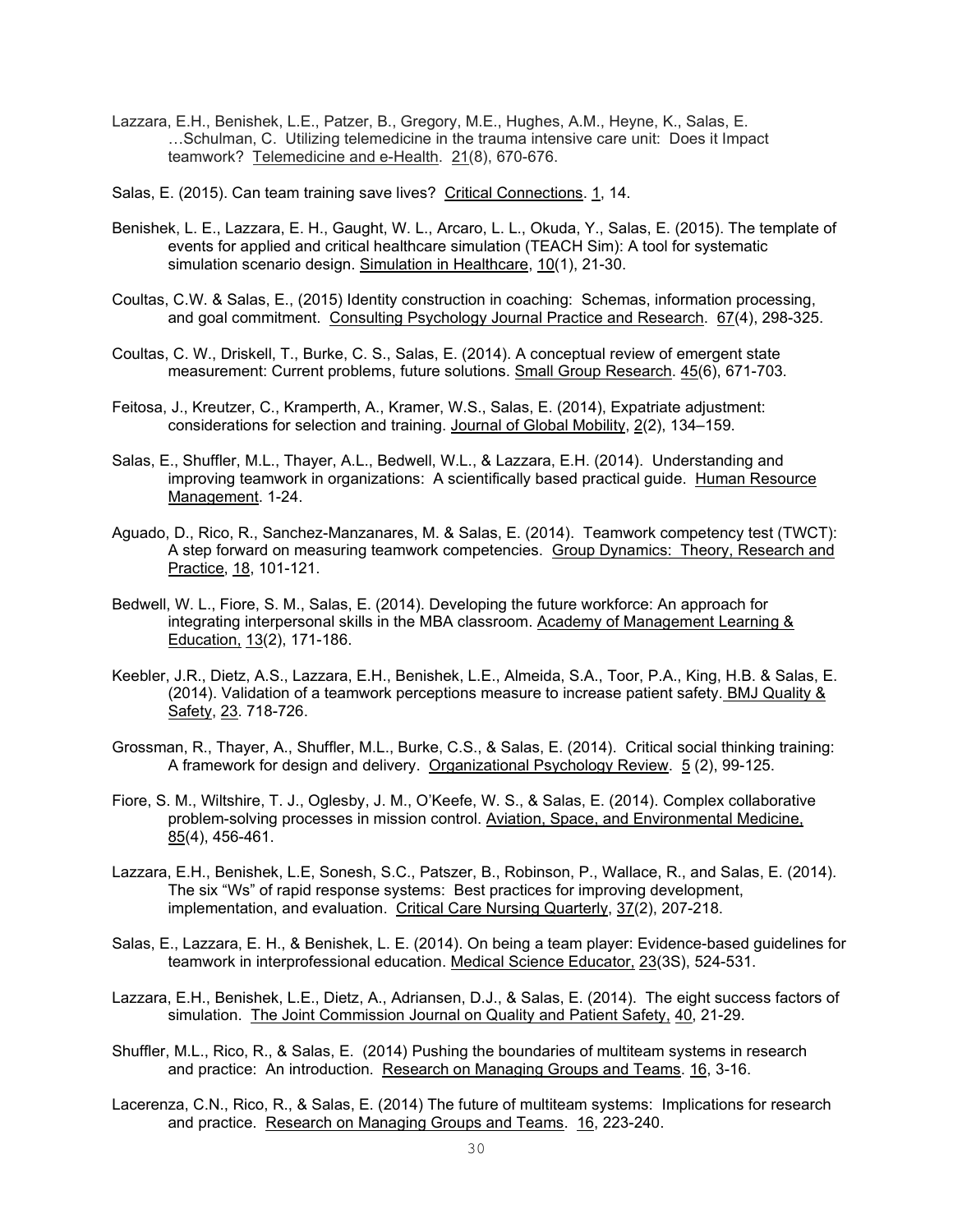- Bedwell, W.L., Salas, E., Funke, G.J., & Knott, B.A. (2014). Team workload: A multilevel perspective. Organizational Psychology Review.4, 99-123.
- Zajac, S., Gregory, M.E., Bedwell, W.L., Kramer W.S., & Salas, E. (2014). The cognitive underpinnings of adaptive team performance in ill-defined task situations: A closer look at team cognition. Organizational Psychology Review, 4(1), 49-73.
- Lacerenza, C.N., & Salas, E. (2014). Improving collaboration: Guidelines for team training. Journal of Translation Medicine and Epidemiology. 2-10.
- Wildman, J.L., Salas, E. & Scott, C.P.R. (2013). Measuring cognition in teams: A cross domain review. Human Factors, 56, 911-941.
- Salazar, M., & Salas, E. (2013). Reflections of cross-cultural collaboration science. Journal of Organizational Behavior, 34, 910-917.
- Salas, E. (2013). The time has come for embracing interdisciplinary perspectives: Some reflections. Small Group Research. 44, 217-223.
- Hughes, A.M., & Salas, E. (2013). Hierarchical medical teams and the science of teamwork. Virtual Mentor, 15, 529-533.
- Grossman, R., Salas, E., Pavlas, D., & Rosen, M. (2013). Using instructional features to enhance demonstration-based training in management education. Academy of Management Learning & Education, 12, 219-243.
- Driskell, T., Blickensderfer, E.L., & Salas, E. (2013). Is three a crowd? Examining rapport in investigative interviews. Group Dynamics: Theory, Research and Practice, 17, 1-13.
- Salas, E., Paige, J.T., & Rosen, M.A. (2013). Creating new realities in healthcare: The status of simulation-based training as a patient safety improvement strategy. BMJ Quality & Safety, 22, 449-452.
- Salas, E., & Rosen, M.A. (2013). Building high reliability teams: Progress and some reflections on teamwork training. BMJ Quality & Safety, 22, 369-373.
- Salas, E., Lazzara, E.H., Benishek, L.E., & King, H. (2013). On being a team player: Evidence-based heuristic for teamwork in interprofessional education. Medical Science Educator. 23, 524-531.
- Shuffler, M.L., Salas, E., Yammarino, F.J., Serban, A., & Shirreffs, K. (2012). Putting the "we" in leadership. Continuing the dialogue to advance our science and practice. Industrial and Organizational Psychology: Perspectives on Science and Practice, 5, 437-443.
- Yammarino, F.J., Salas, E., Serban, A., Shirreffs, K., & Shuffler, M.L. (2012). Collectivistic approaches to leadership: Putting the "we" in leadership science and practice. Industrial and Organizational Psychology: Perspectives on Science and Practice, 5, 382-402.
- Feitosa, J., Salazar, M. & Salas, E. (2012). Social identity: Clarifying its dimensions across cultures. Psychological Topics, 21(3), 527-548.
- Dow, A.W., Salas, E., & Magmanian, P.E. (2012). Improving quality system of care: Solving complicated challenges with simulation-based continuing professional development. Journal of Continuing Education in the Health Professions, 32, 230-235.
- Feitosa, J., Grossman, R., Coultas, C.W., Salazar, M.R. & Salas, E. (2012). Integrating the fields of diversity and culture: A focus on social identity. Industrial and Organizational Psychology: Perspectives on Science and Practice, 5, 365-367.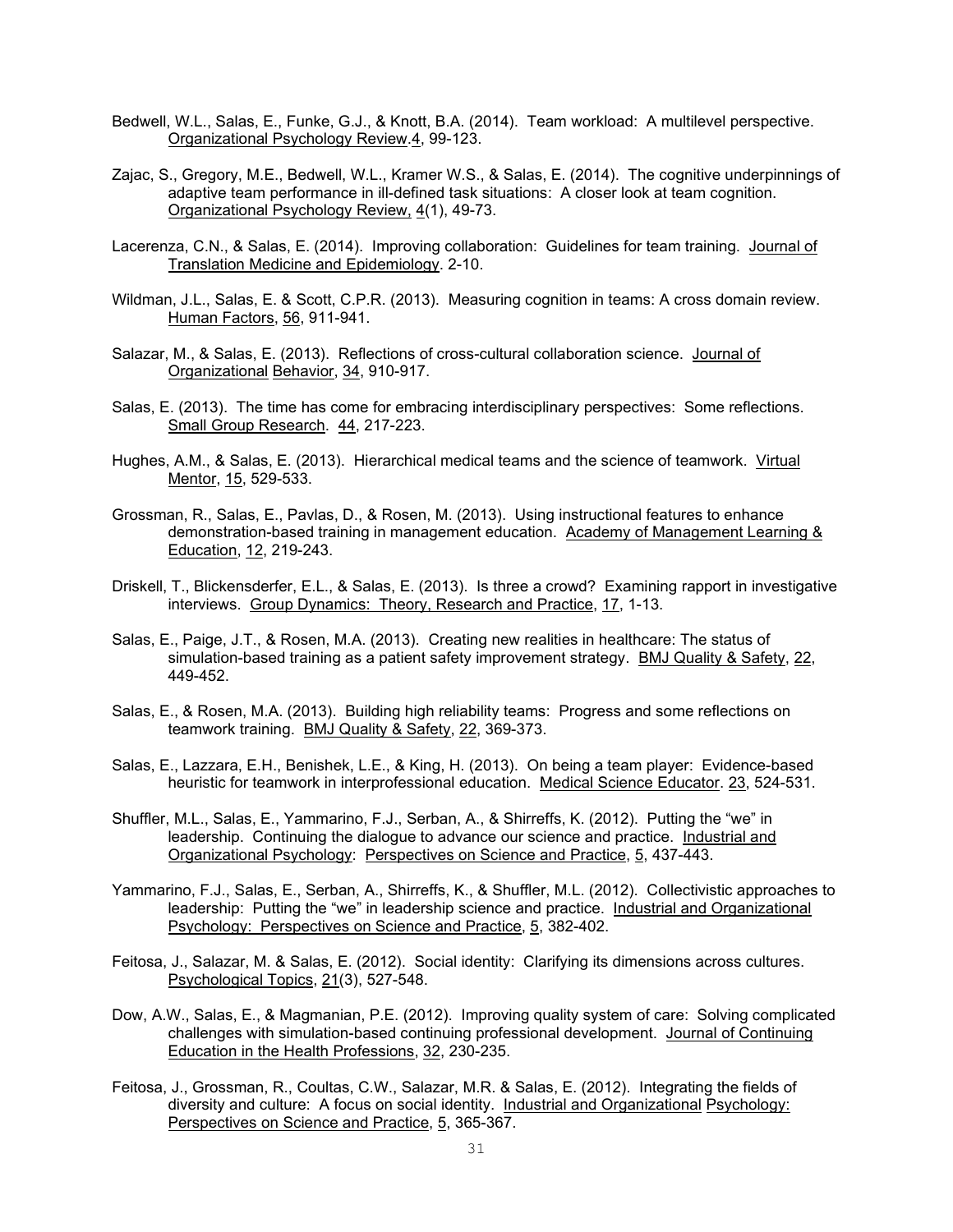- Bedwell, W.L., Ramsay, P.S., & Salas, E. (2012). Helping fluid teams work: A research agenda for effective team adaptation in healthcare. Transnational Behavioral Medicine, 2, 504-509.
- Bedwell, W.L., Pavlas, D., Heyne, K., Lazzara, E.H., & Salas, E. (2012). Toward a taxonomy linking game attributes to learning: An empirical study. Simulation and Gaming, 43, 729-760.
- Salazar, M.R., Lant, T.K., Fiore, S.M., & Salas, E. (2012). Facilitating innovation in diverse science teams through integrative capacity. Small Group Research, 43, 527-558.
- Driskell, J.E., Salas, E., & Driskell, T. (2012). Social indicators of deception. Human Factors, 54, 577- 588.
- Patterson, P.D., Weaver, M.D., Weaver, S.J., Rosen, M.A., Todorova, G., Weingart, L.R., Krackhardt, D., Lave, J.R., Arnold, R.M., Yealy, D.M., & Salas, E. (2012). Measuring teamwork and conflict among emergency medical technician personnel. Prehospital Emergency Care, 16, 98-108.
- Pavlas, D., Jentsch, F., Salas, E., Fiore, S.M. & Sims, V. (2012). The play experience scale: Development of validation of a measure of play. Human Factors, 54, 214-225.
- Salas, E., Tannenbaum, S.I., Kraiger, K., Smith-Jentsch, K. (2012). The science of training and development in organizations: What matters in practice. Psychological Science in the Public Interest, 13, 74-101.
- Grossman, R., Shuffler, M.L., & Salas, E. (2012). Moving beyond our comfort zone: Global leadership in hostile environments. Industrial and Organizational Psychology: Perspectives on Science and Practice. 5, 244-247.
- Tannenbaum, S.I., Mathieu, J.E., Salas, E., & Cohen, D. (2012). Teams are changing: Are research and practice evolving fast enough? Industrial and Organizational Psychology: Perspectives on Science and Practice. 5, 2-24.
- Tannenbaum, S.I., Mathieu, J.E., Salas, E., & Cohen, D. (2012). On teams: Unifying themes and the way ahead. Industrial and Organizational Psychology: Perspectives on Science and Practice. 5, 56-61.
- Wildman, J.L., Shuffler, M.L., Lazzara, E.H., Fiore, S.M., Burke, C.S., Salas, E. & Garven, S. (2012). Trust development in swift starting action teams: A multilevel framework. Group and Organizational Management, 37, 137-170.
- Wildman, J.L. Thayer, A.L., Rosen, M.A., Salas, E., Mathieu, J.E. & Raynes, S.R. (2011). Task types and team-level attributes: Synthesis of the classification literature. Human Resources Development Review, 11, 97-129.
- Wildman, J.L., Thayer, A.L., Pavlas, D., Salas, E., Stewart, J.E., & Howse, W. (2012). Team knowledge research: Emerging trends and critical needs. Human Factors, 54, 84-111.
- Funke, G.J., Knott, B.A., Salas, E., Pavlas, D., & Strang, A.J. (2012). Conceptualization and measurement of team workload: A critical need. Human Factors, 54, 36-51.
- Pavlas, D., Lum, H., & Salas, E. (2012). Creating low-cost eye tracking systems: A how-to guide. Ergonomics in Design, 20, 18-23.
- Bedwell, W.L., Wildman, J.L., DiazGranados, D., Salazar, M., Kramer, W.S., & Salas, E., (2012). Collaboration at work: An integrative multilevel conceptualization. Human Resource Management Review, 22, 128-145.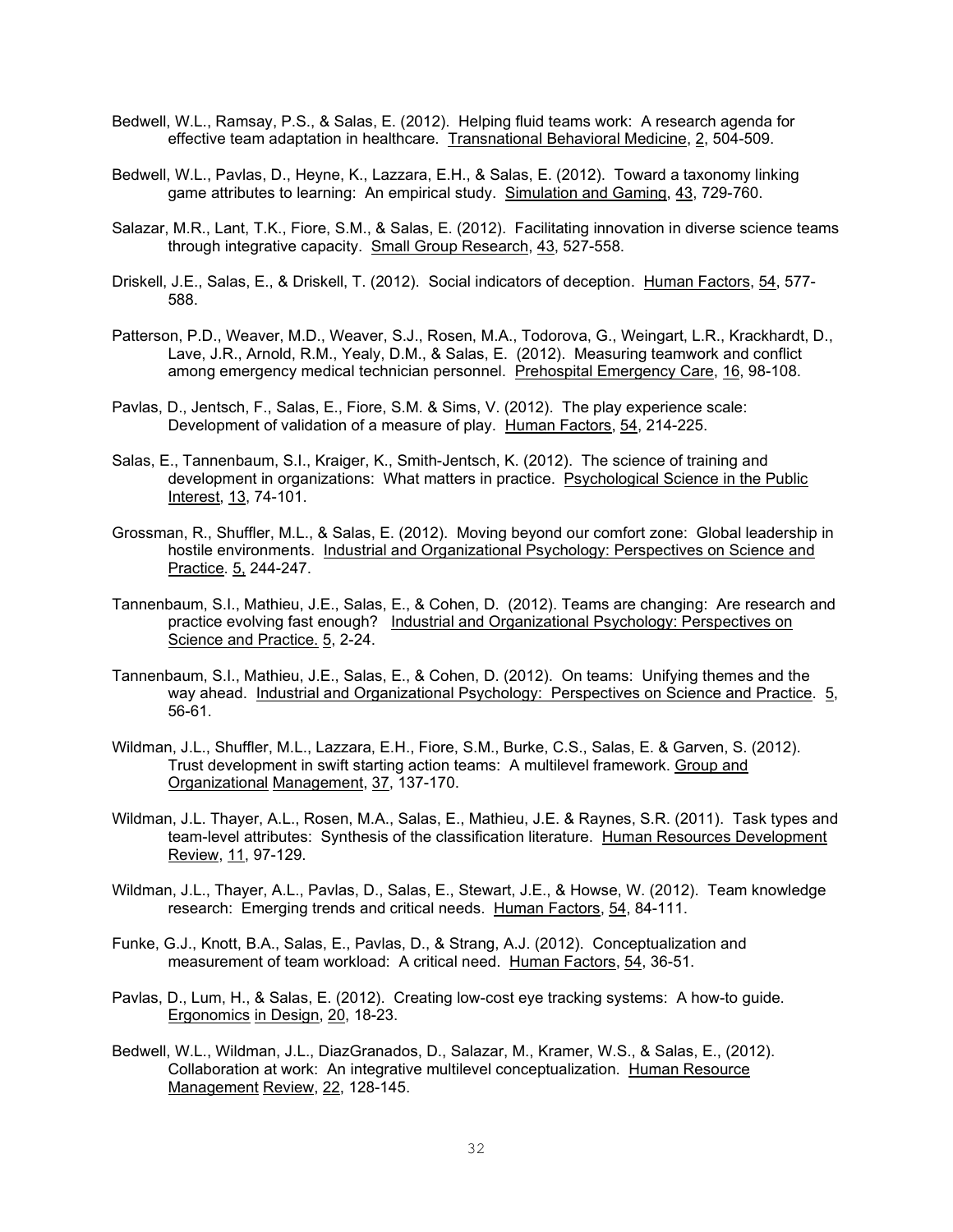- Coultas, C.W., Bedwell, W.L., Salas, E., & Burke, C.S. (2011). Value sensitive coaching: The DELTA approach to coaching culturally diverse executives. Consulting Psychology Journal: Practice and Research, 63, 149-161.
- Shuffler, M.L., DiazGranados, D., & Salas, E. (2011). There's a science for that: Team development interventions in organizations. Current Directions in Psychological Science, 20, 365-372.
- Weaver, S.J., Salas, E., & King, H.B. (2011). Twelve best practices for team training evaluation in health care. The Joint Commission Journal on Quality and Patient Safety, 37, 341-350.
- Salas, E., Gregory, M.E., & King, H.B. (2011). Team training can enhance patient safety-the data, the challenge ahead. The Joint Commission Journal on Quality and Patient Safety, 37, 339-340.
- Grossman, R. & Salas, E. (2011). The transfer of training: What matters. International Journal of Training and Development, 15, 103-120.
- DeChurch, L.A., Burke, C.S., Shuffler, M.L., Lyons, R., Doty, D., & Salas, E. (2011). A histometric analysis of leadership in mission critical multiteam environments. The Leadership Quarterly, 22, 152-169.
- Rosen, M.A., Bedwell, W.L., Wildman, J.L., Fritzsche, B.A., Salas, E., & Burke, C.S., (2011). Managing adaptive performance in teams: Guiding principles and behavioral markers for measurement. Human Resources Management Review, 21, 107-122
- Guimond, M., Sole, M.L., & Salas, E., & (2011). Getting ready for simulation-based training: A checklist for nursing educators. Nursing Education Perspectives, 32, 179-185.
- Thayer, A.L., Wildman, J.L. & Salas, E. (2011). Industrial Organizational Psychology: We have the evidence, we just don't use it (or care). Industrial and Organizational Psychology: Perspectives on Science and Practice. 4, 32-35.
- DeChurch, L.A., Hiller, N.J., Morse, T., Doty, D. & Salas, E. (2010). Leadership across levels: Levels of leaders and their levels of impact. The Leadership Quarterly, 21, 1069-1085.
- Rosen, M.A., Shuffler, M., & Salas, E. (2010). How experts make decisions: Beyond the JDM paradigm. Industrial and Organizational Psychology: Perspectives on Science and Practice, 3, 438-442.
- Fiore, S.M., Rosen, M.A., Smith-Jentsch, K.A., Salas, E., Letsky, M., & Warner, N. (2010). Toward an understanding of macrocognition in teams: Predicting processes in complex collaborative context. Human Factors, 52, 203-224.
- Rosen, M.A., Salas, E., & Pavlas, D. (2010). Demonstration-based training: A review of instructional features. Human Factors, 52, 596-609.
- Driskell, J.E., Salas, E., & Hughes, S. (2010). Collective orientation and team performances: Development of an individual differences measure. Human Factors, 52, 316-328.
- Salas, E., Cooke, N.J. & Gorman, J.C. (2010). The science of team performance: Progress and the need for more… Human Factors, 52, 344-346.
- Weaver, S.L., Rosen, M.A., Salas, E., Baum, K.D., & King, H.B. (2010). Integrating the science of team training: Guidelines for continuing medical education. Journal of Continuing Education in the Health Professions. 30(4), 208-220.
- Weaver, S.J., Lyons, R., DiazGranados, D., Rosen, M.A., Salas, E., Olgesby, J., Birnbach, D.J., Augenstein, J.S., Robinson, D.W., & King, H.B. (2010). The anatomy of healthcare team training and the state of practice: A critical review. Academic Medicine, 85, 1746-1760.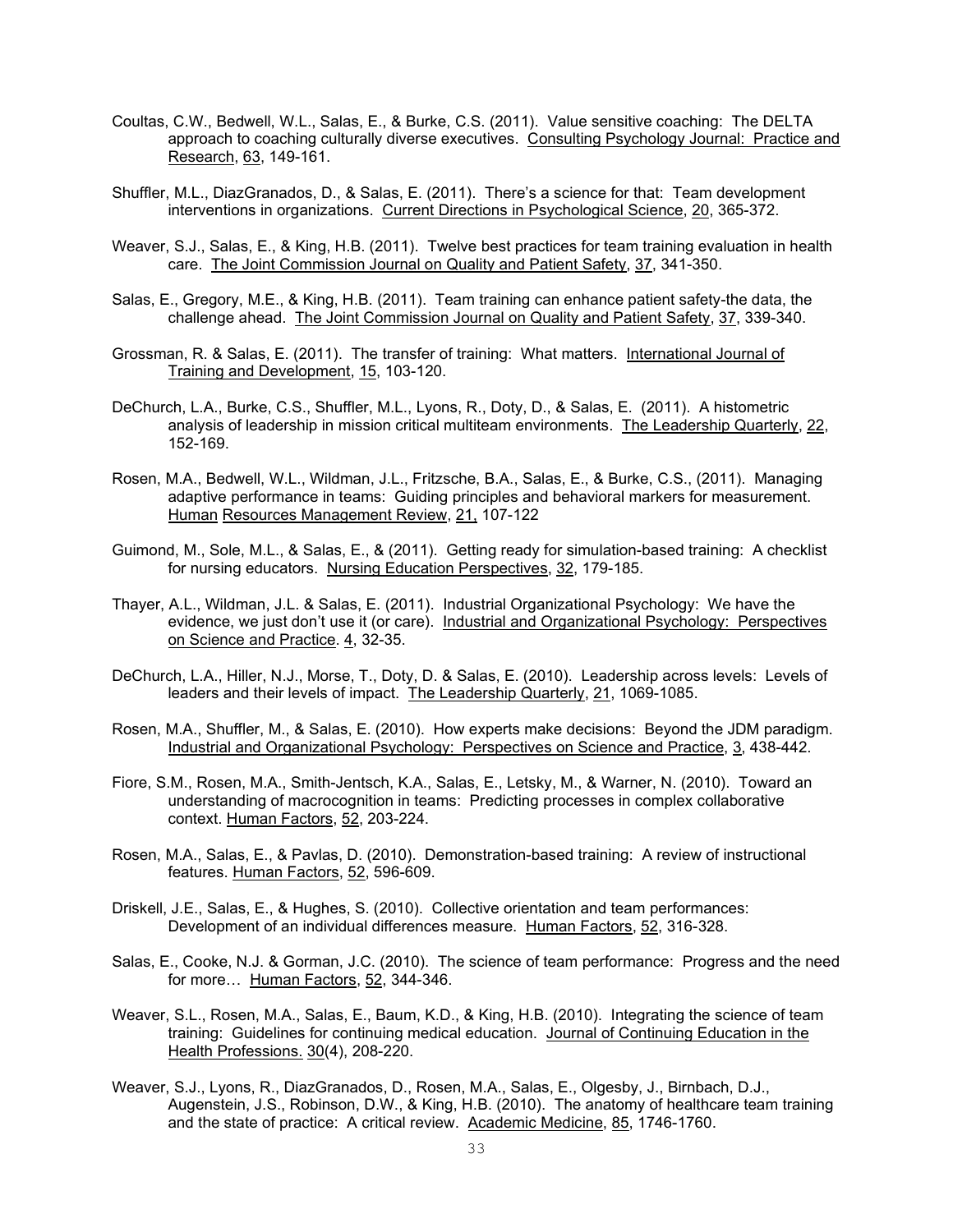- Blickenderfer, E., Reynolds, R., Salas, E. & Cannon-Bowers, J.A. (2010). Shared expectations and implicit coordination in tennis teams. Journal of Applied Sport Psychology. 22(4), 486-499.
- Weaver, S.L., Salas, E., Lyons, R., Lazzara, E.H., Rosen, M.A., DiazGranados, D., Grim, J.G., Augenstein, J.S., Birnback, D.J., & King, H.B. (2010). Simulation-based team training (SBTT) at the Sharp End: A qualitative study of SBTT design, implementation, and evaluation in healthcare. Journal of Emergencies, Trauma, and Shock, 4(3), 369-77.
- Rosen, M.A., Weaver, S.J., Lazzara, E.H., Salas, E., Wu, T.S., et al (2010). Tools for evaluating team performance in simulation based training. Journal of Emergencies, Trauma and Shock, 13, 353- 359.
- Lazzara, E., Weaver, S.J., DiazGranados, D., Rosen, M.A., Salas, E., et al., (2010). TEAM MEDSS: Teamwork education and assessment map for medical educators designing simulation scenarios-A guide to authoring teamwork focused simulation based training scenarios for patient safety. Ergonomics in Design, 18, 11-17.
- Rentsch, J.R., Delise, L.A., Salas, E., & Letsky, M.P. (2010). Facilitating knowledge building in teams: Can a new team training strategy help? Small Group Research, 41(5), 1-19.
- Fiore, S.M., Smith-Jentsch, K.A., Salas, E., Warner, N., & Letsky, M. (2010). Macrocognition in Teams: Developing and defining complex collaborative processes and products. Theoretical Issues in Ergonomics Science, 11, 250-271.
- Salas, E., Fiore, S.M., Warner, N., & Letsky, M.P. (2010). Emerging multi-disciplinary theoretical perspectives in team cognition: An overview. Theoretical Issues in Ergonomics Science, 11, 245-249.
- Wilson, K.A., Pavlas, D., Sharit, J., and Salas, E. (2010). Tips for implementing new technologies in healthcare: A human factors approach. Ergonomics in Design, 18, 20-27.
- Weaver, S.J., Salas, E., Lyons, R., Lazzara, E.H., Rosen, M.A., DiazGranados, D., Grim, J.G., Augenstein, J.S., Birnback, D.J., & King, H. (2010). Simulation-based team training (SBTT) at the Sharp End: A qualitative study of SBTT design, implementation, and evaluation in healthcare. Journal of Emergencies, Trauma and Shock, 3, 369-377.
- Salas, E., Rosen, M.A., & DiazGranados, D. (2010). Expertise-based intuition and decision making in organizations. Journal of Management, 36, 941-973.
- Shuffler, M.L., Wiese, C.W., Salas. E., & Burke, C.S., (2010). Leading one another across time and space: Exploring shared leadership functions in virtual teams. Journal of Work and Organizational Psychology, 26, 3-17.
- Bedwell, W.L., & Salas, E., (2010). Computer-based training: Capitalizing on lessons learned. International Journal of Training and Development, 14, 239-249.
- Weaver, S.J., Rosen, M.A., DiazGranados, D., Lazzara, E.H., Lyons, R., Salas, E., Knych, S.A., McKeever, M., Adler, L., Barker, M., & King, H. (2010). Does teamwork improve performance in the operating room?: A multi-level evaluation. The Joint Commission Journal on Quality and Patient Safety, 36, 133-142.
- Guimond, M. & Salas, E. (2009). Linking the science of training to nursing simulation. Nurse Education, 34, 105-106.
- Salas, E., Rosen, M.A., Weaver, S.J., Held, J.D., & Weissmuller, J.J. (2009). Practical guidelines for performance measurement in simulation-based training. Ergonomics in Design, 17, 12-18.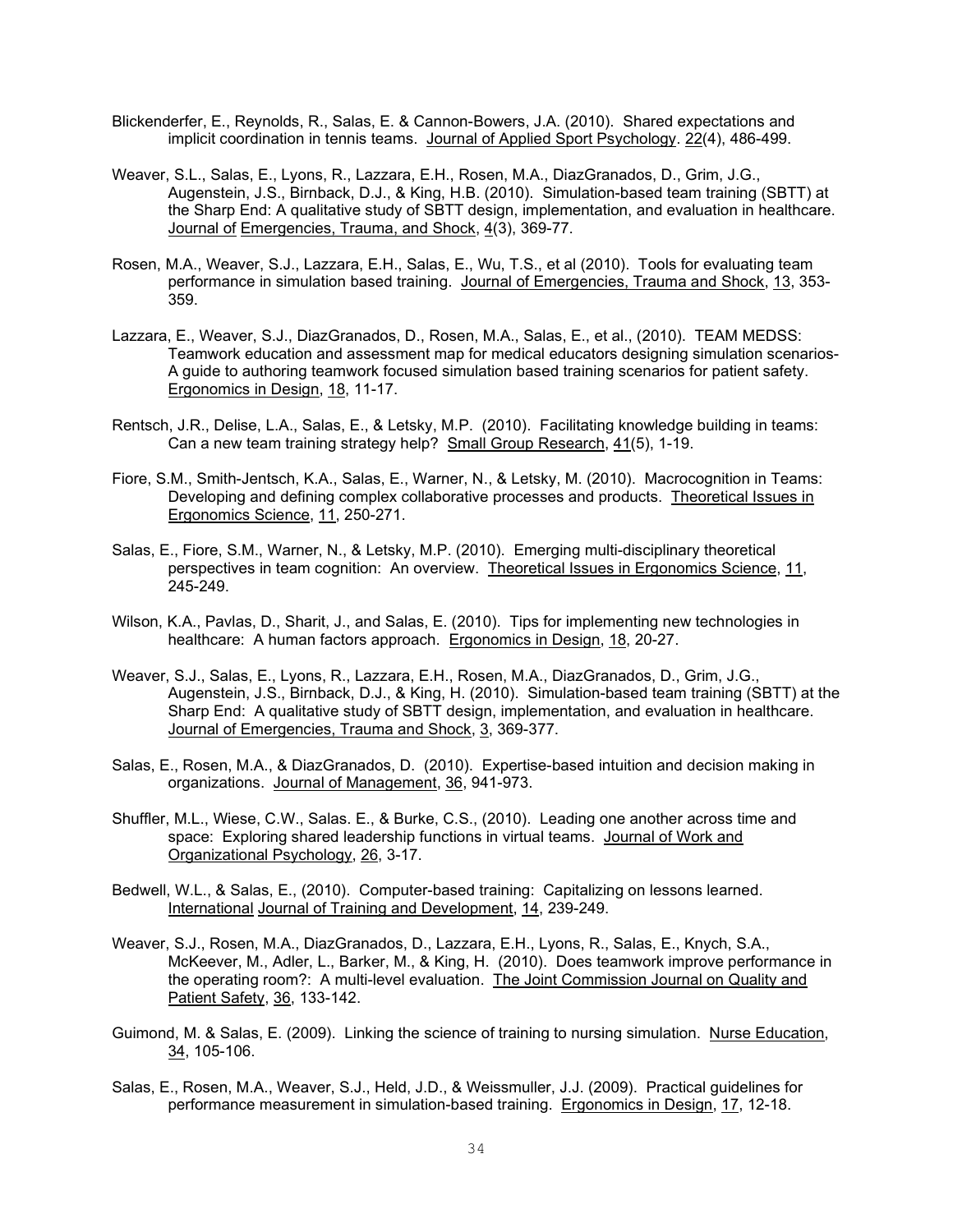- Deering, S., Rosen, M.A., Salas, E., & King, H.B. (2009). Building team and technical competency for obstetric emergencies: The Mobile Obstetric Emergency Simulator (MOES). Simulation in Healthcare, 4(3), 166-173.
- Salas, E., Rosen, M.A., & King, H.B. (2009). Integrating teamwork into the 'DNA' of graduate medical education: Principles for simulation-based training (commentary) Journal of Graduate Medical Education, 1, 243-244.
- Salas, E., Almeida, S.A., Salisbury, M., King, H., Lazzara, E.H., Lyons, R., et.al. (2009) What are the critical success factors for implementing team training in healthcare? The Joint Commission Journal on Quality and Patient Safety, 35, 398-405.
- Salas, E., Weaver, S.J., DiazGranados, D., Lyons, R., & King, H. (2009). Sounding the call for team training in health care: Some insights and warnings. Academic Medicine, 84, 51-54.
- Salas, E., Wildman, J.L., & Piccolo, R. (2009). Using Simulation-based training to enhance management education. Academy of Management Learning & Education, 8, 559-573.
- Smith-Jentsch, K.A., Kraiger, K., Cannon-Bowers, J.A. & Salas, E. (2009). Do familiar teammates request and accept more backup? A test of transactive memory in commercial Air Traffic Control. Human Factors, 51, 181-192.
- Deering, S., Rosen, M.A., Salas, E., & King, H.B. (2009). Building team and technical competency for obstetric emergencies: The Mobile Obstetric Emergencies Simulator (MOES). Simulation in Healthcare, 4, 166-173.
- Kalisch, B., Weaver, S.J., Salas, E. (2009). What does nursing teamwork look like? A qualitative study. Journal of Nursing Care Quality, 24, 298-307.
- Rodriguez-Pay, J.M., Kennedy, M., Salas, E., Wu, A.W., Sexton, B.J., Hunt, E.A. & Pronovost, P.J. (2009). Beyond "See One, Do One, Teach One": Toward a different training paradigm. Quality and Safety in Health Care, 18, 63-68.
- Klein, C., DiazGranados, D., Salas, E., Le, H., Burke, C.S., Lyons, R., & Goodwin, G.F. (2009). Does team building work? Small Group Research, 40, 181-122.
- O'Shea, P.G., Goodwin, G.F., Driskell, J.E., Salas, E., & Ardison, S. (2009). The many faces of commitment: Facet-level links to performance in military contexts. Military Psychology, 21, 1-19.
- Lyons, R., Priest, H.A., Wildman, J.L., Salas, E., & Carnegie, D., (2009). Managing virtual teams: Strategies for team leaders. Ergonomics in Design, 17, 8-13.
- Salas, E., Rosen , M.A., Held, J.D., & Weissmuller, J.J. (2009). Performance measurement in simulationbased training: A review and best practices. Simulation & Gaming: An Interdisciplinary Journal, 40, 328-376.
- Wilson, K.A., Bedwell, W.L., Lazzara, E.H., Salas, E., Burke, C.S., Estock, J., Orvis, K.L., & Conkey, C. (2009). Relationships between game attributes and learning outcomes. Simulation & Gaming: An Interdisciplinary Journal, 40, 217-266.
- Wilson, K.A., Salas, E., Rosen, M., Taekman, J., & Augenstein, J.L. (2009). Games doctors play: Guiding principles for using simulations to train shared cognition. Cognitive Technology, 13, 8- 16.
- Fritzsche, B.A., DeRouin, R., & Salas, E., (2009). The effects of stereotype threat and pacing on older adults' learning outcomes. Journal of Applied Social Psychology, 39, 2737-2756.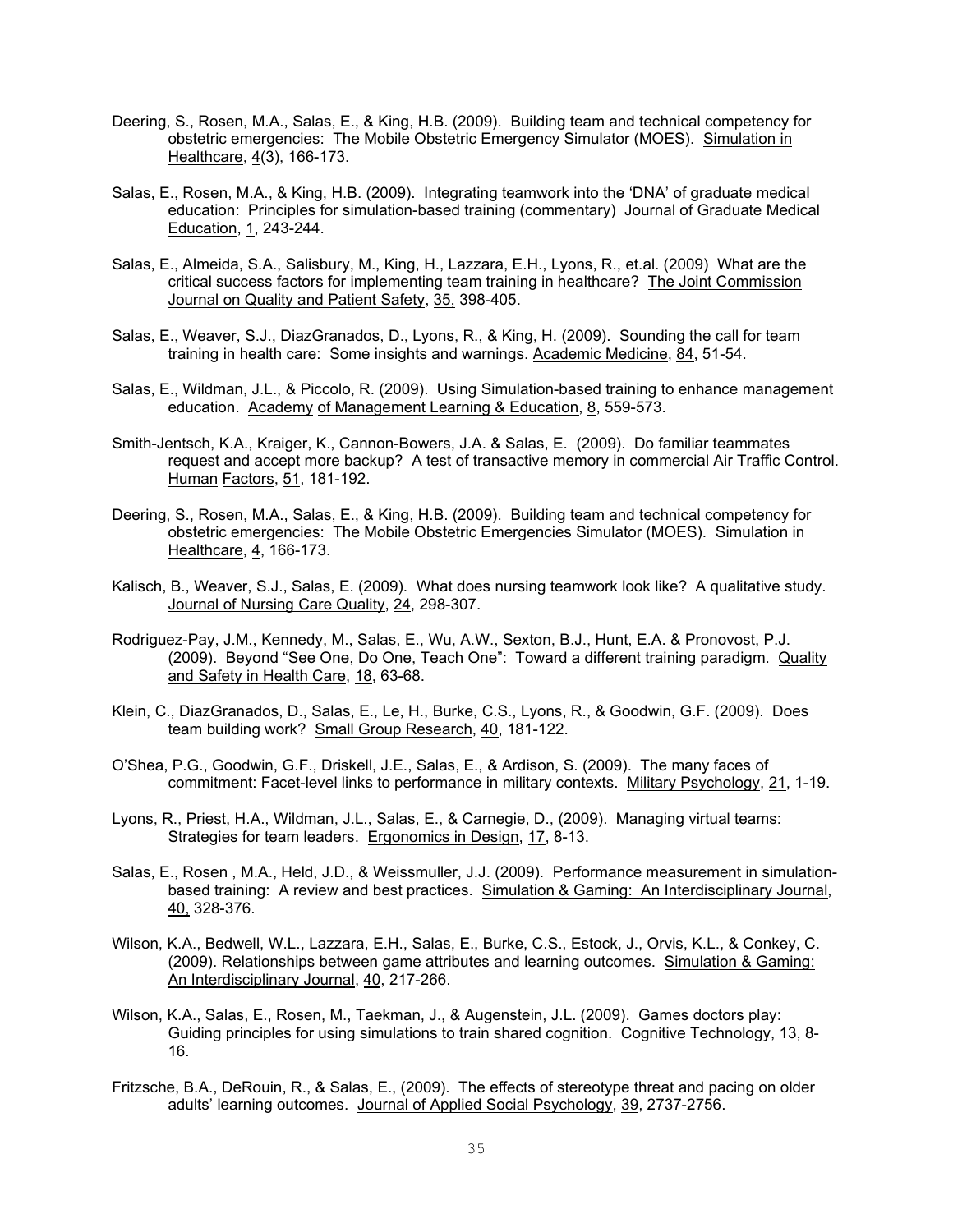- Salas, E., DiazGranados, D., Weaver, S.J., & King, H. (2008). Does team training work? Principles for healthcare. Academic Emergency Medicine, 15, 1002-1009.
- Shapiro, M.J., Gardner, R., Godwin, S.A., Jay, G.D., Lindquist, D.G., Salisbury, M.L., & Salas, E. (2008). Defining team performance for simulation-based training: Methodology, metrics, and opportunities for emergency medicine. Academic Emergency Medicine, 15, 1088-1097.
- Fernandez, R., Koslowski, S.W.J., Shapiro, M.J., & Salas, E. (2008) Toward a definition of teamwork in emergency medicine. Academic Emergency Medicine, 15, 1104-1112.
- Salas, E., & Rosen, M.A., (2008). Beyond the Bells and Whistles: When Simulation-based team training works best. Forum, 26, 6-7.
- Salas, E., DiazGranados, D., Klein, C., Burke, C.S., Stagl, K.C., Goodwin, G.F., & Halpin, S.M. (2008). Does team training improve team performance? A meta-analysis. Human Factors, 51, 903-933.
- Salas, E., DiazGranados, D., Weaver, S.J., & King, H. (2008) Does team training work? Principles for health care. Academic Emergency Medicine, 15, 1002-1009.
- Rosen, M.A., Salas, E., Wu, T.S., Silvestri, S., Lazzara, E.H., Lyons, R., & Weaver, S.J. (2008). Promoting teamwork: An event-based approach to simulation-based teamwork training for emergency medicine residents. Academic Emergency Medicine, 15, 1190-1198.
- O'Connor, P., Campbell, J., Newon, J., Melton, J., Salas, E., & Wilson, K.A. (2008). Crew resource management training effectiveness: A meta-analysis and some critical needs. International Journal of Aviation Psychology, 18, 353-368.
- Birnbach, D.J. & Salas, E., (2008). Can medical simulation and team training reduce errors in labor and delivery? Anesthesiology Clinics, 28, 159-168.
- Rosen, M.A., Fiore, S.M., Salas, E., Letsky, M. & Warner, N. (2008). Tightly coupling cognition: Understanding how communication and awareness drive coordination in teams. The International C2 Journal, (on line).
- Bedwell, W.L., & Salas, E. (2008). If you build it, will they interact? The importance of the instructor. Industrial and Organizational Psychology: Perspectives on Science and Practice. 1, 490-492.
- Salas, E., Klein, C., King, H., Salisbury, M., Augenstein, J.S., Birnback, D.J., Robinson, D.W., Upshaw, C. (2008). Debriefing medical teams: 12 Evidence-based best practices and tips. The Joint Commission Journal on Quality and Patient Safety, 34, 518-527.
- Salas, E. (2008). At the turn of the 21<sup>st</sup> Century: Reflections on our science. Human Factors, 50, 351-353.
- Salas, E., Cooke, N.J., Rosen, M.A., (2008). On teams, teamwork, and team performance: Discoveries and developments. Human Factors, 50, 540-547.
- Rosen, M.A., Salas, E., Silvestri, S., Wu, T. & Lazzara, E.H. (2008). A measurement tool for simulationbased training in emergency medicine: The simulation module for assessment of resident targeted event response (SMARTER) approach. Simulation in Healthcare, 3 (3), 170-179.
- Smith-Jentsch, K.A., Cannon-Bowers, J.A., Tannenbaum, S.I., & Salas, E. (2008). Guided team selfcorrection: Impact on team mental models, processes, and outcomes. Small Group Research, 3, 303-327.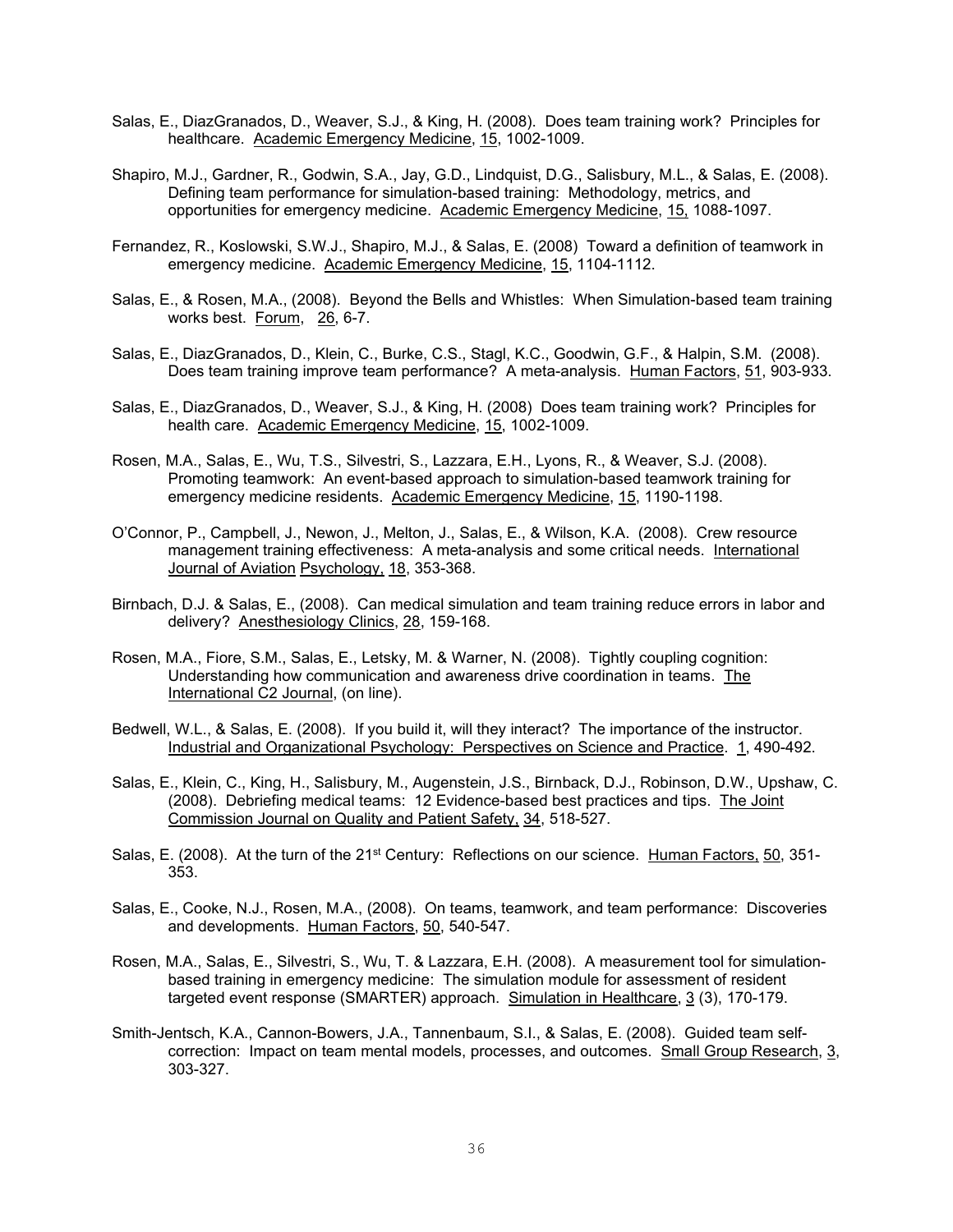- Salas, E., Wilson, K.A., Lazzara, E.H., King, H.B., Augenstein, J.S., Robinson, D., & Birnbach, D.J. (2008). Simulation-based training for Patient Safety: Ten principles that matter. Journal of Patient Safety. 4, 3-8.
- Rosen, M.A., Salas, E., Wilson, K.A., King, H.B., Salisbury, M., Augenstein, J.S., Robinson, D.W., & Birnbach, D.J. (2008). Measuring team performance for simulation-based training: Adopting best practices for healthcare. Simulation in Healthcare, 3, 33-41.
- Fiore, S.M., & Salas, E. (2008). Cognition, competition, and coordination: The "why" and the "how" of the relevant of the Sports sciences to learning and performance in the military. Military Psychology, 20, (Supplement 1), S1-S10.
- Fiore, S.M., Hoffman, R.R., & Salas, E. (2008). Learning and performance across disciplines: An epilogue for moving multidisciplinary research toward an interdisciplinary science of expertise. Military Psychology, 20, (Supplement 1), S155-S170.
- Sims, D.E., Burke, C.S., Metcalf, D.S., & Salas, E. (2008). Beyond the technology: Research-based guidelines for designing blended learning. Ergonomics In Design. 16, 23-29.
- Johnson, R.D., Hornick, S., Salas, E., (2008). An empirical examination of factors contributing to the creation of successful virtual learning environments. International Journal of Human Computer Studies, 66, 356-369.
- Salas, E., Wilson, K.A., Murphy, C.E., King. H.B., and Salisbury, M. (2008). Communicating, coordinating and cooperating when the life of others depends on it: Tips for teamwork. Joint Commission Journal on Quality and Safety, 34, 333-341.
- Salas, E., Nichols, D.R., & Driskell, J.E. (2007). Testing three team training strategies in intact teams: A meta-analysis. Small Group Research, 38, 471-488.
- Salas, E., Wilson, K.A., Murphy, C.E., King, H., & Baker, D. (2007). What Crew Resource Management training will not do for Patient Safety: Unless... Journal of Patient Safety, 3, 62-64.
- Salas, E., Rosen, M.A., Burke, C.S., Nicholson, D., & Howse, W.R. (2007). Markers for enhancing team cognition in complex environments: The power of team performance diagnosis. Aviation, Space, and Environmental Medicine, 78, 77-85.
- Burke, C.S., Sims, D.E., Lazzara, E.H., & Salas, E. (2007). Trust in leadership: A multi-level review and integration. The Leadership Quarterly, 18, 606-632.
- Klein, C., Stagl, K.C., Salas, E., Parker, C., & Van Eynde, D.F. (2007). Returning to Flight: Simulationbased training for the US National Aeronautics and Space Administration's Space Shuttle Mission Management Team. International Journal of Training and Development, 11, 132-138.
- Wilson, K.A., Salas, E., Priest, H.A., & Andrews, D. (2007). Errors in the heat of battle: Taking a closer look at shared cognition breakdowns through teamwork. Human Factors, 49, 243-256.
- Prince, C., Ellis, E., Brannick, M.T., & Salas, E., (2007). Measurement of team situation awareness in low experience level aviators. The International Journal of Aviation Psychology, 17, 39-55.
- Driskell, J.E., Goodwin, G.F., Salas, E., & O'Shea, P.G. (2006). What makes a good team player? Group Dynamics: Theory, Research and Practice, 10, 249-271.
- Alonso, A., Baker, D.P., Holtzman, A., Day, R., King, H., Toomey, L., & Salas, E., (2006). Reducing medical error in the military health system: How can team training help? Human Resources Management Review, 16, 396-415.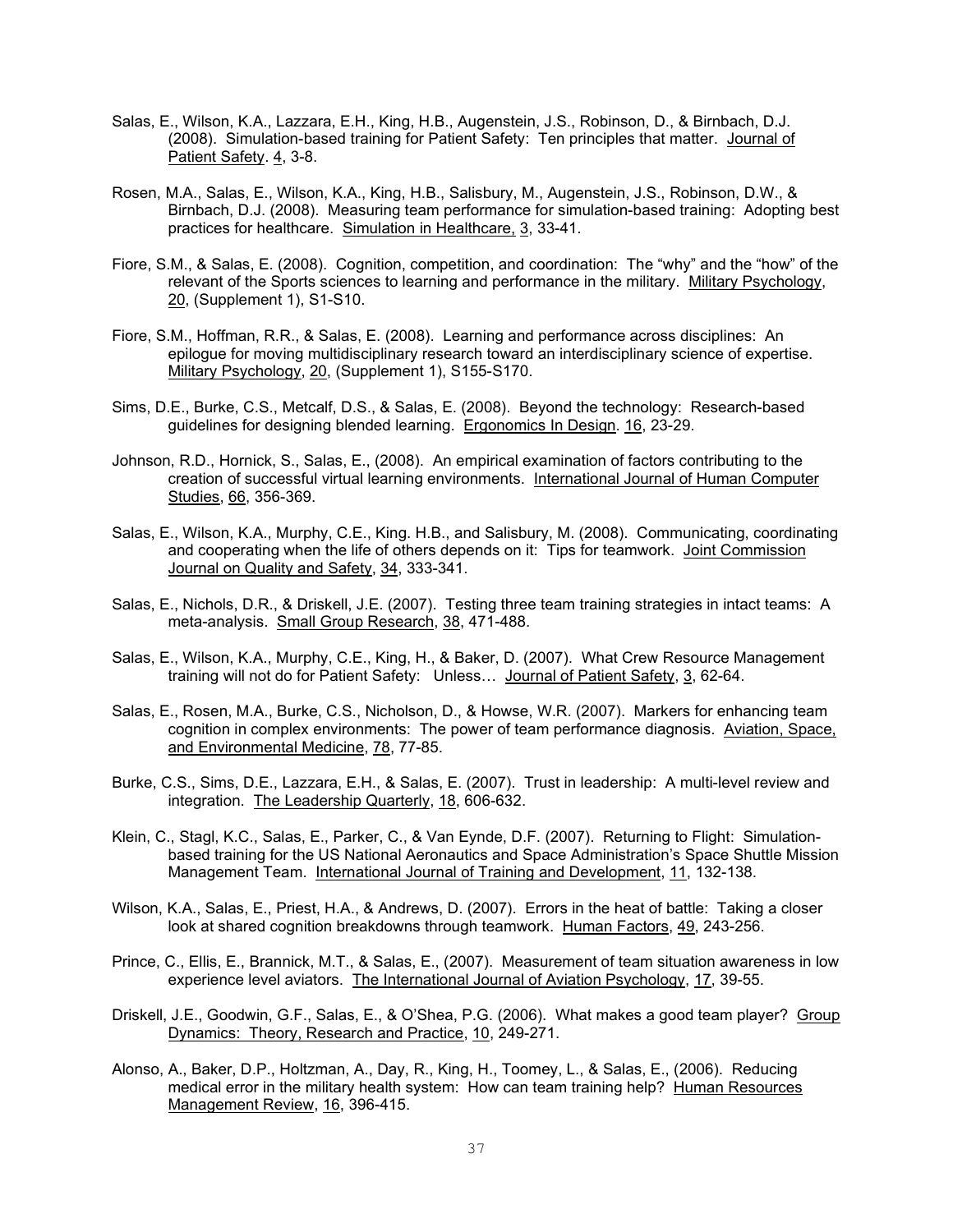- Fiore, S.M. & Salas, E., (2006). Team cognition and expert teams: Developing insights from crossdeveloping analysis of exceptional teams. International Journal of Sports and Exercise Psychology, 4, 369-375.
- Salas, E., Wilson, K.A., Burke, C.S., & Priest, H.A. (2006). What is simulation-based training? Forum, 24, 12.
- Burke, C.S., Stagl, K.C., Salas, E., Pierce, L., & Kendall, D. (2006). Understanding team adaptation: A conceptual analysis & model. Journal of Applied Psychology, 91, 1189-1207.
- Littrell, L.N., Salas, E., Hess, K.P., Paley, M., & Riedel, S. (2006). Expatriate preparation: A critical analysis of twenty five years of cross cultural training research. Human Resource Development Review, 5, 1-34.
- Burke, C.S., Stagl, K.C., Klein, C., Goodwin, G.F., Salas, E., & Halpin, S.M. (2006). What type of leadership behaviors are functional in teams? A meta-analysis. Leadership Quarterly, 17, 288- 307.
- Salas, E., Wilson, K.A., Burke, C.S., & Wightman, D.C. (2006). Does CRM training work? An update, extension and some critical needs. Human Factors, 48, 392-412.
- Salas, E., Wilson, K.A., Burke, C.S, Wightman, D., & Howse, W.W. (2006). A checklist for Crew Resource Management training. Ergonomics in Design, 14, 6-15.
- Salas, E., Baker, D., King, H., & Battles, J., (2006). Opportunities and challenges for human factors and ergonomics in enhancing patient safety. Human Factors, 48, 1-4.
- Salas, E., Baker, D., King, H., Battles, J., & Barach, P. (2006). On teams, organizations and safety: Of course… Joint Commission Journal on Quality and Patient Safety, 32, 112-113.
- Baker, D.P., Day, R., & Salas, E. (2006). Teamwork as an essential component of high-reliability organizations. Health Services Research, 41, 1576-1598.
- Day, D.V., Gronn, P., & Salas, E., (2006). Leadership in team-based organization: On the threshold of a new era. The Leadership Quarterly. 17, 211-216.
- DeRouin, R.E., Fritzsche, B.A., & Salas, E. (2005). E-learning in organizations. Journal of Management, 31, 920-940.
- Littrell, L.N., & Salas, E. (2005). A review of cross-cultural training: Best practices, guidelines, and research needs. Human Resources Development Review, 4, 305-334.
- Garofano, C., & Salas, E. (2005). What influences continuous employee development decisions? Human Resource Management Review, 15, 281-304.
- Burke, C.S., Wilson-Donnelly, K.A., & Salas, E. (2005). The use of a team-based strategy for organizational Transformation: Guidance for moving toward a high reliability organization. Theoretical Issues in Ergonomics Science, 6, 509-530.
- Salas, E., Sims, D.E., & Burke, C.S. (2005). Is there a "Big Five" in teamwork? Small Group Research, 36, 555-599.
- Wilson, K.A., Burke, C.S., Priest, H.A. & Salas, E. (2005). Promoting health care safety through training high reliability teams. Quality & Safety in Health Care, 14, 303-309.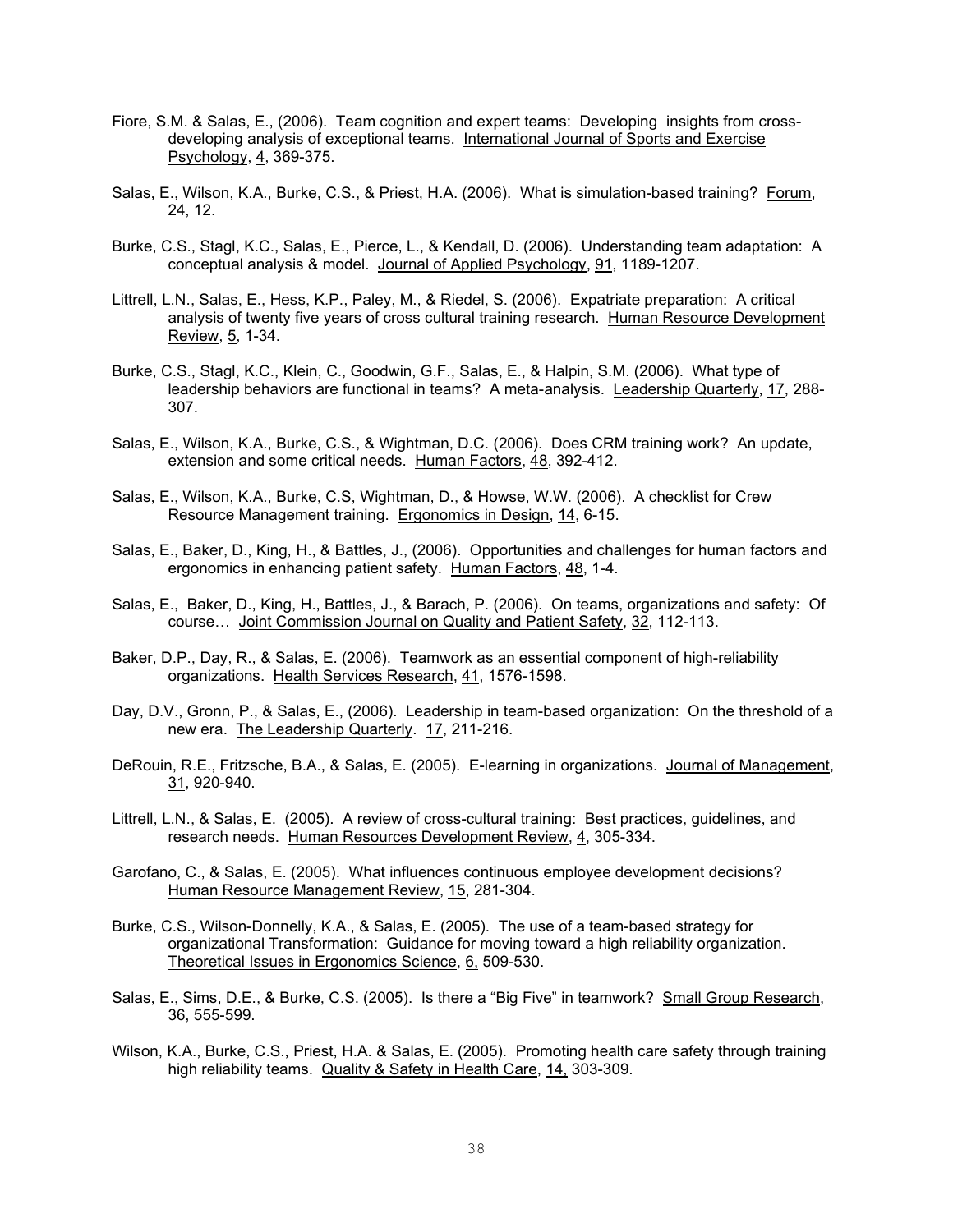- Lorenzet, S., Salas, E., Tannenbaum, S.I. (2005). Benefiting from mistakes: The impact of guided errors on learning, performance and self-efficacy. Human Resources Development Quarterly, 16, 301- 322.
- DeRouin, R.E., Fritzsche, B.A., & Salas, E. (2005). Learner control and workplace e-learning: Design, person, and organizational issues. Research in Personnel and Human Resources Management, 21, 183-217.
- DeRouin, R.E., Parrish, T.J., & Salas, E. (2005). On-the-job training: Tips for ensuring success. Ergonomics In Design, 13, 23-26.
- Prince, C., Salas, E., Brannick, M., & Orasanu, J. (2005). Beyond facilitation: An improved CRM debrief for safety training. Human Factors and Aerospace Safety, 5, 1-22.
- Driskell, J.E., & Salas, E. (2005). The effects of content and demeanor on reaction to dominance behavior. Group Dynamics: Theory, Research and Practice, 9, 3-14.
- Salas, E., Wilson, K., Priest, H. & Burke, C.S. (2005). Using simulation-based training to improve patient safety: What does it take? Joint Commission Journal on Quality and Patient Safety, 31, 363-371.
- Baker, D.P., Salas, E., King, H., Battles, J., & Barach, P. (2005). The role of teamwork in the professional education of physicians: Current status and assessment recommendations. Joint Commission Journal on Quality and Safety, 31, 185-202.
- Brannick, M.T., Prince, C., & Salas, E. (2005). Can PC-based systems enhance teamwork in the cockpit? The International Journal of Aviation Psychology, 15, 173-188.
- Mathieu, J.E., Heffner, T.S., Goodwin, G.F., Cannon-Bowers, J.A., & Salas, E. (2005). Scaling the quality of teammates' mental models: Equifinality and normative comparisons. Journal of Organizational Behavior, 26, 37-56.
- Day, D.V., Gronn, P., & Salas, E. (2004). Leadership capacity in teams. The Leadership Quarterly, 15, 857-880.
- Burke, C.S., Salas, E., Wilson-Donnelly, K., & Priest, H. (2004). How to turn a team of experts into an expert medical team: Guidance from the aviation and military communities. Quality & Safety in Healthcare, 13, 96-104.
- Wilson-Donnelly, K.A., Priest, H.A., Burke, C.S., & Salas, E. (2004). Tips for creating a safety culture in organizations. Ergonomics in Design, 12(4), 25-30.
- Alvarez, K., Salas, E., & Garofano, C.M. (2004). An integrated model of training evaluation and effectiveness. Human Resources Development Review, 3, 385-416.
- DeRouin, R.E., Fritzsche, B. & Salas, E. (2004). Optimizing E-learning: Research-based guidelines for learner-controlled training. Human Resources Management Journal, 43, 147-162.
- Wilson-Donnelly, K.A., Priest, H.A., Salas, E., & Burke, C.S., (2004). The impact of organizational practices on safety in manufacturing: A review and reappraisal. Human Factors and Ergonomics in Manufacturing,14, 1-42.
- Cuevas, H.M., Fiore, S.M., Bowers, C.A. & Salas, E. (2004). Fostering constructive cognitive and metacognitive activity in computer-based complex task training environments. Computers in Human Behavior, 20, 225-241.
- Burke, C.S., Wilson, K.A., & Salas, E. (2003). Teamwork at 35,000 feet: Enhancing safety through team training. Human Factors and Aerospace Safety, 3, 287-312.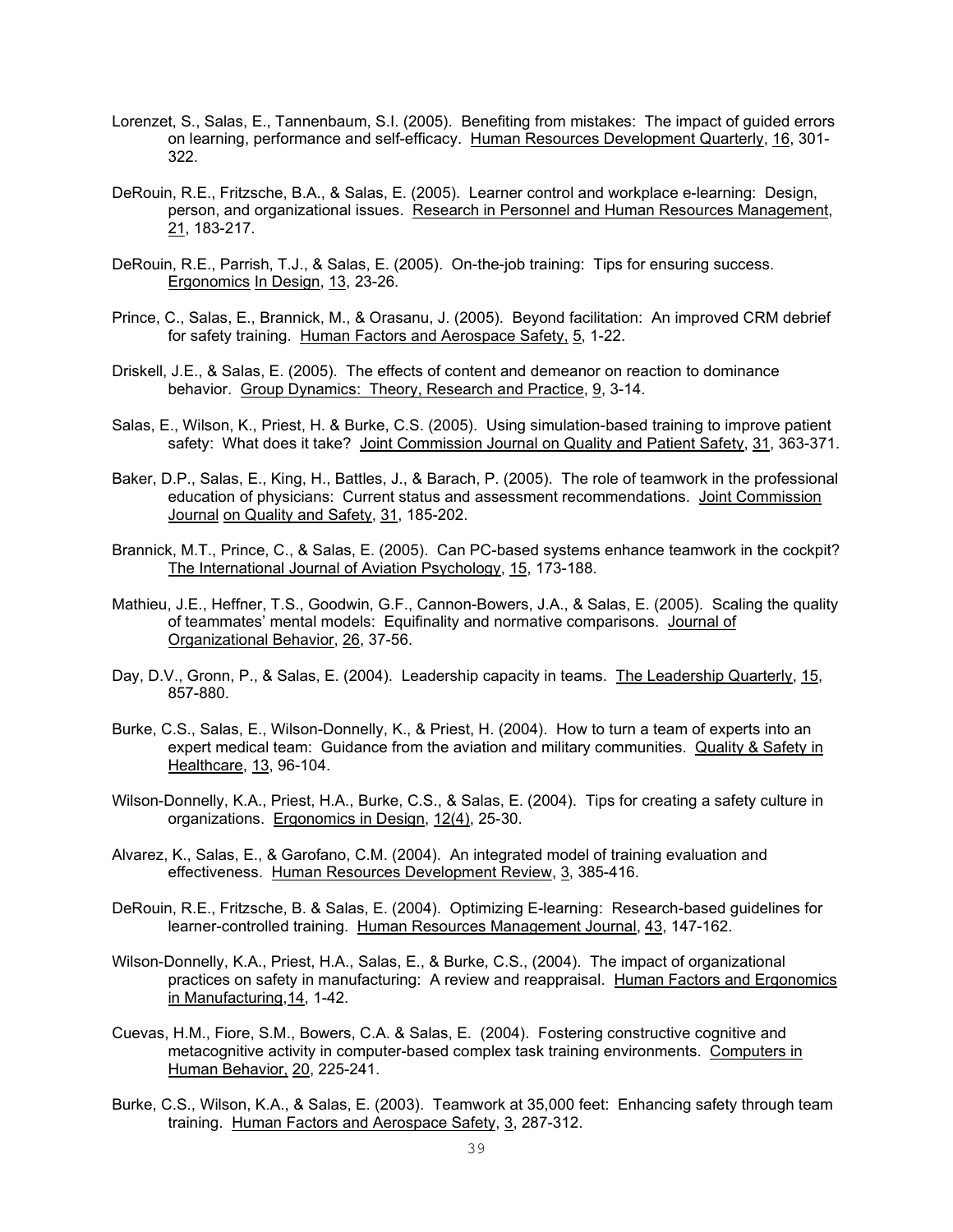- Harper, M., Jentsch, F., Berry, D., Lau, C., Bowers, C., & Salas, E. (2003). TPL-KATS Card-Sort: A computerized tool for knowledge structure assessments. Behavior Research Methods, Instruments, and Computers.
- Salas, E., & Kosarzycki, M.P. (2003). Why don't organizations pay attention to (and use) findings from the science of training? Human Resources Development Quarterly, 14, 487-491.
- Driskell, J.E., Radtke, P.H., & Salas, E. (2003). Virtual teams: Effects of technological mediation on team performance. Group Dynamics, 7, 297-323.
- Hoeft, R.M., Jentsch, F.G., Harper, M.E., Evans, III, A.W., Bowers, C.A., & Salas, E. (2003). TPL-KATS Concept Map: A computerized knowledge assessment tool. Computers in Human Behavior, 19, 653-657.
- Stone-Romero, E.F., Stone, D.L., & Salas, E. (2003). Influence of culture on role conceptions and role behavior in organizations. Applied Psychology: An International Review, 52, 328-362.
- Cooke, N.J., Kiedel, P.A., Salas, E., Stout, R., Bowers, C. & Cannon-Bowers, J. (2003). Measuring team knowledge: A window to the cognitive underpinnings of team performance. Group Dynamics, 7, 179-199.
- Salas, E., Sims, D.E., Klein, C., & Burke, C.S. (2003). Can teamwork enhance patient safety? Forum, 23, 5-8.
- Salas, E., Sims, D.E., Klein, C., & Burke, C.S. (2003). How to turn a team of experts in to an expert team? Forum, 23, 8.
- Fiore, S.M., Salas, E., Cuevas, H.M. & Bowers, C.A. (2003). Distributed coordination space: Toward a theory of distributed team process and performance. Theoretical Issues in Ergonomic Science, 4, 340-363.
- Salas, E., Milham, L.M., & Bowers, C.A. (2003). Training evaluation in the military: Misconceptions, opportunities and challenges. Military Psychology, 15, 3-16.
- Bowers, C., Jentsch, F., & Salas, E. (2003). CRM training in the new environment: Challenges for flight crew training after September 11, 2001. International Journal of Aviation Research and Development, 3, 61-78.
- Brannick, M.T., Prince, C. & Salas, E. (2002). The reliability of instructor evaluations of crew performance: Good news and not so good news. The International Journal of Aviation Psychology, 12, 241-261.
- Salas, E., Wilson, K.A., Burke, C.S. & Bowers, C.A. (2002). Implementing crew resource management (CRM) training: Myths to avoid. Ergonomics in Design, 10, 20-24.
- Fiore, S.M., Cuevas, H.M. Suelzo, S. & Salas, E. (2002). Training individuals for distributed teams: Problem solving assessment for distributed mission research. Computers in Human Behavior, 18, 729-744.
- Salas, E., Kosarzycki, M.P., Burke, C.S., Fiore, S.M. & Stone, D.L. (2002). Emerging themes in distance learning research and practice: Some food for thought. International Journal of Management Reviews, 4, 135-153.
- Salas, E. & Burke, C.S. (2002). Simulation for training is effective when... Quality Safety in Health Care, 11, 119-120.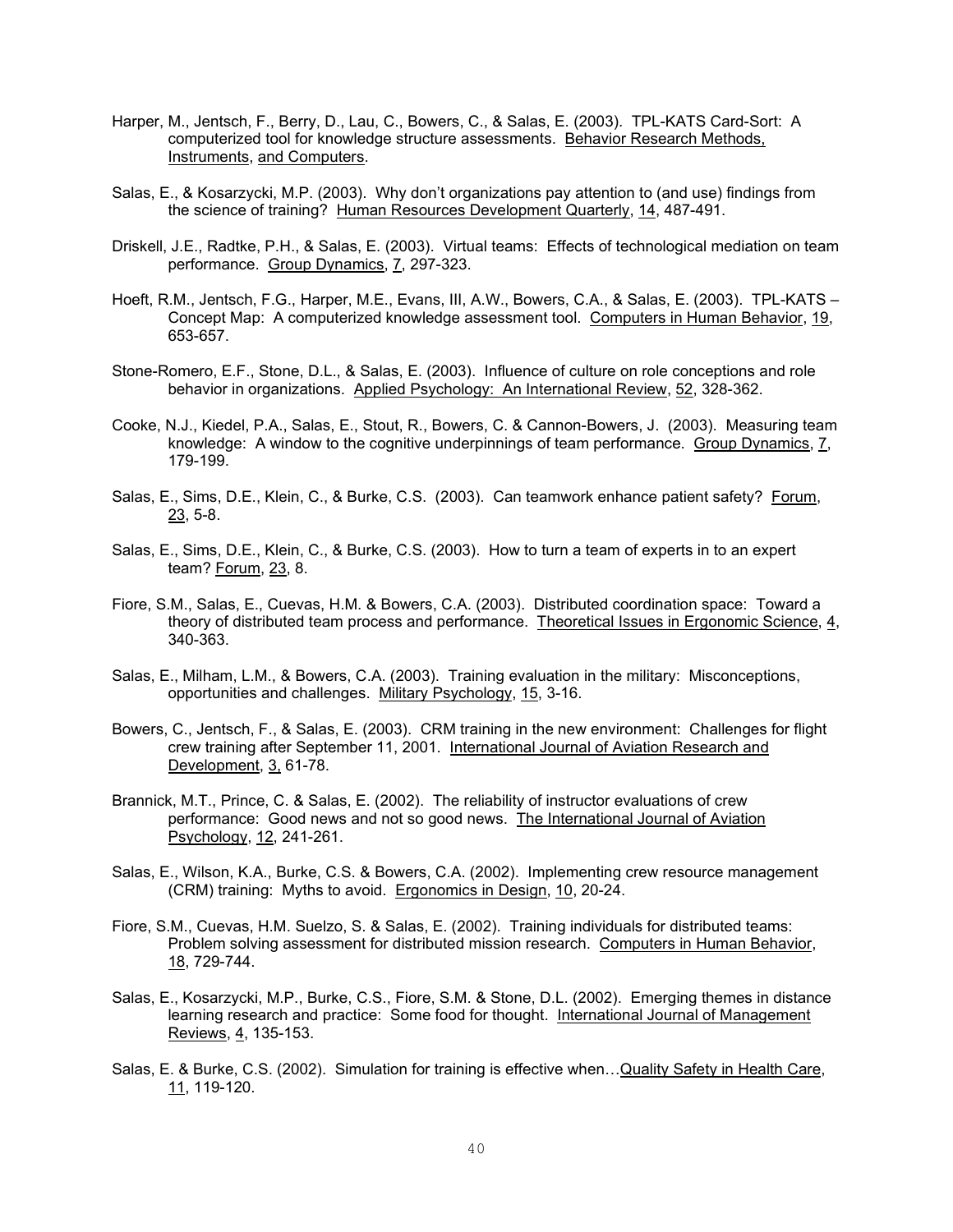- Burke, C.S., Wilson, K.A., Salas, E., & Kincaid, J.P. (2002). Keeping emergency vehicles from becoming accident statistics. Ergonomics in Design, 10, 23-28.
- Samman, S.M. & Salas, E. (2002). Stress exposed: The unfolding story. Stress News, 14, 7-11.
- Salas, E., Burke, C.S., Bowers, C.A. & Wilson, K. (2001). Team training in the skies: Does CRM training work? Human Factors, 43, 641-674.
- Salas, E., Burke, C.S. & Samman, S.M. (2001). Understanding command and control teams operating in complex environments. Information, Knowledge, Systems Management, 2, 311-323.
- Kozlowski, S.W.J., Gully, S.M., Brown, K.G., Salas, E., Smith, E.M. & Nason, E.R. (2001). Effects of training goals and goal orientation traits on multi-dimensional training outcomes and performance adaptability. Organizational Behavior and Human Decision Processes, 85, 1-31.
- Lipshitz, R., Klein, G., Orasanu, J. & Salas, E. (2001). Rejoinder: A welcome dialogue-and the need to continue. Journal of Behavioral Decision Making, 14, 385-389
- Lipshitz, R., Klein, G., Orasanu, J. & Salas, E. (2001). Taking stock of naturalistic decision making. Journal of Behavioral Decision Making, 14, 331-352.
- Jentsch, F., Bowers, C.A. & Salas, E. (2001). What determines whether observers recognize targeted behaviors in modeling displays? Human Factors, 43, 496-507.
- Smith-Jentsch, K.A., Salas, E., & Brannick, M.T. (2001). To transfer or not to transfer?: Investigating the combined effects of training characteristics and team transfer environments. Journal of Applied Psychology, 86, 279-292.
- Cannon-Bowers, J.A. & Salas, E. (2001). Reflections on shared cognition. Journal of Organizational Behavior, 22, 195-202.
- Salas, E., & Cannon-Bowers, J.A. (2001). The science of training: A decade of progress. Annual Review of Psychology, 52, 471-499.
- Driskell, J.E., Johnston, J.H., & Salas, E. (2001). Does stress training generalize to novel settings? Human Factors, 43, 99-110.
- Salas, E., Rhodenizer, L., & Bowers, C.A. (2000). The design and delivery of CRM training: Exploring available resources. Human Factors, 42, 490-511.
- Salas, E., Burke, C.S., & Cannon-Bowers, J.A. (2000). Teamwork: Emerging principles. International Journal of Management Reviews, 2, 339-356.
- Cannon-Bowers, J.A., Salas, E., & Milham, L.M. (2000). The transfer of team training: Propositions and preliminary guidance. Advances in Developing Human Resources, 8, 63-74.
- Oser, R.L., Salas, E., Merket, D.C., Walwanis, M.M. & Bergondy, M.L. (2000). Can applied research help Naval aviation? Lesson learned implementing crew resource management training in the Navy. Transportation Human Factors, 4, 331-346.
- Foels, R., Driskell, J.E., Mullen, B., & Salas, E. (2000). The effects of democratic leadership on satisfaction: An integration. Small Group Research, 31, 676-701.
- Bowers, C.A., Pharmer, J.A., & Salas, E. (2000), When member homogeneity is needed in work teams: A meta-analysis. Small Group Research, 31, 305-327.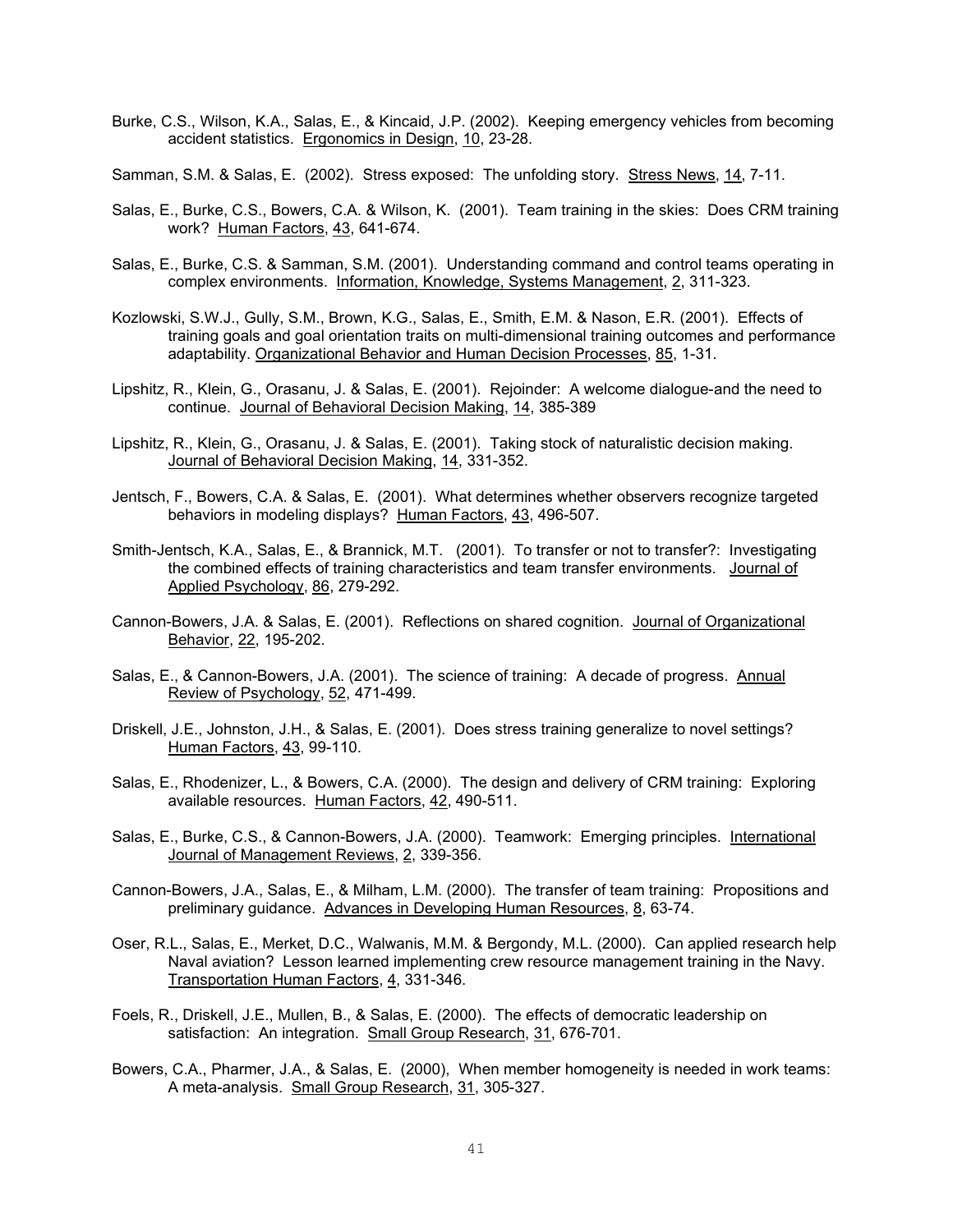- Paris, C.P., Salas, E., & Cannon-Bowers, J.A. (2000). Teamwork in multi-person systems: A review and analysis. Ergonomics, 43, 1052-1075.
- Fowlkes, J.E., Baker, D.P., Salas, E., Cannon-Bowers, J.A., & Stout, R.J. (2000). The utility of eventbased knowledge elicitation. Human Factors, 42, 24-35.
- Cooke, N.J., Salas, E., Cannon-Bowers, J.A., & Stout, R.J. (2000). Measuring team knowledge. Human Factors, 42, 151-173.
- Mathieu, J.E., Heffner, T.S., Goodwin, G.F., Salas, E., & Cannon-Bowers, J.A. (2000). The influence of shared mental models on team process and performance. Journal of Applied Psychology, 85, 273-283.
- Driskell, J.E., Salas, E., & Johnston, J.H. (1999). Does stress lead to a loss of team perspective? Group Dynamics, 3, 291-302.
- Merket, D., Bergondy, M., & Salas, E. (1999). Making sense out of team performance errors in military aviation environments. Transportation Human Factors Journal , 1, 231-242.
- Salas, E., Merket, D., & Bergondy, M. (1999). A welcomed dialogue: Reply to Wickens. Transportation Human Factors Journal, 1, 245-246.
- Salas, E. ,Rozell, D.,Driskell, J.D., & Mullen, B. (1999). The effect of team building on performance: An integration. Small Group Research, 30, 309-329.
- Dwyer, D.J., Oser, R.L., Salas, E. & Fowlkes,J.E. (1999). Performance measurement in distributed environments: Initial results and implications for training. Military Psychology, 11, 189-215.
- Salas, E., Fowlkes, J., Stout, R.J., Prince, C., & Milanovich, D.M. (1999). Does CRM training enhances teamwork skills in the cockpit?: Two evaluation studies. Human Factors, 41, 326-343. 71.
- Oser, R. L., Gualtieri, J.W., Cannon-Bowers, J. A. & Salas, E. (1999). Training team problem-solving skills: An event-based approach. Computers in Human Behavior, 15, 441-462.
- Salas, E., Prince, C., Bowers, C.A., Stout, R., Oser, R.L., Cannon-Bowers, J.A. (1999). A methodology to enhance crew resource management training. Human Factors, 41, 161-172.
- Jentsch, F., Barnett, J., Bowers, C.A. & Salas, E. (1999). Who is flying this plane anyway? What mishaps tell us about crewmember role assignment and aircrew situation awareness. Human Factors, 41, 1-14.
- Bowers, C. A., Jentsch, F., Salas, E. & Braun, C.C. (1998). Studying communication patterns among aircrews: Implications for team training needs assessment. Human Factors, 40, 672-679.
- Bowers, C.A., Jentsch, F. & Salas, E. (1998). On learning to play with others kids' toys: A response to Sanders and Benda. Human Factors, 40, 685-687.
- Cannon-Bowers, J.A. & Salas, E. (1998). Team performance and training in complex environments: Recent findings from applied research. Current Directions in Psychological Science, 7, 83-87.
- Mullen, B., Driskell, J.E., & Salas, E. (1998). Meta-analysis and the study of group dynamics. Group Dynamics, 2, 213-229.
- Milanovich, D.M., Driskell, J.E., Stout, R.S., & Salas, E. (1998). Status and cockpit dynamics: A review and empirical study. Group Dynamics, 2, 1-14.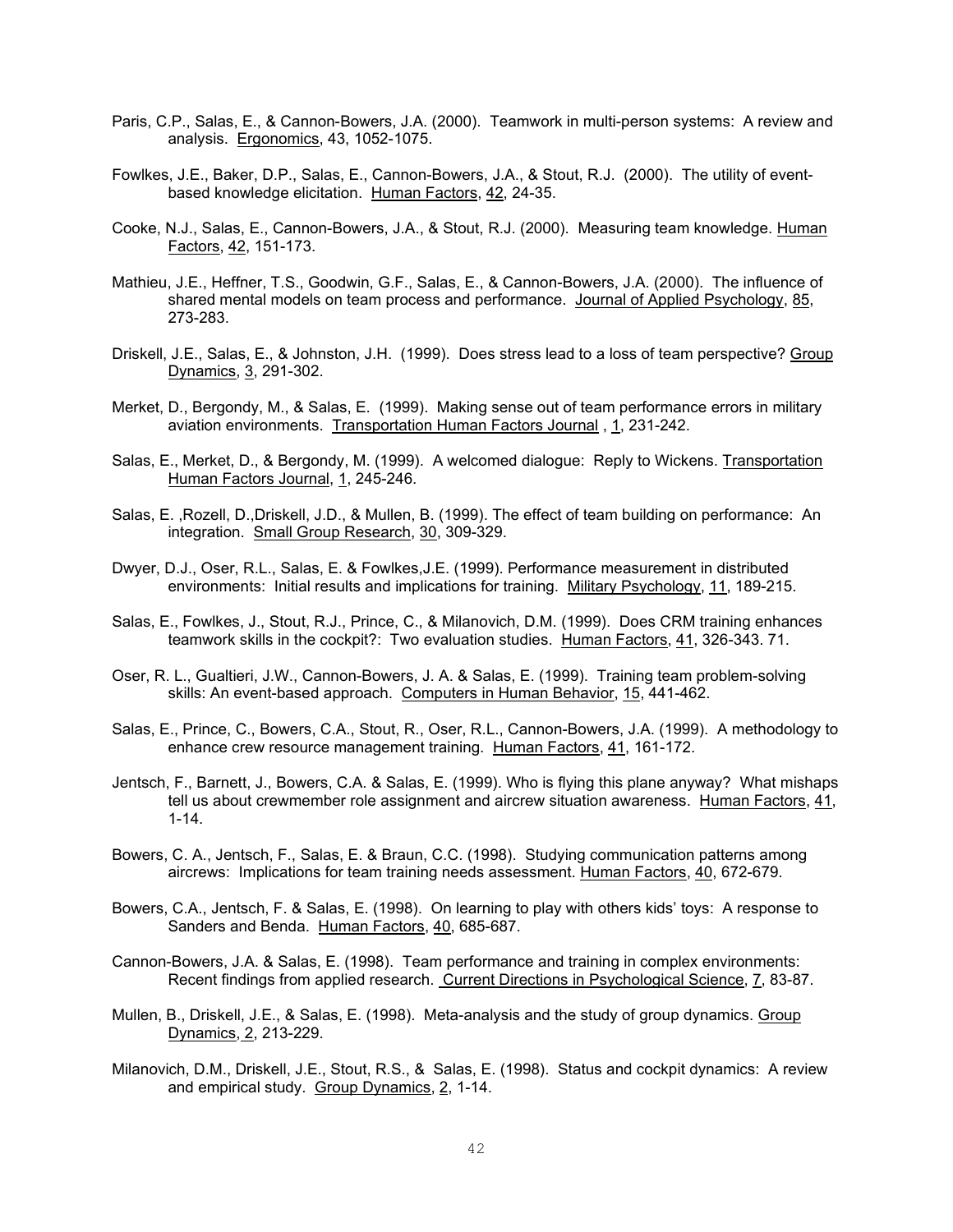- Bowers, C.A., Thornton, C., Braun, C., Morgan, B.B. & Salas, E. (1998). Automation, task difficulty and aircrew performance. Military Psychology, 10, 259-274.
- Swezey, R.W., Owens, J.M., Bergondy, M.L., & Salas, E. (1998). Task and training requirements analysis methodology (TTRAM): an analytic methodology for identifying potential training uses of simulator networks in teamwork-intensive task environments. Ergonomics, 41, 1678-1697.
- Salas, E., Bowers, C.A. & Rhodenizer, L. (1998). "It's not how much you have but how you can use it": Towards a rational use of simulation to support aviation training. The International Journal of Aviation Psychology, 8, 197-208.
- Fowlkes, J.E., Dwyer, D.J., Oser, R.L. & Salas, E. (1998). Event-based approach to training. The International Journal of Aviation Psychology, 8, 209-222.
- Cannon-Bowers,J.A., Rhodenizer, L., Salas, E. & Bowers, C.A. (1998). A framework for understanding pre-practice conditions and their impact on learning. Personnel Psychology, 51, 291-320.
- Cannon-Bowers, J.A., Salas, E., Blickensderfer, E., & Bowers, C.A. (1998). The impact of cross-training and workload on team functioning: A replication and extension of initial results. Human Factors, 40, 92-101.
- Ford, J.K., Smith, E.M., Weisshein, D.A, Gully, S.M. & Salas, E. (1998). The influence of goal orientation, metacognitive activity, and practice strategies on learning outcomes and transfer. Journal of Applied Psychology, 83, 218-233.
- Prince, C.& Salas, E. (1997). Situation assessment for routine flight and decision making. International Journal of Cognitive Ergonomics, 1, 315-324.
- Johnston, J.H., Driskell, J.E. & Salas, E. (1997). Vigilant and hypervigilant decision making. Journal of Applied Psychology, 82, 614-622.
- Stout, R.J., Salas, E., & Fowlkes, J.E. (1997). Enhancing teamwork in complex environments through team training. Group Dynamics, 1, 169-182.
- Stout, R.J., Salas, E. & Kraiger, K. (1997). The role of trainees knowledge structures in aviation team environments. The International Journal of Aviation Psychology, 7, 235-250.
- Smith-Jentsch, K.A., Salas, E., & Baker, D. (1996). Training team performance-related assertiveness. Personnel Psychology, 49, 909-936.
- Ricci, K.E., Salas, E. & Cannon-Bowers, J.A. (1996). Do computer-based games facilitate knowledge acquisition and retention? Military Psychology, 8, 295-308.
- Baker, D. & Salas, E. (1996). Analyzing team performance: In the eye of the beholder? Military Psychology, 8, 235-246.
- Stout, R., Cannon-Bowers, J.A., & Salas, E. (1996/1997). The role of shared mental models in developing team situation awareness: Implications for training. Training Research Journal, 2, 85-116.
- Cannon-Bowers, J.A., Salas, E. & Pruitt, J. (1996). Establishing the boundaries of a paradigm for decision-making research. Human Factors, 38, 193-205.
- Inzana, C.M., Driskell, J.E., Salas, E. & Johnston, J.H. (1996). The effects of preparatory information on enhancing performance under stress. Journal of Applied Psychology, 81, 429-435.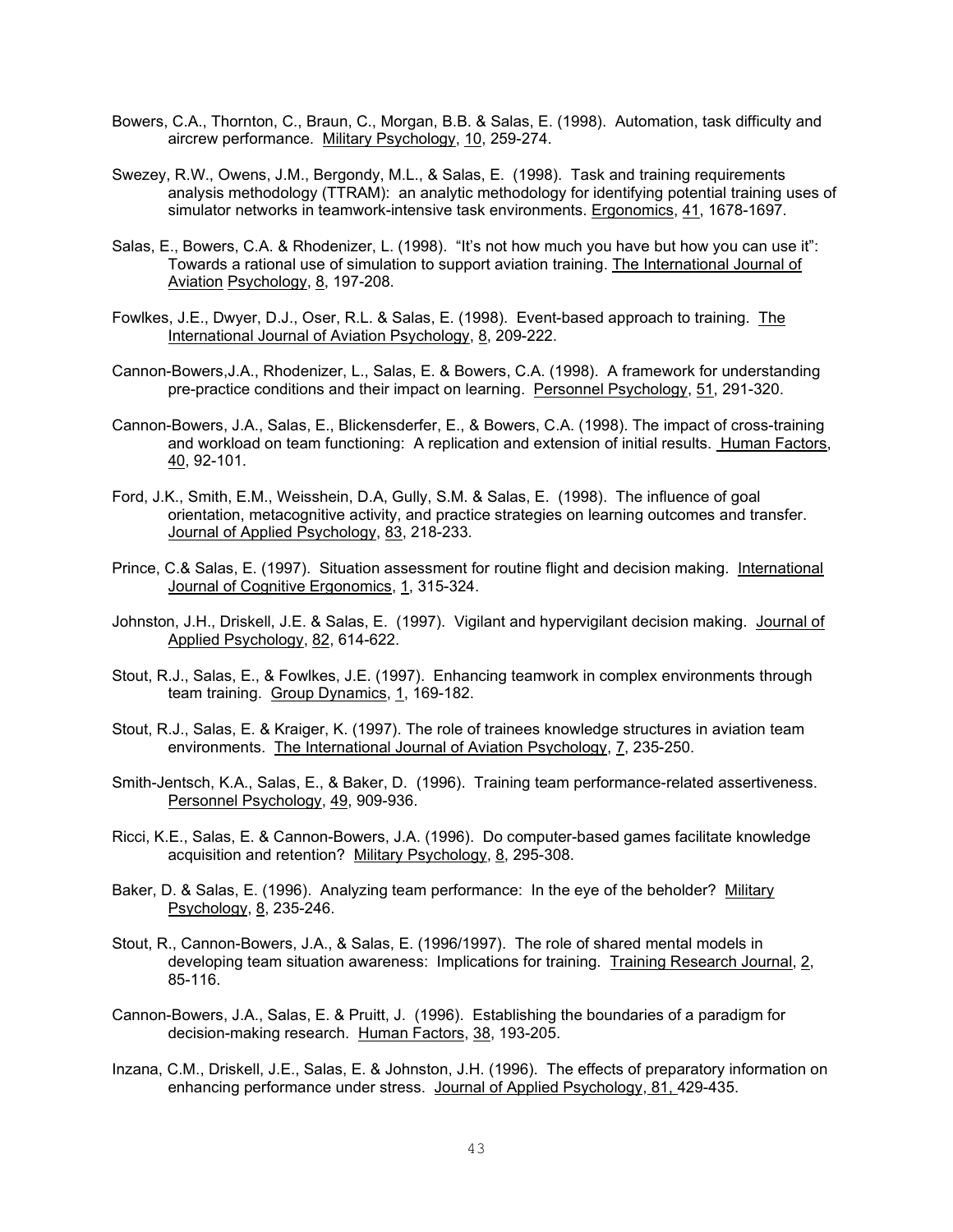- Smith-Jentsch, K.A., Jentsch, F.G., Payne, S.C. & Salas, E. (1996). Can pre-training experiences explain individual differences in learning? Journal of Applied Psychology, 81, 110-116.
- Sanders, T., Driskell, J.E., Johnston, J.H., & Salas, E. (1996). The effect of stress inoculation training on anxiety and performance. Journal of Occupational Health Psychology, 1, 170-186.
- Volpe, C.E., Cannon-Bowers, J.A., Salas, E., & Spector, P.E. (1996). The impact of cross-training on team functioning: An empirical investigation. Human Factors, 38, 87-100.
- Kraiger, K., Salas, E., & Cannon-Bowers, J.A. (1995). Measuring knowledge organization as a method for assessing learning during training. Human Factors, 37, 804-817.
- Brannick, M.T., Prince, A., Prince, C. & Salas, E. (1995). The measurement of team process. Human Factors, 37, 641-651.
- Copeland, C.L., Driskell, J.E. & Salas, E. (1995). Gender and reactions to dominance. Journal of Social Behavior and Personality, 10, 53-68.
- Cannon-Bowers, J.A., Salas, E., Tannenbaum, S.I. & Mathieu, J.E. (1995). Toward theoretically-based principles of training effectiveness: A model and initial empirical investigation. Military Psychology, 7, 141-164.
- Beard, R. L., Salas, E. & Prince, C. (1995). Enhancing transfer of training: Using role play to foster teamwork in the cockpit. The International Journal of Aviation Psychology, 5, 131-143.
- Salas, E., Prince, C., Baker, D.P., & Shrestha, L. (1995). Situation awareness in team performance: Implications for measurement and training. Human Factors, 37, 123-136.
- Salas, E., & Bowers, C.A., & Cannon-Bowers, J.A. (1995). Military team research: Ten years of progress. Military Psychology, 7, 55-75.
- Johnson, B.T., Mullen, B. & Salas, E. (1995). A comparison of the three major meta-analytic approaches. Journal of Applied Psychology, 80, 94-106.
- Weaver, J.L., Bowers, C.A., Salas, E. & Cannon-Bowers, J.A. (1995). Networked simulations: New paradigms for team performance research. Behavior Research Methods, Instruments & Computers, 27, 12-24.
- Bowers, C.A., Baker, D.P. & Salas, E. (1994). The importance of teamwork in the cockpit: The utility of job/task analysis indices for training design. Military Psychology, 6, 205-214.
- Stout, R., Salas, E. & Carson, R. (1994). Individual task proficiency and team process: What's important for team functioning? Military Psychology, 6, 177-192.
- Cole, D.A., Maxwell, S.E., Arvey, R., & Salas, E. (1994). How the power of MANOVA can both increase and decrease as a function of the intercorrelations among the dependent variables. Psychological Bulletin, 115, 465-474.
- Mullen, B., Anthony T., Salas, E. & Driskell, J.E. (1994). Group cohesiveness and quality of decisionmaking: An integration of tests of the groupthink hypothesis. Small Group Research, 25, 189- 204.
- Fowlkes, J.E., Lane, N.E., Salas, E., Franz, T. & Oser, R. (1994). Improving the measurement of team performance: The TARGETs methodology. Military Psychology, 6, 47-61.
- Driskell, J.E., Hogan, J., Salas, E. & Hoskin, B. (1994). Cognitive and personality predictors of training performance. Military Psychology, 6, 31-46.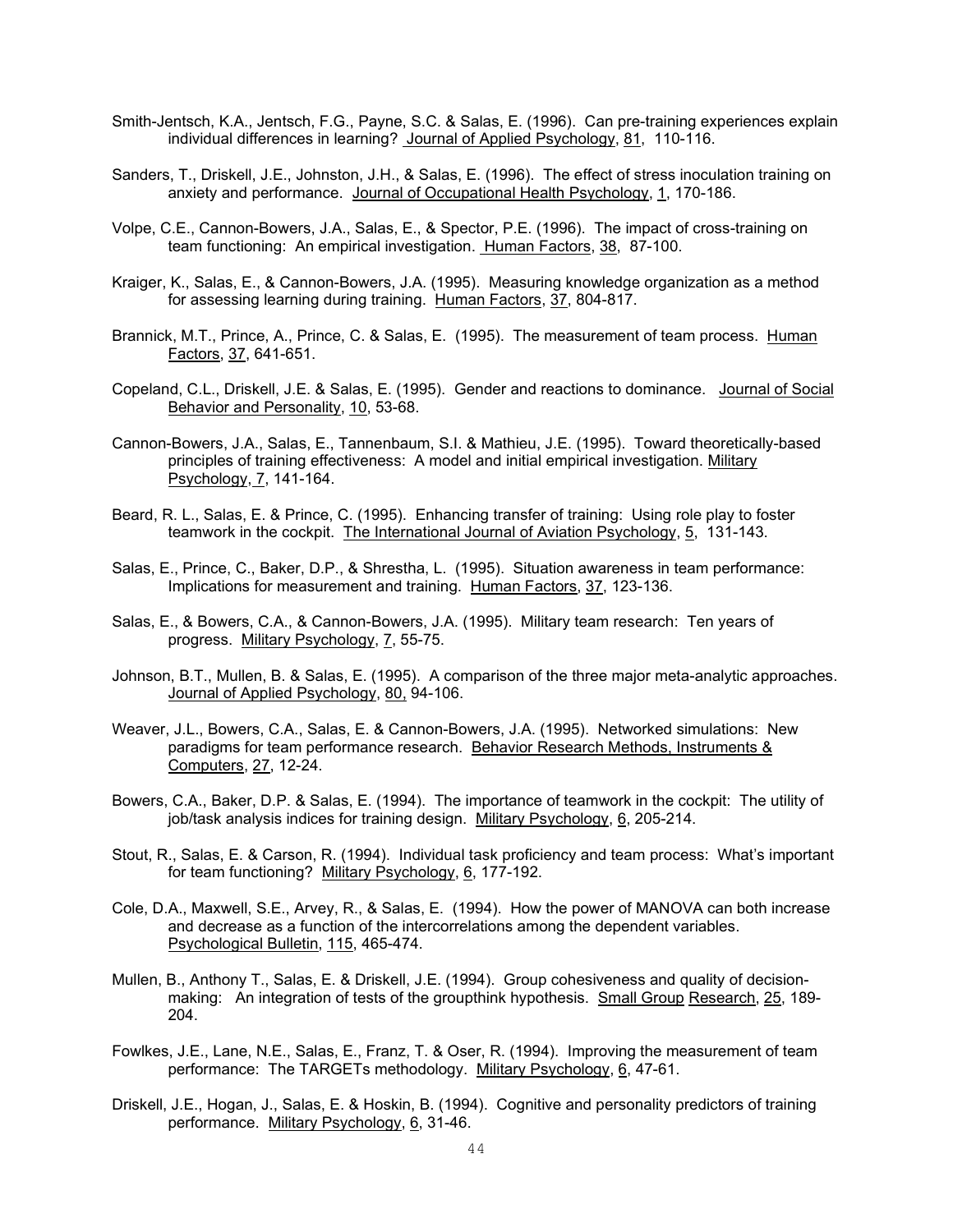- Salas, E., Cannon-Bowers, J. A.,& Blickensderfer, E. L. (1993). Team performance and training research: Emerging principles. Journal of the Washington Academy of Sciences, 83, 81-106.
- Morgan, Jr., B.B., Salas, E., & Glickman, A.S. (1993). An analysis of team evolution and maturation. Journal of General Psychology, 120, 277-292.
- Cole, D.A., Maxwell, S.E., Arvey, R. & Salas, E. (1993). Multivariate group comparisons of variable systems: MANOVA and structural equation modeling. Psychological Bulletin, 114, 174-184.
- Baker, D., Prince, C., Shrestha, L., Oser, R., & Salas, E. (1993). Aviation computer games for CRM skills training. The International Journal of Aviation Psychology, 3, 143-155.
- Brannick, M.T., Roach, R.M. & Salas, E. (1993). Understanding team performance: A multimethod study. Human Performance, 6, 287-308.
- Kraiger, K., Ford, J.K. & Salas, E. (1993). Application of cognitive, skill-based, and affective theories of learning outcomes to new methods of training evaluation [Monograph]. Journal of Applied Psychology, 78, 311-328.
- Prince, C., Oser, R., Salas, E. & Woodruff, W. (1993). Increasing hits,, reducing misses in CRM/LOS scenarios: Guidelines for simulator scenario development. The International Journal of Aviation Psychology, 3, 69-82.
- Bowers, C.A., Morgan, Jr., B.B., Salas, E. & Prince, C. (1993). Assessment of coordination demand for aircrew coordination training. Military Psychology, 5, 95-112.
- Driskell, J.E., Olmstead, B. & Salas, E. (1993). Task cues, dominance cues, and influence in task groups. Journal of Applied Psychology, 78, 51-60.
- Hays, R.T., Jacobs, J.W., Prince, C. & Salas, E. (1992). Requirements for future research in flight simulation training: Guidance based on a meta-analytic review. The International Journal of Aviation Psychology, 2, 143-158.
- LaLomia, M.J., Coovert, M.D. & Salas, E. (1992). Problem solving performance as a function of problem type number progression and memory load. Behavior & Information Technology, 11, 268-280.
- Rouse, W.B., Cannon-Bowers, J.A. & Salas, E. (1992). The role of mental models in team performance in complex systems. IEEE Transactions on Systems, Man, and Cybernetics, 22, 1296-1308.
- Bowers, C., Salas, E., Prince, C. & Brannick, M. (1992). Games teams play: A method for investigating team coordination and performance. Behavior Research Methods, Instruments, & Computers, 24, 503-506.
- Baker, D.P. & Salas, E. (1992). Principles for measuring teamwork skills. Human Factors, 34, 469-476.
- Mathieu, J.E., Tannenbaum, S.I., & Salas, E. (1992). The influences of individual and situational characteristics as measures of training effectiveness. Academy of Management Journal, 35, 828- 847.
- Arvey, R.D., Maxwell, S.E. & Salas, E. (1992). The relative power of training evaluation design under different cost configurations. Journal of Applied Psychology, 77, 155-160.
- Coovert, M.D., Salas, E., & Ramkriskma, K. (1992). The role of individual and system characteristics in computerized training systems. Computers in Human Behavior, 8, 335-352.
- Driskell, J.E. & Salas, E. (1992). Collective behavior and team performance. Human Factors, 34, 277- 288.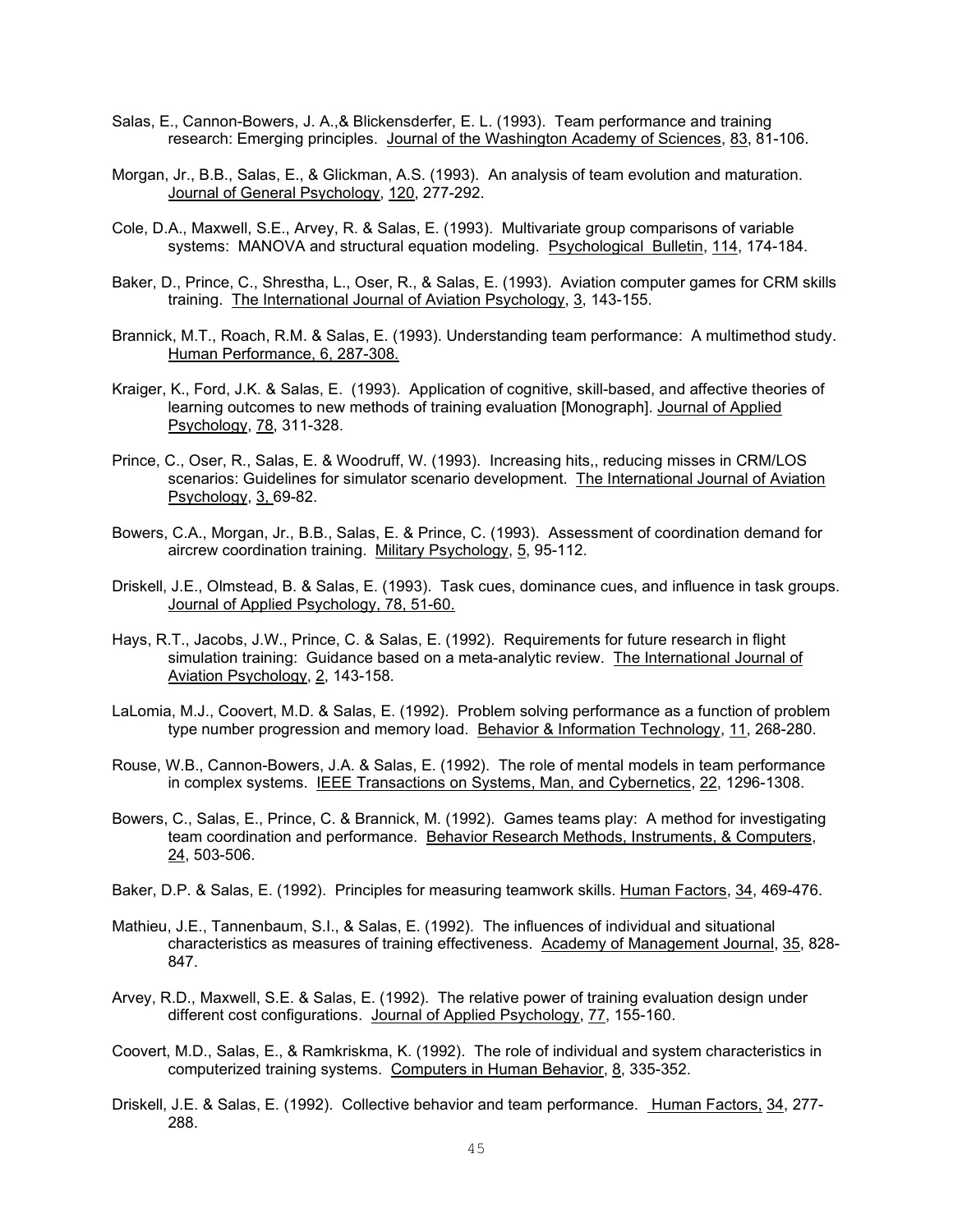- Hays, R.T., Jacobs, J.W., Prince, C. & Salas, E. (1992). Flight simulator training effectiveness: A metaanalysis. Military Psychology, 4, 63-74.
- Arvey, R.D., Salas, E., & Gialluca, K. (1992). Using task inventories to forecast skills and abilities. Human Performance, 5, 171-190.
- Swezey, R.W., Llaneras, R.E., & Salas, E. (1992). Ensuring teamwork: A checklist for use in designing team training programs. Performance & Instruction, 31, 33-37.
- Mullen B., Johnson, C. & Salas, E. (1991). Effects of communication network structure: Components of positional centrality. Social Networks, 13, 169-186.
- Salas, E., Hall J.K. & Cannon-Bowers, J.A. (1991). Occupational stress and safety: A review and implications for research and practice. Interamerican Journal of Occupational Psychology, 10, 83-91.
- Tannenbaum, S.I., Mathieu, J.E., Salas, E. & Cannon-Bowers, J.A. (1991). Meeting trainees expectations: The influence of training fulfillment on the development of commitment, selfefficacy, and motivation. Journal of Applied Psychology, 76, 759-769.
- Maxwell, S.E., Cole, D.A., Arvey, R.D. & Salas, E. (1991). A comparison of methods for increasing power in randomized between-subjects designs. Psychological Bulletin, 110, 328-337.
- Salas, E. & Glickman, A.S. (1991). 'Taking the first steps': A conceptual framework toward the understanding of Latin America's quality of work life. Interamerican Journal of Occupational Psychology, 10, 9-16.
- Cannon-Bowers, J.A., Tannenbaum, S.I., Salas, E. & Converse, S.A. (1991). Toward an integration of training theory and technique. Human Factors, 33, 281-292.
- Driskell, J.E. & Salas, E. (1991). Group decision-making under stress. Journal of Applied Psychology, 76, 473-478.
- Mullen, B., Salas, E. & Miller, N. (1991). Using meta-analysis to test theoretical hypothesis in social psychology. Personality and Social Psychology Bulletin, 17, 258-264.
- Mullen, B., Johnson, C. & Salas, E. (1991). Productivity loss in brainstorming groups: A meta-analytic integration. Basic and Applied Social Psychology, 12, 3-23.
- Salas, E. & Glickman, A.S. (1990). Organizational behavior, socio-technical systems theory and quality of work life: The Peruvian experience. Latin American Journal of Psychology, 22, 69-82.
- Hogan, J., Broach, D., & Salas, E. (1990). Development of a task information taxonomy for human performance systems. Military Psychology, 2, 1-19.
- Mullen, B., Salas, E. & Driskell, J.E. (1989). Salience, motivation and artifact as contributions to the relation between participation rates and leadership. Journal of Experimental Social Psychology, 25, 545-559.
- McNellis, K., Salas, E. & Coovert, M.D. (1989). The role of behavioral modeling in organizational training. Interamerican Journal of Occupational Psychology, 8, 7-19.
- Mullen, B., Symons, C., Hu, L. & Salas, E. (1989). Group size, leadership behavior and subordinate satisfaction. Journal of General Psychology, 116, 155-169.
- Mullen, B., Chapman, J., & Salas, E. (1989). The effects of group composition: `lost in the crowd' or `the center of attention'. Latin American Journal of Psychology, 21, 43-56.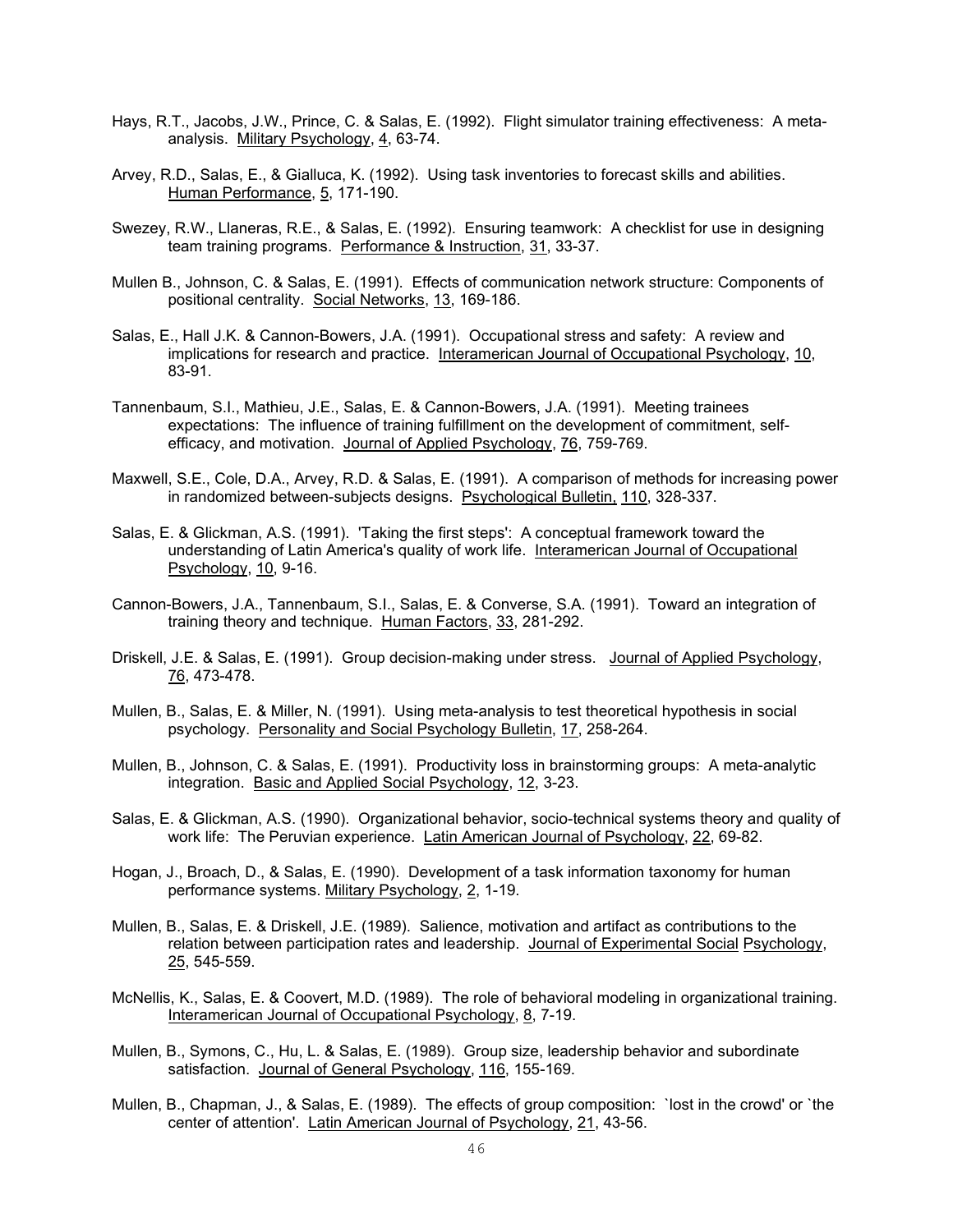- Coovert, M.D., LaLomia, M.J., & Salas, E. (1989). Modeling human-computer decision making with covariance structure analysis. Association for Computing Machinery SIGCHI Bulletin, 20, 78-80.
- LaLomia, M.J., Coovert, M.D. & Salas, E. (1988). Problem solving performance and display preference for information displays depicting numerical functions. Association for Computing Machinery SIGCHI Bulletin, 20, 47-51.
- Coovert, M.D., McNelis, K., Ramakrishna, K., & Salas, E. (1988). Preferences for power in expert systems by novice users. Association for Computing Machinery SIGCHI Bulletin, 20, 32-33.
- Salas, E., Prince, C. & Prince, A. (1988). Meta-analysis and organizational behavior: Review and critical Implications for research and practice. Interamerican Journal of Occupational Psychology 7, 9- 18.
- Coovert, M.D., & Salas, E. (1988). Costing personnel and organizational interventions: A review and guidelines. Interamerican Journal of Occupational Psychology, 7, 19-30.
- Driskell, J.E., Hogan, R., & Salas, E. (1987). Personality and group performance. Review of Personality and Social Psychology, 9, 91-112.
- Sloan, T.S. & Salas, E. (1986). El papel de la psicologia industrial en el Tercer Mundo: Analisis y Critica [The role of industrial psychology in the Third World: Analysis and Critique]. Boletin de Psicologia, 5, 241-246.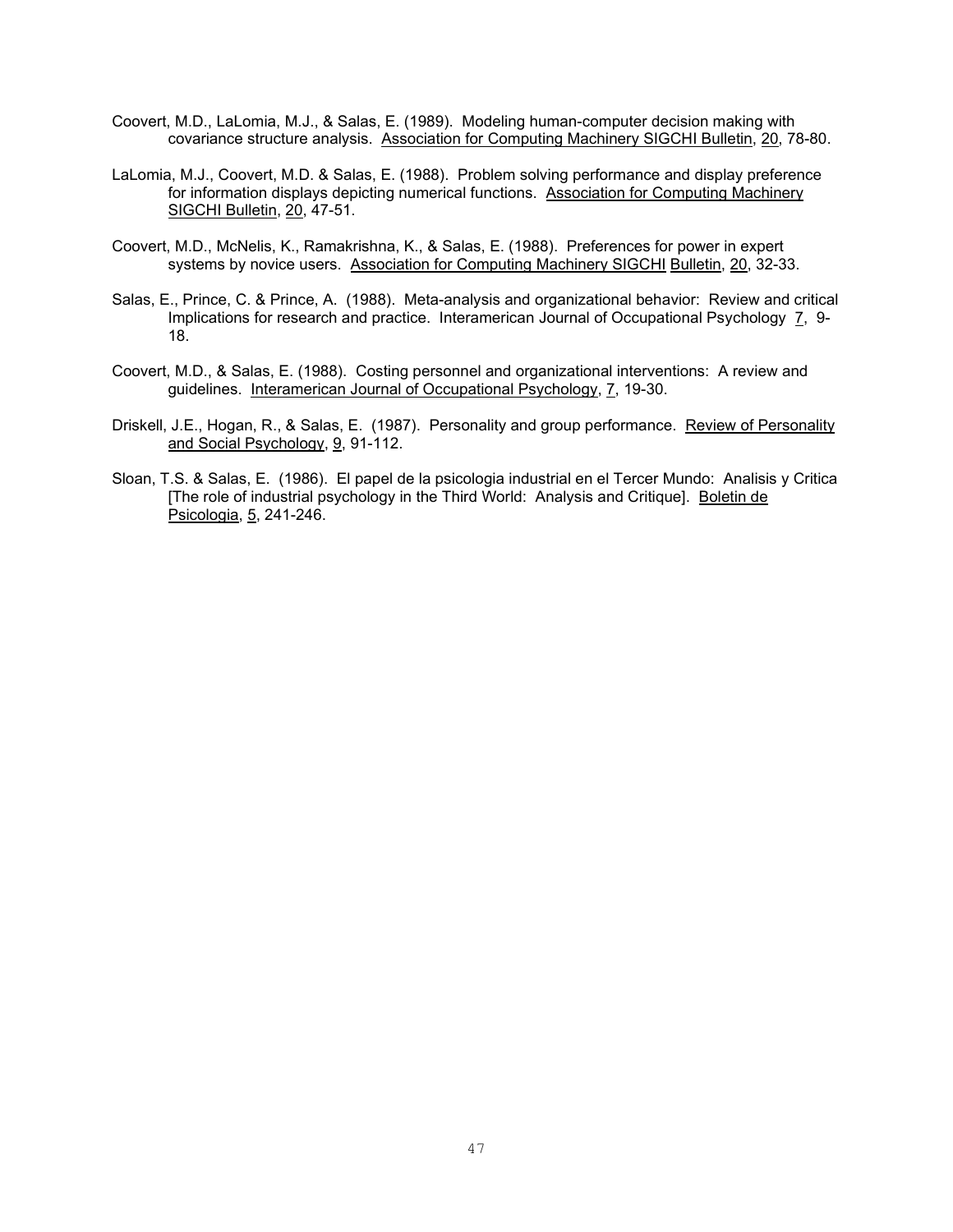## **AUTHORED BOOKS**

- Tannenbaum, S.I., & Salas, E. (2021). Teams that work: The seven drivers of team effectiveness. NY, NY: Oxford University Press.
- Salas, E. with Benishek, L., Coultas, C., Dietz, A., Grossman, R., Lazzara, E. & Oglesby, J. (2015). Team training essentials: A research-based guide. London, UK: Taylor & Francis.: Wiley-Blackwell.

### **EDITED BOOKS**

- McNeese, M.D., Salas, E., & Endsley, M.R. (Eds.) (2021). Foundations and theoretical perspectives of distributed team cognition. Boca Raton, FL: CRC Press.
- McNeese, M.D., Salas, E., & Endsley, M.R. (Eds.) (2021). Models, methodologies, and measures in distributed team cognition. Boca Raton, FL: CRC Press.
- McNeese, M.D., Salas, E., & Endsley, M.R. (Eds.) (2021). Fields of practice and applied solutions within distributed team cognition. Boca Raton, FL: CRC Press.
- Landon, L.B., Slack, K.J., & Salas, E. (Eds.) (2021). Psychology and human performance in space programs: Research at the frontier. Boca Raton, FL: CRC Press.
- Landon, L.B., Slack, K.J., & Salas, E. (Eds.) (2021). Psychology and human performance in space programs: Extreme application. Boca Raton, FL: CRC Press.
- Salas, E., Rico, R., & Passmore, J. (Eds.) (2017). The Wiley Blackwell handbook of the psychology of team working and collaborative processes. West Sussex, UK: John Wiley & Sons Ltd.
- Salas, E., Vessey, W.B., Landon, L.B. (Eds). (2017). Team dynamics over time. (Research on Managing Groups and Teams, Vol. 18). London: Emerald Publishing.
- Salas, E., Vessey, W.B., Estrada, A.X.. (Eds). (2015). Team cohesion: Advances in psychological theory, methods and practice. (Research on Managing Groups and Teams, Vol. 17). London: Emerald Publishing.
- Shuffler, M.L., & Rico, R., & Salas, E., (Eds.).(2014). Pushing the boundaries: Multiteam systems in research & practice. (Research on Managing Groups and Teams Book Series, Vol. 16). London: Emerald Publishing.
- Salas, E., Tannenbaum, S.I., Cohen, D., & Latham, G. (Eds.) (2013). Developing and enhancing high performance teams: Evidence-based practice and advice. San Francisco, CA: Jossey-Bass.
- Salas, E., Frush, K. (Eds.) & Baker, D.P., King, H., Battles, J., & Wears, R. (Assoc. Eds.) (2012). Improving patient safety through teamwork and team training. Oxford Press.
- Salas, E., Fiore, S. & Letsky, M.P. (Eds.) (2011). Theories of team cognition: Cross-disciplinary perspectives. London, UK. Taylor & Francis.
- Salas, E. & Dietz, A.S. (Eds.) (2011). Situational Awareness: Critical Essays. Hampshire, UK: Ashgate.
- Jentsch, F., Curtis, M. & Salas, E. (Eds.) (2011). Simulation in Aviation Training: Critical Essays. Hampshire, UK: Ashgate.
- Salas, E., & Maurino, D. (Eds.) (2010). Human Factors in Aviation (2nd Edition). San Diego, CA.: Elsevier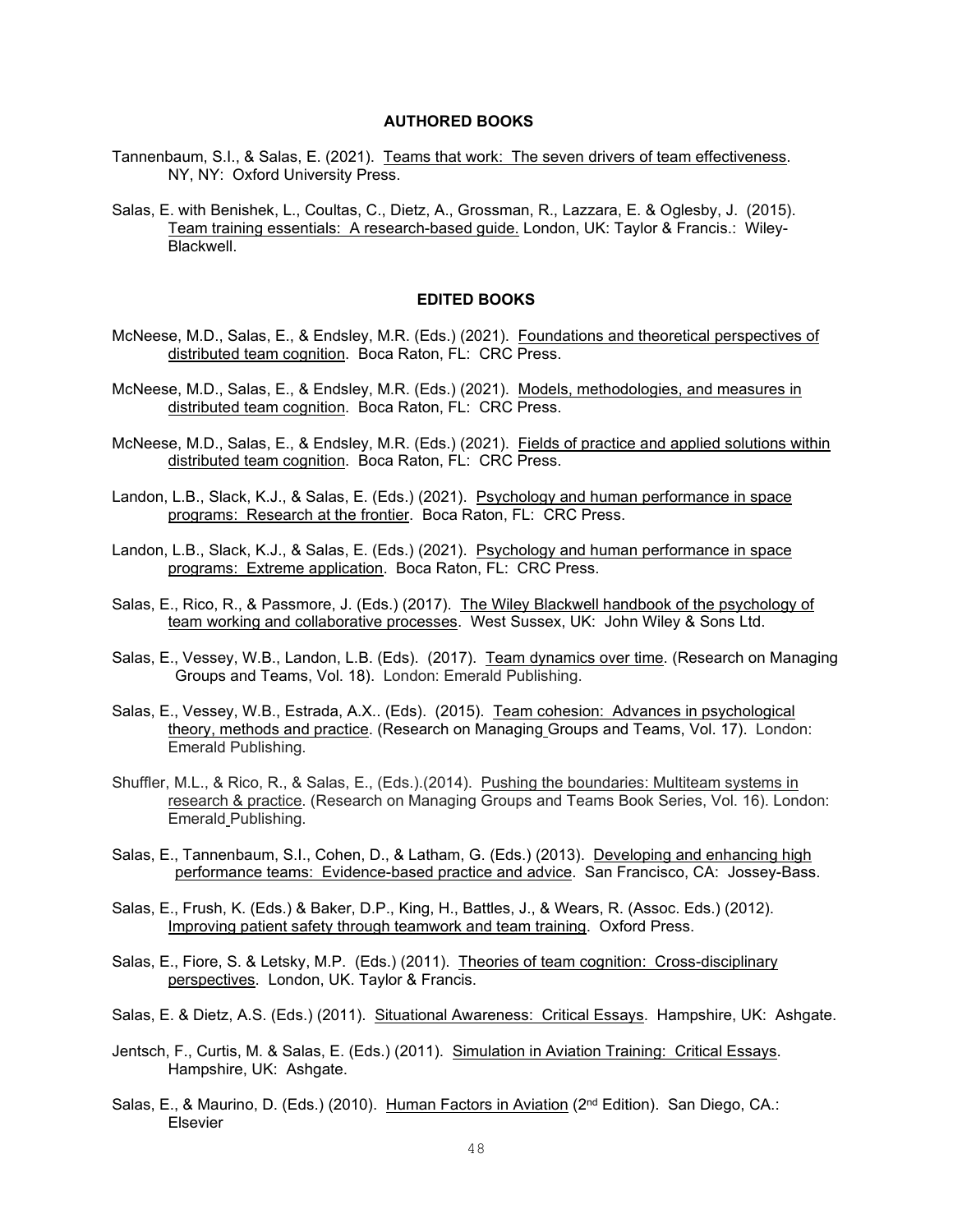- Kozlowski, S.W.S. & Salas, E. (Eds.) (2010). Advances in learning, training and development in organizations. Hillsdale, NJ: LEA, Inc.
- Salas, E., Goodwin, G., & Burke, C.S. (Eds.) (2010). Team effectiveness in complex organizations: Cross-disciplinary perspectives and approaches. Hillsdale, NJ: LEA, Inc
- Salas, E., Wilson, K. & Edens, E. (Eds.) (2009). Crew resource management: Critical essays. Hampshire, UK: Ashgate.
- Cooke, N. & Salas, E., (Eds.) (2008). Best of human factors: Thirty classic contributions to human factors/ergonomics science and engineering. Santa Barbara, CA: Human Factors and Ergonomics Society.
- Fiore, S.M., & Salas, E. (Eds.) (2007). Where is the learning in distance learning: Towards a science of distributed learning and training. Washington, D.C., American Psychological Association Books.
- Koppes, L.L. (Ed.) with Thayer, P.W., Vinchur, A.J., & Salas, E. (Associate Eds.) (2007). Historical perspectives in industrial and organizational psychology. Mahwak, NJ: LEA, Publishers.
- Bowers, C.A., Salas, E., & Jentsch, F. (Eds.) (2006). High-tech teams: Making effective work teams with people, machine and networks. Washington, D.C., American Psychological Association Books.
- Stanton, N., Hedge, A., Brookheair, K., Salas, E., & Hendrick, H. (Eds.) (2005). Handbook of human factors and ergonomics methods. London: Taylor & Francis.
- Salas, E., & Fiore, S.M. (Eds.) (2004). Team cognition: Process and performance at the inter- and intraindividual level. Washington, D.C.: American Psychological Association Books.
- Schiflett, S., Elliott, L.R., Salas, E., & Coovert, M. (Eds,) (2004). Scaled worlds: Development, validation and applications. Hampshire, England: Ashgate.
- McNeese, M., Salas, E., & Endsley, M. (Eds.) (2001). New trends in collaborative activities: Understanding system dynamics in complex environments. Santa Barbara, CA: Human Factors and Ergonomics Society.
- Salas E. & Klein, G. (Eds.) (2001). Linking expertise and naturalistic decision making. Hillsdale, NJ:LEA, Inc.
- Salas, E., Bowers, C.A., & Edens, E. (Eds.) (2001). Improving teamwork in organizations: Applications of resource management training. Hillsdale, NJ: LEA, Inc.
- Cannon-Bowers, J.A. & Salas, E. (Eds.) (1998). Making decisions under stress: Implications for individual and team training. Washington, D.C.: American Psychological Association Books.
- Flin, R., Salas, E., Stub, M., & Martin, L. (Eds.) (1997). Decision-making under stress: Emerging themes and applications. Hampshire, England: Ashgate.
- Brannick, M.T., Salas, E., & Prince, C. (Eds.) (1997). Team performance assessment and measurement: Theory, methods, and applications. Hillsdale, NJ: LEA, Inc.
- Ford, J.K., Kozlowski, S.W.J., Kraiger, K., Salas, E. & Teachout, M. (Eds.) (1997). Improving training effectiveness in work organizations. Hillsdale, NJ: LEA, Inc.

Driskell, J.E., & Salas, E. (Eds.) (1996). Stress and human performance. Hillsdale, NJ: LEA, Inc.

Guzzo, R.A. & Salas, E. (Eds.) (1995). Team effectiveness and decision-making in organizations. San Francisco, CA: Jossey-Bass, Inc.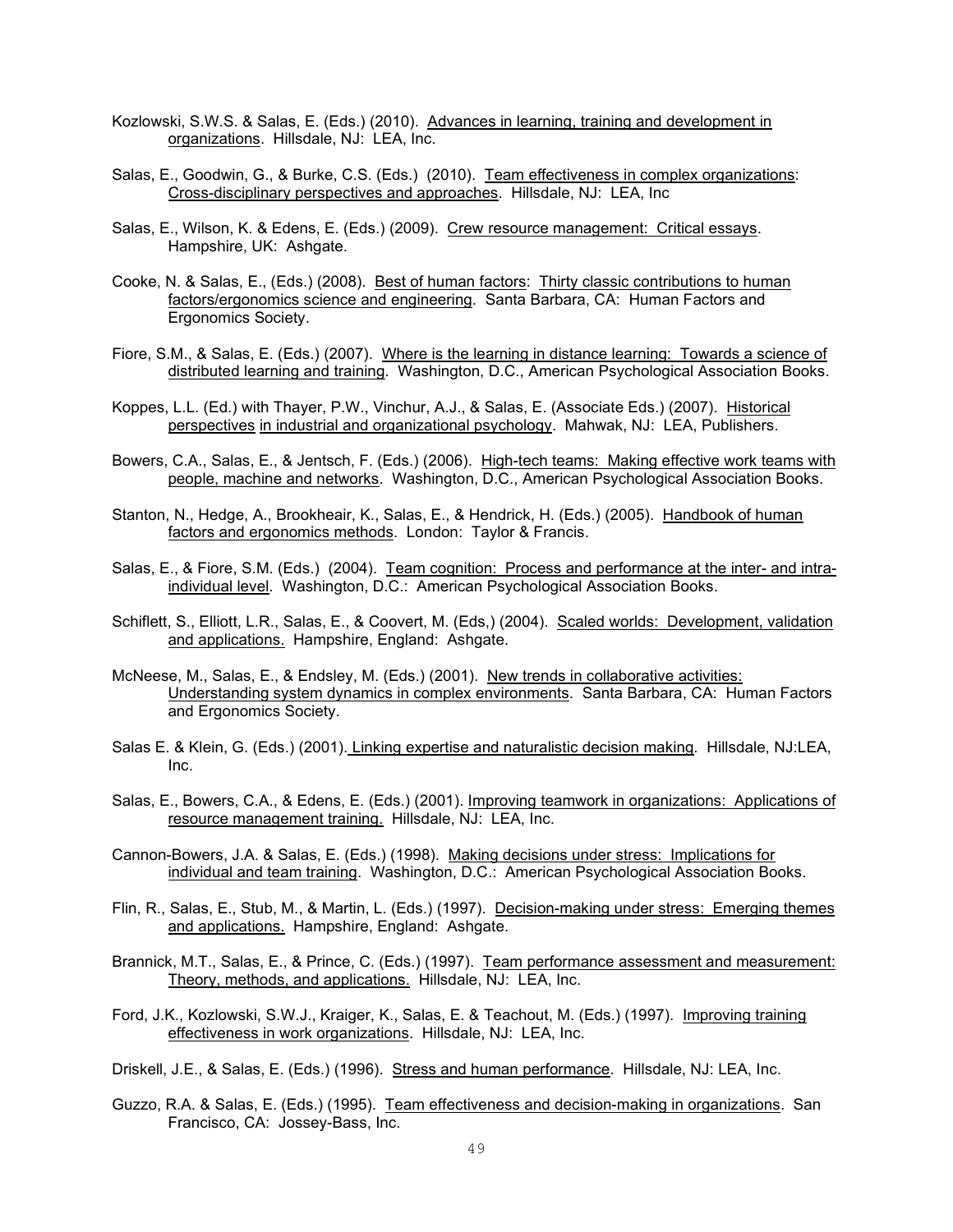Swezey, R.W. & Salas, E. (Eds.) (1992). Teams: Their training and performance. Norwood, NJ: Ablex.

McMillan, G., Beevis, D., Salas, E., Strub, M.H., Sutton, R. & Van Breda, L. (Eds.) (1989). Applications of human performance models to system design. New York, NY: Plenum Press.

#### **BOOK SERIES EDITOR**

- Salas, E. (Ed.), Human /technology interaction in complex systems. Greenwich, CT: JAI Press Inc. Volume, 9 (1999).
- Salas, E. (Ed.), Advances in human performance and cognitive engineering research. London, UK: Elsevier Science, Inc. Volumes 1-7.
- Salas, E. (Ed), Critical essays on human factors in aviation. Hampshire, England: Ashgate.
- Salas, E; (Ed), Research on managing groups and teams. London, UK: Emerald Books.

# **BOOK REVIEWS**

Salas, E. (2003). Understanding teams and groups at work: A step closer. Review of M.E. Turner (Ed.) Groups at Work: Theory and Research. Contemporary Psychology, 48, 442-443.

### **CHAPTERS**

- Paoletti, J., Kilcullen, M.P., & Salas, E. (in press). Teamwork in space exploration. In L.B. Landon, K.J. Slack, & E. Salas (Eds.). Psychology and Human Performance in Space Programs: Extreme Application.195-216. CRC Press
- Salas, E. (in press). Teams and Teamwork. In J. Levine, & M. Hogg (Eds). Encyclopedia of Group Processes and Intergroup Relations. SAGE
- Feitosa, J., Salas, E., & Borges-Andrade, J.E. (in press). IWO Psychology in Latin America. In Anderson, Viswesvaran, Sinangil, & Ones (Eds.). Handbook of Industrial, Work, and Organizational Psychology, SAGE.
- Feitosa, J, & Salas, E. (in press). Training for Expatriate. In Y.Y. Kim (Ed.), International Encyclopedia of Intercultural Communication. WILEY Blackwell.
- Lacerenza, C.N., Gregory, M., Marshall, A., & Salas, E. (in press). Debriefs: The Active meeting. In J. Allen, N. Lehmann-Willenbrock, & S. Rogelberg (Eds.), The Science of Meetings at Work. Cambridge University Press.
- Bisbey, T.M., Grossman, R., Panton, K., Coultas, C., & Salas, E. (2021). Design, delivery, evaluation, and transfer of effective training systems. In G. Salvendy & W. Karwowski (Eds.), Handbook of Human Factors and Ergonomics (pp. 414-433). John Wiley & Sons, Inc.
- Bisbey, T.M., Kilcullen, M.P., & Salas, E. (2021). Maintaining resilience in times of crisis: Insights from high-reliability organizations. In Encyclopedia of Crisis Analysis. Oxford University Press.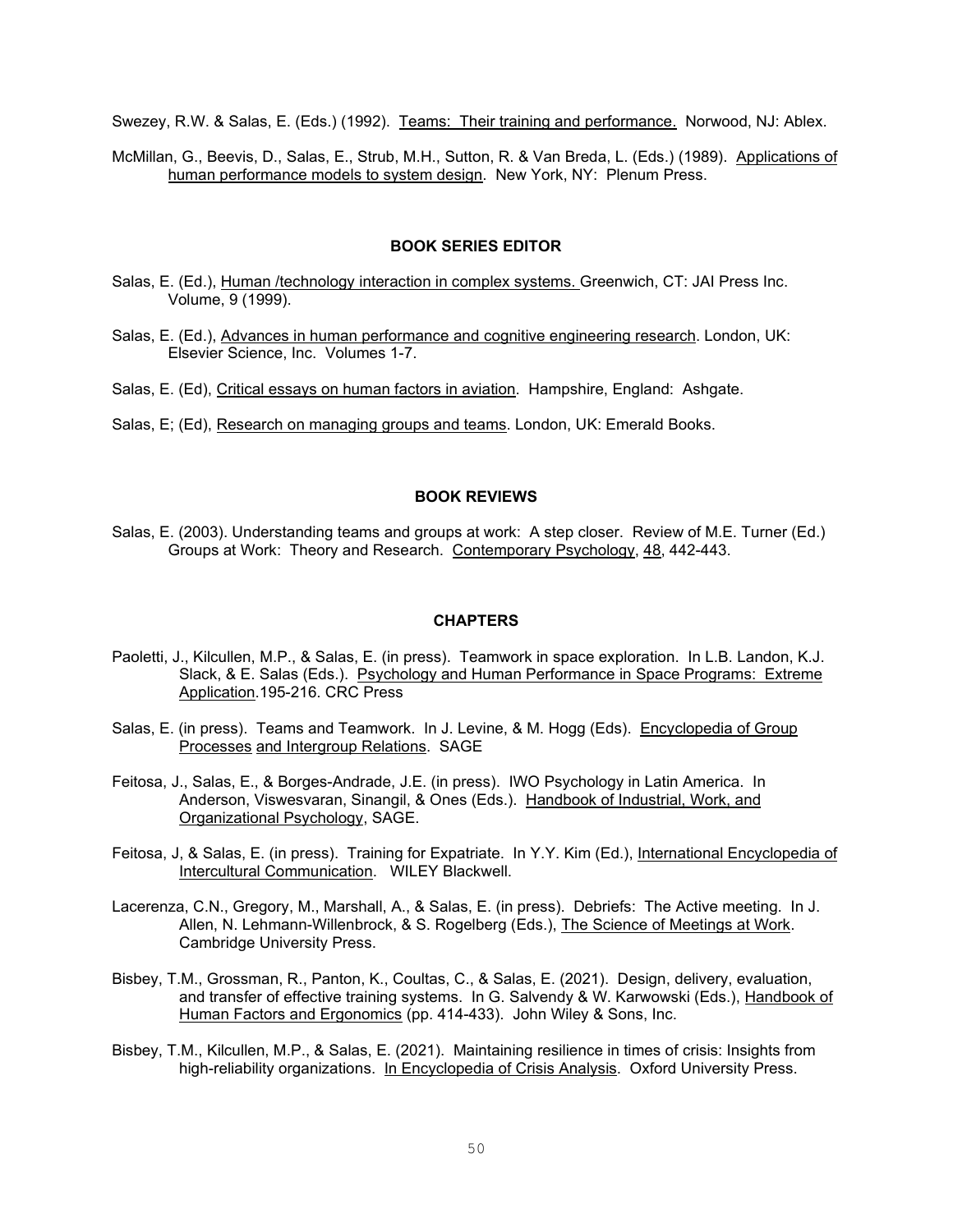- Croitoru, N., Bisbey, T.M., & Salas, E. (2020). Team training for long-duration space exploration: A look ahead at the coming challenges. In L.B. Landon, K.J. Slack, & E. Salas (Eds.). Psychology and Human Performance in Space Programs: Extreme Application. (pp. 81-99). CRC Press.
- Bisbey, T.M. & Salas, E. (2020). Emerging conceptualizations in adult learning: What does it take to create real behavior change? In M. London (Ed.) The Oxford handbook of lifelong learning, (Second edition).
- Driskell, J.E., Salas, E. & Driskell, T. (2020). Research in extreme real-world environments: Challenges for spaceflight operations. In L.B. Landon, K.J. Slack, & E. Salas (Eds.). Psychology and Human Performance in Space Programs: Research at the Frontier. (pp. 67-86). CRC Press
- Paolleti, J., Kilcullen, M.P., & Salas, E. (2020). Teamwork in space exploration. In In L.B. Landon, K.J. Slack, & E. Salas (Eds.). Psychology and Human Performance in Space Programs: Research at the Frontier. (pp. 195-216). CRC Press.
- Reyes, D.L., & Salas, E. (2020). What makes a team of experts and expert team? In R.F. Subotnik, P. Olszewski-Kubilius, & F.C. Worrell (Eds.). The Psychology of High Performance: Developing Human Potential into Domain-Specific Talent. (pp. 141-160). American Psychological Association: Washington DC.
- Knotek, S.E., & Salas, E. (2020). Reflections on talent development in the professions. In R.F. Subotnik, P. Olszewski-Kubilius, & F.C. Worrell (Eds.). The Psychology of High Performance: Developing Human Potential into Domain-Specific Talent. (pp. 161-169). American Psychological Association: Washington DC.
- Bisbey, T.M., Traylor, A., & Salas, E. (2020). Implications of the changing nature of work for training. In B.J. Hoffman, M.K. Shoss & L.A. Wegman (Eds), The Cambridge handbook of the changing nature of work (pp.364-382). Cambridge University Press.
- Paolletti, J., Reyes, D., & Salas, E. (2020). Mental models and leader performance. In Mumford, M. (Ed.), Leader thinking skills: Capacities for 21st Century Leadership. (pp. 277-306). Taylor and Francis: Abingdon, VA.
- Salas, E., Reyes, D., & Woods, A. (2020). Team training in organizations: It works—when done right. In L. Argote & J. Levine (Eds.), The Oxford Handbook of Group and Organizational Learning. (pp. 233-252). Oxford University Press.
- Driskell, J.E., & Salas, E. (2020). Sustaining individual motivation in high-demand team environments. In S. Karau (Ed.) Individual Motivation within Groups. (pp.191-221). Academic Press.
- Bisbey, T.M., & Salas, E. (2019). Team dynamics and processes in the workplace. In Oxford Encyclopledia of Industrial and Organizational Psychology. Oxford University Press.
- Salas, E., & Weaver, S.J., (2016). Employee growth & development: Cultivating human capital. In M. Grawitch & D. Ballard (Eds). The psychologically healthy workplace: Building a win-win environment for organizations and employees. (pp. 59-86). Washington, D.C.: American Psychological Association.
- Dinh, J.V., & Salas, E. (2017). Factors that influence teamwork. In E. Salas, R.Rico, N. Ashkanasy & J. Passmore (Eds), Handbook of the Psychology of Team Working and Collaborative Processes (pp. 15-42). Hoboken, NJ: Wiley-Blackwell.
- Dietz, A.S., Driskell, J.E., Sierra, M.J., Weaver, S.J., Driskell, T., & Salas, E. (2017). Teamwork under stress. In E. Salas, R.Rico, N. Ashkanasy & J. Passmore (Eds), Handbook of the Psychology of Team Working and Collaborative Processes (pp. 297-316). Hoboken, NJ: Wiley-Blackwell.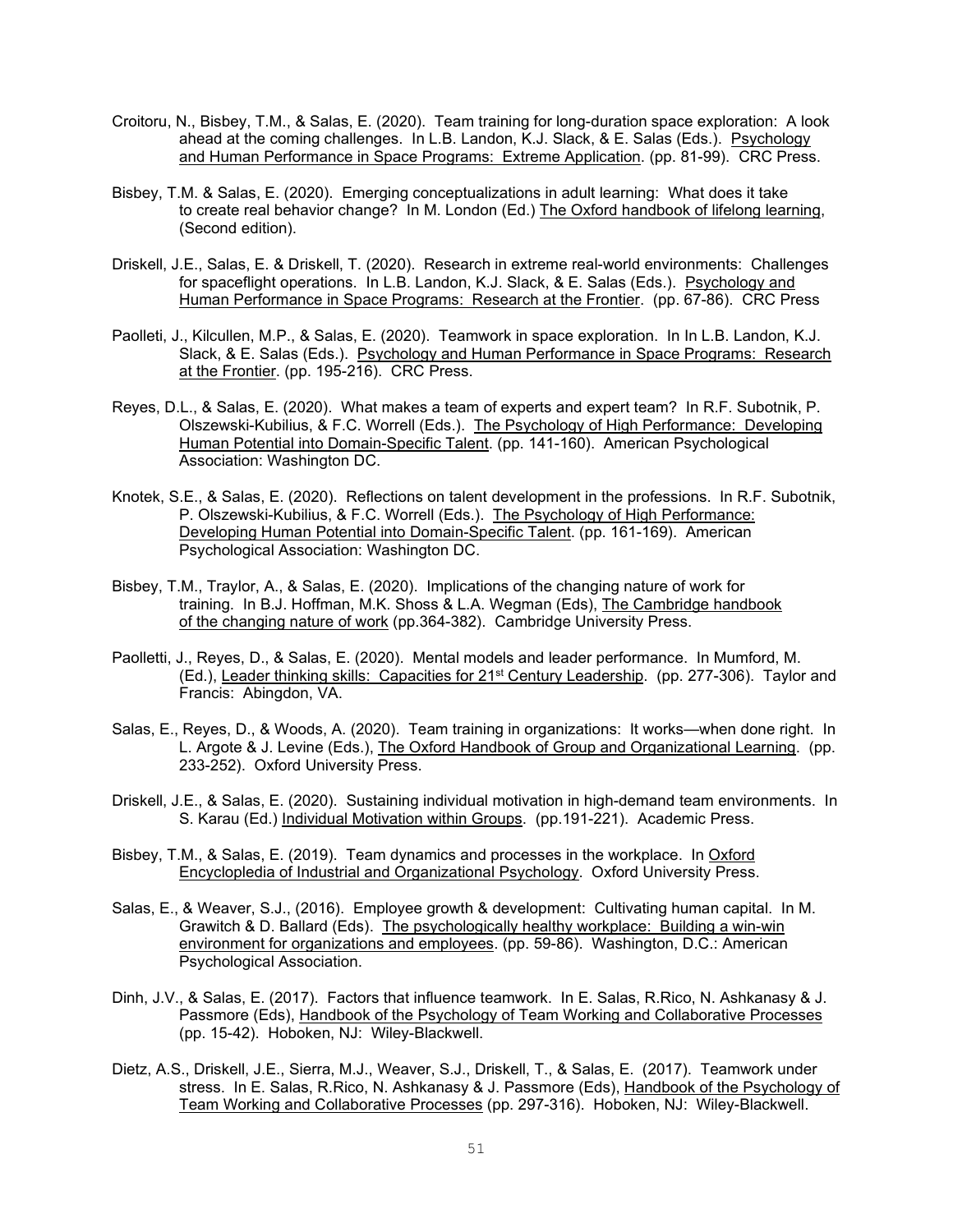- Woods, A., Dinh, J.V., & Salas, E. (2017). How do I learn what to do? How the science of training supports learning. In N. Chmiel, F., Fraccaroli, M. Sverke (Eds), Introduction to Work & Organizational Psychology (pp.335-353). 3rd edition. Chichester: Wiley.
- Driskell, T., Driskell, J.E., & Salas, E. (2017). Lexicon as a predictor of team dynamics. In E. Salas, W.B. Vessey, & L.B. Landon (Eds). Team Dynamics Over Time. (pp. 231-257). Emerald Publishing Ltd.
- DiazGranados, D., Shuffler, M.L., Wingate, J., & Salas, E. (2017). Team development interventions. In E. Salas, R. Rico, & J. Passmore (Eds). The Wiley Blackwell Handbook of the Psychology of Team Working and Collaborative Processes. (pp. 555-586) Wiley.
- Salas, E., Reyes, D., & Woods, A. (2017). The assessment of team performance: Observations and needs. In von Davier, A.A., Kyllonen, P.C., & Zhu, M. (Eds.), Innovative Assessment of Collaboration. (pp.21-36) Springer: Switzerland.
- Marlow, S., Lacerenza, C., Reyes, D., & Salas, E. (2017). The science and practice of simulation-based training in organizations. In Brown, K.G. (Ed.), The Cambridge Handbook of Workplace Training and Employee Development. (pp.256-277) Cambridge University Press: New York, NY.
- Grossman, R., Oglesby, J., & Salas, E. (2015). The training process: Using the science each step of the way. In Boehm-Davis, Deborah A. (Ed); Durso, Francis T. (Ed); Lee, John D. (Ed), (2015). APA handbook of human systems integration. (pp. 501-516). Washington, D.C.: American Psychological Association.
- Savage, N., Marlow, S.L., Salas, E. (2015). The multi-level effects of organizational planning on performance. In M. Mumford & M. Frese (Eds.), The Psychology of Planning in Organizations (pp. 186-199). New York, NY: Routledge.
- Lacerenza, C.N., Zajac, S., Savage, N., & Salas, E. (2015). Team training for global virtual teams: Strategies for success. In R. Griffith & J. Wildman (Eds.), Leading Global Teams (pp. 91-121). Springer, NY.
- Marshall, A., Bisbey, T.M., & Salas, E. (2015). Teamwork and team performance measurement. In J.R. Wilson & S. Sharples (Eds.), Evaluation of Human Work. CRC.
- Grossman, R., Heyne, K., & Salas, E. (2014). Approaches to Training. The Wiley Blackwell Handbook of the Psychology of Training, Development, and Performance Improvement, (pp. 205-223). Chicester, UK: Wiley.
- Shuffler, M.L., Rico, R., & Salas, E. (2014). Pushing the boundaries of multiteam systems in research and practice: An introduction. In M.L. Shuffler, E. Salas, & R. Rico (Eds), Pushing the boundaries: Multiteam systems in research & practice (pp. 3-16). Research on managing groups and teams (Vol. 16). Bingley, UK: Emerald Group Publishing.
- Thayer, A. L., Rico, R., Salas, E., & Marlow, S. L. (2014). Teams at work. In M. Peeters, J. de Jonge, & T. Taris (Eds.), An Introduction to Work Psychology*.* (pp. 434-457) West Sussex, UK Wiley-Blackwell.
- Grossman, R., Spencer J.M., & Salas, E., (2014). Enhancing naturalistic decision-making and accelerating expertise at work: Training strategies that work. In S. Highhouse, R. Dalal, & E. Salas (Eds.), The Organizational Frontiers Series: Judgment and Decision Making at Work. (pp.277-325) Routledge.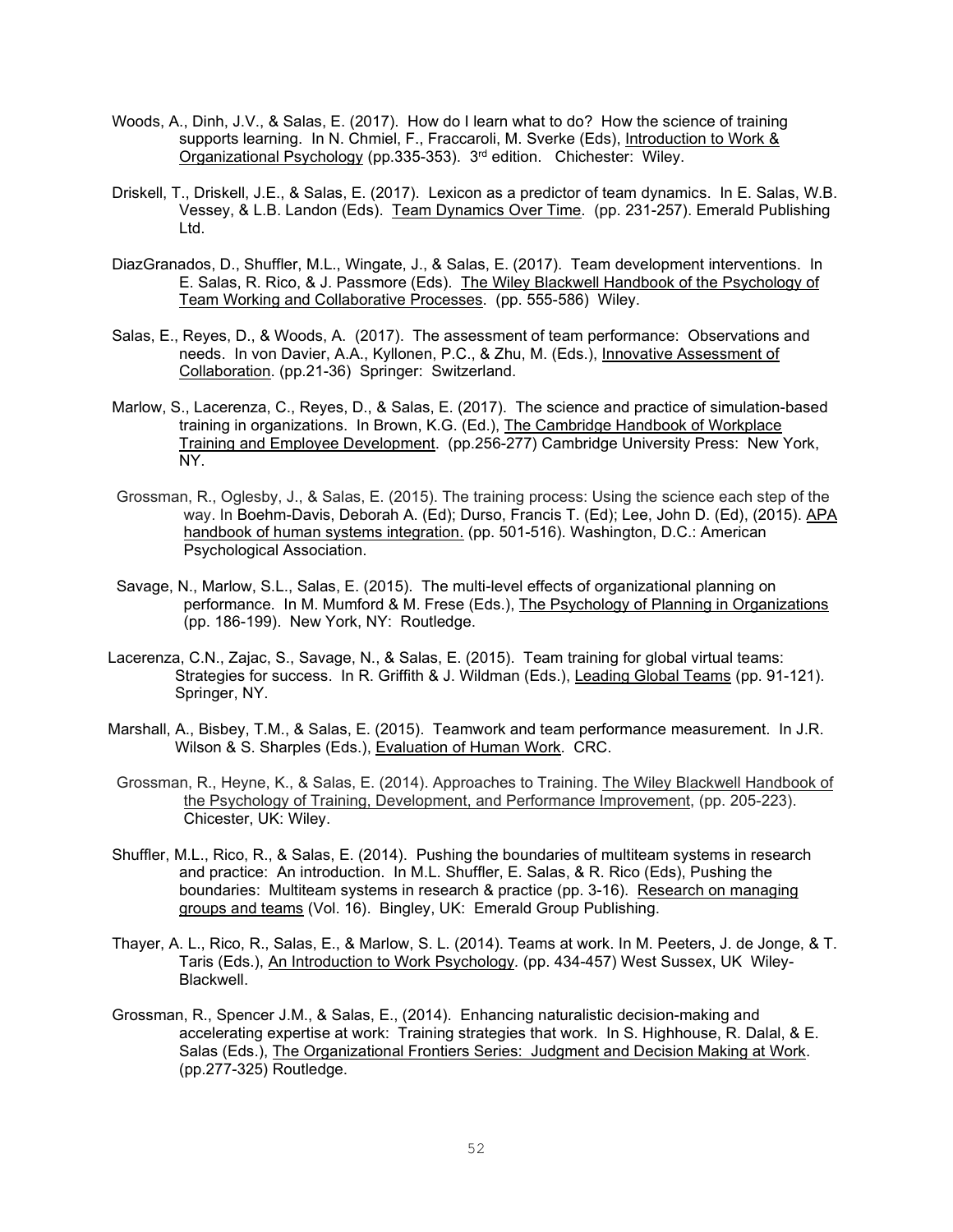- Salas, E., Salazar, M.R., Feitosa, J., & Kramer, W. (2014). Collaboration and conflict in work teams. In B. Schneider & K.M. Barbera (Eds.), Handbook of Organizational Climate and Culture: An Integrated Perspective on Research and Practice. (pp. 382-399) Oxford University Press.
- Lacerenza, C.N., Rico, R., Salas, E., & Shuffler, M. (2014). The Future of multiteam systems: Implications for research and practice. In M. Shuffler, E. Salas & R. Rico (Eds.), Pushing the boundaries: Multiteam systems in research & practice (pp. 187-206). Research on managing groups and teams (Vol. 16). Bingley, UK: Emerald Group Publishing.
- Feitosa, J., Spencer, J., & Salas, E. (2013). Decision Making in Work Teams: The Role of Voice. In R. Burke & C. L. Cooper (Eds.), Voice and Whistleblowing in Organizations*.* (pp. 137-165) Northampton, MA: Edward Elgar.
- Zajac, S., Shuffler, M.L., Darling, B., & Salas, E. (2013). Decision making in distributed multiteam systems. In S. Highhouse, R. Dalal, & E. Salas (Eds.), Judgment and decision making at work. (pp.228-248). New York: Routledge.
- Dietz, A.S., Bedwell, W.L., Oglesby, J., Salas, E., & Keeton, K. (2013). Synthetic task environments for improving performance at work: Principles and the road ahead. In J.M. Cortina and R.S. Landis (Eds.), Modern research methods for the study of behavior in organizations (pp. 349-380). New York, NY: Routledge.
- DiazGranados, D., Lazzara, E.H., Lyons, R., Wooten, II, S.R., & Salas, E. (2013). Team performance decay: Why does it happen and how to avoid it? In W. Arthur, Jr., E.A.Day, W. Bennett, Jr. & A.M. Portrey (Eds.) (pp. 364-402). Individual and team skill decay: State of the science and implications for practice. Taylor Francis.
- Salazar, M., Shuffler, M.L., Bedwell, W., & Salas, E. (2013). Toward a contextualized culture framework. In K. Sycara, M. Gelfand, & A. Abbe (Eds.), Models for inter-cultural collaboration and negotiation (pp. 27-52). New York: Springer.
- Gregory, M.E., Feitosa, J., Driskell, T., Salas, E., & Vessey, W.B. (2013). Designing, delivering, and evaluating team training in organizations: Principles that work. In E. Salas, S.I. Tannenbaum, D. Cohen & G. Latham (Eds.), Developing and enhancing high-performance teams: Evidencebased practices and advice. (pp. 441-487). San Francisco, CA: Jossey-Bass.
- Shuffler, M.L., Burke, C.S., Kramer, W.S., & Salas, E. (2013). Leading teams: Past, present, and future perspectives. In M. Rumsey (Ed.), Oxford Handbook of Leadership (pp. 144-165) New York, NY: Oxford University Press.
- Grossman, R. & Salas, E. (2013). Instructional features for training military teams in virtual environments. In C. Best, G. Galanis, J. Kerry, & R. Sottilare (Eds.), Fundamental Issues in Defence Training and Simulation (pp. 115-124). Burlington, VT: Ashgate Publishing Company
- Kramer, W. S., Thayer, A. L., & Salas, E. (2013). Goal setting in teams. In E. Locke & G. Latham (Eds.), New developments in goal setting and task performance (pp. 287-310). New York: Routledge.
- Coultas, C.W., Kindel, B., Zajac, S., & Salas, E. (2013). Nine empirical guidelines for top leadership teams in nonprofit organizations. In C.L. Cooper and R. Burke (Eds.), Human Resources Management in the nonprofit sector: Purpose and Passion. (pp.117-142). Cheltenham, UK: Edward Elgar Publishing, Ltd.
- Salas, E.., Rosen, M.A., & Weaver, S.J. (2013). Best practices in measuring health care team performance. In W.C. McGaghie, J.R. Suker (Eds.) International Best Practices for Evaluation in the Health Professions. (169-198). Radcliffe Publishing.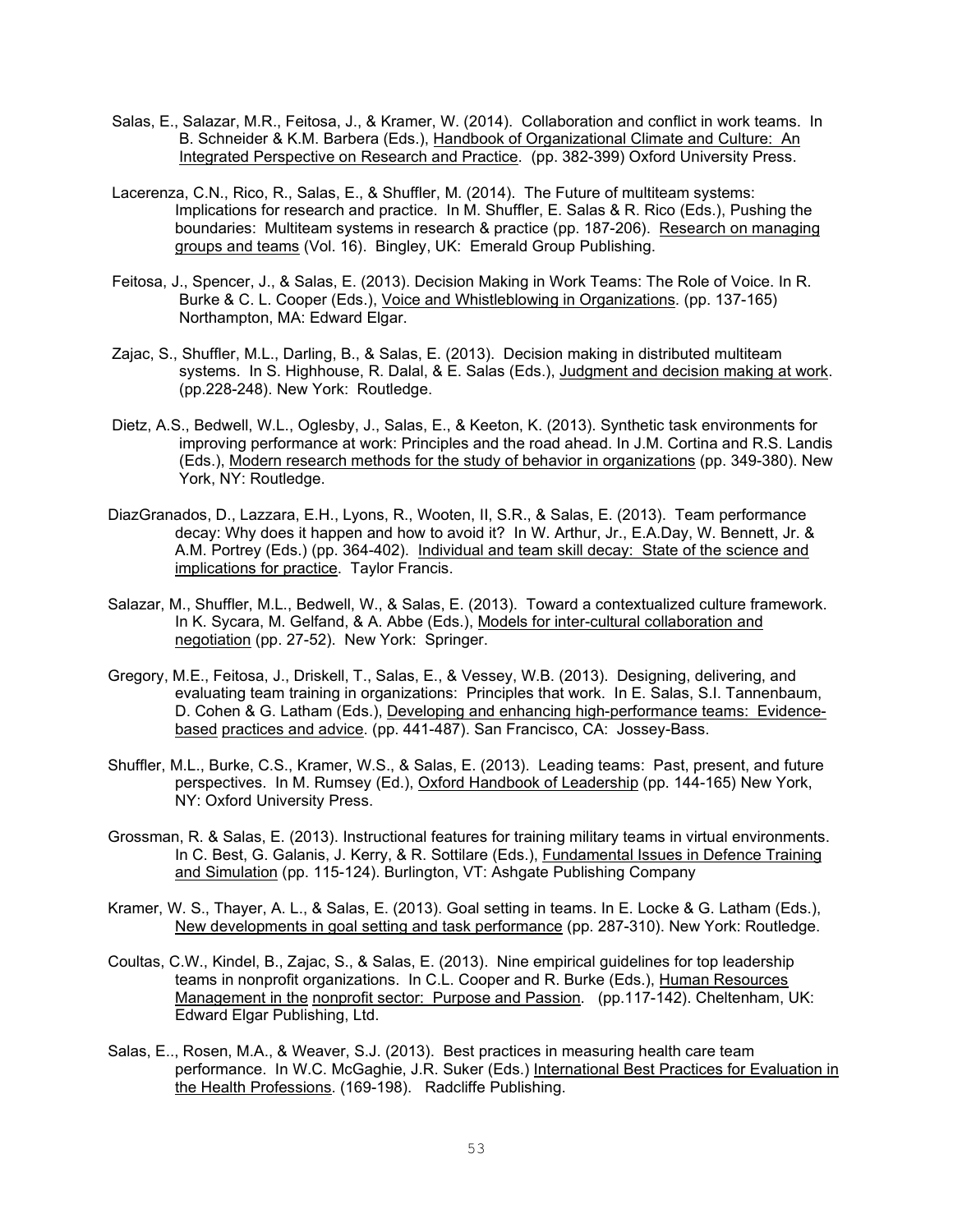- Driskell, T., Driskell, J.E., & Salas, E. (2013). Stress, performance, and decision making in organizations. In S. Highhouse, R.S. Dalal, & E. Salas (Eds.), Judgment and decision making at work. (pp.251- 276). New York, NY: Taylor & Francis.
- Shuffler, M.L., Pavlas, D., & Salas, E. (2012). Teams in the military: A review and emerging challenges. In J. Laurence & M. Matthews, Oxford Handbook of Military Psychology (pp. 282-310). New York, NY: Oxford University Press.
- Shuffler, J.L., Burke, C.S., Kramer, W.S. & Salas, E. (2012). Leading teams: Past, present, and future perspective. In The Oxford handbook of Leadership.
- Rosen, M.A., Wildman, J.L., Salas, E., & Rayne, S. (2012). Measuring team dynamics in the wild. In A.B. Hollinghead & M.S. Poole (Eds.). Research Methods for Studying groups and teams: A guide to approach, tools and technologies (pp.386-417). Routledge
- Rosen, M.A., Salas, E., Lazzara, E.H., & Lyons, R. (2012). Cognitive task analysis: Methods for capturing and leveraging expertise in the workplace. In M.A. Wilson, R.J., Harvey, G.M. Alliger & W. Bennett, Jr. (Eds). The Handbook of Work Analysis: The Methods, system & science of work measurement in organizations. (pp.185-200). Taylor & Francis.
- Coultas, C.W., Grossmann, R. & Salas, E. (2012). Design, delivery and evaluate of training system. In G. Salvendy (Ed.). Handbook of Human Factors and Ergonomics (Fourth Edition). (pp. 490-533). Hoboken, NJ: Wiley & Sons Inc
- Driskell, T., Lazzara, E.L., Salas, E., King, H., & Battles, J. (2012). Does team training work? Where is the evidence? In E. Salas & K. Frush (Eds.), Improving patient safety through teamwork and team training. (pp.201-2117). Oxford University Press
- Coultas, C.W., Grossmann, R. & Salas, E. (2012). Design, delivery and evaluate of training system. In G. Salvendy (Ed.). Handbook of Human Factors and Ergonomics (Fourth Edition). (pp. 490-533). Hoboken,NJ:Wiley & Sons Inc.
- Lyons, R., Musaeus, P., Salas, E. & Wilson, K.A. (2012). The science and practice of job analysis abroad. In G.N. Alliger, W. Bennett, Jr., M. Wilson, & R.J. Harvey (Eds.), The handbook of work analysis in organizations: The methods, systems, applications, and science of work measurement in organizations. (pp.709-740). New York: Routledge/Psychology Press.
- Salas, E. & Fiore, S.M. (2012). Why work teams fail in organizations: Myths and advise. In L.M. Shore, J.A-M. Coyle-Shapiro & L.R. Tetrick (Eds). The employee-organization relationship: Application for the 21<sup>st</sup> Century (pp.555-576). Routledge.
- Weaver, S.J., Feitosa, J., Salas, E., Seddon, R., & Vozenilek, J.A. (2012). The science of teams: The theoretical drivers, models, & competencies of team performance for patient safety. In E. Salas (Ed.), Improving Patient Safety through Teamwork and Team Training, (pp.3-26) Oxford University Press.
- Shuffler, M.L., Pavlas, D., & Salas, E. (2012). Team in the military: A review and emerging challenges. In J.H. Laurence & M.D. Matthieu (Eds.) The Oxford Handbook of Military Psychology (pp. 282-310). Oxford: Oxford University Press, Inc.
- Salas, E., Rosen, M.A., & DiazGranados, D. (2012). Decision making in naturalistic environments. In S.W.J. Koslowski (Ed), The Oxford Handbook of Industrial-Organizational Psychology (pp. 134- 138). Oxford University Press.
- Salas, E., Weaver, S.J., & Porter, M.S. (2012). Learning, training, and development in organizations. In S.W.J. Koslowski (Ed), The Oxford Handbook of Industrial-Organizational Psychology (pp. 330- 372). Oxford University Press.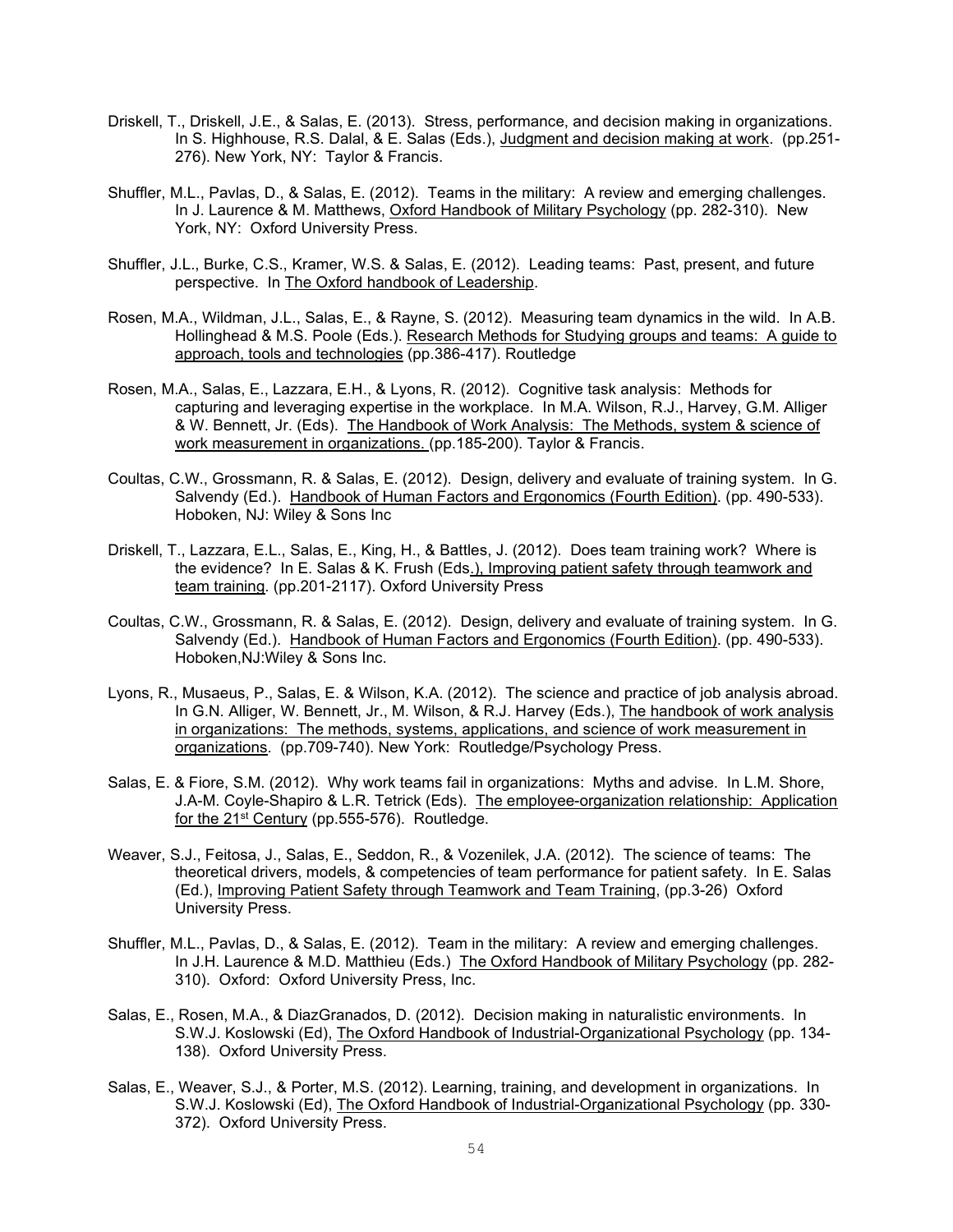- Baker, D.P., Salas, E., Battles, J.B., King, H.B. (2012). The relation between teamwork and patient. In P. Carayon (Ed)., Handbook of Human Factors and Ergonomics in Health Care and Patient Safety, Second Edition (pp. 185-198). Boca Raton, FL: CRC Press.
- Rosen, M.A., Salas, E., Tannenbaum, S.I., Pronovost, P.J., & King, H.B. (2012). Simulation-based training for teams in healthcare: Designing scenarios, measuring performance, and providing feedback. In P. Carayon (Ed.), Handbook of Human Factors and Ergonomics in Health Care and Patient Safety, Second Edition (pp. 573-594). Boca Raton, FL: CRC Press.
- Salas, E., Weaver, S.J., Rosen, M.A., Gregory, M.E. (2012). Team training for patient safety. In P. Carayon (Ed.), Handbook of Human Factors and Ergonomics in Health Care and Patient Safety, Second Edition (pp. 627-647). Boca Raton, FL: CRC Press.
- Wildman, J.L., Fiore, S.M., Burke, C.S., Salas, E. (2011). Trust in swift starting action teams: Critical considerations. In N.A. Stanton (Ed.), Trust in Military Teams (pp. 71-88). Surrey, England: Ashgate Publishing.
- Weaver, S.J., Bedwell, W.L. & Salas, E. (2011). Training teams to cope with errors: A multi-level framework for instructional strategies & transfer. In D. Hofmann and M. Freese (Eds.) Errors in Organizations. (pp. 143-176). Lawrence Erlbaum.
- Bedwell, W.L., Weaver, S.J., Salas, E., & Tindall,M. (2011). Emerging conceptualization of adult training and learning. In M. London (Ed.) The Oxford Handbook for Lifelong Learning (pp.450-471), Oxford: Oxford University Press, Inc.
- Salas, E., Maurino, D. & Curtis, M. (2010). Human Factors in Aviation: An overview. In E. Salas & D. Maurino (Eds.) Human Factors in Aviation (2<sup>nd</sup> Ed) (pp. 3-17), Burlington, MA:
- Salas, E., Shuffler, M.L. & DiazGranados, D. (2010) Team Dynamics at 35,000 feet. In E. Salas & D. Maurino (Eds.) Human Factors in Aviation (2<sup>nd</sup> Ed) (pp. 249-292), Burlington, MA:
- Salas, E., Shuffler, M.L., DiazGranados, D. (2010). Flight crew performance at 30,000 feet: An updated perspective. In E. Salas, T. Allard, & D. Maurino (Eds.) Human Factors in Aviation (2<sup>nd</sup> Ed) San Diego, CA: Elsevier.
- Burke, C.S, Salas, E., Smith-Jentsch, K., Sims, V., & Rosen, M.A. (2010). Measuring macrocognition in teams: Some practical guidelines for navigating the complexities. In E.S. Patterson & J.E. Miller (Eds) Macrocognition Metrics and Scenarios (pp. ) Aldershot, England: Ashgate
- Fiore, S.M., Elias, J., Salas, E., Warner, N., & Letsky, M.P. (2010) From data to information, to knowledge: Measuring knowledge building in the context of collaborative cognition. In E.S. Patterson & J.E. Miller (Eds) Macrocognition Metrics and Scenarios (pp. ) Aldershot, England: Ashgate
- Wilson, K.A., Guthrie, J.W., Salas, E., & Howse, W. (2010). Team processes. In D. Garland, J.A. Wise, & V.D. Hopkin (Eds.), Handbook of aviation human factors (2nd Ed.). (pp. 9-1-9-22). Mahwah, NJ: LEA.
- Shuffler, M.L., Salas, E., & Xavier, L. (2010). The design, delivery, and evaluation of crew resource management training. In E. Weiner, B. Kanki & R. Helmreich (Eds.) Crew resource management (pp. 205-232). San Diego, CA: Elsevier.
- Wildman, J.L., Xavier, L.F., Tindall, M. & Salas, E. (2010). Best practices for training intercultural competence in global organizations. . In K. Lundy (Ed). Going global: Practical application and recommendations for HR and OD professional in the global workplace. (pp. 250-294) San Francisco, CA: Wiley & Sons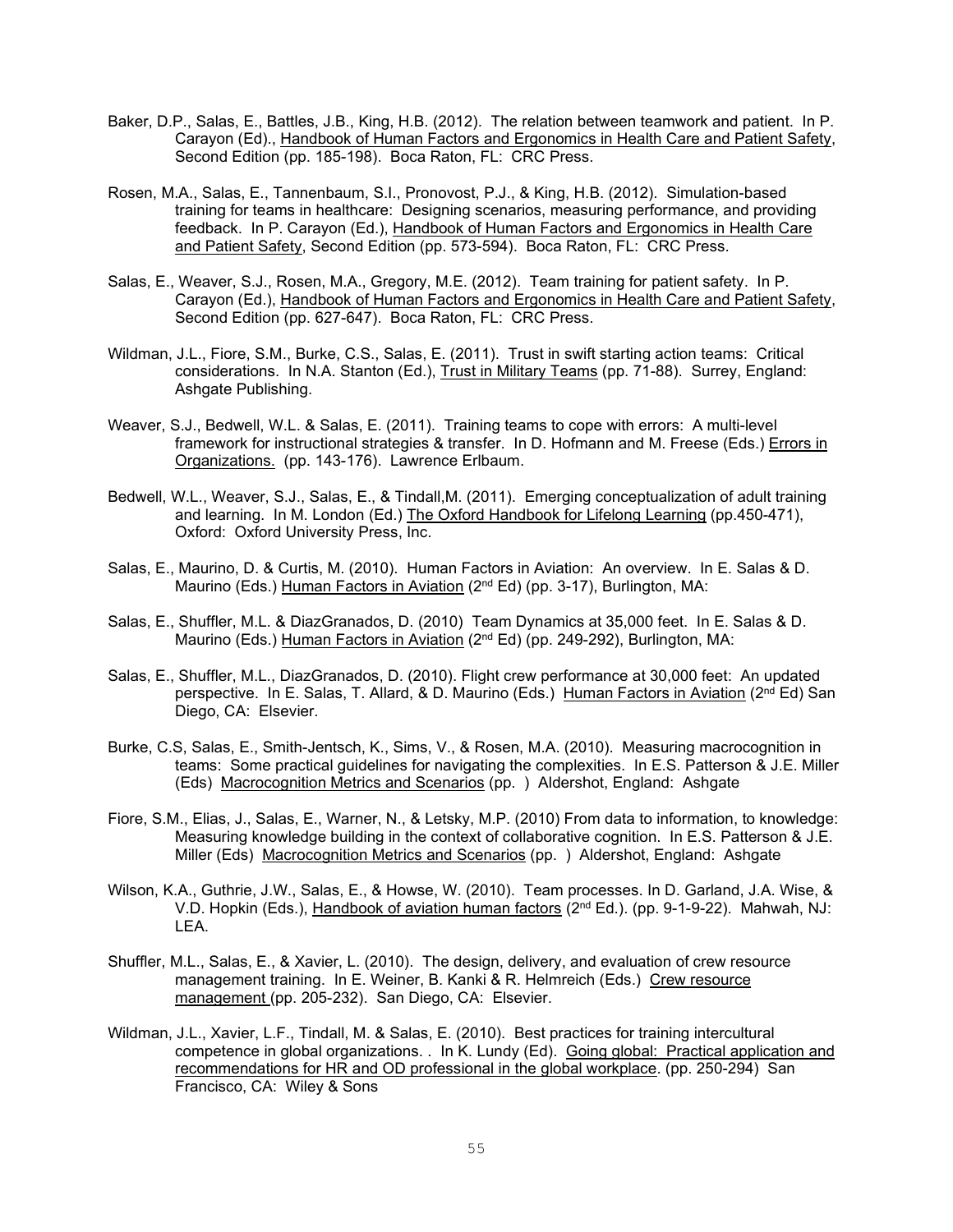- Burke, C.S., Shuffler, M., Salas, E. & Gelfand, M. (2010). Multicultural teams: Critical team processes and guidelines. In K. Lundy (Ed). Going global: Practical application and recommendations for HR and OD professional in the global workplace. (pp.46-82) San Francisco, CA: Wiley & Sons
- Wilson, K.A., Salas, E., & Andrews, D.H. (2010). Preventing errors in the heat of battle: Formal and informal learning strategies to prevent teamwork breakdowns. In D.H. Andrews, R.P. Herz & M.B. Wolf (Eds), Human factors issues in combat identification (pp. 1-22) Aldershot, England: Ashgate
- Tannenbaum, S., Beard, R., McNall, L.A. & Salas, E. (2010) Informal learning and development in organizations. In S.W. J. Kozlowski, & E. Salas, (Eds.), Learning, training, and development in organizations. (pp. 303-332) Mahwah, NJ: Taylor Francis.
- Bedwell, W.L., Shuffler, M.L., Wildman, J., & Salas, E. (2010). Self-directed work teams: Best practices for leadership development. In R.J. Burke & M.G. Rothstein (Eds), Self-Management and leadership development, (pp. 251-293). Northampton, MA: Edward Elgar.
- Salas, E., & Kozlowski, S.W.J. (2010). Learning, training and development in organizations: Much progress and a peek over the horizon. In S.W. J. Kozlowski, & E. Salas, (Eds.), Learning, training, and development in organizations. (pp. 461-476) Mahwah, NJ: Taylor Francis.
- Salas, E., & Rosen, M.A. (2010). Experts at work: Principles developing expertise in organizations. In S.W. J. Kozlowski, & E. Salas, (Eds.), Learning, training, and development in organizations. (pp. 99-134) Mahwah, NJ: Taylor Francis.
- Weaver, S.J., Wildman, J.L. & Salas, E. (2009). How to build expert teams: Best practices. In R.J. Burke & C.L. Cooper (Eds.) The peak performing organization (pp. 129-156). New York, NY: Routledge.
- Burnbach, D.J., & Salas, E., (2009). Patient safety and team training. In D.H. Chestnut, L.S. Polley, L.C. Tsen & C.A. Wong (Eds.) Chestnut's Obstetric Anesthesia: Principles and Practices. 4<sup>th</sup> Edition (pp. 211-221) Philadelphia, PA: Mosby.
- Wildman, J.L., & Salas, E., (2009). Making it practical: Simulation, naturalistic decision making, and complexity in team performance. Multi-Level issues in organizational behavior and leadership research Vol. 8 (pp. 301-319).
- Salas, E., Guthrie, J.W., & Burke, C.S. (2009). Why training team decision making is not as easy as you think: guiding principles and needs. Decision making in complex systems., Aldershot, England: Ashgate.
- Salas, E., & Wildman, J.L. (2009). Ten critical research questions: The need for new and deeper exploration. In E. Salas, G.F. Goodwin & C.S. Burke (Eds.). Team effectiveness in complex organizations: Cross-disciplinary perspectives and approaches. (pp. 525-546) Mahwah, NJ: Erlbaum.
- Salas, E., Rosen, M.A., Burke, C.S., & Goodwin, G.F. (2009). The wisdom of collectives in organizations: Research based principles for achieving teamwork. In E. Salas, G.F. Goodwin, & C.S. Burke (Eds.), Team effectiveness in complex organizations: Cross-disciplinary perspectives and approaches. (pp. 39-79) Mahwah, NJ: Erlbaum.
- Salas, E., Weaver, S.J., Rosen, M.A., Smith-Jentsch, K.A., (2009). Managing team performance in complex settings: Research-based best practices. In J.W. Smither & M. London (Eds), Performance management: Putting research into practice (pp. 197-232). Wiley.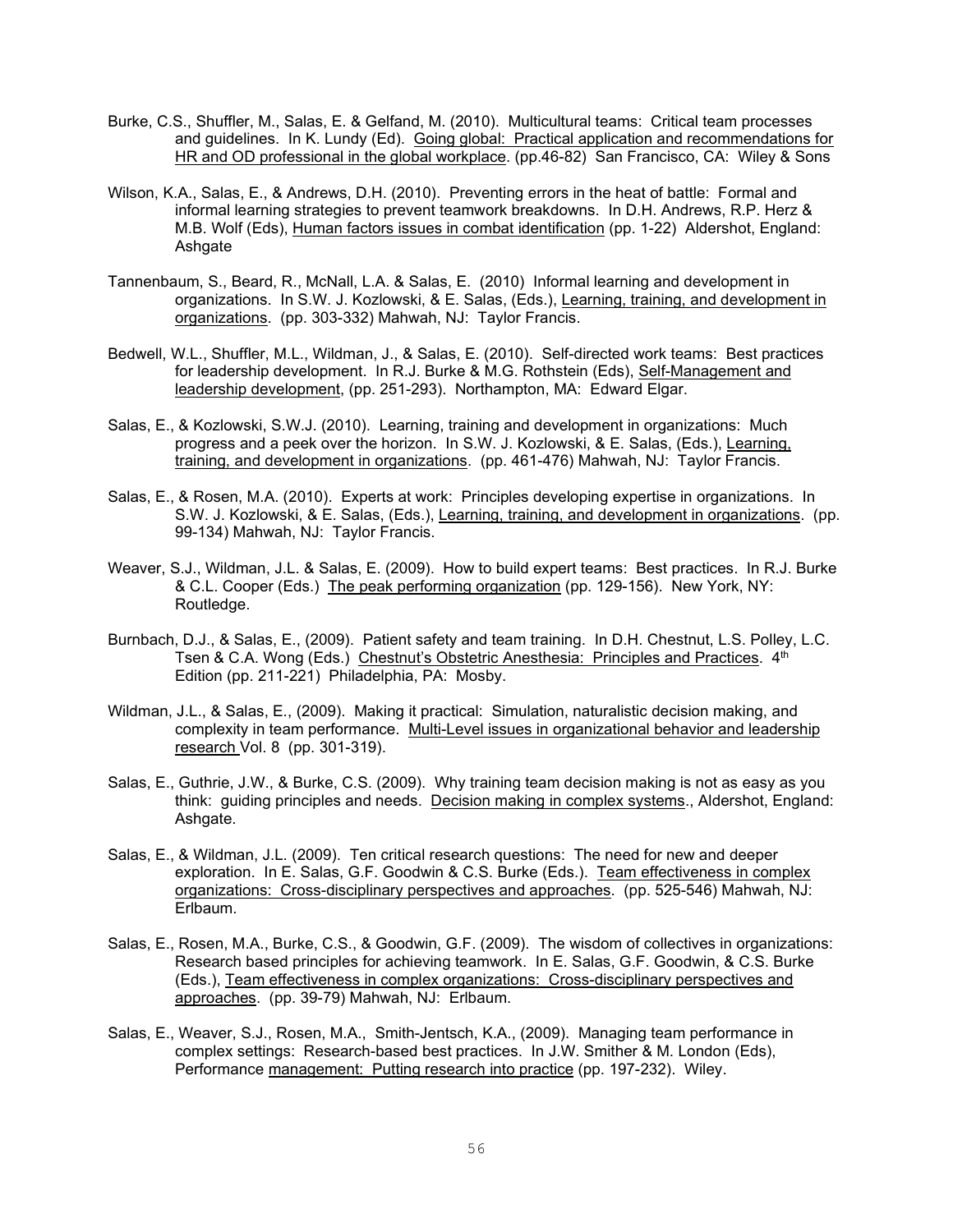- Goodwin, G.F., Burke, C.S., Wildman, J.L. & Salas, E. (2009). Team effectiveness in complex organizations: An overview. In E. Salas, G.F. Goodwin, & C.S. Burke (Eds.), Team effectiveness in complex organizations: Cross-disciplinary perspectives and approaches. (pp. 3-16) Mahwah, NJ: Erlbaum.
- Salas, E., & Rosen, M.A. (2008). Naturalistic Decision Making, Expertise, and Homeland Security. In J.G. Voeller (Ed.), Wiley Handbook of Science and Technology for Homeland Security. (online) Hoboken, NJ: Wiley.
- Salas, E., & Lazzara, E.H. (2008). Training and learning development for homeland security. In J.G. Voeller, (Ed.) Wiley Handbook of Science and Technology for Homeland Security, (online) Hoboken, NJ: Wiley
- Salas, E., Wilson, K., & Lyons, R., (2008). Motivation and expertise at work: A human factors perspective. In R. Kanfer, G. Chen, & R. Pritchard (Eds.), Work motivation (pp.560-567). Boca Raton, FL: CRC Press.
- Driskell, J., & Salas, E. (2008). Affective measurement of performance. In D. Schmorrow, J.Cohn, & D. Nicholson (Eds.), The PSI Handbook of Virtual Environments for Training and Education: Developments for the Military and Beyond. Volume 1 (20), (pp. 362-375). Westport, CT: **Praeger**
- Burke, C.S, Lum, H., Scielzo, S., Smith-Jentsch, K., & Salas, E. (2008) Examining measures of team cognition in virtual teams. In D. Schmorrow, J.Cohn, & D. Nicholson (Eds.) The PSI Handbook of Virtual Environments for Training and Education: Developments for the Military and Beyond. Volume 1 (14), (pp. 266-283). Westport, CT**:** Praeger
- Salas, E., & Rosen, M. (2008) Performance assessment: Section perspective. In D. Schmorrow, J.Cohn, & D. Nicholson (Eds.), The PSI Handbook of Virtual Environments for Training and Education: Developments for the Military and Beyond. Volume 1 (3), (pp. 227-235). Westport, CT: Praeger
- Fiore, S.M., Rosen, M., Salas, E., Burke, C.S, & Jentsch, F. (2008) Processes in complex team problemsolving: Parsing and defining the theoretical problem space. In M.P.Letsky, N.W. Warner, S.M. Fiore, C.A.P. Smith, (Eds.) Macrocognition in Teams: Theories and Methodologies. (pp 143). Hampshire, UK: Ashgate.
- Weaver, S.J., & Wildman, J.L., & Salas, E. (2008). How to build expert teams. In C.L. Cooper & R.J. Burke (Eds), The Peak Performing Organization. Oxford, UK: Taylor & Francis, Ltd.
- Rosen, M.A., Salas, E., Lyons, R., & Fiore, S.M. (2008). Expertise and naturalistic decision making in organizations: Mechanisms of effective decision making in complex environments. In G.P. Hodgkinson, & Starbuck, W.H. (Eds.), The Oxford Handbook of organizational decision making: Psychological and management perspectives. (pp. 211-230). Oxford, UK: Oxford University Press.
- Klein, C., DeRouin, R.E., Salas, E., & Stagl, K.C. (2008). What we should know but (probably) never learned in school: Thoughts on human resource education in psychology departments. In V. Gulbinas Scarpello (Ed.). The handbook of human resource management education, (pp. 69- 86). Thousand Oaks, CA: Sage Publications.
- Stagl, K.C.& Salas, E. (2008). Best practices in building more effective teams. In R. Burke & C. Cooper (Eds.) Building more effective organizations (pp. 160-182). Cambridge, UK: Cambridge University Press.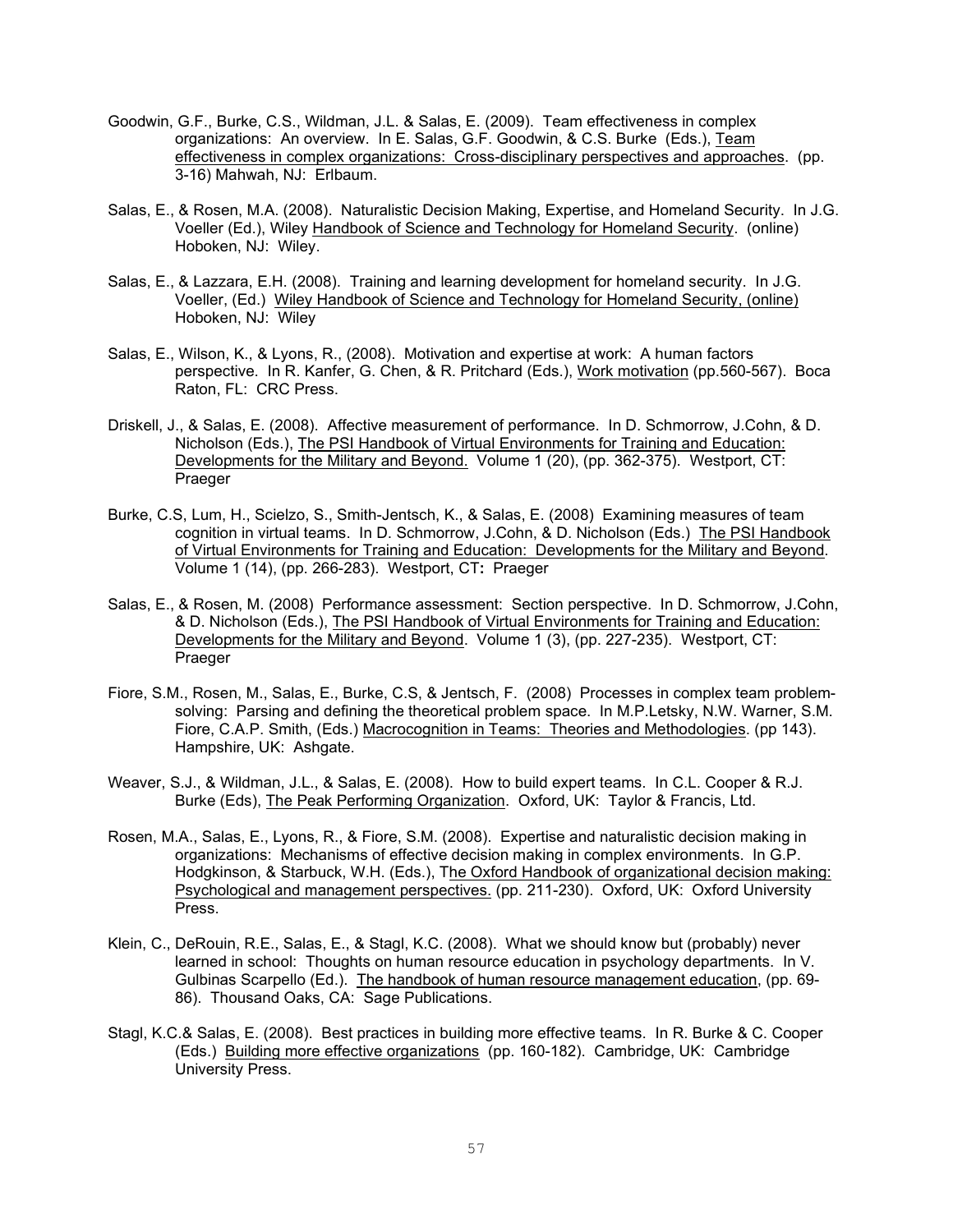- Salas, E., Wilson, K.A., & Lyons, R. (2008). Designing and delivering training for multi-cultural interactions in organizations. In D.I. Stone & E.F. Stone-Romero (Eds.), The influence of culture on human resources management processes and practices. (pp. 117-136) Mahwah, NJ: LEA.
- Burke, C.S., Priest, H.A., Upshaw, C., Salas, E., & Pierce, L. (2008). A sensemaking approach to understanding multicultural teams: An initial framework. In D.I.Stone, & E.F. Stone-Romero (Eds), The influence of culture on human resources management processes and practices (pp. 265-301). Mahwah, NJ: LEA.
- Burke, C.S., Salas, E., & Diaz-Granados, D. (2008). The role of team learning in facilitating team adaptation within complex environments: Tools and strategies. In V. I. Sessa & M. London (Eds), Work Group learning. (pp. 217-242) Mahwah, NJ: LEA.
- Stagl, K.C., Salas, E., & Day, D.V. (2008). Assessment of team learning outcomes: Improving team learning and performance. In V. I. Sessa & M. London (Eds.), Work Group learning (pp. 369- 392). Mahwah, NJ: Lawrence Erlbaum and Associates.
- Burke, C.S., Hess, K.P., Priest, H.A., Rosen, M.A., Salas, E., Paley, M., & Reidel, S. (2008). Facilitating leadership in a global community: A training tool for multicultural team leaders. In S. Reddy (Ed.), Managing multicultural teams (pp. 178-197). Hyberabad, India: Icfai University Press.
- Stagl, K.C., Salas, E., Rosen, M.A., Priest, H.A., Burke, C.S., Goodwin, G.F., & Johnston, J.H. (2007). Distributed team performance: A multilevel review of distribution, demography, and decisionmaking. In F. Dansereau & F. Yammarino (Eds.), Research in multi-level issues (Volume 6, pp. 11-58). Amsterdam: Elsevier.
- Stagl, K.C., Salas, E., Rosen, M.A., Priest, H.A., Burke, C.S., Goodwin, G.F., & Johnston, J.H. (2007). Distributed team performance: Continuing the dialogue. In F. Dansereau & F. Yammarino (Eds.), Research in multi-level issues (Volume 6, pp. 83-91). Amsterdam: Elsevier.
- Rosen, M.A., Fiore, S.M. & Salas, E., (2007). Of mermes and teams: Exploring the memetrics of team problem solving. In D.H. Jonassen (Ed.), Learning to solve complex scientific problems. (pp.131-155). London, UK: Taylor Frances.
- Jonassen, D.H., Engle, R., Cheng, P. & Salas, E. (2007). Research agenda for the future: What we need to learn about complex, scientific, problem solving. In D.H. Jonassen (Ed.), Learning to solve complex scientific problems. (pp.339-358). London, UK: Taylor Frances.
- Sims, D.E. & Salas, E. (2007). When teams fail in organizations: What creates teamwork breakdowns? In J. Langan-Fox, C. Cooper, & R. Klimoski (Eds.), Research companion to the dysfunctional workplace: Management challenges and symptoms (pp.302-318). Northampton, MA: Edward Elgar Publishing.
- Cohen, M.S., Adelman, L., Bresnick, T.A., Salas, E., & Riedel, S., (2007). Dialogue as medium (and message) for training critical thinking: An initial test. In R. Hoffman (Ed.). Expertise out of context. (pp. 219-263) Mahwah, NJ: Lawrence Erlbaum Associates.
- Burke, C.S., Salas, E., Estep, S., & Pierce, L. (2007). Facilitating team adaptation 'in the wild': A theoretical framework, instructional strategies, and research agenda. In R. Hoffman (Ed.), Expertise out of context. (pp. 403-428) Mahwah, NJ: Lawrence Erlbaum Associates.
- Burke, C.S., Hess, K., Salas, E., Priest, H., Paley, M., & Riedel, S. (2007). Preparing leaders for operations in complex environments: The leadership of multicultural teams. In R. Hoffman (Ed.), Expertise out of context. (pp. 507-524) Mahwah, NJ: Lawrence Erlbaum Associates.
- Salas, E. (2007). Groups. In S.G. Rogelberg (Ed.) Encyclopedia of Industrial and Organizational Psychology (pp. 298-299). Thousand Oaks, CA: Sage Publications, Inc.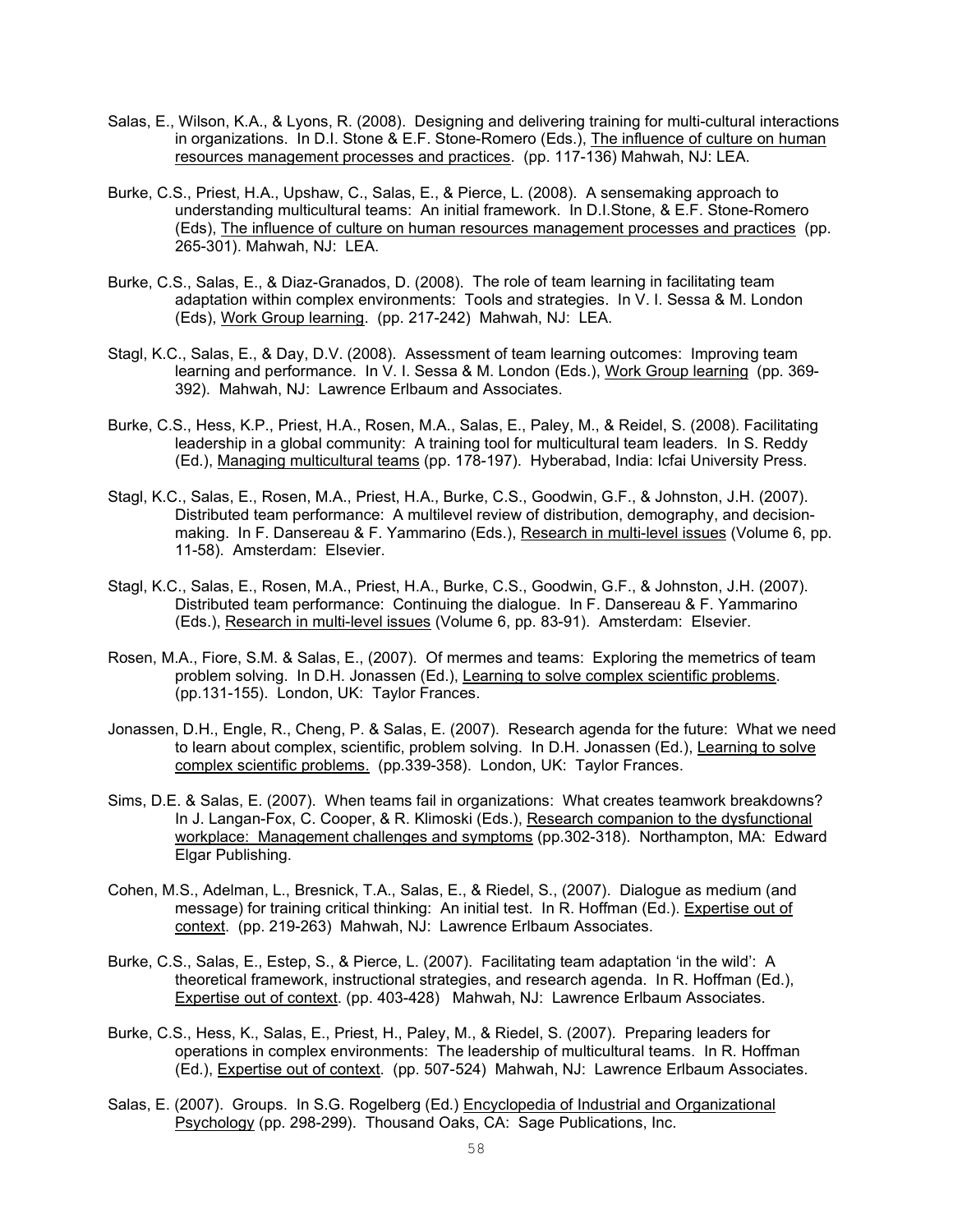- Salas, E., Stagl, K.D., Burke, C.S. & Goodwin, G.F. (2007). Fostering team effectiveness in organizations: Toward an integrative theoretical framework of team performance. In W. Spaulding & J. Flowers (Eds.), Modeling complex systems: Motivation, cognition and social processes. (pp. 185-243). Lincoln,NE: University of Nebraska Press.
- Salas, E., Guthrie, J., & Burke, C.S. (2007). Why training team decision making is not as easy as you think: Guiding Principles and needs. In M. Cook, J. Noyes, & Y. Masakowski (Eds.), Decision Making in Complex Environments. (pp. 225-232). Hampshire, England: Ashgate.
- Stagl, K.C., Salas, E., & Fiore, S.M. (2007). Best practices for cross-training teams. In D.A. Nembhard (Ed), Workforce Cross Training (pp.155-180). Boca Raton, FL: Taylor & Francis Group, LLC.
- Baker, D., Salas, E., Barach, P., Battles, J., & King, H. (2007). The relation between teamwork and patient safety. In P. Carayon (Ed) Handbook of human factors and ergonomics in health care and patient safety. (pp. 259-271) Mahwah, NJ: Lawrence Erlbaum Associates.
- Salas, E., Wilson, K.A., Sims, D.E., Burke, C.S., & Priest, H.A. (2007). Teamwork training for patient safety: Best practices and guiding principles. In P. Carayon (Ed) Handbook of human factors and ergonomics in health care and patient safety. (pp. 803-822) Mahwah, NJ: Lawrence Erlbaum Associates.
- Salas, E., Wilson, K.A., Burke, C.S., & Wightman, D.C. (2006). Crew resource management training research, practice, and lessons learned. In R.C.Williges (Ed), Review of human factors and ergonomics (Vol. 2, pp. 35-73). Santa Monica, CA: Human Factors and Ergonomics Society.
- Salas, E., DeRouin, R.E., & Gade, P.A. (2006). The military's contribution to our science and practice: People, places, and findings. In L. Koppes (Ed.) Historical perspectives in industrial and organizational psychology. (pp.169-192). Mahwah, NJ: Lawrence Erlbaum Associates.
- Salas, E., Priest, H.A., Stagl, K.C., Sims, D.E., Burke, C.S. (2006). Work teams in organizations: A historical reflection and lessons learned. In L. Koppes (Ed.) Historical perspectives in industrial and organizational psychology. (pp. 407-440). Mahwah, NJ: Lawrence Erlbaum Associates.
- Salas, E., Wilson, K.A., Priest, H.A., & Guthrie, J.W. (2006). The design, delivery and evaluation of training systems. In G. Salvendy (Ed.), Handbook of Human Factors and Ergonomics (3rd Ed.) (pp.472-512). Hoboken, NJ: John Wiley & Sons.
- Salas, E., Burke, C.S,, Fowlkes, J.E. (2006). Measuring team performance "In the Wild": Challenges and tips. In W. Bennett, C.E. Lance and D.J. Woehr (Eds.). Performance Measurement. (pp.245- 272). Mahwah, NJ: Lawrence Erlbaum Associates.
- Rosen, M., Kelly, B.C., & Salas, E. (2006). The role of shared cognition and CSCW in strategic alliances. In S. Martinez-Fierro, J.A. Medina-Garrido, & J. Ruiz-Navarro (Eds), Utilizing information technology in developing strategic alliances among organizations. (pp. 73-90). Hershey, PA: Idea Group, Inc.
- Fritzsche, B.A., Stagl, K.L., Salas, E., Burke, C.S. (2006). Enhancing the design, delivery, and evaluation of scenario-based training: Can situational judgment tests contribute? In J.A. Weekley and R.E. Ployhart (Eds). Situational judgment tests. (pp. 301-318). Mahwah, NJ: Lawrence Erlbaum Associates.
- Klein, C., Sims, D.E., & Salas, E. (2006). Training evaluation. In W. Karwowski (Ed), International encyclopedia of ergonomics and human factors. (pp.2441-2446). London: Taylor & Francis.
- Sims, D.E., Klein, C., & Salas, E. (2006). Team-Building. In W. Karwowski (Ed), International encyclopedia of ergonomics and human factors. (pp. 2375-2378). London: Taylor & Francis.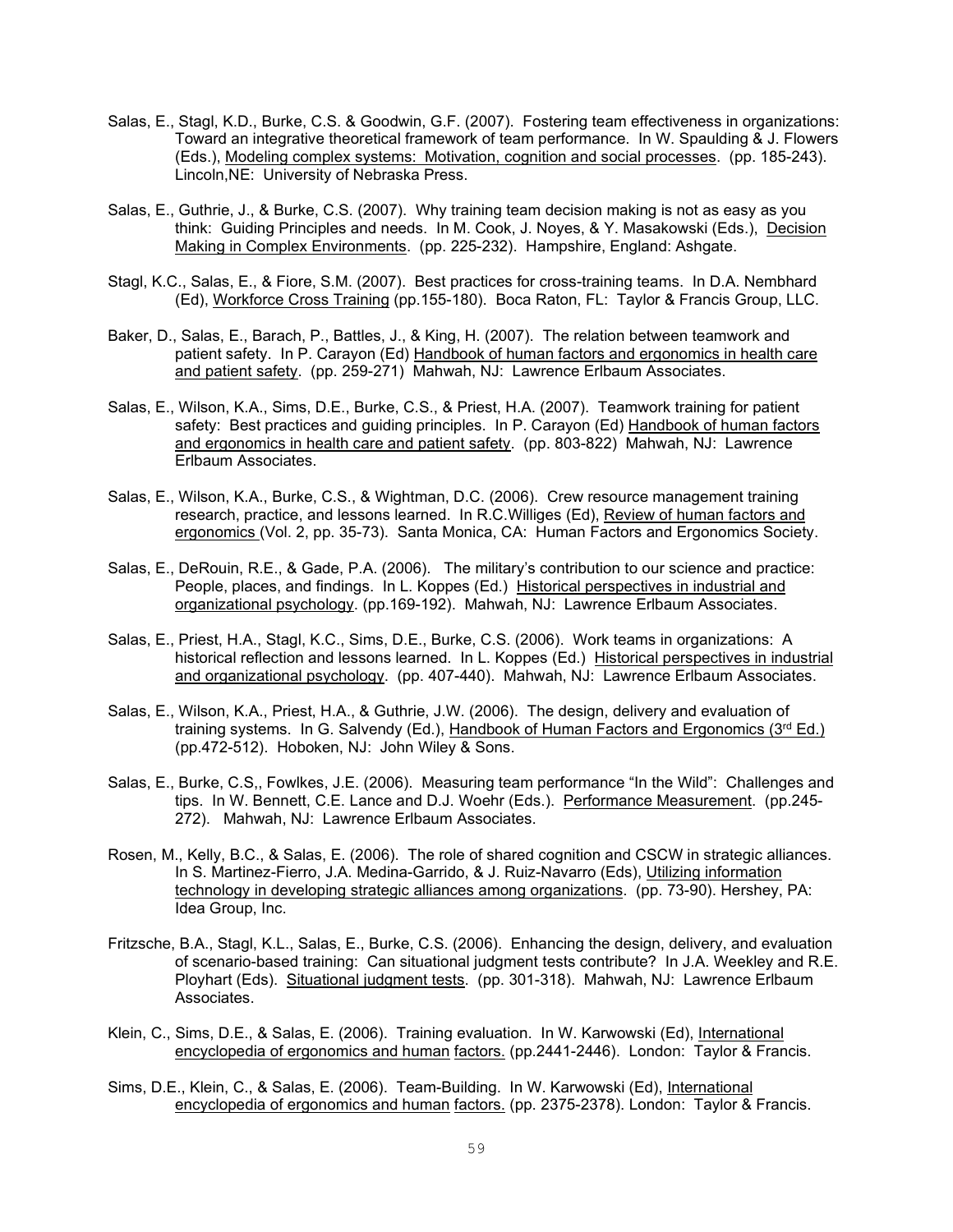- Stagl, K.C. & Salas, E. (2006). Team effectiveness in organizations: Current research and practice. In W. Karwowski (Ed), International encyclopedia of ergonomics and human factors. (pp. 2384- 2389). London: Taylor & Francis.
- Bowers, C., Salas, E., & Jentsch, F. (2006). Introduction: Creating high-tech teams. In C. Bowers, E. Salas, & F. Jentsch (Eds), Creating high-tech teams: Practical guidance on work performance and technology. (pp. 3-8). Washington, DC APA.
- Driskell, J.E., & Salas, E. (2006). Groupware, group dynamics, and team performance. In C. Bowers, E. Salas, & F. Jentsch (Eds), Creating high-tech teams: Practical guidance on work performance and technology. (pp.1 – 34). Washington, DC APA.
- Fiore, S.M., Cuevas, H.M., Schooler, J.W., & Salas, E. (2006) Cognition, teams, and team cognition: Memory actions and memory failures in distributed team environments. In C. Bowers, E. Salas, & F. Jentsch (Eds), Creating high-tech teams: Practical guidance on work performance and technology. (pp. 71-87). Washington, DC APA.
- Catanzaro, D., & Salas, E. (2006) Service encounter dynamics: Strategies and tips for better customer service. In L. Fogli (Ed.), Customer Service Delivery. (pp. 197-224). San Francisco, CA Jossey-Bass.
- Sutton, J.L., Pierce, L.G., Burke, C.S., & Salas, E. (2006). Cultural adaptability. In C.S. Burke, L. Pierce, & E. Salas (Eds.), Advances in human performance and cognitive engineering research (pp.143- 173). Oxford, UK: Elsevier Science.
- Klein, C., DeRouin, R.E & Salas, E. (2006). Uncovering workplace interpersonal skills: A review, framework and research agenda. In G. Hodgkinson & J.K. Ford (Eds), International Review of Industrial and Organizational Pyschology (Vol. 21). Chicester, UK: Wiley.
- Priest, H.A., Stagl, K.C., Klein, C. & Salas, E. (2006). Virtual teams: Creating context for distributed teamwork. In C.A. Bowers, E. Salas & F. Jentsch (Eds.), Making Effective Work Teams with People, Machines and Networks. (pp. 185-212). Mahwah, NJ: Lawrence Erlbaum & Associates.
- Salas, E., Priest, H.A., & Wilson, K.A. & Burke, C.S. (2006). Scenario-based training: Improving military performance and adaptability. In T.W. Britt, C.A. Castro, & A.B. Adler (Eds.), Military life: The psychology of serving in peace and combat. (Volume 2: Operational Stress, pp. 32-53). Westport, CT: Praeger.
- Driskell, J.E., Salas, E., & Johnston, J. (2006). Decision-making and performance under stress. In T.W. Britt, C.A. Castro, & A.B. Adler (Eds). Military life: The psychology of serving in peace and combat. (Volume 1: Military Performance, --. pp.128-154). Westport, CT: Praeger.
- Sims, D.E., Salas, E., and Burke, C.S. (2005). Promoting effective team performance through training. In S.A. Wheelan (Ed), The Handbook of Group Research and Practice. (pp. 407-426). Thousand Oaks, CA: Sage Publications.
- Salas, E., Guthrie, Jr., J.W., Wilson-Donnelly, K.A., Priest, H.A., & Burke, C.S. (2005). Modeling team performance: The basic ingredients and research needs. In W.B. Rouse & K.R. Boff (Eds)., Organizational Simulation (pp. 185-228). Hoboken, NJ: Wiley.
- Salas, E., Priest, H.A., & Burke, C.S. (2005). Teamwork and team performance measurement. In J.R. Wilson, & N. Corlett (Eds), Evaluation of Human Work (pgs. 793-808). Boca Raton, FL: CRC Press.
- Salas, E., Kosarzycki, M.P., Tannenbaum, S.I., & Carnegie, D. (2005). Aligning work teams and HR practices: Best Practices. In C. Cooper & R. Burke (Eds). Reinventing HR: Challenges and New Directions. (pp. 133-150). Toronto, Canada: Routledge Taylor & Francis Group plc.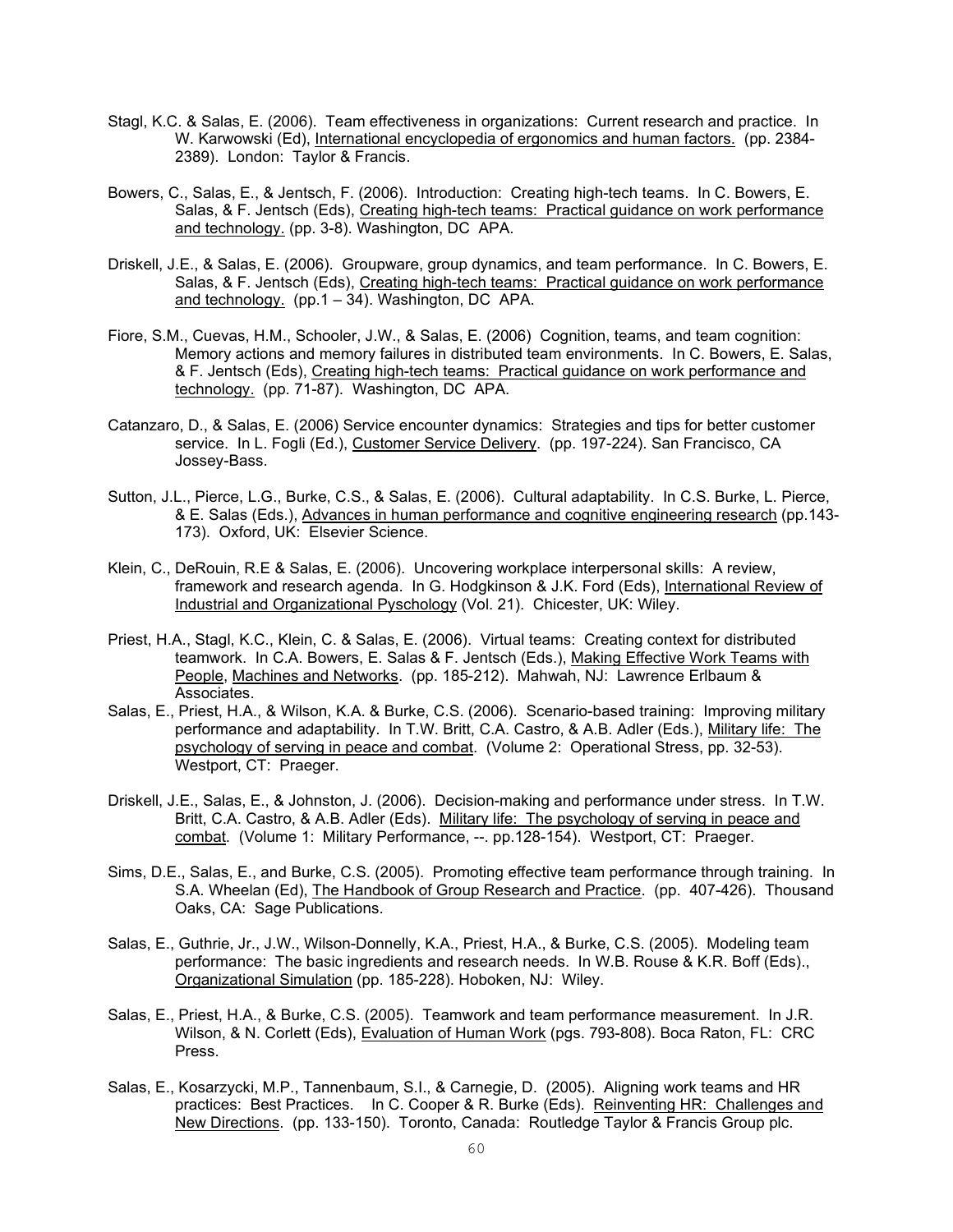- Priest, H.A., Wilson, K.A., & Salas, E. (2005). National standardization efforts in ergonomics and human factors. In W. Karwowski (Ed.). Handbook of Human Factors and Ergonomics Standards (pp. 111-131). Mahwah, NJ: LEA, Inc.
- Wilson, K.A., Priest, H.A., Salas, E., & Burke, C.S. (2005). Can training for safe practices reduce the risk of organizational liability? In I.Noy & W. Karwowski (Eds). Handbook of Forensic Human Factors and Ergonomics. (pp. 6-1 through 6-32). London: Taylor & Francis.
- Salas, E., & Priest, H.A. (2005). Team Training. In N. Stanton, A. Hedge, K. Brookvis, E. Salas, & H. Hendrick (Eds). Handbook of Human Factors and Ergonomics Methods. (pp.44-1 through 44- 7). London: Taylor & Francis.
- Salas, E., Priest, H.A., & DeRouin, R.E. (2005). Team building. In N. Stanton, A. Hedge, K. Brookvis, E. Salas, & H. Hendrick (Eds). Handbook of Human Factors and Ergonomics Methods. (pp. 48-1 through 48-5) London: Taylor & Francis.
- Salas, E., Sims, D.E., & Klein, C. (2004). Cooperation at Work. In C. Spielberger (Ed). Encyclopedia of Applied Psychology (Vol. 1) (pp. 497-505). London: Elsevier.
- Kendall, D.L. & Salas, E. (2004). Measuring team performance: Review of current methods and consideration of future needs. In J. Ness, V. Tepe & D. Riteer (Eds.). Advances in Human Performance and Cognitive Engineering Research. Vol 5, (pp. 311-331). London: Elsevier.
- Scielzo, S., Fiore, S.M., Cuevas, H.M., & Salas, E. (2004). Diagnosticity of mental models in cognitive and metacognitive processes: Implications for synthetic task environment training. In S.Schifflet, L.R. Elliott, E. Salas & M. Coovert (Eds). Scaled worlds: Development, validation and applications. (pp. 181-199). Hampshire, England: Ashgate.
- Cuevas, H. M., Fiore, S. M., Salas, E., & Bowers, C.A. (2004). Virtual teams as socio-technical systems. In P.Ferris & S. Godar (Eds). Virtual and collaborative teams: Process, technologies, and practice, (pp. 1-19) Hershey, PA: Idea Group Publishing.
- Salas, E., Burke, C.S., Fowlkes, J.E. & Wilson, K.A. (2004). Challenges and approaches to understanding leadership efficacy in multi-cultural teams. In M. Kaplan (Ed). Advances in Human Performance and Cognitive Engineering Research Vol. 4, (pp. 341-384). London: Elsevier.
- Fiore, S. M. & Salas, E. (2004). Why we need team cognition. In E. Salas & S.M. Fiore (Eds). Team Cognition: Process and Performance at the Inter- and Intra-individual Level. (pp. 3-8) Washington, DC: American Psychological Association.
- Salas, E. & Fiore, S. M. (2004). Why team cognition. In E. Salas & S.M. Fiore (Eds). Team Cognition: Process and Performance at the Inter- and Intra-individual Level. (pp.235-248) Washington, DC: American Psychological Association.
- Stone, D.L., Salas, E., & Isenhour, L.C. (2004). The impact of the internet on human resources management policies and practices. In H. Bidgoli (Ed), The Internet Encyclopedia (pp. 150-162) New York: John Wiley & Sons, Inc.
- Salas, E., Kosarzycki, M.P., Tannenbaum, S.I., & Carnegie, D. (2004). Principles and advice for understanding and promoting effective teamwork in organizations. In R.J. Burke & C. Cooper (Eds). Leading in turbulent times (pp. 95-120). Malden, MA: Blackwell Publishing
- Salas, E., Burke, C.S., Fowlkes, J.E. & Wilson, K.A. (2004). Promoting effective leadership within multicultural teams: An even-based approach. In D. Day, S.J. Zaccaro & S.M. Halpin (Eds). Leader development for transforming organizations. (pp. 293-324). Mahwah, NJ: LEA, Inc.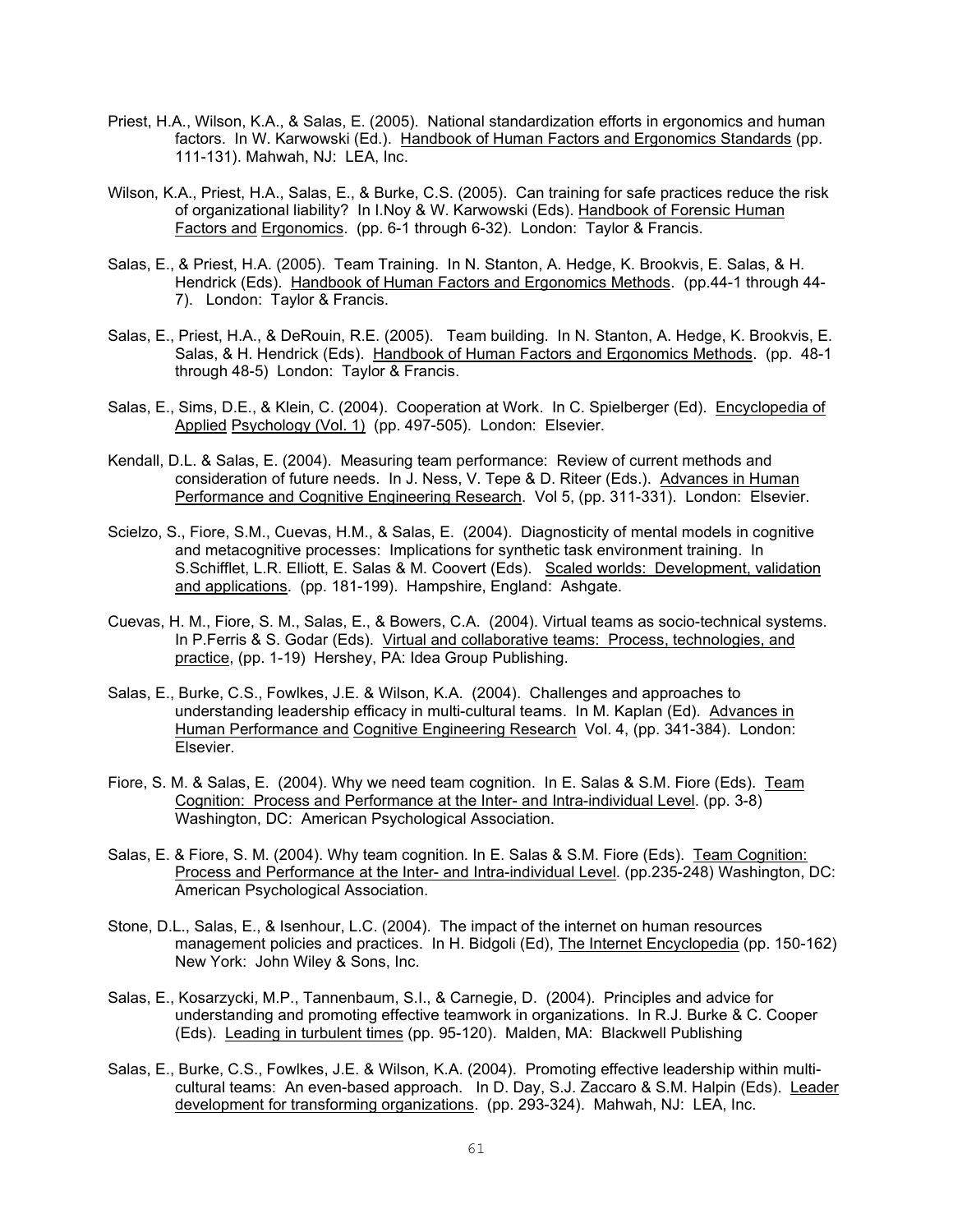- Salas, E., Burke, C.S. & Stagl, K.C. (2004). Developing teams and team leaders: Strategies and principles. In D. Day, S.J. Zaccaro & S.M. Halpin (Eds). Leader development for transforming organizations. (pp. 325-358), Mahwah, NJ: LEA, Inc.
- Salas, E., Burke, C.S., Fowlkes, J.E. & Priest, H.A. (2003). On measuring teamwork skills. In J. Thomas (Ed) Comprehensive Handbook of Psychological Assessment (Volume 4, Industrial/Organizational Assessment pp. 427-442). Hoboken, N.J.: Wiley.
- Cannon-Bowers, J.A., Salas, E. & Milham, L.M. (2003). The transfer of team training: Recommendations for practice. In E.E. Holton & T. T. Balwin (Eds). Improving learning transfer in organizations (pgs. 195-226). San Francisco, CA: Jossey-Bass, Inc.
- Pierce, L., & Salas E. (2003). Linking human performance principles to the design of information systems. In H.R. Booher (Ed), Handbook of Human Systems Integration (pp. 799-828). New York: John Wiley & Sons, Inc.
- Burke, C.S., Fiore, S., & Salas, E. (2003). The role of shared cognition in enabling shared leadership and team adaptability. In J.A. Conger & C.L. Pearce (Eds), Shared leadership: Reframing the how's and why's of leadership (pp. 103-122). Sage Publishers.
- Kosarzycki, M.P., Salas, E., DeRouin, R., & Fiore, S.M. (2003). Distance learning in organizations: A review and assessment of future needs. In D.L. Stone (Ed). Advances in Human Performance and Cognitive Engineering Research (Volume 3, pp.69-98). Oxford, UK: Elsevier.
- Salas, E., Cannon-Bowers, J.A. & Weaver, J. (2002). Command and control teams: Principle for training and assessment. In R. Flin and K. Arbuthnot (Eds). Incident Command: Tales from the Hot Seat (pp. 239-257). Ashgate, UK.
- Salas, E., Oser, R.L., Cannon-Bowers, J.A. & Daskarolis, E. (2002). Team training in virtual environments: An event-based approach. In K.M. Stanney (Ed). Handbook of Virtual Environments (pp.873-892). Mahwah, NJ: LEA, Inc.
- Salas, E., Burke, C.S. & Cannon-Bowers, J.A. (2002). What we know about designing and delivering team training: Tips and guidelines. In K. Kraiger (Ed). Creating, implementing and managing effective training and development: State-of-the-Art lessons for practice (pp. 234-262). San Francisco, CA: Jossey-Bass, Inc
- Salas, E., & Cannon-Bowers, J.A. (2001). Teamwork and team training. In J.J. Smelser & P.B. Baltes (Eds.) International Encyclopedia of the Social and Behavioral Sciences (pp.15487-15492). Pergamon, Oxford, UK.
- Cooke, N., Stout, R. & Salas, E. (2001). A knowledge elicitation approach to the measurement of team situation awareness. In M. McNeil, E. Salas & M. Endsley (Eds.) New trends in collaborative activities: Understanding system dynamics in complex environments (pp. 114-139). Santa Barbara, CA: HFES.
- Salas, E., Fiore, S., Cannon-Bowers, J.A. & Stout, R. (2001). Team situation awareness: Cue-recognition training. In M. McNeil, E. Salas & M. Endsley (Eds.) New trends in collaborative activities: Understanding system dynamics in complex environments (pp. 169-190). Santa Barbara, CA.
- Salas, E., Cannon-Bowers, J.A. & Smith-Jentsch, K.A. (2001). Principles and strategies for team training. In W. Karwoski (Ed.) International Encyclopedia of Ergonomics and Human Factors (pp. 1296- 1298). Taylor & Francis.
- Salas, E., Muniz, E.J., & Prince, C. (2001). Situation awareness in teams. In W. Karwoski (Ed.) International Encyclopedia of Ergonomics and Human Factors (pp. 555-557). Taylor & Francis.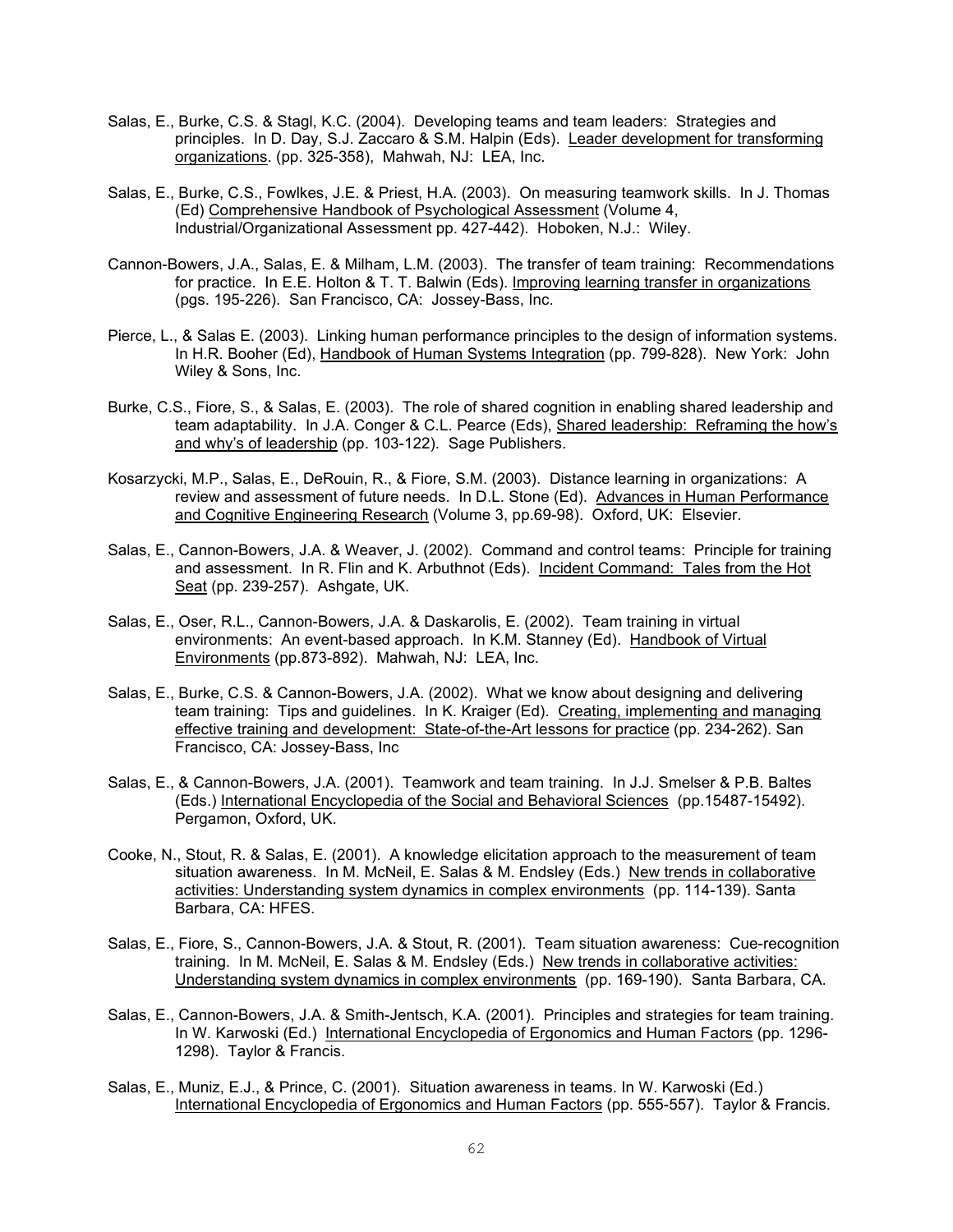- Cannon-Bowers, J.A, & Salas, E. (2001). Team effectiveness and competencies. In W. Karwoski(Ed.) International Encyclopedia of Ergonomics and Human Factors (pp. 1384-1387). Taylor & Francis.
- Smith-Jentsch, K.A., Baker, D.P., Salas, E., Cannon-Bowers, J.A. (2001). Uncovering differences in team competency requirements: The case of air traffic control teams. In E. Salas, C.A. Bowers & E. Edens (Eds.) Improving Teamwork in Organizations: Applications of resource management training (pp.31-54). Hillsdale, NJ: LEA, Inc.
- Driskell, J.E., Salas, E., & Johnston, J. (2001). Stress management: Individual and team training. In E. Salas, C.A. Bowers & E. Edens (Eds.) Improving Teamwork in Organizations: Applications of resource management training (pp.55-72). Hillsdale, NJ: LEA, Inc.
- Oser, R.L., Salas, E., Merket, D.C., & Bowers C.A. (2001). Applying resource management training in naval aviation: A methodology and lessons learned. In E. Salas, C.A. Bowers & E. Edens (Eds.) Improving Teamwork in Organizations: Applications of resource management training (pp.283-304). Hillsdale, NJ: LEA, Inc.
- Salas, E., Bowers, C.A., & Edens, E. (2001). An overview of resource management in organizations: Why now? In E. Salas, C.A. Bowers & E. Edens (Eds.) Improving Teamwork in Organizations: Applications of resource management training (pp.1-8). Hillsdale, NJ: LEA, Inc.
- Salas, E., Bowers, C.A., & Edens, E. (2001). Research and practices of resource management in organizations: Some observations. In E. Salas, C.A. Bowers & E. Edens (Eds.) Improving Teamwork in Organizations: Applications of resource management training (pp.335-340). Hillsdale, NJ: LEA, Inc.
- Weaver, J.L., Cannon-Bowers, J.A. & Salas, E. (2001). Stress and teams: Performance effects and interventions. In P.A. Hancock & Desmond (Eds.). Stress, Workload and Fatigue (pp.83-107). Mahwah, NJ: LEA, Inc.
- Salas, E., & Cannon-Bowers, J.A., (2000). The anatomy of team training. In S. Tobias & D.Fletcher (Eds).Training and retraining: A handbook for businesses, industry, government and military (pp.312-335). Farmington Hills, MI: Macmillan Reference USA.
- Salas, E., & Cannon-Bowers, J.A. (2000). Design training systems systematically. In E.A. Locke (Ed). Principles of Organizational Behavior: A handbook (pp.43-59). Oxford, UK: Blackwell Publishers.
- Salas, E., & Cannon-Bowers, J.A. (2000). Teams in organizations: Lessons from history. In M.M. Beyerlein (Ed.) Work teams: Past, present and future (pp. 323-331). Kluwer Academic Publishers.
- Blickensderfer, E., Salas, E., & Cannon-Bowers, J.A. (2000). When the teams come marching home: U.S. Military team research since World War II. In M.M. Beyerlein (Ed.) Work teams: Past, present and Future (pp. 255-273). Kluwer Academic Publishers.
- Milanovich, D.M., Salas, E., Cannon-Bowers, J.A., & Muniz, E.J. (2000). Understanding team derailment: A focus on deficient team skills and attitudes. In M.M. Beyerlein, D.A. Johnson, & S.T. Beyerlein (Eds.) Advances in interdisciplinary studies of work teams (Vol. 7, pp. 187-206). Greenwich, CT: JAI Press.
- Bowers, C.A., Jentsch, F., & Salas, E. (2000). Establishing aircrew competencies: A comprehensive approach for identifying CRM training needs. In H.F. O'Neil, Jr. and D.H. Andrews (Eds.) Aircrew Training Methods and Assessment (pp. 67-84). Mahwah, NJ: LEA.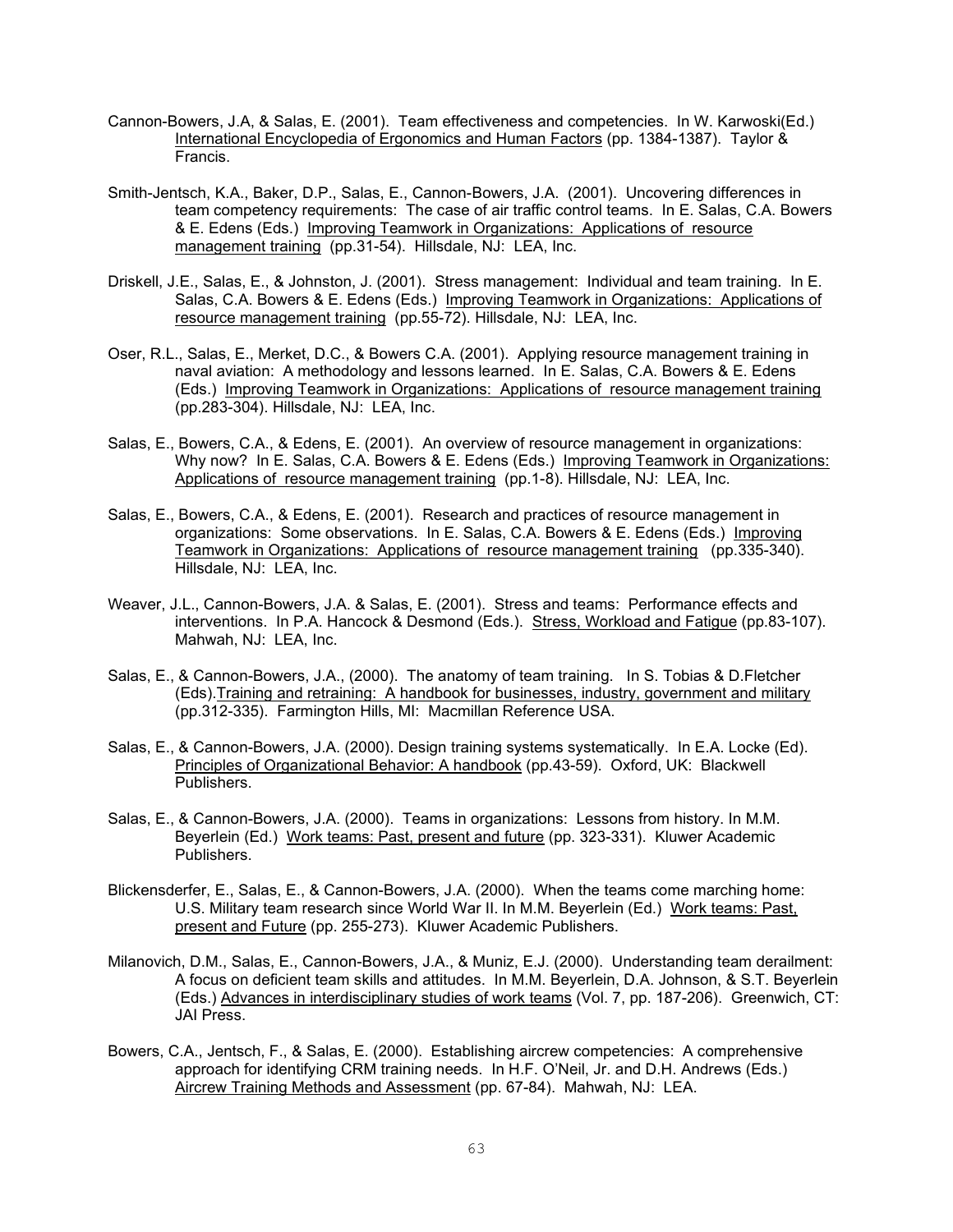- Dwyer, D.J., & Salas, E. (2000). Principles of performance measurement for insuring aircrew training effectiveness. In H.F. O'Neil, Jr. and D.H. Andrews (Eds.) Aircrew Training Methods and Assessment (pp. 223-244). Mahwah, NJ: LEA.
- Prince, C., & Salas, E. (2000). Team situation awareness, errors, and crew resource management: Research integration for training guidance. In M.R. Endsley, and D.J. Garland (Eds.) Situation awareness analysis and measurement (pp. 325-348). Mahwah, NJ: LEA.
- Blickensderfer, E., Cannon-Bowers, J.A., Salas, E. & Baker D. P. (2000). Analyzing knowledge requirements in team tasks. In J.M.C. Schraagen, S.F. Chipman & V.L. Shalin (Eds.). Cognitive task analysis (pp. 431-447). Mahwah,NJ: LEA, Inc.
- Stout, R., Salas, E., Cannon-Bowers, J.A. & Cooke, N. (2000). Cognitive engineering in team performance measurement. In M.M. Beyerlein, D.A. Johnson, & S.T. Beyerlein (Eds.) Advances in interdisciplinary studies of work teams (Vol. 6, pp. 27-53). Greenwich, CT: JAI Press.
- Smith-Jentsch, K.A., Blickensderfer, E., Salas, E., & Cannon-Bowers, J.A. (2000). Helping team members Help themselves: Propositions for facilitating guided team self-correction. In M.M. Beyerlein, D.A. Johnson, & S.T. Beyerlein (Eds.) Advances in interdisciplinary studies of work teams (Vol. 6,pp. 55-72). Greenwich, CT: JAI Press.
- Kozlowski, S.W.J., Brown, K.G., Weissbein, D.A., Cannon-Bowers, J.A., & Salas, E. (2000). A multi-level approach to training effectiveness: Horizontal and vertical transfer. In K.J. Klein & S.W.J. Kozlowski (Eds.) Multilevel theory, research and methods in organizations. San Francisco, CA: Jossey-Bass.
- Salas, E., Cannon-Bowers, J.A., Rhodenizer, & Bowers, C.A. (1999). Training in organizations: Myths, misconceptions, and mistaken assumptions. In G. Ferris (Ed.) Research in Personnel and Human Resources Management (Vol. 17, pp. 123-161). Greenwich, CT: JAI Press Inc.
- Oser, R.L., Cannon-Bowers, J.A., Salas, E. & Dwyer, D.J. (1999). Enhancing human performance in technology-rich environments: Guidelines for scenario-based training. In E. Salas (Ed.) Human /Technology Interaction in Complex Systems (Vol. 9, pp. 175-202). Greenwich, CT: JAI Press Inc.
- Paris, C. Salas, E., & Cannon-Bowers, J.A. (1999). Human performance in multi-operator systems. In P.A. Hancock (Ed.) Human Performance and Ergonomics: Perceptual and Cognitive Principles (pp. 329-386). Orlando, FL: Academic Press.
- Prince, C. & Salas, E. (1999). Team processes and their training in aviation. In D.J. Garland, J.A. Wise & V.D. Hopkins (Eds.) Handbook of Aviation Human Factors (pp. 193-214). Hillsdale, NJ: LEA, Inc.
- Cannon-Bowers, J.A., & Salas, E. (1998). Individual and team decision-making under stress: Theoretical underpinnings. In J.A. Cannon-Bowers & E. Salas (Eds.). Making Decisions Under Stress: Implications for Individual and Team Training (pp. 17-38). Washington, D.C.:APA.
- Blickensderfer, E., Cannon-Bowers, J.A. & Salas, E. (1998). Cross-Training and team performance. In J.A. Cannon-Bowers & E. Salas (Eds.). Making Decisions Under Stress: Implications for Individual and Team Training (pp. 299-311). Washington, D.C.:APA.
- Cannon-Bowers, J.A., Burns, J.J., Salas, E. & Pruitt, J.S. (1998). Advanced technology in scenario-based training. In J.A. Cannon-Bowers & E. Salas (Eds.). Making Decisions Under Stress: Implications for Individual and Team Training (pp. 365-374). Washington, D.C.:APA.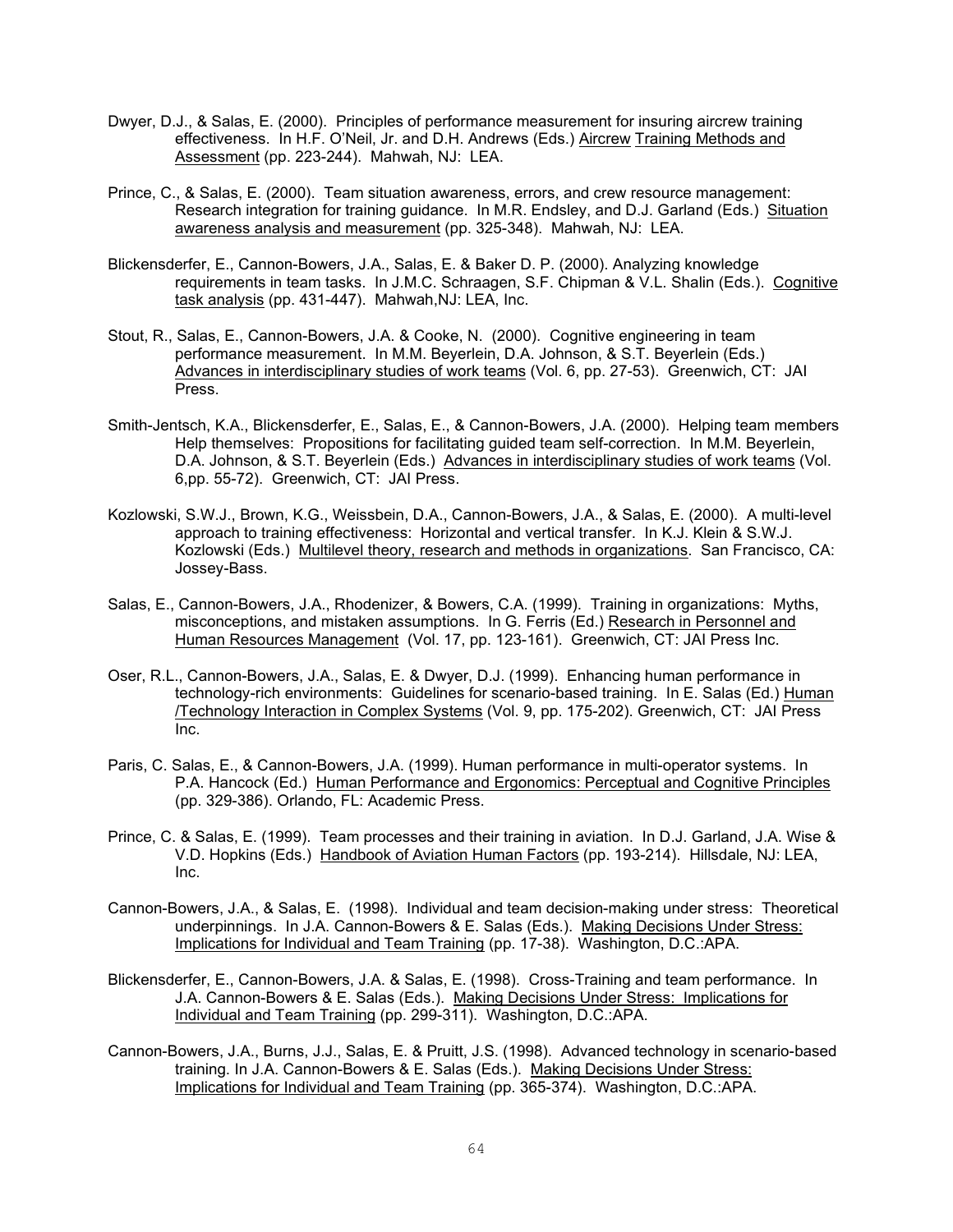- Salas, E., Cannon-Bowers, J.A., & Johnston, J.H. (1998). Lessons learned from conducting the TADMUS program: Balancing science, practice, and more. In J.A. Cannon-Bowers & E. Salas (Eds.). Making Decisions Under Stress: Implications for Individual and Team Training (pp. 409-413). Washington, D.C.:APA.
- Salas, E., Cannon-Bowers, J.A., Church Payne, S. & Smith-Jentsch, K.A. (1997). Teams and teamwork in the military. In C. Cronin (Ed). Military Psychology: An introduction (pp. 71-87). Needham Height, MA
- Cannon-Bowers, J.A., & Salas, E. (1997). Teamwork competencies: The interaction of team members knowledge, skills and attitudes. In H.F. O'Neil (Ed.) Workforce readiness: Competencies and assessment (pp. 151-174). Hillsdale, NJ: LEA.
- Flin, R., Salas, E., Strub, M. & Martin, L. (1997). Introduction. In R. Flin, E. Salas, M. Strub, & L. Martin (Eds.) Decision Making under Stress: Emerging Themes and Applications. (pp. 1-8). Aldershot, U.K.: Ashgate.
- Pruitt, J.S., Cannon-Bowers, J.A., & Salas, E. (1997). In search of naturalistic decisions. In R. Flin, E. Salas, M. Strub, & L. Martin (Eds.) Decision Making under Stress: Emerging Themes and Applications (pp. 29-42). Aldershot, U.K.: Ashgate.
- Weaver, J.L., Bowers, C.A., Salas, E. & Cannon-Bowers, J.A. (1997). Motivation in teams. In M.M. Beyerlein, D.A. Johnson & S.T. Beyerlein (Eds.) Advances in Interdisciplinary studies of work teams (Vol. 4,pp. 167-192). Greenwich, CT: JAI Press.
- Blickensderfer, E., Cannon-Bowers, J.A. & Salas, E. (1997). Theoretical bases for team self-correction: Fostering shared mental models. In. M.M. Beyerlein, D.A. Johnson & S.T. Beyerlein (Eds.) Advances in interdisciplinary studies of work teams (Vol. 4, pp. 249-279). Greenwich, CT: JAI Press.
- Baker, D.P. & Salas, E. (1997). Principles for measuring teamwork: A summary and look towards the future. In M.T. Brannick, E. Salas & C. Prince (Eds.). Team performance assessment and measurement: Theory, methods and applications (pp.331-356). Hillsdale, NJ: LEA.
- Prince, A., Prince, C., Brannick, M.T., & Salas, E. (1997). The measurement of team process behaviors in the cockpit: Lessons learned. In M.T. Brannick, E. Salas & C. Prince (Eds.). Team performance assessment and measurement: Theory, methods and applications (pp.289-310). Hillsdale, NJ: LEA.
- Dwyer, D.J., Fowlkes, J.E., Oser, R.L., Salas, E. & Lane, N. (1997). Team performance measurement in distributed environments: The TARGETs methodology. In M.T. Brannick, E. Salas & C. Prince (Eds.). Team performance assessment and measurement: Theory, methods and applications (pp.137-154).Hillsdale, NJ: LEA.
- Cannon-Bowers, J.A. & Salas, E. (1997). A framework for developing team performance measures in training. In M.T. Brannick, E. Salas & C. Prince (Eds) Team performance assessment and measurement: Theory, methods and applications (pp. 45-62). Hillsdale, NJ:LEA
- Salas, E., Cannon-Bowers, J.A. & Johnston, J.H. (1997). How can you turn a team of experts into an expert team? Emerging training strategies. In C. Zsambok & G. Klein (Eds.) Naturalistic decision-making (pp.359-370). Hillsdale, NJ:LEA
- Salas, E. & Cannon-Bowers, J.A. (1997). Methods, tools, and strategies for team training. In M.A. Quiñones & A. Ehrenstein (Eds.) Training for a rapidly changing workplace: Applications of psychological research (pp.249-280). Washington, D.C.:APA.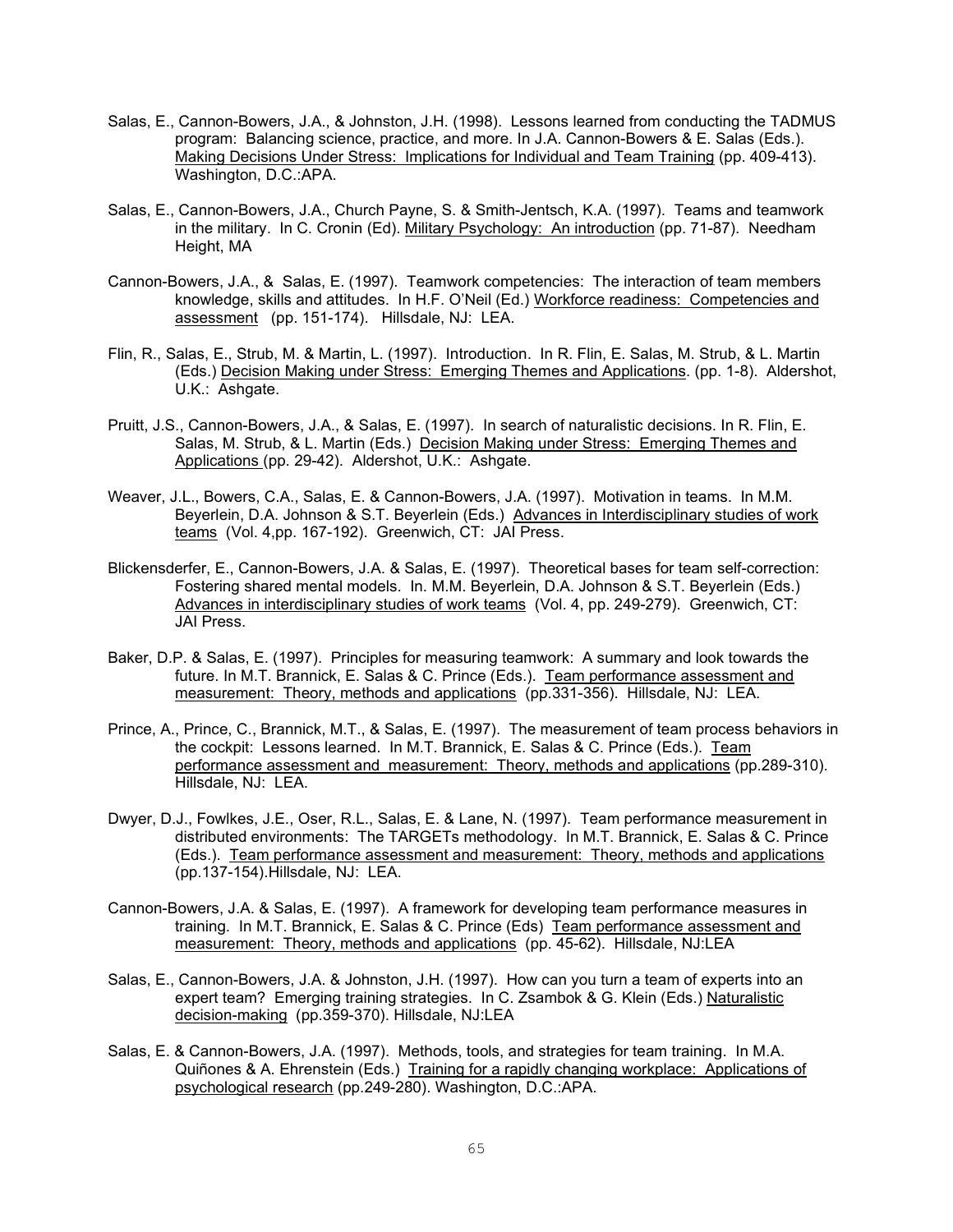- Salas, E., Cannon-Bowers, J.A. & Kozlowski, S.W.J. (1997). The science and practice of training: Current trends and emerging themes. In J.K. Ford & Associates (Eds.) Improving training effectiveness in work organizations (pp. 357-367). Hillsdale, NJ: LEA.
- Salas, E., Cannon-Bowers, J.A. & Blickensderfer, E. L. (1997). Moving toward reciprocity: Principles, guidelines and specifications. In J.K. Ford and Associates (Eds.) Improving training effectiveness in work organizations (pp. 291-322). Hillsdale, NJ: LEA
- Rogers, W. A., Maurer, T., Salas, E., & Fisk, A. D. (1997). Training design and cognitive theory: Principles and a methodology. In J. K. Ford and Associates (Eds.) Improving training effectiveness in work organizations (pp. 19-46). Hillsdale, NJ: LEA.
- Kozlowski, S.W.J. & Salas, E. (1997). An organizational system approach for the implementation and transfer of training. In J.K. Ford and Associates (Eds.) Improving training effectiveness in work organizations (pp. 247-290). Hillsdale, NJ: LEA.
- Duncan, P.C., Rouse, W.B., Hall Johnston, J., Cannon-Bowers, J.A., Salas, E. & Burns, J.J. (1996). Training teams working in complex systems: A mental model based approach. In W.B. Rouse (Ed.) Human/Technology Interaction in Complex Systems (Vol. 8, pp. 173-231). Greenwich, CT: JAI Press.
- Tannenbaum, S.I., Salas, E. & Cannon-Bowers, J.A. (1996). Promoting team effectiveness. In M. West (Ed.) Handbook of Work Group Psychology (pp. 503-529). Sussex, England: John Wiley & Sons.
- Kozlowski, S.W.J., Gully, S.M., McHugh, P.P., Salas, E. & Cannon-Bowers, J.A. (1996). A dynamic theory of leadership and team effectiveness: Developmental and task contingent leader roles. In G.R. Ferris (Ed.) Research in personnel and human resources management. (Vol. 14, pp. 253-305). Greenwich, CT: JAI Press.
- Bowers, C.A., Oser, R.L., Salas, E. & Cannon-Bowers, J.A. (1996). Team performance in automated systems. In R. Parasuraman & M. Mouloua (Eds.). Automation and Human Performance: Theory and applications (pp. 243-266). Hillsdale, NJ: LEA.
- Kozlowski, S.W.J. , Gully, S.M., Salas, E. & Cannon-Bowers, J.A. (1996). Team leadership and development: Theory, principles, and guidelines for training leaders and teams. In M. Bayerlein, S. Bayerlein & D. Johnson (Eds.) Advances in interdisciplinary studies of work teams (Vol. 3, pp. 251-289). Greenwich, CT: JAI Press.
- Salas, E., Driskell, J.E. & Hughes, S. (1996). The study of stress and human performance. In J.E. Driskell & E. Salas (Eds). Stress and human performance. (pp. 1-45). Hillsdale, NJ:LEA.
- Urban, J.M., Bowers, C.A., Cannon-Bowers, J.A. & Salas, E. (1995). The importance of team architecture in understanding team processes. In M. M. Bayerlein, A. Johnson & S.T. Bayerlein (Eds.) Advances in interdisciplinary studies of work teams. (Vol. 2, pp. 205-228). Greenwich, CT: JAI Press.
- Zalesny, M.D, Salas,E. & Prince, C. (1995). Conceptual and measurement issues in coordination: Implications for team behavior and performance. In G. R. Ferris(Ed.) Research in personnel human resources management (Vol. 13, pp. 81-116). Greenwich, CT: JAI Press.
- Salas, E., Burgess, K.A. & Cannon-Bowers, J.A. (1995). Training effectiveness research: The tools of the trade. In J. Weiner (Ed.) Research techniques in human engineering. (pp. Englewood Cliffs, NJ: Prentice-Hall.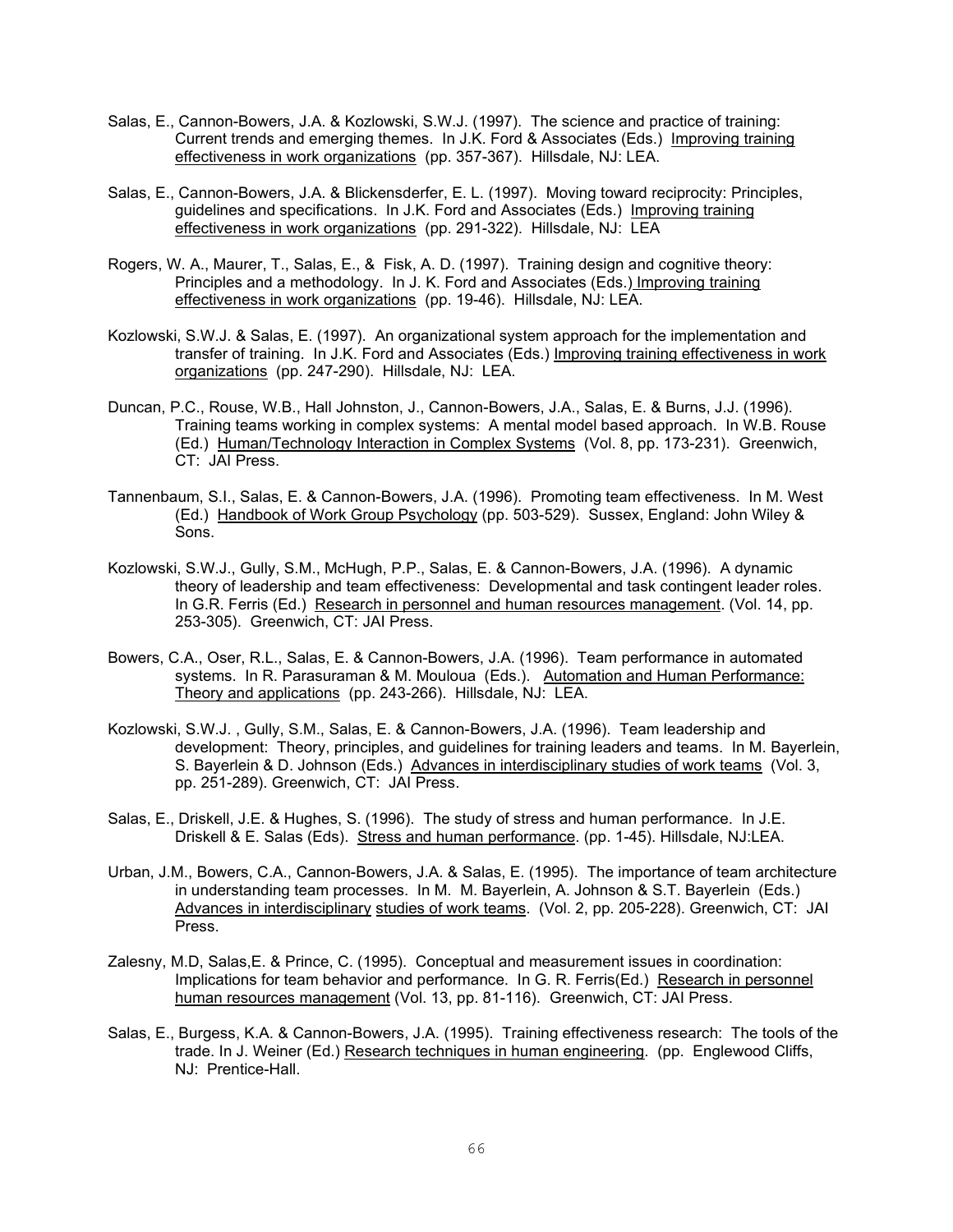- Shrestha, L.B., Prince, C., Baker, D.P. & Salas, E. (1995). Understanding situation awareness: Concepts, methods and training. In W.B. Rouse (Ed.) Human/Technology Interaction in Complex Systems. (Vol. 7, pp. 45-83). Greenwich, CT: JAI Press.
- Cannon-Bowers, J.A., Tannenbaum, S.I., Salas, E., & Volpe, C. (1995). Defining competencies and establishing team training requirements. In R.A. Guzzo & E. Salas (Eds.) Team effectiveness and decision-making in organizations ( pp. 333-380) . San Francisco, CA: Jossey-Bass, Inc.
- McIntyre, R. & Salas, E. (1995). Measuring and managing for team performance: Emerging principles from complex environments. In R.A. Guzzo & E. Salas (Eds.). Team effectiveness and decision-making in organizations (pp. 9-45). San Francisco, CA: Jossey-Bass, Inc.
- Prince, C., Bowers, C.A., & Salas, E. (1994). Stress and crew performance: Challenges for aeronautical decision making training. In A.N. Johnston, N.J. McDonald & R.G. Fuller (Eds.) Aviation Psychology in Practice. (pp. 286-308 ). Aldershot, UK: Ashgate.
- Swezey, R.W., Meltzer, A.L. & Salas, E. (1994). Some issues involved in motivating teams. In H.F. O'Neil, Jr. & M. Drillings (Eds.) Motivation: Theory and Research. (pp. 141-169). Hillsdale, N.J.:LEA, Inc.
- Prince, C. & Salas, E. (1993). Training and research for teamwork in the military aircrew. In E.L. Wiener, B.G. Kanki & R.L. Helmreich (Eds.) Cockpit Resource Management. (pp. 337-367). Orlando, FL: Academic Press.
- Cannon-Bowers, J.A., Salas, E. & Converse, S. (1993). Shared mental models in expert team decisionmaking. In N.J. Castellan, Jr. (Ed.) Current issues in individual and group decision-making (pp. 221-246). Hillsdale, N.J.: Lawrence Erlbaum.
- Morgan, B.B., Jr., Herschler, D.A., Wiener, E.L. & Salas, E. (1993). Implications of automation technology for aircrew coordination and performance. In W.B. Rouse (Ed.) Human/Technology Interaction in Complex Systems. (Vol. 6, pp. 105-136). Greenwich, CT: JAI Press.
- Means, B., Salas, E., Crandall, B. & Jacobs, T.O. (1993). Training decision makers for the real world. In G. Klein, J. Orasanu, R. Calderwood & C.E. Zsambok (Eds.) Decision-making in action: Models and methods (pp. 306-326). Norwood, NJ: Ablex.
- Orasanu, J. & Salas, E. (1993). Team decision-making in complex environments. In G. Klein, J. Orasanu, R. Calderwood & C.E. Zsambok (Eds.) Decision-making in action: Models and method. (pp. 327- 345). Norwood, NJ: Ablex.
- Tannenbaum, S.I., Beard, R.L. & Salas, E. (1992). Team building and its influence on team effectiveness: An examination of conceptual and empirical developments. In K. Kelley (Ed.) Issues, theory and research in industrial/organizational psychology (pp. 117-153). Amsterdam: Elsevier.
- Salas, E., Dickinson, T.L., Converse, S.A. & Tannenbaum, S.I. (1992). Toward an understanding of team performance and training. In R.W. Swezey & E. Salas (Eds.) Teams: Their training and performance (pp. 3-29). Norwood, NJ: Ablex.
- Driskell, J.E. & Salas, E. (1992). Can you study real teams in contrived settings?: The value of small group research to understanding teams. In R.W. Swezey & E. Salas (Eds.) Teams: Their training and performance (pp. 101-124). Norwood, NJ: Ablex.
- Swezey, R.W. & Salas, E. (1992). Guidelines for use in team training development. In R.W. Swezey & E. Salas (Eds.) Teams: Their training and performance (pp. 219-245). Norwood, NJ: Ablex.
- Driskell, J.E., & Salas, E. (1992). Military Psychology. In T.N. Dupuy (Ed.) International Military and Defense Encyclopedia. Washington, D.C.: Pergamon.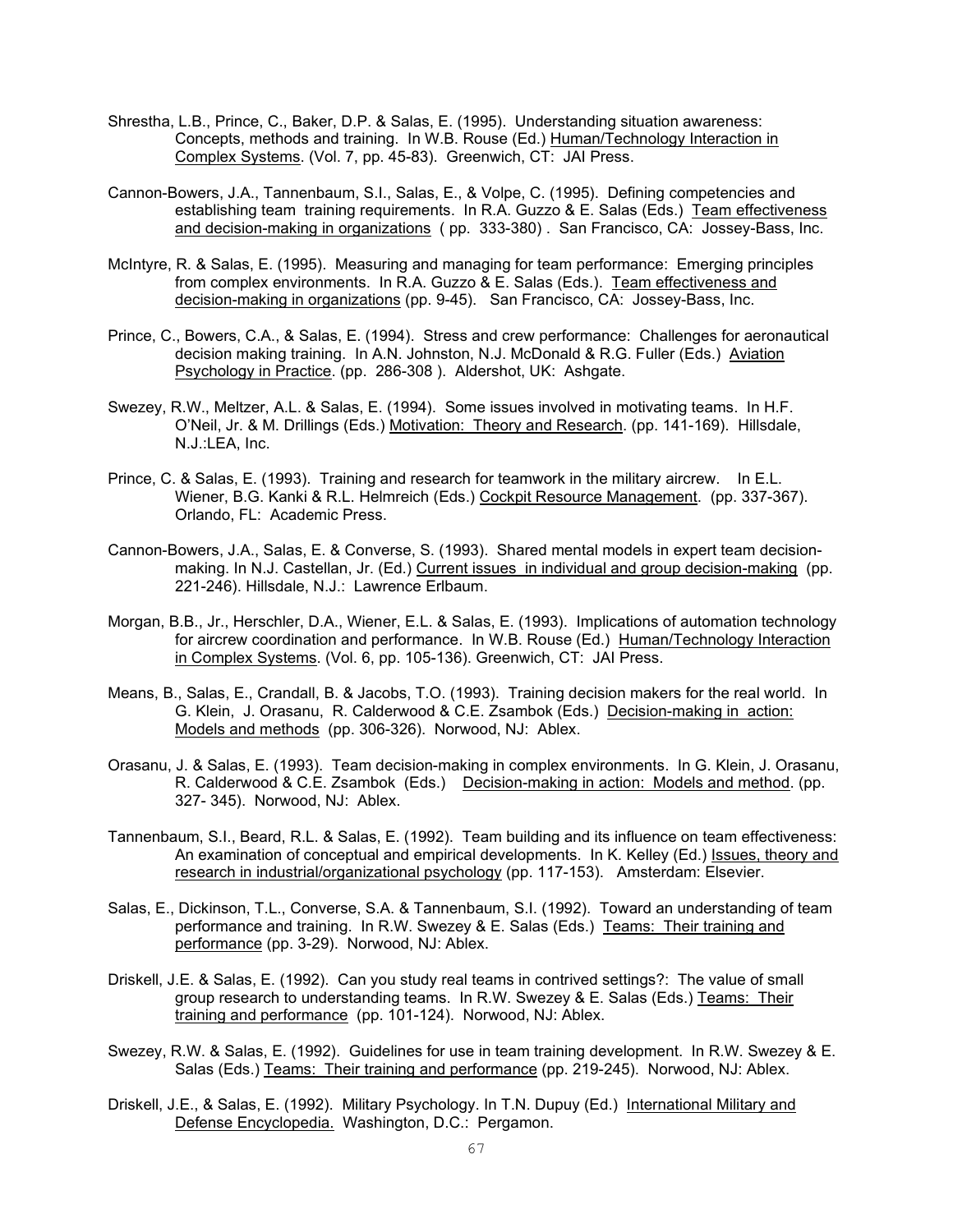- Arvey, R.D., Bhagat, R.S, & Salas, E. (1991) . Cross-cultural and cross-national issues in personnel and human resources management: Where do we go from here? In G.R. Ferris & K.M. Rowland (Eds.) Research in personnel and human resources management (Vol. 9, pp. 367-407). Greenwich, CT: JAI Press.
- Driskell, J.E. & Salas, E. (1991). Overcoming the effects of stress on military performance: Human factors, training and selection strategies. In R. Gal & A. D.Mangelsdorff (Eds.) Handbook of Military Psychology (pp. 183-193). London, England: Wiley.
- Salas, E. (1989). Introduction: Models of training and skill retention. In G.R. McMillan, D. Beevis, E. Salas, M.H. Strub, R. Sutton & L. Van Breda (Eds.) Applications of Human Performance Models to System Design (pp. 399-402). New York: Plenum Press.
- Salas, E. (1986). Factores organizacionales en el proceso de transferencia de tecnologia de recursos humanos en el Peru. [Organizational factors in the transfer process of human resources technologies in Peru]. In F.R. Leon (Ed.) Psicologia y Realidad Peruana: El aporte objetivo (pp. 219-232). Lima, Peru: Mosca Azul.
- Williams, K.E., Reynolds, R.E., & Salas, E. (1985). The integration of surface warfare simulation with instructional training technology. In J.S. Garnier (Ed.) Simulators Proceedings of the Conference on Simulators (pp. 66-71). La Jolla, CA: Simulation Councils, Inc.

## **INVITED COLLOQUIA, SEMINARS & LECTURES**

- Council of Graduate Departments of Psychology (St. Petersburg, FL) Creating a culture of collaboration: Insights from the science of teamwork. Talk given at the 2020 Annual COGDOP meeting. February, 2020.
- Society of Teachers of Family Practice (Phoenix, AZ) Saving Lives: Insights from the Science of Teamwork. Talk give at the 2019 STFM Conference on Practice & Quality Improvement. December, 2019.
- Foundation for Health Leadership & Innovation (Raleigh, NC) Saving Lives: Insights from the Science of Teamwork. Talk given at the NC Integrated Care Symposium 2019: Inspire, Educate & Connect. November, 2019.
- Texas Childrens Hospital (Houston, TX) Saving Lives: Insights from the Science of Teamwork. Talk given at the Heart Center Retreat. October, 2019.
- Texas Childrens Hospital (Houston, TX) Saving Lives: Insights from the Science of Teamwork. Talk given at the Faculty Engagement Development Meeting. July, 2019.
- Baylor College of Medicine (Houston, TX) Creating a culture of patient safety: Observations on what it takes! April, 2019
- Tulane University A.B. Freeman School of Business (New Orleans, LA) The Impact of Team Science: Some reflections after a 30+ year journey…February, 2019.
- Houston Methodist Hospital (Houston, TX) Saving Lives: Contributions from the Science of Teamwork. Invited talk given at the System Quality Grand Rounds,. July, 2017.
- University of Alabama Birmingham (Birmingham, AL) What Does it Take to Save Lives?: The Science of Teamwork May, 2017.
- Baylor College of Medicine (Houston, TX) The science of teamwork: What does it take to save lives? Invited talk at the OB/GYN Graduate Rounds September, 2016.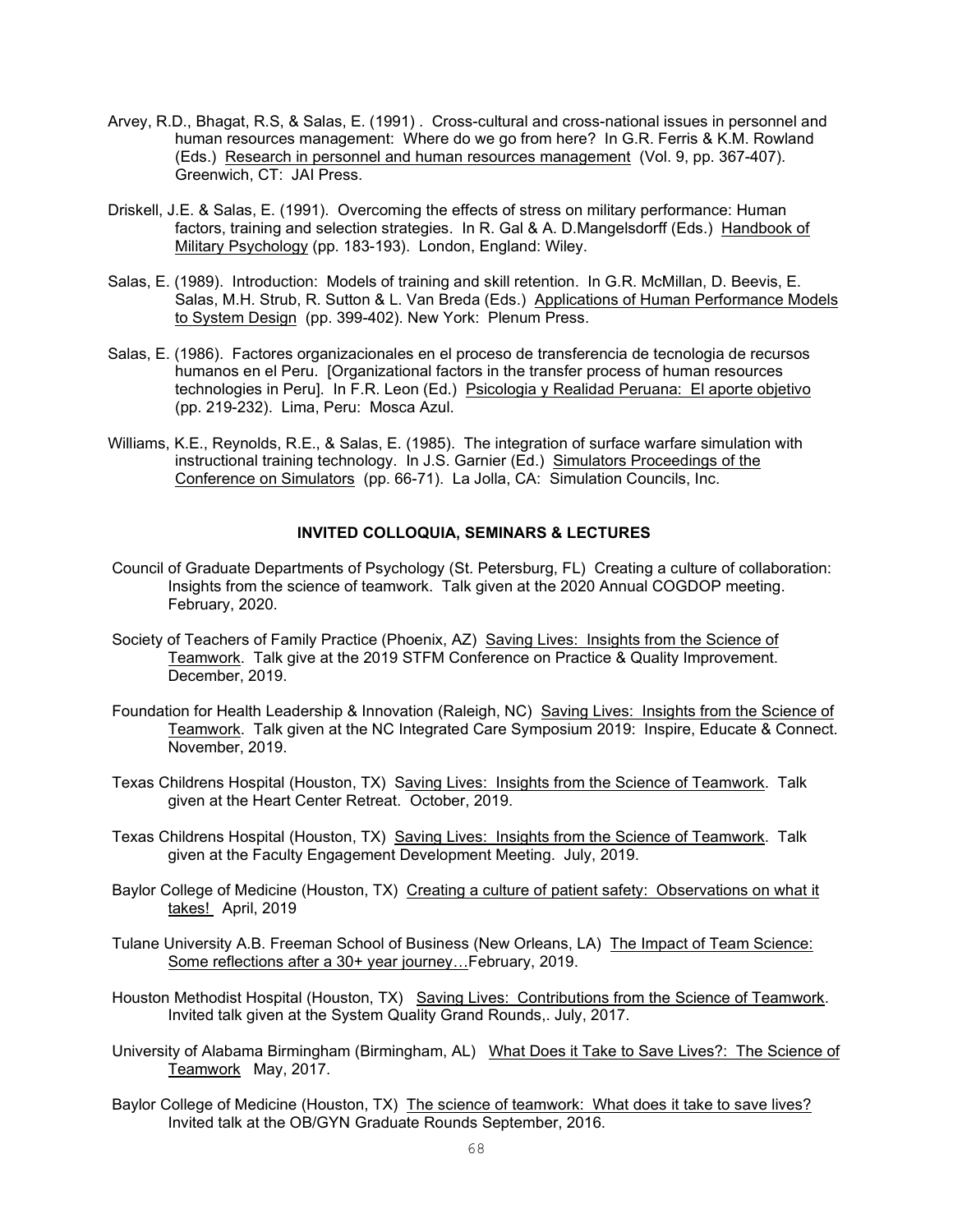- MD Anderson (Houston, TX) Saving Lives: The Science of Teamwork and what matters. Invited talk at the Oncology Science and Practice Forum. September, 2016
- University of Texas Health (Houston, TX) What does going to Mars, Team Science and Patient Care have in common? Invited talk at the Department of Interprofessional Education. September, 2016
- Baylor College of Medicine (Houston, TX) Saving lives: The Science of Teamwork and what matters in practice. Invited talk at the Profiles of Professional Lecture Series. September, 2016
- American Heart Association (Dallas, TX) Team science, teamwork & collaboration: Progress and Advice. May 2015
- American Heart Association (Dallas, TX) Building a culture of collaboration: Observations, drivers and advice. May 2015
- University of Florida, School of Medicine (Gainesville, FL). Creating a culture of teamwork to save lived! What does it take? April, 2015
- Loyola University Chicago, Stritch School of Medicine. (Chicago, II.). Does medical team training work? Invited talk given at the Healthcare team training and evaluation conference. May, 2014
- Duke University, School of Medicine (Durham, NC). The science of teamwork: What does it take to save lives…". April, 2013
- University of Florida, School of Medicine (Jacksonville, FL). Saving lives with teamwork: What matters. April, 2013.
- University of Wisconsin, School of Medicine and Public Health (Madison, WI). Teamwork when the lives of others depend on it: What matters. February, 2013.
- University of Wisconsin, School of Medicine and Public Health (Madison, WI). Does team training work? Ten success factors. February, 2013.
- Penn State Hershey, College of Medicine (Hershey, PA). The science of teamwork and why it matters in healthcare. November, 2012.
- Universidad Adolfo Ibanez (Santiago, Chile). Key factors for effective teamwork. September, 2012.
- Universidad de Lima (Lima, Peru). The science and practice of team effectiveness: What we know Works and more… September, 2012.
- Universidad de Lima (Lima, Peru). The science of training: What Works. September, 2012.
- Cedar-Sinai Hospital (Los Angeles, CA). Promoting teamwork when the lives of others depend on it. March, 2012.
- Pennsylvania State University (College Station, PA). Having fun practicing our science: Top 10 list of what matters. April, 2012.
- Georgia Institute of Technology (Atlanta, GA). The science of training in organizations: What matters in practice. February, 2012.
- McGill University (Montreal, Canada). What turns a team of experts into an expert team? November, 2011.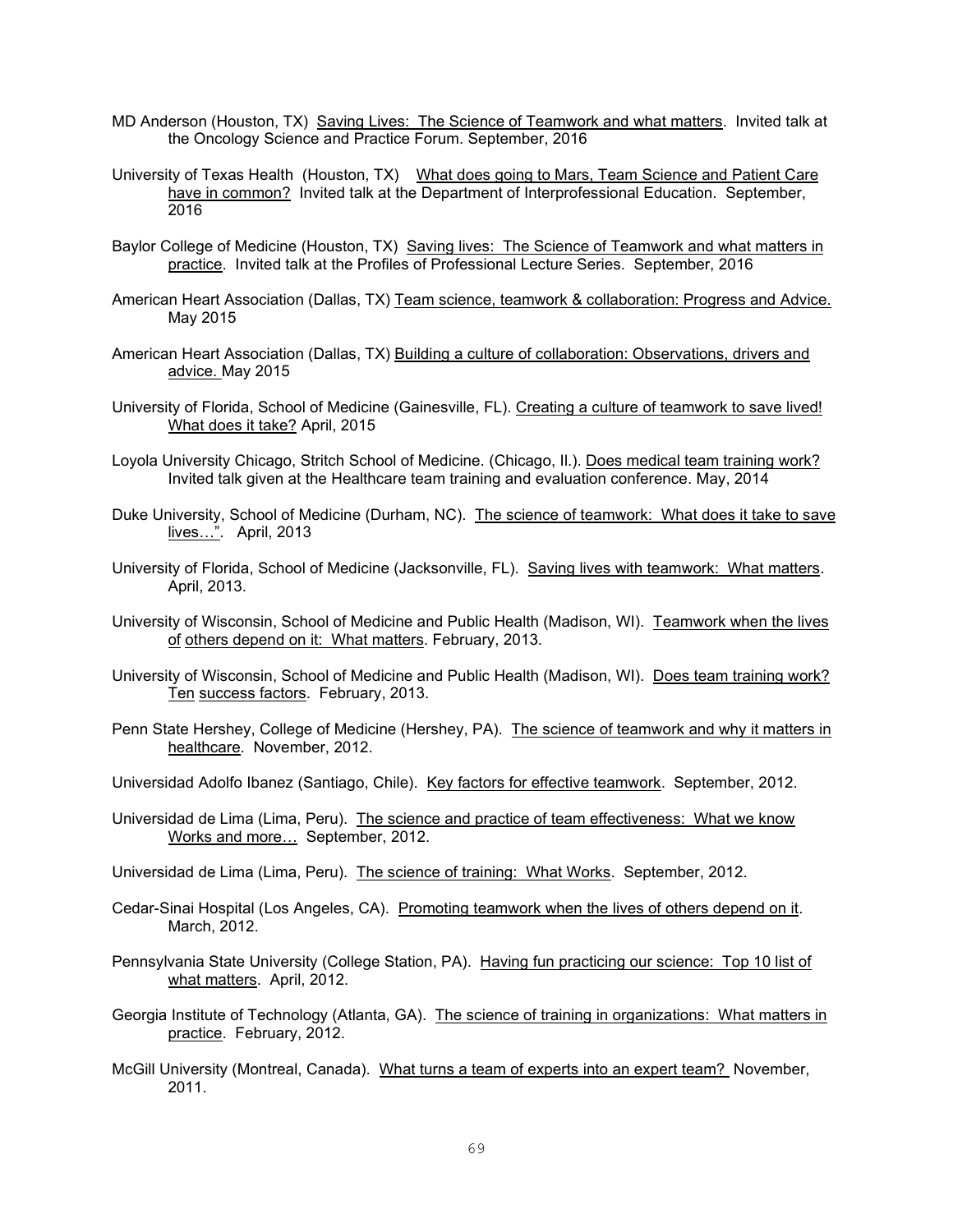- Healthcare Society of Alberta (Calgary, Canada). Promoting teamwork when the lives of others depend on it. September, 2011.
- Florida Hospital (Orlando, FL). Promoting teamwork when the lives of others depend on it. March, 2011. New York University-Wagner (NY, NY). The science of teamwork: What matters in teams and team leaders. March, 2011.
- George Washington University (Washington, DC). The science and practice of team performance: A quarter century of progress. February, 2011.
- Metro (NYC, NY). The science of practice of team performance: A quarter century of progress. December, 2010.
- Sunnybrook Hospital (Toronto, CA). How do you turn a team of experts into an expert team. October, 2010.
- Carnegie Mellon University (Pittsburgh, PA). The science of team performance: A quarter century of progress. March, 2010.
- American Psychological Association Master Lecturer (Toronto, Canada). The science of team performance: A quarter century of progress. August, 2009.
- Stanford University (Palo Alto, CA). Training a team of experts into an expert team: Contributions of the science of teamwork and simulation. February, 2009.
- University of Nebraska (Omaha, NE). The science of team performance: A quarter century of progress. February, 2009.
- University of Houston (Clear Lake, TX). The long voyage to Mars: Can the science of team performance help? January, 2009.
- Northwestern University (Feinberg School of Medicine) (Chicago, IL). Does team training work? What the data tell us. October, 2008.
- Cerner Physician Leadership Forum (Kansas City, MO). Promoting teamwork when the lives of others depend on it: What does it take? September, 2007.
- Beth Israel Deaconess Medical Center (Boston. MA). Creating HROs through teamwork: What does it take? April, 2007.
- Vanderbilt University (School of Medicine) (Nashville TN). Promoting teamwork when the lives of others depend on it: What does it take? March 2007.
- Creighton University (School of Medicine Distinguished Lecture Series) (Omaha, NE). Promoting teamwork when the lives of others depend on it: What does it take. February, 2007
- University of Miami, (School of Medicine) (Miami, FL). Promoting teamwork when the life of others depend on it. October, 2006.
- Mayo Clinic (College of Medicine) (Rochester, MN). Promoting teamwork when the life of others depend on it. October, 2006
- John Hopkins University (School of Medicine) (Baltimore, MD). Communication and cooperation when the life of others depend on it. August, 2006.
- North Carolina State University (Raleigh, NC). Follow the money: Strategies, Tips (and more) for receiving funding. April, 2006.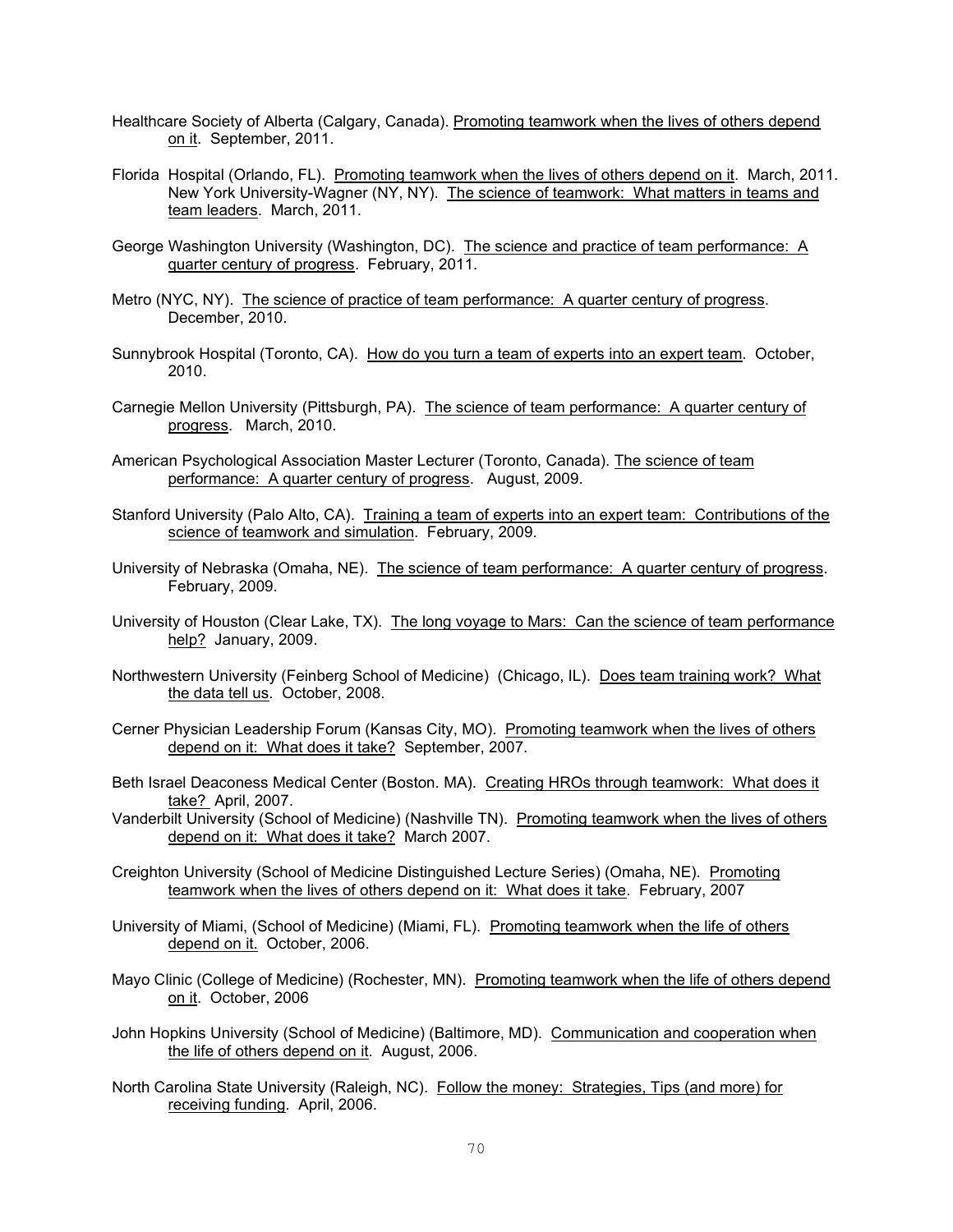- Creighton University (School of Medicine) (Omaha, NE). Promoting teamwork when your life (and that of others) depend on it… February, 2006.
- UBS Investment Bank (London, England). The power of teams. January, 2006. NASA Kennedy Space Center & Johnson Space Center (Cocoa Beach, FL). How do you turn a team of experts into an expert team. December, 2005.
- NCIOP (Greensboro, NC). Promoting Teamwork in Organizations: The wisdom of collectives. September, 2005.
- University of Wisconsin-Madison (Madison, WI). Crew resource management and teamwork in Patient Safety. September, 2005
- UBS Investment Bank (New York, NY). The wisdom of collectives: 20 years of research and practice. May, 2005).
- Air Force Research Laboratory (Dayton, OH). The wisdom of collectives: 20 years of research and progress. March, 2005.
- Air Force Reserve Command (Riverside, CA). The design, implementation and evaluation of CRM training: Observations and what works. March, 2005.
- NASA-Johnson Space Center (Houston, TX). What effective teams do. February, 2005.
- University of Wisconsin-Madison (Madison, WI). Patient Safety: Contributions of the science of training. November, 2004
- Karolinska Institute (Stockholm, Sweden). So you want to conduct training evaluation? What does it take? September, 2004.
- Karolinska Institute (Stockholm, Sweden). Promoting patient safety through the systematic design of training: Guiding principles. September, 2004.
- Hosftra University (Long Island, NY). The challenges of applying what we know about training in organizations. March, 2004.
- North Dakota State University (Fargo, ND). The science of team performance and training: What we know so far… October, 2003.
- Clinica Anglo Americana (Lima, Peru). Teamwork in organizations: Principles for effective medical practice. July, 2003.
- University of Connecticut (Storm, CT). The science and practice of training in organizations: Some observations… April, 2003.
- North Atlantic Treaty Organization Meeting (Farnborough, UK). Cultural barriers in multi-national team work. April, 2003.
- Rice University (Houston, TX). The science of training: Why organizations don't pay attention to it. November, 2002.
- Old Dominion University (Norfolk, VA). The science of training: How things have changed. March, 2002.

Hospital Carrion (Lima, Peru). Team performance in stressful environments. March, 2002.

Universidad Mayor de San Marcos (Lima, Peru). The science and practice of teamwork and team training. November, 2001.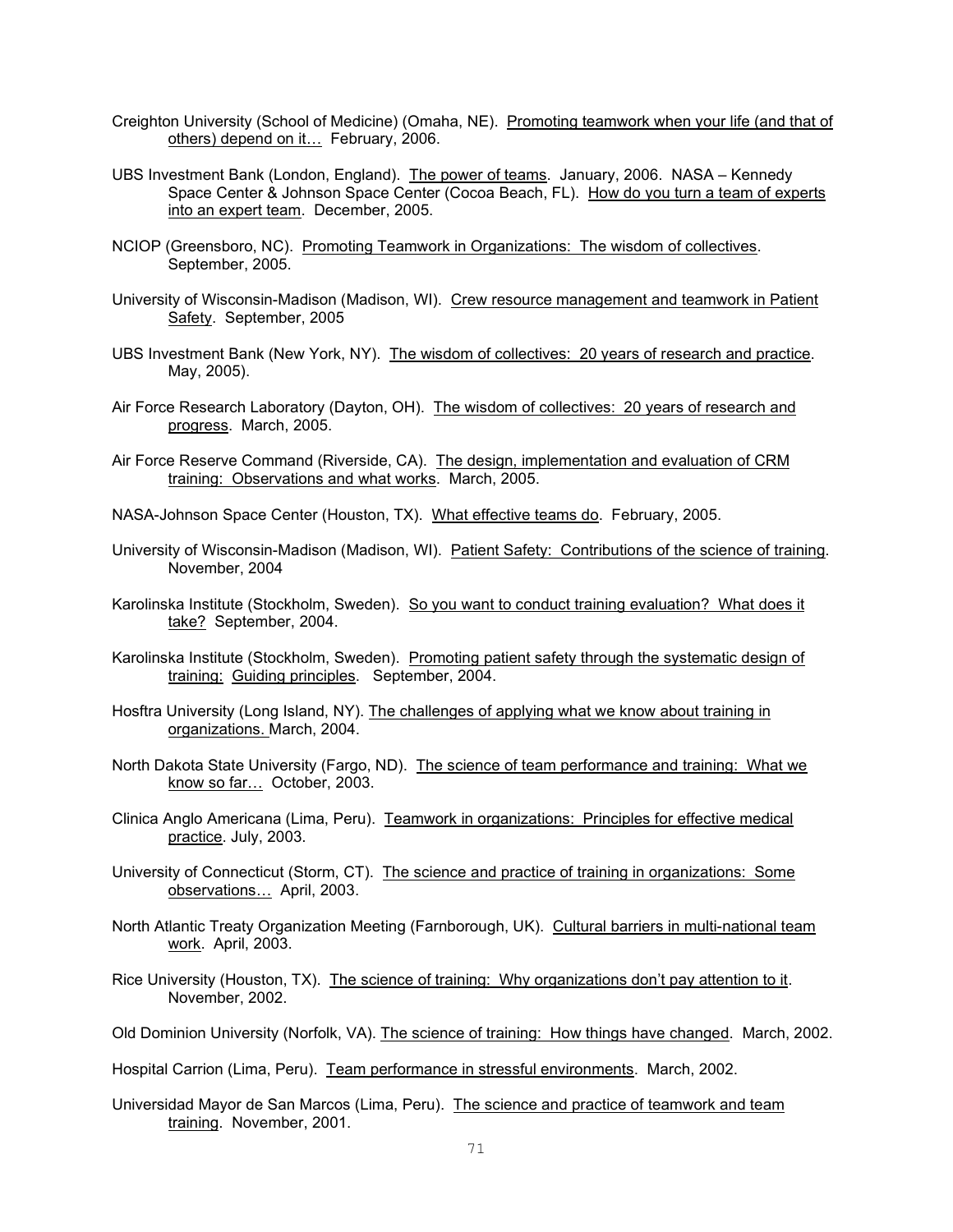- Universidad Ricardo Palma (Lima, Peru). Training in organizations: What science tells us. November, 2001.
- Institute for Simulation & Training, University of Central Florida (Orlando, FL). The science of training: Why organizations do not pay attention to the findings. October, 2001.
- British Airways (London, UK). What do we know about teamwork and team training: Helping to promote safety in high risk environments. May, 2001.
- Texas A&M University (College Station, TX). The science and practice of team training and performance. December, 2000.
- University of Aberdeen (Aberdeen, Scotland). Creating safe environments through teamwork. October, 2000.
- Klein Associates (Dayton, OH). The science of training: A decade of progress. September, 2000.
- Astra Zeneca (Seville, Spain). What does it take to turn a team of experts into an expert team? December, 1999.
- New Mexico State University (Las Cruces, NM). Team performance and training: 10 Years of Progress. November, 1999.
- Universidad del Desarrollo (Santiago, Chile). Reaching group effectiveness in organizations: What does it take? October, 1999.
- Universidad del Desarollo (Santiago, Chile). The science and practice of team training and performance: What do we know so far. October, 1999.
- Haworth, Inc. (Holland, MI). Achieving team effectiveness in organizations: What does it take? September, 1999.
- University of Houston (Houston, TX). Instructional strategies to enhance teamwork in complex environments. September, 1999.
- Florida International University (Miami, FL). Teamwork in complex environments: Emerging principles. October, 1996.
- University of Maryland (College Park, MD). Tools and strategies for enhancing teamwork. October, 1996.
- Stephens Institute of Technology (Hoboken, NJ). Achieving team effectiveness: What does it take? April, 1996 (Gaudet Lecture Series).
- University of Colorado (Denver, Colorado). Recent trends in training effectiveness research: Some observations and an empirical study. March, 1996.
- The Robert Gordon University (Aberdeen, Scotland). Team performance and training in complex environments. April, 1995.
- University of Central Florida (Orlando, FL). Can Psychology Make a Difference?: The Case of Team Training. October, 1994.
- Rice University (Houston, TX). Advances in Team Training: Theory, Research & Applications. May, 1994.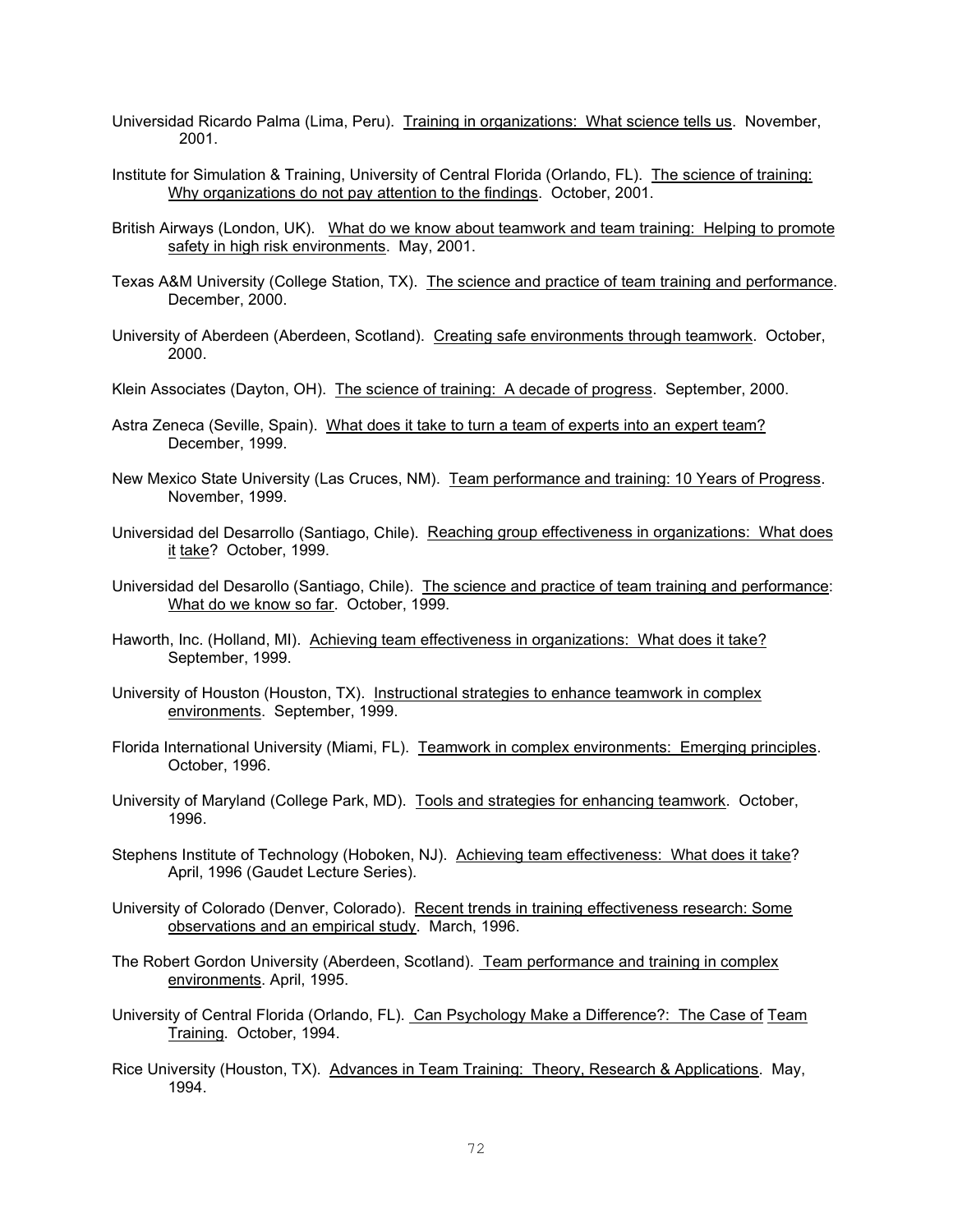- Pennsylvania State University (State College, PA). Team Training: Principles and Propositions. April, 1993.
- Indiana University (Bloomington, IN). Team training and performance: Lessons learned and new directions. March, 1991.
- Kent State University (Kent, OH). Decision making: Perspectives for the '90s. November, 1990.
- George Washington University (Washington, D.C.). Team training and performance: Lessons learned. November, 1989.
- Michigan State University (East Lansing, MI). Overview of team training and performance research. February,1988.

## **INVITED PROFESSIONAL ACTIVITIES**

- Salas, E., (2019, October) Saving Lives: Insights from the Science of Teamwork. Keynote address given at the Collaborating Across Borders VII. Crossroads of Collaboration, Indiana University. Indianapolis, IN.
- Salas, E. (2019, June) Toward an understanding of team resilience: Opportunities and Challenges. Keynote address given at the Conference on Leading Resilient Teams. Smith School of Business, Queen's University. Kingston, Ontario. Canada.
- Salas, E. (2019, May) Expert on team work in healthcare systems and TeamSTEPPS. Keynote address given at the 40<sup>th</sup> Annual International Association for Human Caring (IAHC) Conference. Greenville, SC.
- Salas, E. (2019, April) Creating a culture of patient safety: Observations on what it takes! Keynote address given at the 6<sup>th</sup> Annual Quality Improvement and Patient Safety Conference. Houston, TX.
- Salas, E. (2018, May) Teamwork and Simulation-based Training: Observations after 30 years… Keynote address given at the Simulation-based Quality Improvement and Research Forum. Houston, TX.
- Salas, E., (2018, April) Saving Lives: Guidance from the Science of Teamwork. Invited talk given at UW-Madison Health Sciences. Madison, WI.
- Salas, E., (2018, April) Why You Should Care about Teamwork: Some Evidence-based Practices. Presentation given at UW-Madison Health Sciences. Madison, WI.
- Salas, E., (2018, January) Insights from the Science of Teamwork: What Matters in Practice. Invited talk given at the Current and Emerging Trends in Aging and Work Conference. Miami Beach, FL.
- Salas, E., (2017, October) The Science of Training: Evidence-based Practices for Skill Development. Invited talk given at the IADC Human Factors Conference & Exhibition. Galveston, TX.
- Salas, E., (2017, October) The Science of Teamwork Focusing on the 7 C's. Invited talk given at the 2017 Annual Quality Congress. Vermont Oxford Network (VON). Chicago, IL.
- Salas, E., (2017, October) Saving Lives: The Science of Teamwork and What Matters in Practice. Keynote address given at the 2017 Sanford Nursing Research and Evidence-Based Practice Conference. Sioux Falls, SD.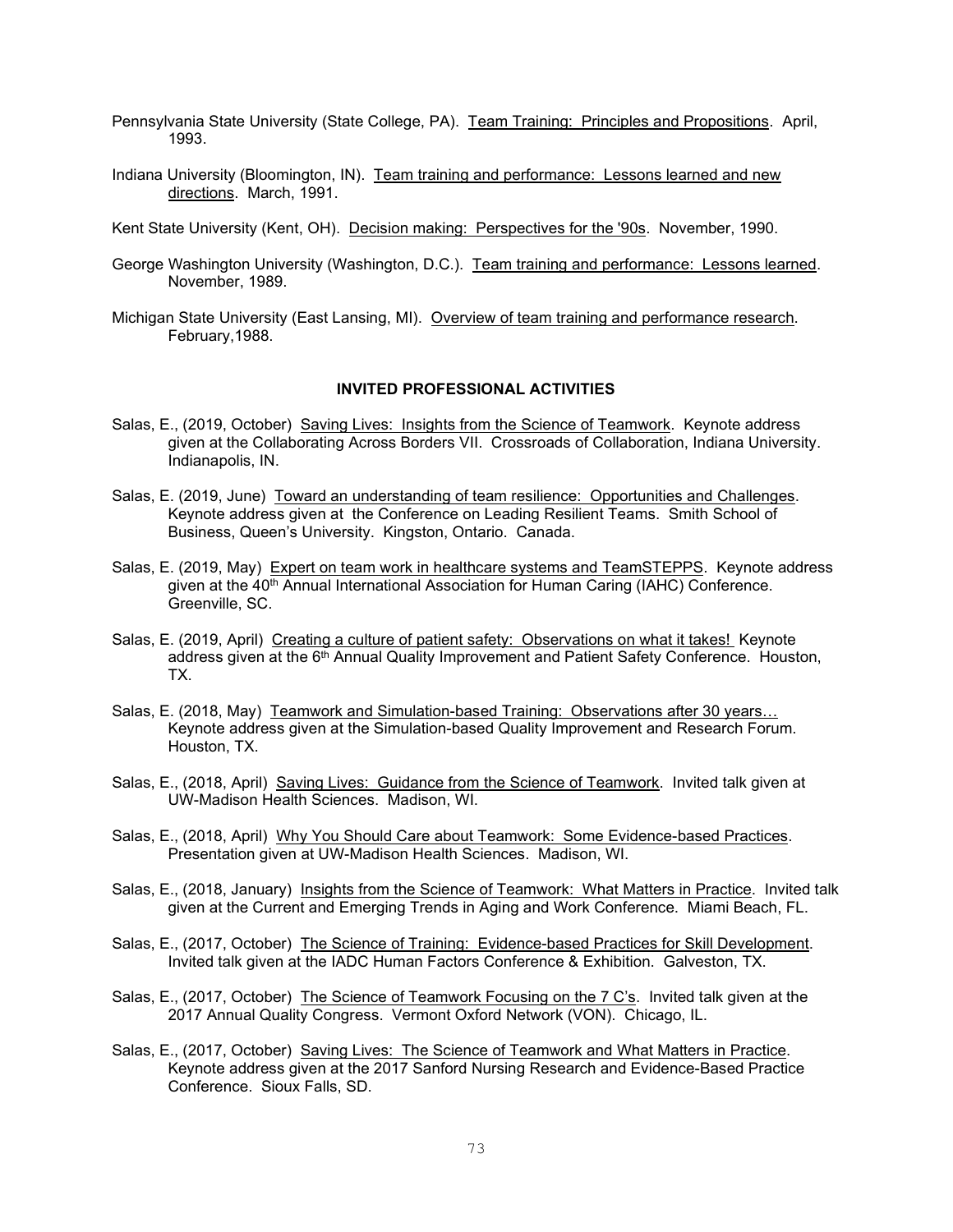- Salas, E., (2017, September) Saving Lives: Guidance from the Science of Teamwork. Invited talk given at the Dept. of Neurobiology and Anatomy Seminar Series. Houston, TX.
- Salas, E., (2017, September) Saving Lives: Guidance from the Science of Teamwork. Invited talk given at the 2017 Team Science and Virtual Healthcare Conference. Grand Rapids, MI.
- Salas, E., (2017, August) 10 Observations on 30 years of Research in Teamwork and Simulation. Keynote address given at the Australasian Simulation Congress. Sydney, Australia.
- Salas, E. (2017, August) The Science of Teamwork: What Really Works in Practice? Invited talk given at the Australasian Simulation Congress. Sydney, Australia.
- Salas, E. (2016, October) Saving Lives: The science of teamwork and what it takes. Invited talk given at the ANCC Research Symposium: Building Research Capacity in your Organization. Orlando, FL.
- Salas, E. (2016, October) Can Teamwork Increase Safety? Invited talk given at the IADC Human Factors Conference. Galveston, TX.
- Salas, E. (2015, June) How can you turn a team of experts into an expert team? Invited talk given at the Fundamentals of Team Science and the Science of Team Science workshop. Bethesda, MD
- Salas, E. (2015, June) The Science of simulation-based training (SBT): Seven observations. Keynote address given at Screening, Brief Intervention and Referral to Treatment (SBIRT) for alcohol and other drug use: An Interprofessional Conference. Pittsburgh, PA
- Salas, E. (2014, June). Creating resilience with teamwork: What matters.... Invited talk given at the 4<sup>th</sup> Institute of Work Psychology International Conference. Sheffield, UK
- Salas, E. (2014, June). Three decades of team science: Progress and challenges ahead. Keynote address given at the 4<sup>th</sup> Institute of Work Psychology International Conference. Sheffield, UK.
- Salas, E. (2014, May) Does medical team training work? Invited talk given at the Healthcare team training and evaluation conference. Loyola University Chicago, Stritch School of Medicine. Chicago, Il.
- Salas, E. (2013, June). Transfer of training in organizations. Invited talk given at the meeting of the Board on Behavioral, Cognitive, and Sensory Sciences. National Research Council. Washington, D.C.
- Salas, E. (2012, March). Transforming healthcare one team at a time: What matters. Invited address given at the Human Factors and Ergonomics Society Symposium on Healthcare. Baltimore, MD.
- Salas, E. (2012, March). Promoting teamwork when the lives of neonatal depend on it. Address given at the 30<sup>th</sup> Annual National Conference of Neonatal Nursing. Orlando, FL.
- Salas, E. (2011, November). Fostering teamwork competencies with simulation-based training: What matter and some advice...Keynote address given at the 2011 Simulation Summit (Royal College of Physician and Surgeons of Canada). Montreal, Canada.
- Salas, E. (2011, November). What turns a team of experts into an expert team? Keynote address given at the 2<sup>nd</sup> Annual Falck Nutic Conference. Staranger, Norway.
- Salas, E. (2011, March). The science and practice of organizational psychology: What matters... Invited Keynote address given at the Annual Congress of Industrial Organization Psychology of Puerto Rico: Knowledge, Integration and Challenges in the Development of the Human Capital. Ponce, Puerto Rico.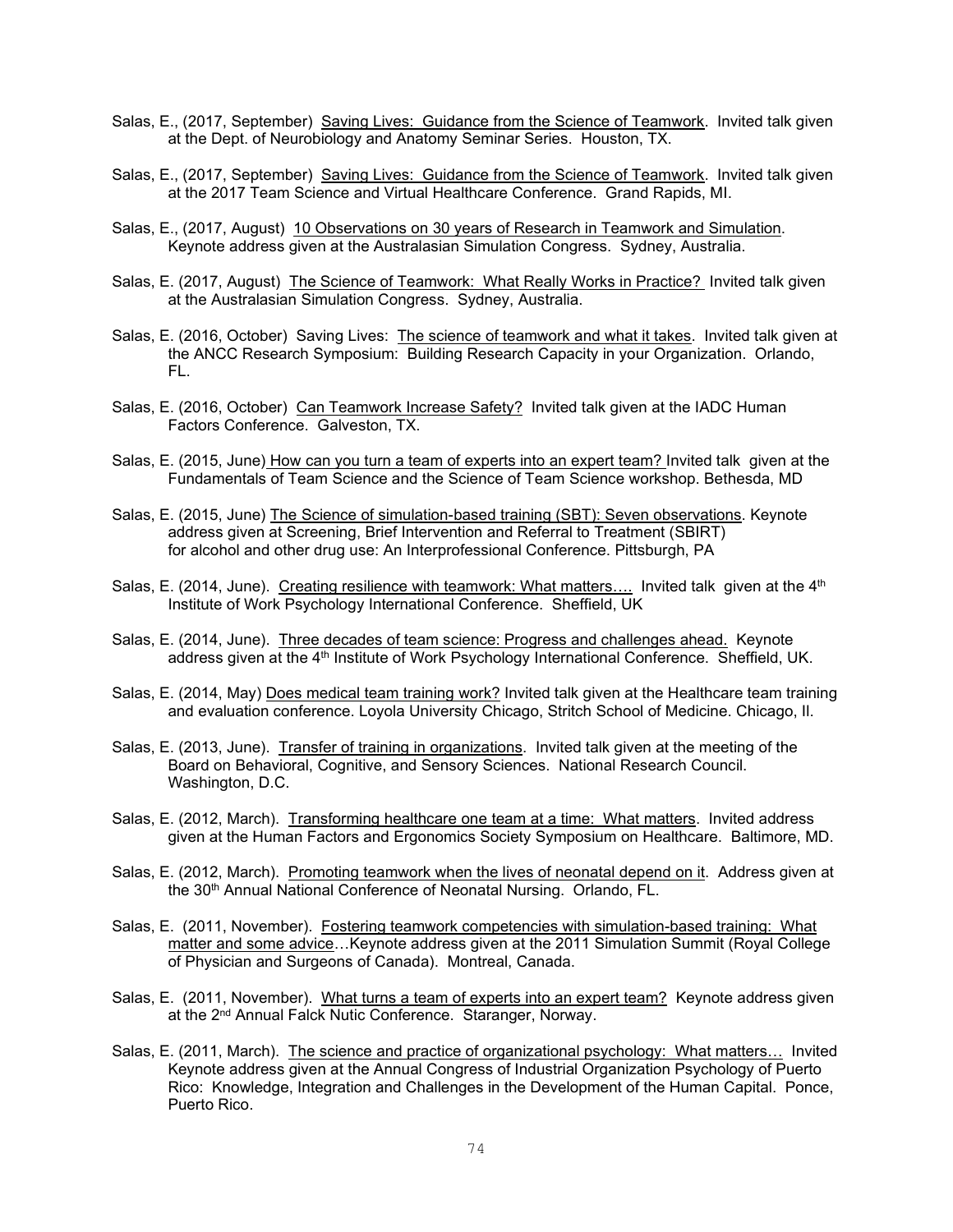- Lazarra, E.H., Rosen, M.A., Weaver, S.J., Feldman, M. & Salas, E. (2011, January). Developing observes to reliable users teamwork skills in simulation-based training. Conducted workshop at the 2011 International Simulation in Healthcare Conference, New Orleans, LA.
- Salas, E., (2010, February). How to deliver and design effective team training for safety? Invited workshop given at the Safety Symposium 2010: Implementing and sustaining safety in People and Organizations. Singapore.
- Salas, E., (2010, February). Can teamwork enhance safety? Invited Keynote Address given at the Safety Symposium 2010: Implementing and sustaining safety in People and Organizations. Singapore.
- Weaver, S.J., DiazGranados, D., Rosen, M.A., Lyons, R.L., Salas, E. et al. (2009, December). Team training for medical military teams: Using simulation to improve teamwork. Proceedings of the 31st Annual Interservice/Industry Training, Simulation & Education Conference, Orlando, FL.
- Rosen, M.A., Salas, E., Deering, S., & King, H. (2009, December). Building team briefing cycles in healthcare: A full-spectrum approach. Proceedings of the 31<sup>st</sup> Annual Interservice/Industry Training, Simulation & Education Conference, Orlando, FL.
- Shuffler, M.L., Salazar, M., Bedwell, W.L., Salas, E. & Burke, C.S. (2009, December). Culture on the front line: Dimensions that matter. Proceedings of the 31st Annual Interservice/Industry Training, Simulation & Education Conference, Orlando, FL.
- Salas, E. (2009, October). Promoting teamwork when the lives of others depends on it: Competencies that matter… Invited Keynote Address given at the Halifax Series for the Canadian Healthcare Safety Symposium. Montreal, Canada.
- Salas, E. (2009, September). Promoting teamwork in distributed teams: Principles, tips and more… Invited talk given at the 5<sup>th</sup> International Conference on Integrated Operations in the Petroleum Industry. Trondheim, Norway.
- Salas, E., (2009, June). Work teams in organizations: A quarter century of progress. Invited Keynote Address delivered at the 8<sup>th</sup> Industrial and Organizational Psychology Conference, Sydney, Australia.
- Salas, E., (2009, June). The science of training: Principles, myths and guidelines. Invited Workshop delivered at the 8<sup>th</sup> Industrial and Organizational Psychology Conference, Sydney, Australia.
- Salas, E., (2009, May), The science of team performance. A quarter century of progress. Invited State of the Art Address at the 14th European Congress of Work and Organizational Psychology, Santiago de Compostela, Spain.
- Salas, E., (2008, May). Does team training work? Invited talk given at the Academic Emergency Medicine consensus conference. Washington, DC.
- Salas, E. (2008, March). What do we know about team performance? 25 Years of progress… Invited workshop given at the 29<sup>th</sup> Annual IO&OB Conference. Denver, CO.
- Salas, E., (2007, November). Simulation-based training: Principles from the science that matter. Invited panelist given at the 07 Interservice/Industry Training, Simulation & Education Conference, Orlando, FL.
- Salas, E., (2007, May). Designing learning systems in organizations: What matters... Invited talk given at the Life Long Learning at Work and at Home: Speaker's Series at the Association for Psychological Science. Washington, DC.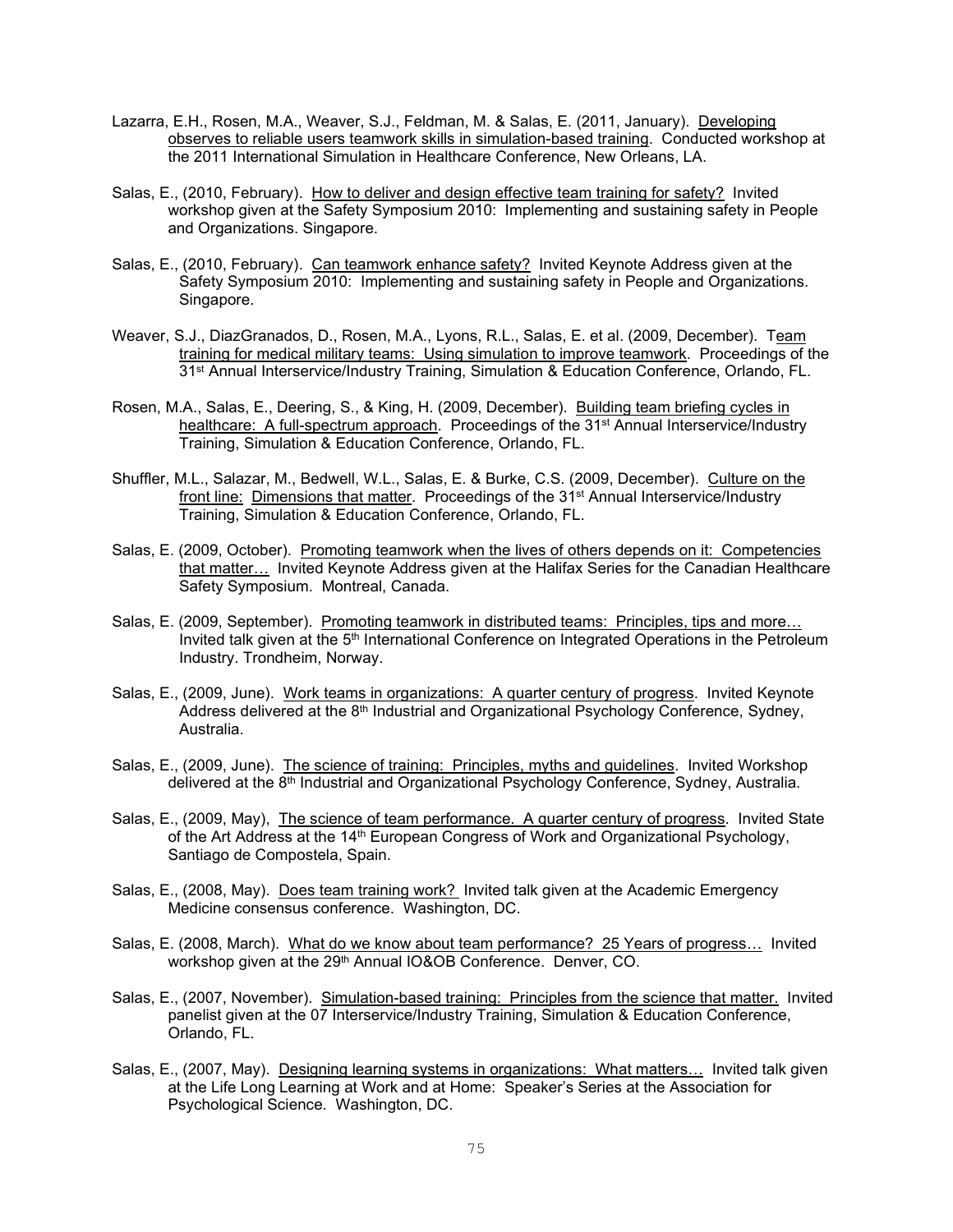- Salas, E., (2007, March). Simulation in Anesthesia The future of medical education and patient safety, Invited workshop given at the 81<sup>st</sup> Congress of the International Anesthesia Research Society, Orlando, FL
- Salas, E., (2007, March). So you want to start a simulation program? Tips, tricks & potential pitfalls. Invited workshop given at the CORD Academic Assembly, Orlando, FL.
- Salas, E. (2007 March). Beyond the basics: Bringing simulation theory & technology together. Invited talk given at the CORD Academic Assembly, Orlando, FL.
- Salas, E., (2006, October). Designing and delivering training systems for patient safety: What matters, tips and more… Invited talk given at the Human Factors in Healthcare meeting. Mayo Clinic, Rochester, NY.
- Salas, E., (2006, July). Promoting teamwork when the life of others depends on it. Keynote address given at the First TEAM meeting. University of Wisconsin, Madison, WI.
- Salas, E. (2006, May). The power of teamwork: What effective teams do best...and more. Invited address given at Future Control Station Design and Human Performance Issues in Nuclear Power Plants. Halden, Norway.
- Salas, E. (2006, March). Fostering virtual teamwork as if your life depends on it: Observations, tips and best practices. Invited address given at the Virtual Team Symposium. Florham Park, NJ.
- Salas, E. (2005, December). Team effectiveness in complex environments: 20 years of progress. Invited address given at the Fifth Annual Information Systems Cognitive Research Workshop, Las Vegas, NV.
- Salas. E. (2005, October). Establishing and maintaining individual and team situation awareness. Invited keynote address given at the Ninth Annual Power Switching Safety & Reliability Conference.
- Salas, E. (2005, August). Gaining access to organizations: Invited presentation given at the 2005 HR Division Junior Faculty Consortium. Honolulu, Hawaii.
- Salas, E. (2005, January). Developing teams with simulation-based training: What do we know? Invited address given at the University of Miami Symposium on The Role of Simulation: Patient Safety and Team Training in Advanced Medical Education.
- Salas, E. (2004, October). Is patient safety all about Human Factors? Some food for thought. Invited address given at the University of Central Florida Breast Cancer Update 2004. Orlando, FL.
- Salas, E. (2004, March). Back to basics: An integration of 25 years of team effectiveness theories and team research. Invited keynote address at the 52<sup>nd</sup> Nebraska Symposium on Motivation. Lincoln, NE.
- Salas, E. (2004, March). Changing how we conduct training research in organizations: Seeking impact! Invited keynote address given at the 25th Annual Industrial/Organizational Psychology & Organizational Behavior Graduate Student Conference. Tulsa, Oklahoma.
- Salas, E. (2004, February). 20 years of team performance research: Implications for Military Command Teams. Invited keynote address given at the 4th Military Psychology Seminar. Singapore, Singapore.
- Salas, E. (2004, February). Strategies to Enhance the Effectiveness of Decision-Making Teams: What are the Options? Invited keynote address given at the 4<sup>th</sup> Military Psychology Seminar. Singapore, Singapore.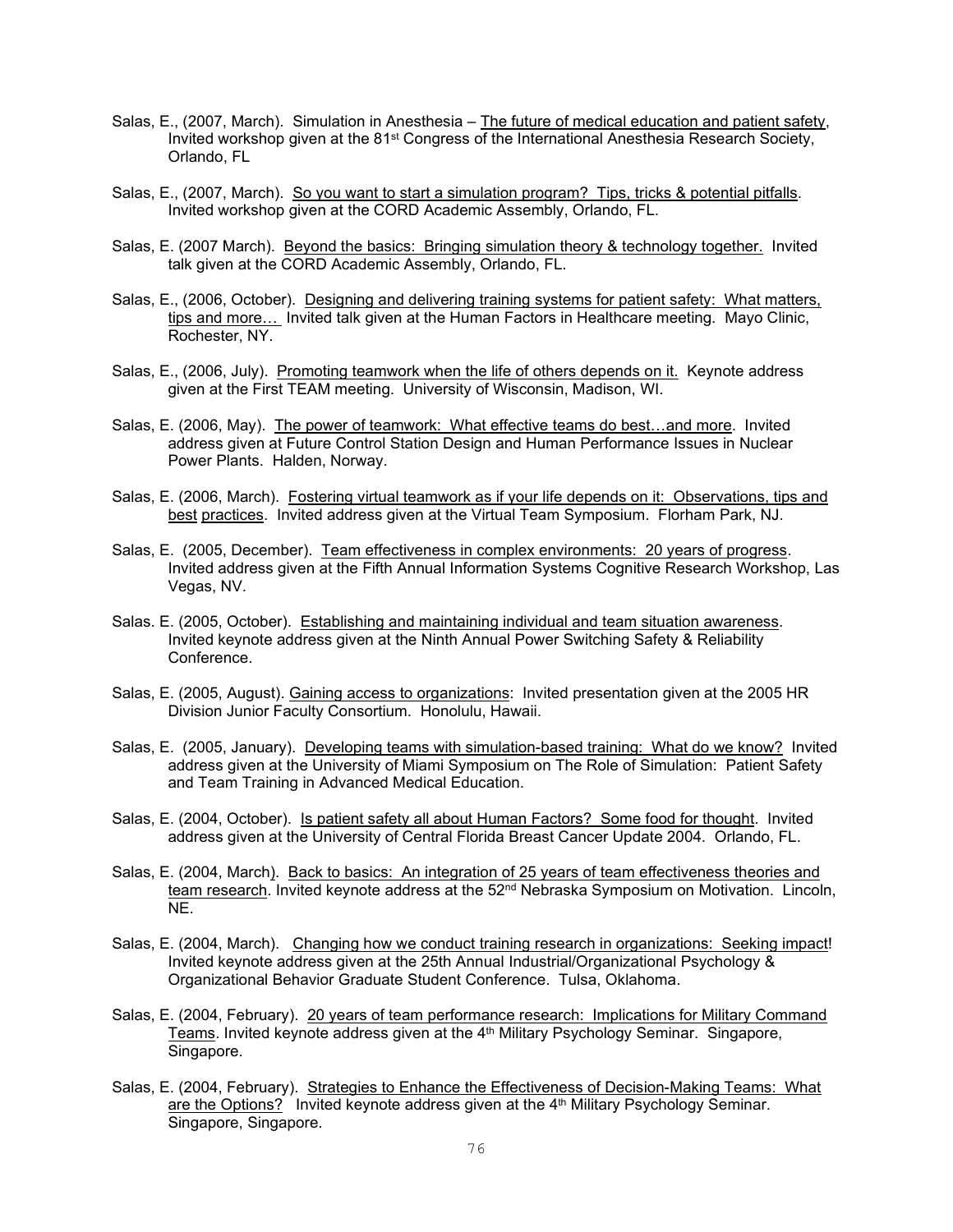- Salas, E. (2003, October). The Design and Delivery of CRM Training: Myths and Principles. Invited address given at the 1st International Symposium on Aviation Safety. Bogota, Colombia.
- Salas, E. (2003, October). Promoting Safety through Teamwork: What is required? Invited address given at the 1st International Symposium on Aviation Safety. Bogota, Colombia.
- Salas, E. (2003, September). Why training decision-making is not as easy as you think: Needs and guiding principles. Invited address given at the Decision-making and Human Factors Conference. Dumblane, Scotland.
- Salas, E. (2003, August). Getting access to organizations. Invited talk given at the 2003 HR Doctoral Consortium of the Academy of Management. Seattle, WA.
- Salas, E. (2003, July). Teamwork in organizations. Invited workshop given at the  $25<sup>th</sup>$  Interamerican Congress of Psychology. Lima, Peru.
- Salas, E. (2003, July). Development and training in organizations: Progress, observations and challenges. Invited keynote address given at the 25<sup>th</sup> Interamerican Congress of Psychology. Lima, Peru.
- Salas, E. (2002, May). Enhancing teamwork in complex environments: What we know after 20 years of research and practice. Invited presentation given at the Metropolitan Association of Industrial/Organizational Psychology, New York City, New York.
- Salas, E. (2002, April). Responding to crisis: The science of team performance under pressure. Invited presentation given at the U.S. Congressional Briefing: The Human Response to Disaster, Washington, D.C.
- Salas, E. (2002, April). Having Fun Practicing Science: Top Ten List. Invited keynote address given at the Doctoral Consortia of the  $17<sup>th</sup>$  Annual Conference of the Society for Industrial and Organizational Psychology, Toronto, Canada.
- Salas, E. (2001, August). Science and Practice of Training: Progress and Challenges. Invited keynote address given at the Annual Convention of the American Psychology Association. San Francisco. CA.
- Salas, E. (2001, August). Entrée in organizations. Invited roundtable given at the 2001 HR Junior Faculty Consortium of the Academy of Management. Washington, D.C.
- Salas, E. (2001, July). Training and development in organizations: Contributions of Industrial/Organizational Psychology. Invited keynote address given at the 28<sup>th</sup> Interamerican Congress of Psychology. Santiago, Chile.
- Salas, E. (2000, August). Training and Development. Invited roundtable conducted at the 2000 HR Doctoral Consortium of the Academy of Management. Toronto, Canada.
- Salas, E. (1999, November). Teamwork in Complex Environments: What do we know so far? Invited presentation given at 1999 High Consequence Systems Surety Conference. Albuquerque, NM.
- Salas, E. (1999, August). Teams. Invited roundtable conducted at the 1999 HR Doctoral Consortium of the Academy of Management. Chicago, IL.
- Salas, E., Cannon-Bowers,J.A., Dwyer, D. & Smith-Jentsch, K.A. (1997, December). Ensuring training effectiveness in simulation-based systems: What we have learned about human performance measurement. Invited tutorial given at the 19<sup>th</sup> Interservice/Industry Training, Simulation and Education Conference. Orlando, FL.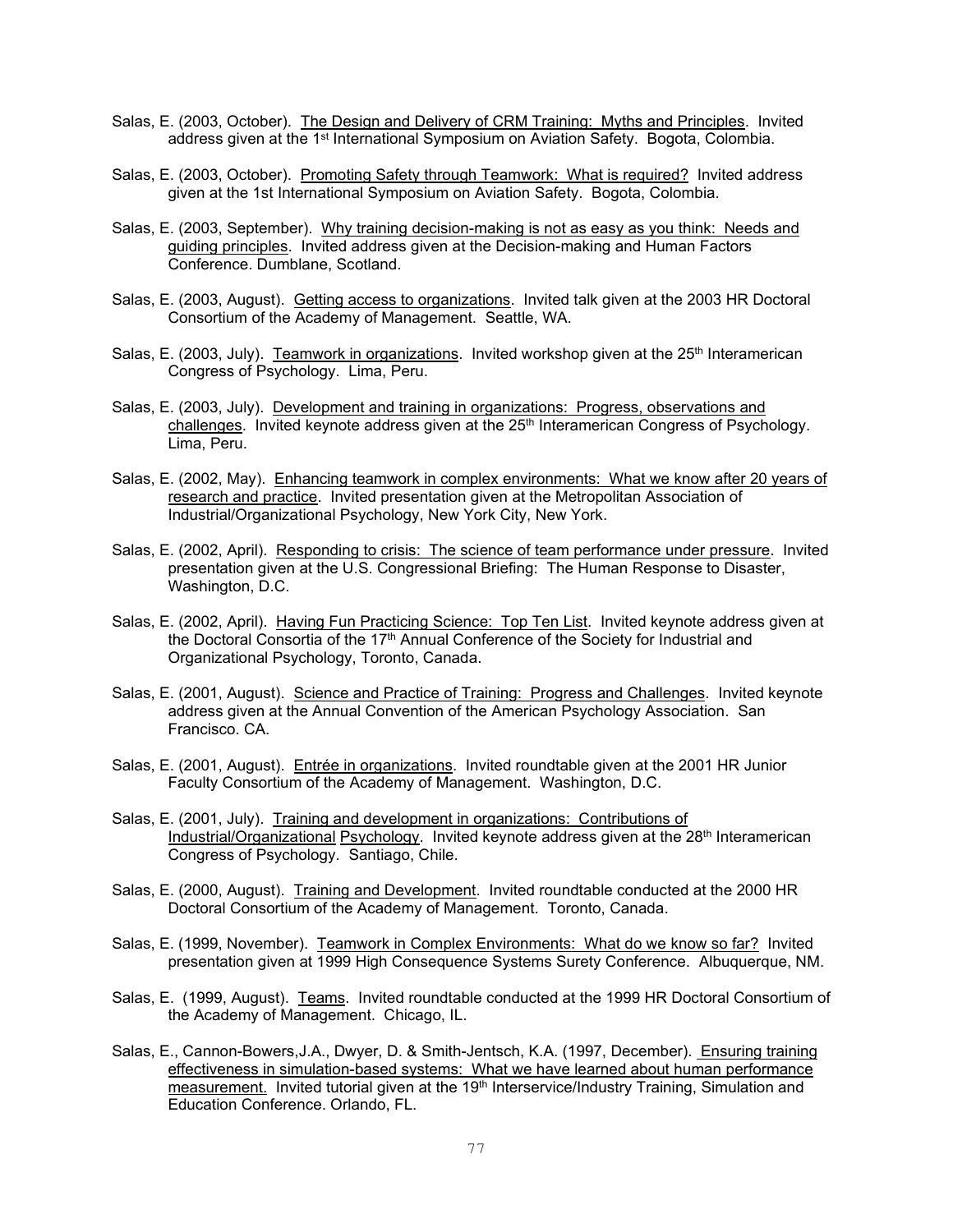- Salas, E. & Cannon-Bowers, J.A. (1997, July). Tools and strategies for designing and delivering team training. Invited presentation given at the conference on So You Have Implemented Teams…Now What: Implications for High-Performing Organizations. State College, PA.
- Salas, E. & Cannon-Bowers, J.A. (1996, April). The science and practice of training: Myths and opportunities. Invited presentation given at the Eleventh Annual Industrial/Organizational Psychology Doctoral Consortium, San Diego, CA.
- Salas, E. (1996, March). Having fun practicing science: Top ten list. Invited keynote address given at the 17th Meeting of the I/O & OB Graduate Student Conference, Toledo, OH.
- Salas, E. & Smith-Jentsch, K. (1996, March). The design and delivery of team training: Principles and lessons learned. Invited presentation given at the 1996 Fort Knox Training Development Symposium, Ft. Knox, KY.
- Salas, E. (1995, August). Training: Myths, realities and opportunities. Invited address given at the annual meeting of the American Psychological Association, New York.
- Cannon-Bowers, J.A. & Salas, E. (1994, April). Team training in complex systems: Lessons learned and future directions. Tutorial given at the annual meeting of the International Training Equipment Conference and Exhibition, The Hague, Holland.
- Salas, E. (1993, March). Team training: Principles and propositions. Invited presentation given at the Division 21 Mid-year meeting of the American Psychological Association, Arlington, VA.
- Salas, E., Cannon-Bowers, J.A. & Baker, C.V. (1992, April). Team decision-making in complex environments: Implications for training. Invited presentation given at the TIMS workshop on Mathematical Organizational Theory, Orlando, FL.
- Salas, E. & Tannenbaum, S.I. (1991, August). Training in teams. Invited seminar conducted at the Personnel/Human Resources Division Doctoral Consortium of the Academy of Management, Miami, FL.
- Salas, E., Prince, C., Cannon-Bowers, J.A. & Baker, C. (1991, April). Skill training for teams: Ensuring success in interdependent tasks. Invited workshop presented at the annual meeting of the Society for Industrial and Organizational Psychology, St. Louis, MO.
- Salas, E. (1991, April). Perspectives on small groups in organizations. Invited panel given at the 12th annual Industrial/Organizational and Organizational Behavior Graduate Student Conference, St. Louis, MO.
- Salas, E. (1991, April). Teamwork from team training: What we have learned in the 80's and a look at the 90's. Invited address given at the 1991 National Society for Performance and Instruction Conference, Los Angeles, CA.
- Salas, E. (1990, November). New methods and research findings in training. Invited address given at the International Symposium of Recent Research Advances in Organizational Behavior, Mexico City, Mexico.
- Salas, E., Prince, C. & Cannon-Bowers, J. (1989, November). Training aircrew coordination skills: A primer. Tutorial given at 11th meeting of the Interservice/Industry Training Systems Conference and Exhibition, Fort Worth., TX.
- Salas, E. (Chair) (1989, June). The science and practice of industrial organizational psychology: Recent trends. Invited symposium delivered at the XXII Interamerican Congress of Psychology, Buenos Aires, Argentina.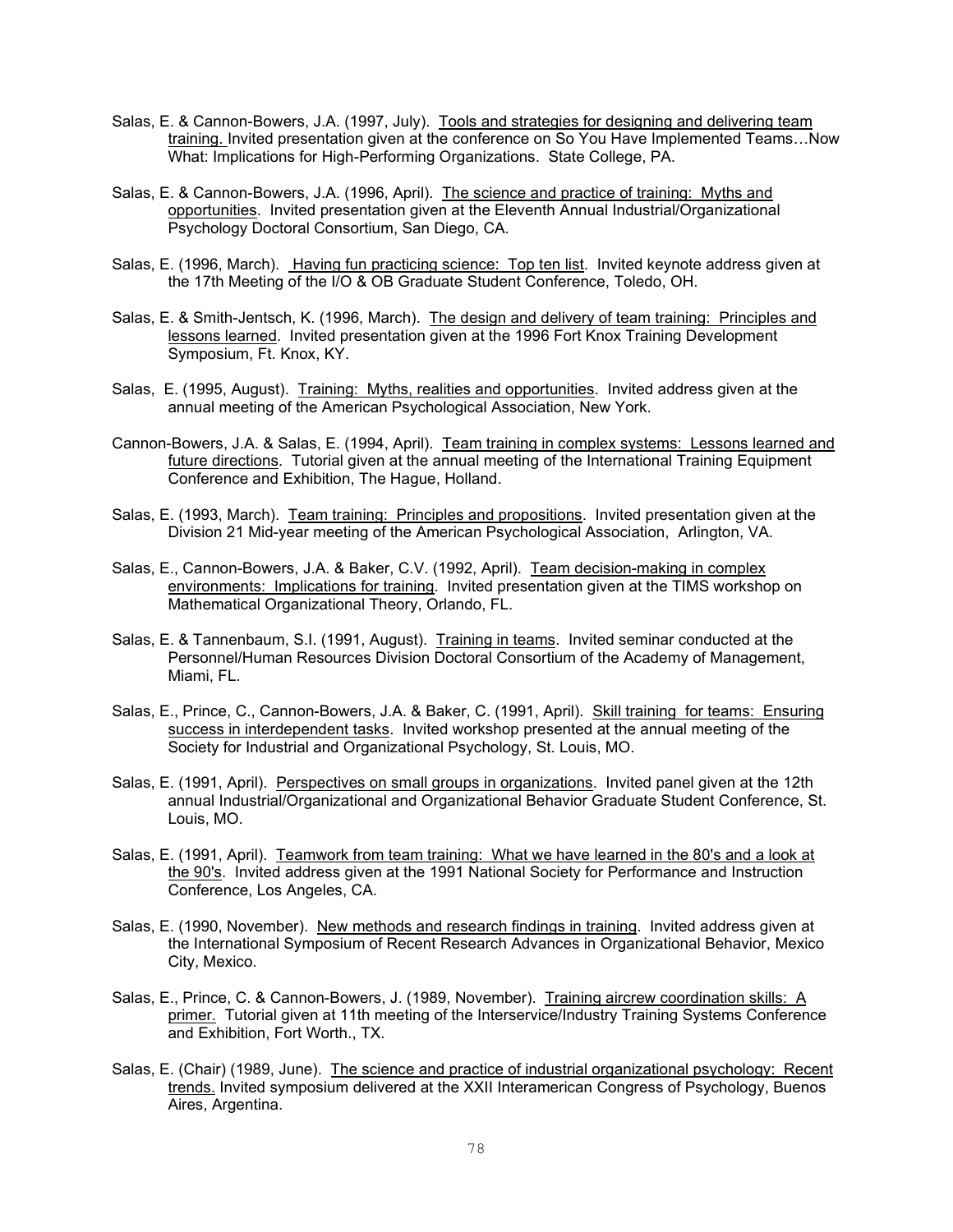- Tannenbaum, S.I., Salas, E., & Mathieu, J.E. (1989, June). Training effectiveness: Individual, contextual and expectation variables. In E. Salas (Chair) The science and practice of industrial/ organizational psychology: Recent trends. Invited symposium delivered at the XXII Interamerican Congress of Psychology, Buenos Aires, Argentina.
- Salas, E. (1985, July). Towards an understanding of Latin America's quality of work life. Invited address given at the XX Interamerican Congress of Psychology. Caracas, Venezuela.
- Salas, E. (1981). Training needs analysis. Invited presentation delivered at the First Annual Meeting of Psychology of Work and Organizations, Lima (Peru).
- Salas, E. (1981). Assessment centers. Invited presentation delivered at the First Annual Meeting of Psychology of Work and Organizations, Lima (Peru).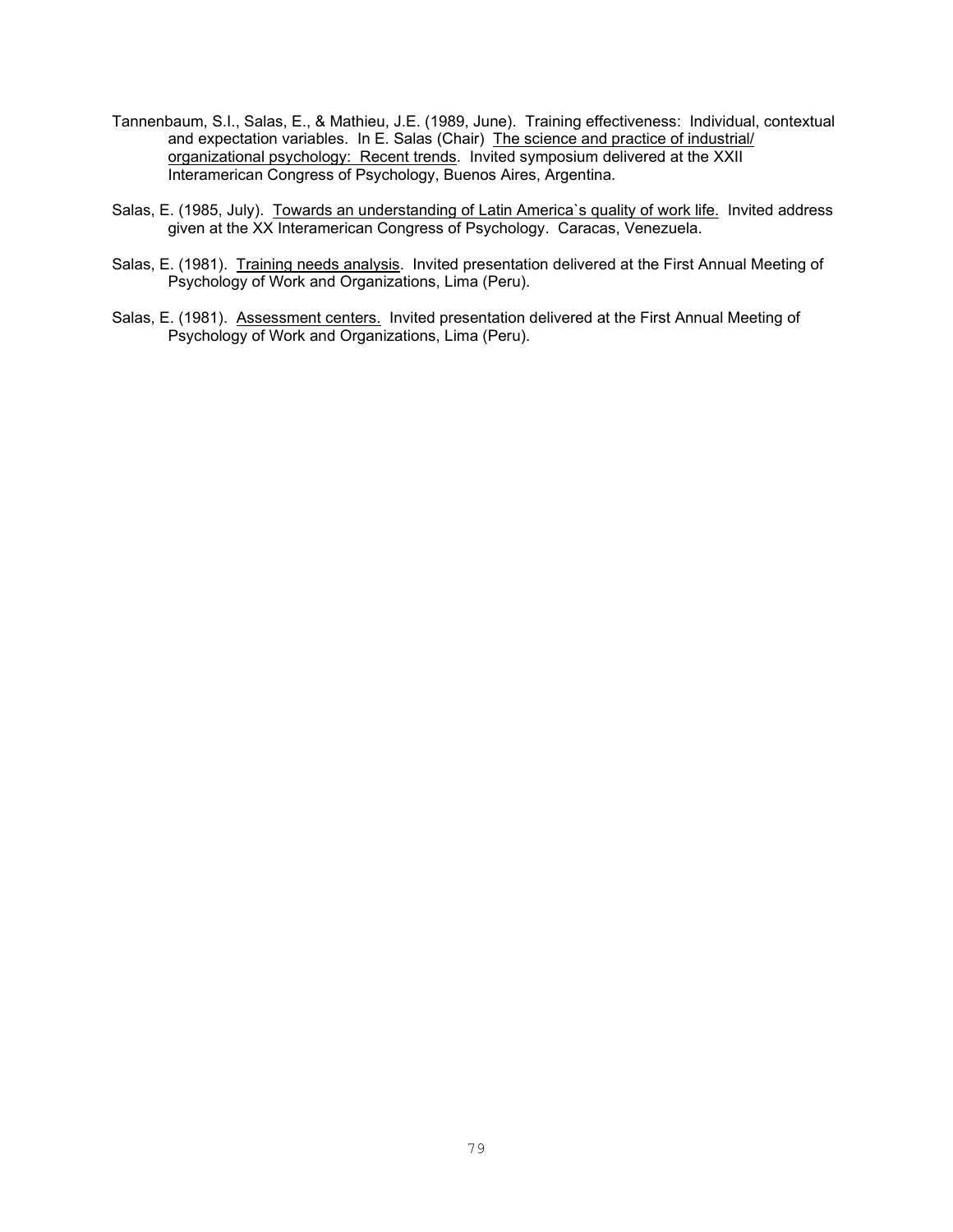## **TECHNICAL REPORTS, PROCEEDINGS & OTHER PUBLICATIONS**

- Hughes, A.M., Volante, W.G., Stowers, K., Leyva, K., Oglesby, J.M., Bisbey, T., & Salas, E. (2014). Underpinnings of Cognition in Physiological Measurement. Proceedings of the 2014 International Meeting of the Human Factors and Ergonomics Society. Chicago, IL: HFES.
- Oglesby, J.M., Stowers, K., Leyva, K., Dietz, A.S., Burke, C.S., & Salas, E. (2014). Assessing humanautomation system safety, efficiency, and performance: Developing a metrics framework. Proceedings of the 2014 International Annual Meeting of the Human Factors and Ergonomics Society. Chicago, IL: HFES.
- Hughes, A.M., Volante, W.G., Stowers, K., Leyva, K., Oglesby, J.M., Bisbey, T., & Salas, E. (2014, October). Drivers of cognition and physiological response: Towards a model of validated physiological measurement. Proceedings of the 2014 International Annual Meeting of the Human Factors and Ergonomics Society. Chicago, IL: HFES.
- Feitosa, J., Moynihan, L., Lacerenza, C., Cruz, D. & Salas, E. (April, 2013). Examining the Factor Structure of the Multigroup Ethnic Identity Measure. Poster presented at Society of Industrial Organizational Psychology, Houston, TX.
- Hughes, A.M., Sonesh, S., Zajac, S. & Salas, E. (2013). Leveraging the HFACs to understand and prevent medication errors in emergency medical services (EMS): A systematic review. Proceedings from the 2013 International Annual Meeting of the Human Factors and Ergonomics Society, 1688-1692.
- Burke, C. S., Thayer, A. L., Grossman, R., Salas, E., DiRosa, G., & Estrada, A. (2013). The measurement and emergence of cohesion within large scale, complex systems: A focus on the role of shared knowledge. In J. A. Espinosa & M. A. Clark (co-chairs), Team Knowledge Measurement and Representation in Large Collectives. Proceedings of Academy of Management.
- Dietz, A.S., Sierra, M.J. Smith-Jentsch, K. & Salas, E. (2012). Guiding principles for team stress measurement. In Proceedings of the 56th Annual Meeting of the Human Factors and Ergonomics Society (pp. 1074-1078). Santa Monica, CA: Human Factors and Ergonomics Society.
- Heyne, K., Lazzara, E. H., Keebler, J., Benishek, L. E., & Salas, E. (2012, October). Best practices for the effective implementation of telerounding. In Proceedings of the 56<sup>th</sup> Annual Meeting of the Human Factors and Ergonomics Society. Boston, MA: HFES.
- Coultas, C. W., Grossman, R., Feitosa, J., & Salas, E. (2011). Training for differences: A meta-analysis exploring what works and what doesn't in diversity. Proceedings of Interdisciplinary Network for Group Research Annual Conference, Minneapolis, MN.
- Lyons, R., Weaver, S., Allen, C., Metcalf, D., Graffeo, C. & Salas, E. (October, 2011). The combat medic card game for emergency medical procedures. Proceedings of the 55<sup>th</sup> annual meeting of the Human Factors and Ergonomics Society, San Francisco, CA.
- Lum, H.C., Sims, V.K., & Salas, E (2011, September). Low-Level Predictors Of Team Performance and Success. Proceedings of the 55th Annual Meeting of the Human Factors and Ergonomics Society. Las Vegas, NV: HFES. 55; 11457-1461
- Pavlas, D., Heyne, K., Bedwell, W. L., Lazzara, E., & Salas, E. (2010). Game-based learning: The impact of flow state and videogame self-efficacy. Proceedings of the 55th Annual Meeting of the Human Factors and Ergonomics Society. Las Vegas, NV: HFES, 54, 2398-2402.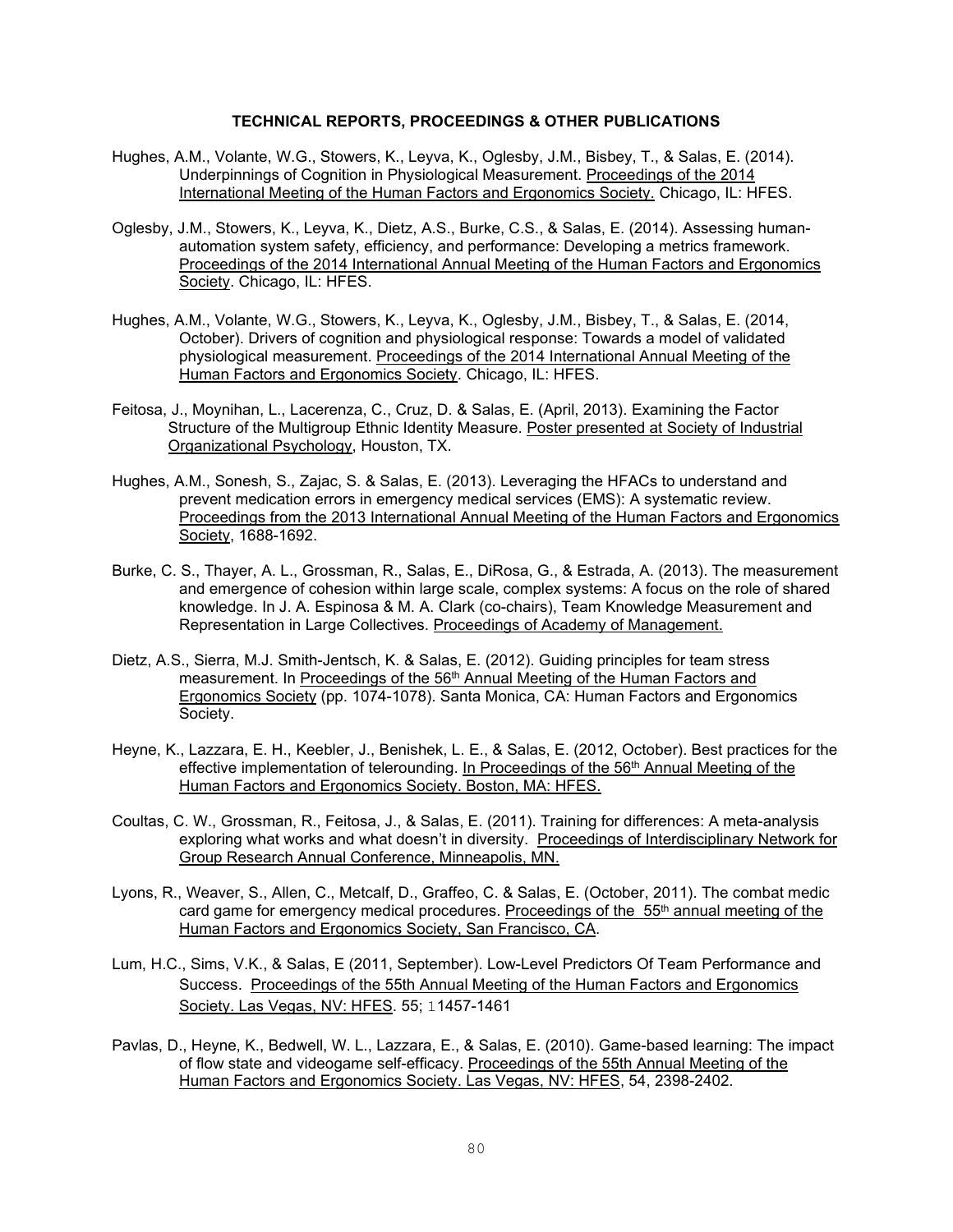- Heyne, K., Pavlas, D., Salas, E. (2011). An Investigation of the Effects of Flow State on Team Process and Outcomes. Proceedings of the 55th Annual Meeting of the Human Factors and Ergonomics Society. Las Vegas, NV: HFES
- Dietz, A.S., Weaver, S.J., Sierra, M.J., Bedwell, W.L., Salas, E., Smith-Jentsch, K., et al. (2010). Unpacking the temporal and interactive effects of stress on individual and team performance. In Proceedings of the 54<sup>th</sup> Annual Meeting of the Human Factors and Ergonomics Society (pp. 1017-1021). Santa Monica, CA: Human Factors and Ergonomics Society
- Lazzara, E.H., Dietz, A.S., Weaver, S.J., Pavlas, D., Heyne, K., Salas, E., & Ramachandran, S. (2010). Guidelines for training adaptive expertise. In Proceedings of the 54th Annual Meeting of the Human Factors and Ergonomics Society (pp. 2294-2298). Santa Monica, CA: Human Factors and Ergonomics Society.
- Weaver, S. J., DiazGranados, D., Rosen, M. A., Lyons, R., Salas, E., Robinson, D. W., Birnbach, D. J., King, H., Rothenberg, P., Leis, R. & Stephens, M. (2009). Team training for medical military teams: Using simulation to improve teamwork. In Proceedings of the 2009 Interservice/Industry Training, Simulation, & Education Conference. Orlando, Fl.
- Bedwell, W. L., Wildman, J. L., DiazGranados, D., Shuffler, M. L., Salas, E., & Burke, C. S. (2009, July). Towards a theoretical framework of intercultural collaboration. In Proceedings of Modeling Intercultural Collaboration and Negotiation (MICON), 1-9.
- Lazzara, E.H., Shuffler, M., Rosen, M.A., Xavier, L., Wooten, S., Salas, E., et al (2009, October). Identifying the best practices for critical social thinking and metacognitive thinking training. In Proceedings of the 53rd Annual Meeting of the Human Factors and Ergonomics Society, San Antonio, TX.
- Lum, H.C., Sims, V.K., Lagattuta, N.C., Rosen, M.A., & Salas, E., (2009, October) Eye movements and reliance on external memory aids predict team success in a military planning task. Proceedings of the 53<sup>rd</sup> Annual Meeting of the Human Factors and Ergonomics Society, San Antonio, TX.
- Pavlas, D., Bedwell, W., Heyne, K., & Salas, E. (2009, October), Investigating the attributes in serious games that contribute to learning. Proceedings of the 53<sup>rd</sup> Annual Meeting of the Human Factors and Ergonomics Society, San Antonio, TX.
- Shuffler, M. L., Salazar, M., Bedwell, W. L., Salas, E., & Burke, C. S. (2009, December). Culture on the front line: Dimensions that matter. Proceedings of the 2009 Interservice/Industry Training, Simulation, & Education Conference. Orlando, Fl.
- Pavlas, D., Burke, C.S., Fiore, S., Salas, E., Jensen, R., & Fu, D. (2009, October). Enhancing unmanned aerial system training: knowledge, skills, attitudes, and methods. Proceedings of the 53rd Annual Meeting of the Human Factors and Ergonomics Society, San Antonio, TX.
- Rosen, M.A., Salas, E., Fiore, S.M., Pavlas, D., & Lum, H.C. (2009, October). Team cognition and external representations: A framework and propositions for supporting collaborative problem solving. Proceedings of the  $53<sup>rd</sup>$  Annual Meeting of the Human Factors and Ergonomics Society, San Antonio, TX.
- Wildlman, J., Shuffler, M., Fiore, S., Lazzara, E.,H., Rosen, M., Xavier, L. et al. (2009 October). Adopting the training cycle for trust training in swiftly starting action teams. In Steve Fiore & Elizabeth Lazzara (Chairs), Managing trust in Swift Action Teams. Symposium conducted at the 53<sup>rd</sup> Annual Meeting of the Human Factors and Ergonomics Society, San Antonio, TX.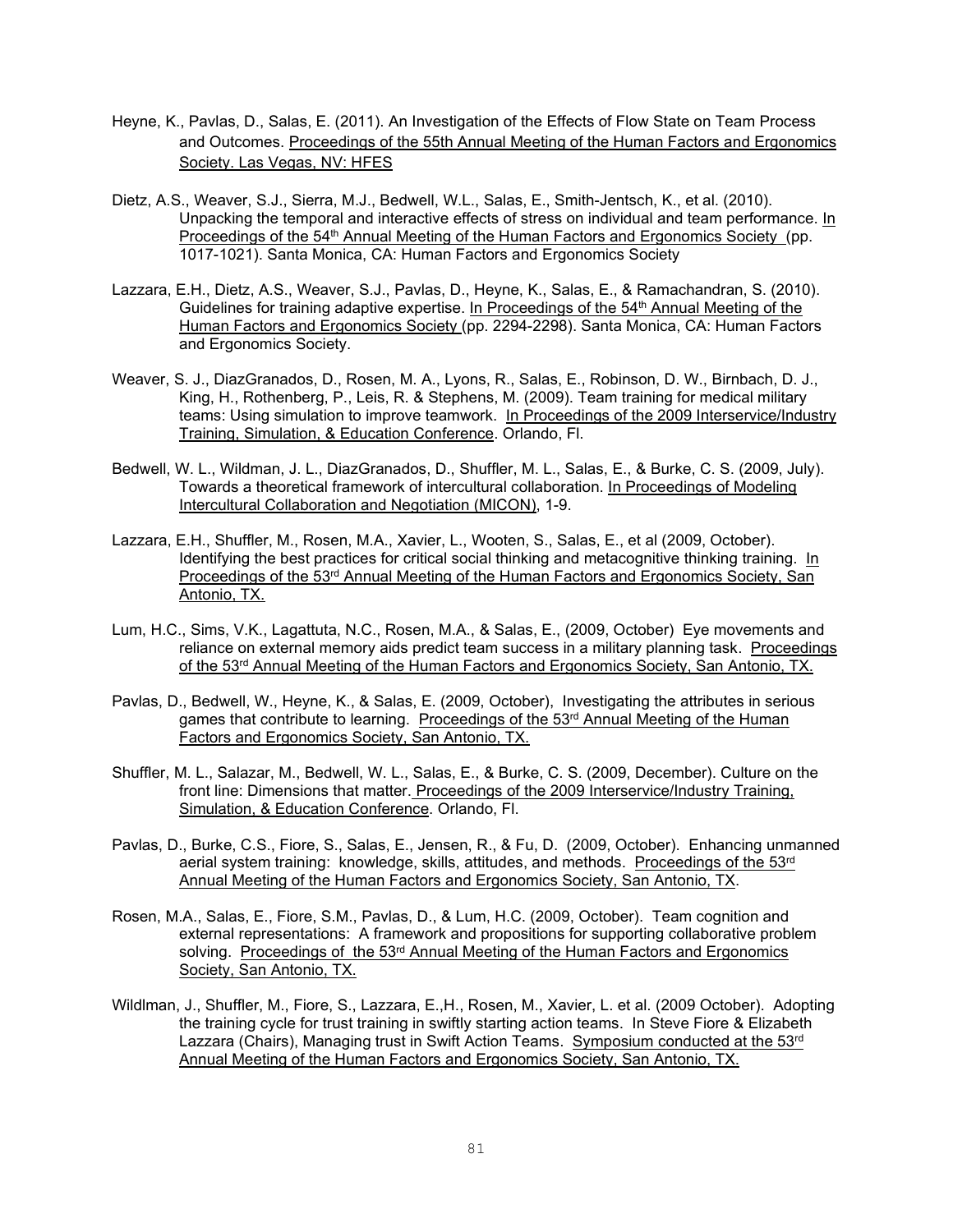- Lum, K.C., Fiore, S.M., Rosen, M.A., & Salas, E., (2008, September). Complexity in Collaboration: Developing an understanding of macrocognition in teams through examination of task complexity. Proceedings of the Human Factors and Ergonomics Society 52<sup>nd</sup> Annual Meeting, New York, NY: HFES.
- Wilson. K., Rosen, M.A., & Salas, E., (2008, September). Improving shared cognition in forward surgical teams: From theory to learning strategies. Proceedings of the Human Factors and Ergonomics Society 52nd Annual Meeting, New York, NY: HFES.
- Pavlas, D., Rosen, M.A., Fiore, S., & Salas, E., (2008, September). Using visual attention video games and traditional interventions to improve baggage screening. Proceedings of the Human Factors and Ergonomics Society 52<sup>nd</sup> Annual Meeting, New York, NY: HFES.
- Ohland, M.W., Loughry, M.L., Salas, E., Woehr, D.J., Layton, R.A., Pomeranz, H.R., Bedwell, W.L., Ferguson, D.M., Lyons, R., Heyne, K., Driskell, T. (2011). SMARTER teamwork: System for management, assessment, research, training, education, and remediation for teamwork. Proceedings of the American Society of Engineering Education.
- Rosen, M.A., Wildman, J.L., & Bedwell, W.L., Fritzsche, B., Salas, E., & Burke, C.S., (2008) Diagnosing friction points in multicultural team performance: A rationale and measurement approach. Proceedings of the Human Factors and Ergonomics Society 52<sup>nd</sup> Annual Meeting, New York, NY: HFES.
- Rosen, M.A., Lazzara, E.H., Lyons, R., Weaver, S.J., Salas, E., Wu, T.S., Silvestri, S., & King, K.B. (2008). SMARTER-Team: Adapting Event-based tools for simulation-based team training in health care. Proceedings of the Human Factors and Ergonomics Society 52<sup>nd</sup> Annual Meeting, New York, NY:HFES.
- Rosen, M. A., Salas, E., Lazzara, E. H., Lyons, R., Weaver, S., Wu, T.S., Silvestri, S., & King, H.B. (2008). SMARTER-Team: Developing an Event-based Methodology for Simulation-based Team Training in Healthcare. Proceedings of the 52nd Human Factors and Ergonomics Society Annual Meeting, New York, NY. 52(12), 793-797.
- Wilson, K.A., Salas, E., Priest, H.A, & Andrews, D. (2007). A team training taxonomy to reduce friendly fire Incidents. Human Factors and Ergonomics Society Bulletin, (50) 3, 1-2.
- Fiore, S. M., Jentsch, F., Salas, E. & Finkelstein, N. (2005). Cognition, Teams, and Augmenting Team Cognition: Understanding Memory Failures in Distributed Human-Agent Teams. Proceedings of 11th International Conference on Human Computer Interaction.
- Rosen, M., Fiore, S.M., & Salas, E. (2006). Cultural evolution in team problem solving. Proceedings of the Human Factors and Ergonomics Society 50<sup>th</sup> Annual Meeting. San Francisco, CA. (pp.1774-1778).
- Wilson-Donnelly, K. A., Burke, C. S., & Salas, E. (2006). Does CRM training work in healthcare? In Proceedings of the Annual Meeting of the Human Factors and Ergonomics Society., Santa Monica, CA.
- Burke, C.S., Hess, K.P., Priest, H.A., Rosen, M., Salas E., Paley, M., & Riedel, S. (2005). Facilitating leadership in a global community: A training tool for multicultural team leaders. Proceedings of the 2005 Interservice/Industry Training, Simulation, and Education Conference (pp. 1035-1046). Orlando, FL.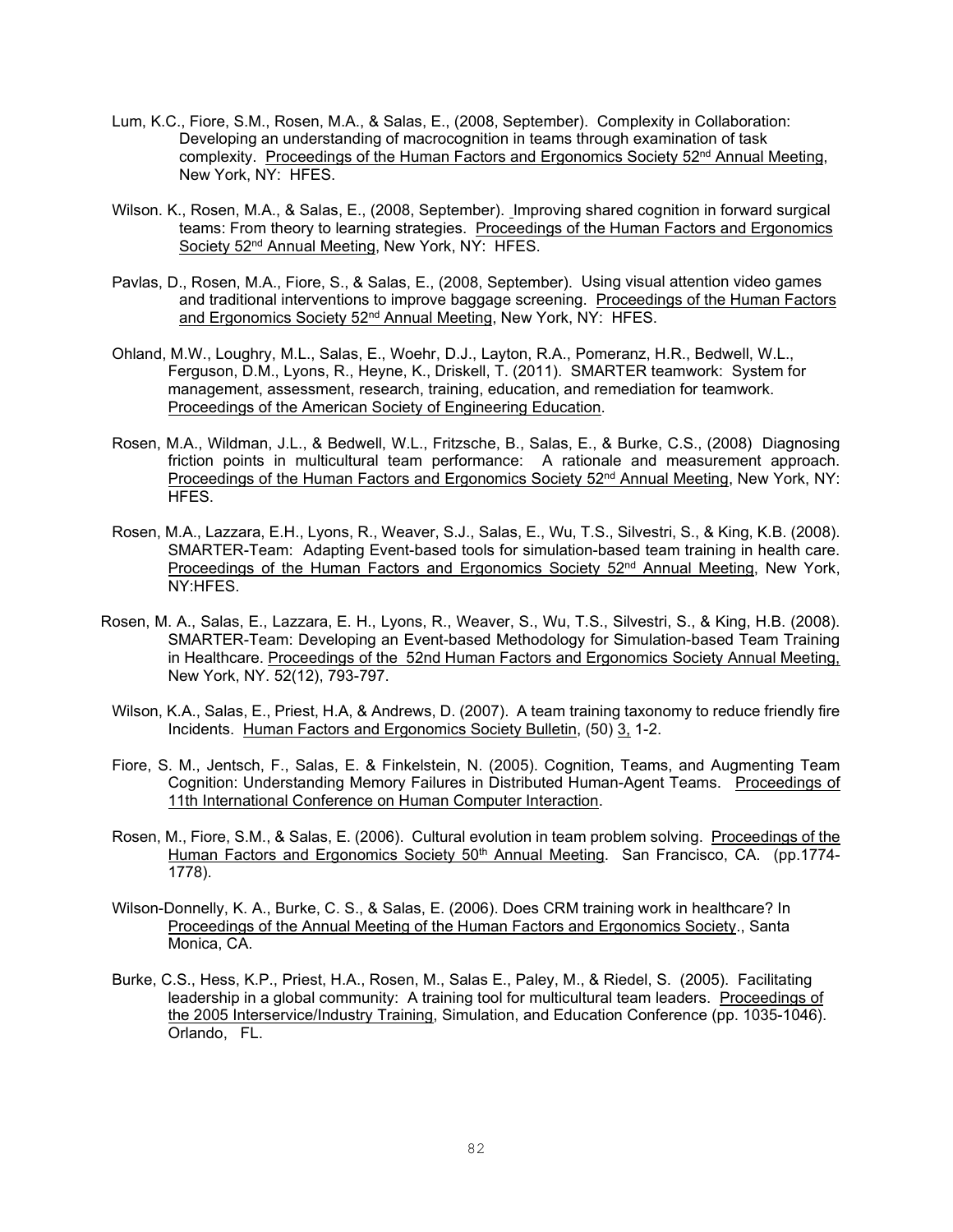- Fiore, S. M., Jentsch, F., Salas, E. & Finkelstein, N. (2005). Cognition, Teams, and Augmenting Team Cognition: Understanding Memory Failures in Distributed Human-Agent Teams. Paper presented at the Conference on Augmented Cognition jointly held with the 11th International Conference on Human Computer Interaction.
- Moreno, P. & Salas, E. (2004). Las nuevas competencias: Unas reflexiones. Revista Aviador, Mayo-Junio, 42-44.
- Priest, H. A., Guthrie, J., Stagl, K. C., & Salas, E. (2004). Virtual Teams: The role of involvement, immersion and presence for distributed team members. In Proceedings of the Human Factors and Ergonomics Society 48<sup>th</sup> Annual Meeting. Santa Monica, CA: HFES.
- Priest, H. A., Guthrie, J., Stagl, K. C., & Salas, E. (2004). Are there differences in teamwork across team type? In Proceedings of the Human Factors and Ergonomics Society 48th Annual Meeting. Santa Monica, CA: HFES.
- Fiore, S.M., Cuevas, H.M. & Salas, E. (2003). Putting working memory to work: Integrating cognitive science theories with cognitive engineering research. In Proceeding of the Human Factors and Ergonomics Society 47<sup>th</sup> Annual Meeting (pp. 508-512). Santa Monica, CA.
- Fiore, S. M., Jentsch, F., Bowers, C. A., & Salas, E. (2003). Shared mental models at the intra- and interteam level: Applications to counter-terrorism and crisis response for homeland security. In Proceedings of the Human Factors and Ergonomics Society 47<sup>th</sup> Annual Meeting (pp. 439-443).
- Wilson-Donnelly, K.A., Priest, H. A., Salas, E., & Burke, C.S. (2003). Guidelines for developing a safety culture to support the implementation and use of technology. In Proceedings of the Human Factors and Ergonomics Society 47<sup>th</sup> Annual Meeting (pp. 1777-1781). Santa Monica, CA: **HFES**
- Burke, C. S., Wilson, K. A., & Salas, E. (2002). Crisis management teams (CMT): Leveraging the science of team performance under stress. Proceedings of the 46<sup>th</sup> Annual Human Factors and Ergonomics Society. Baltimore, MD. 546-551
- Cooke, N., Kiekel, P. A., Bell, B., & Salas, E. (2002). Addressing limitations of the measurement of team cognition. Proceedings of the  $46<sup>th</sup>$  Annual Human Factors and Ergonomics Society Baltimore, MD. 403-407
- Cuevas, H. M., Fiore, S. M., Salas, E., & Bowers, C. A. (2002). A macroergonomic approach to distributed team performance. Proceedings of the 46<sup>th</sup> Annual Human Factors and Ergonomics Society Baltimore,MD. 1335-1339
- Fiore, S. M., Cuevas, H. M., Salas, E., & Schooler, J. W. (2002). Distributed teams and distributed memory. Proceedings of the 46<sup>th</sup> Annual Human Factors and Ergonomics Society Baltimore, MD. 398-402
- Fiore, S. M., Cuevas, H. M., Scielzo, S., & Salas, E. (2002). Metacognitive bias in complex task training: Influence of verbal ability in performance prediction accuracy. Proceedings of the  $46<sup>th</sup>$ Annual Human Factors and Ergonomics Society, Baltimore, MD.
- Hoeft, R. M., Jentsch, F. G., Harper, M. E., Evans, W. A., Berry, D. G., Bowers, C. A., & Salas, E. (2002). Structural knowledge assessment with the team performance lab's knowledge analysis test suite (TPL-KATS). Proceedings of the 46<sup>th</sup> Annual Human Factors and Ergonomics Society Baltimore, MD. 756-760
- Priest, H. A., Burke, C. S., Munim, D., & Salas, E. (2002). Understanding team adaptability: Initial theoretical and practical considerations. Proceedings of the 46th Annual Human Factors and Ergonomics Society Baltimore, MD. 561-565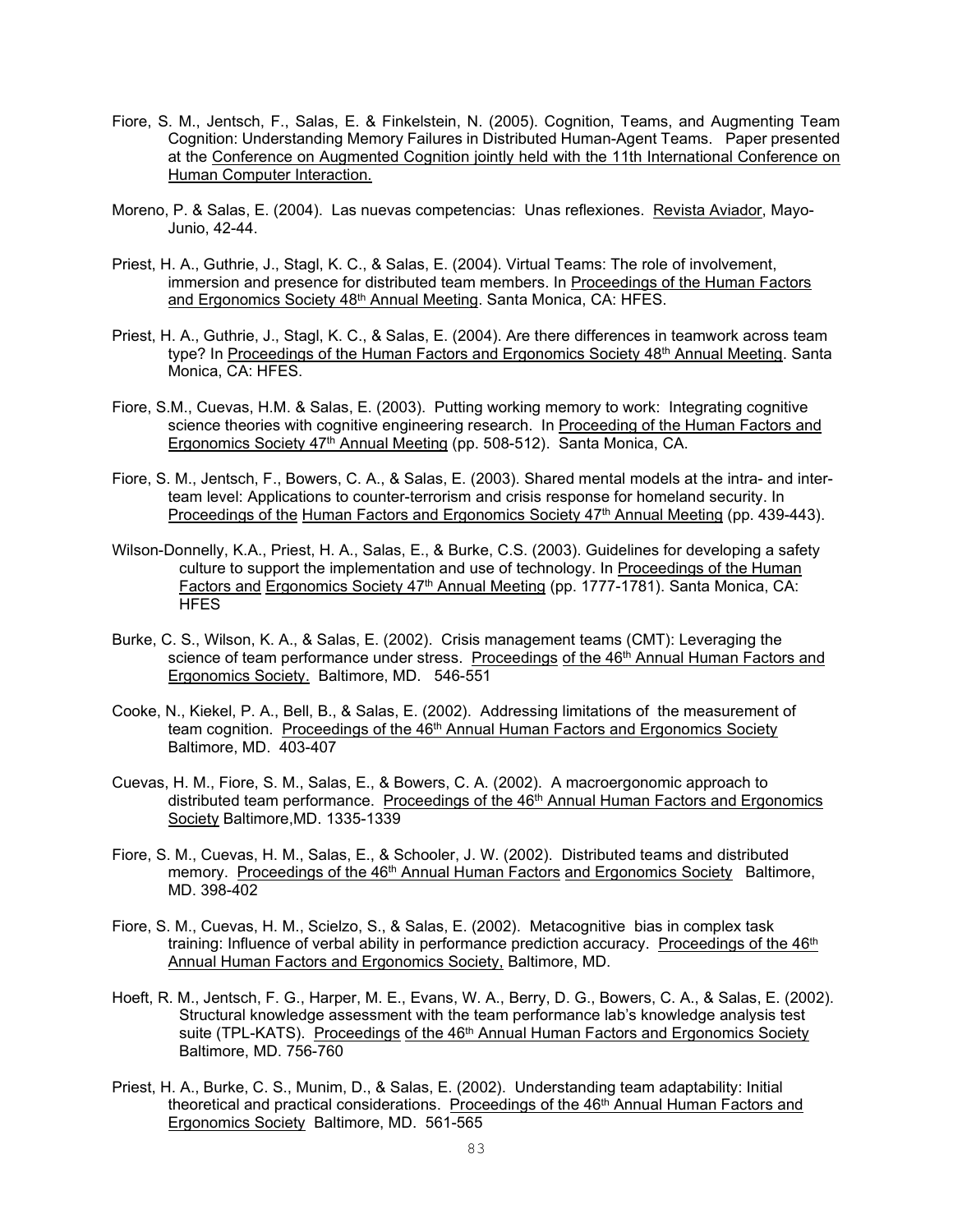- Salas, E., Fiore, S. M. (2002). Team cognition: Process and performance at the inter-and intraindividual level. Symposium Summary. Proceedings of the 46<sup>th</sup> Annual Human Factors and Ergonomics Society Baltimore, MD. 397
- Scielzo, S., Fiore, S. M., Cuevas, H. M., & Salas, E. (2002). The utility of mental model assessment in diagnosing cognitive and metacognitive processes for complex training. Proceedings of the  $46<sup>th</sup>$ Annual Human Factors and Ergonomics Society Baltimore, MD. 566-568
- Fiore, S.M., Salas, E., Bowers, C.A. (2001). Attitudes, behaviors, and cognition in distributed teams: The effect of team opacity on process and performance. Proceedings of the Human Factors and Ergonomics Society 45<sup>th</sup> Annual Meeting, Minneapolis, MN 382-386.
- Rhodenizer Van Duyne, L., Jentsch, K., Bowers, C., Burroughs, W., Cannon-Bowers, J., & Salas, E. (2001). Comparing the utility and sequencing of different types of feedback. Proceedings of the Human Factors and Ergonomics Society 45th Annual Meeting, Minneapolis, MN 1843-1847.
- Hancock, P.A., Ganey, H.C.N., Mouloua, M., Salas, E., Gilson, R., Greenwood-Ericksen, A., Parasumman, R., Harris, W., Leon, A., & Smith, K. (2001). A descriptive framework for the evaluation of stress effects on operator performance. Proceedings of the Human Factors and Ergonomics Society 45<sup>th</sup> Annual Meeting, Minneapolis, MN 948-951.
- Burke, C.S., Salas, E., & Kincaid, J.P. (2001). Emergency vehicles that become accident statistics: Understanding and limiting accidents involving emergency vehicles. Proceedings of the Human Factors and Ergonomics Society 45<sup>th</sup> Annual Meeting, Minneapolis, MN 508-512.
- Evans, A.W., Jentsch, F., Hitt, J.M., Bowers, C., Salas, E. (2001). Mental model assessments: Is there convergence among different methods? Proceedings of the Human Factors and Ergonomics Society 45<sup>th</sup> Annual Meeting, Minneapolis, MN 293-296.
- Cooke, N.J., Cannon-Bowers, J.A., Kiekel, P.A., Rivera, K., Stout, R., and Salas, E. (2000). Improving Team's Interpositional Knowledge through Conceptual Cross Training. Proceedings of the Human Factors and Ergonomics Society 44th Annual Meeting. San Diego, CA 44, 2390-2393.
- Jentsch, F., Bowers, C.A., & Salas, E. (2000). Developing a metacognitive training program for followership skills. Proceedings of the  $10<sup>th</sup>$  International Symposium on Aviation Psychology, Columbus, OH
- Oser, R., Jentsch, F., Bowers, C.A., & Salas, E. (1999). Using automation to support decision making: Challenges and training research requirements. Proceedings of the Human Factors and Ergonomics Society 43rd Annual Meeting.
- Baker, D.P., Salas, E. & Cannon-Bowers, J.A. (1998). Team task analysis: Lost but hopefully not forgotten. The Industrial-Organizational Psychologist, 35, 79-83.
- Oser, R.L., Dwyer, D.J., Cannon-Bowers, J.A., & Salas, E. (1998). Enhancing multi-crew information Warfare performance-An event-based approach for training. Proceedings of the 1<sup>st</sup> Symposium of the Human Factors and Medicine Panel of the North Atlantic Treaty Organization, Edinburgh, United Kingdom.
- Stout, R.J., Salas, E., Merket, D.C., & Bowers, C. (1998). Low-Cost simulation and military aviation team Training. Proceedings of the AIAA Modeling and Simulation Technologies Conference and Exhibit, Boston, MA (pp. 311-318). Reston, VA: AIAA.
- Cooke, N.J., Stout, R., Rivera, K., & Salas, E. (1998). Exploring measures of team knowledge. Proceedings ofthe Human Factors and Ergonomics Society 42<sup>nd</sup> Annual Meeting. 215-219.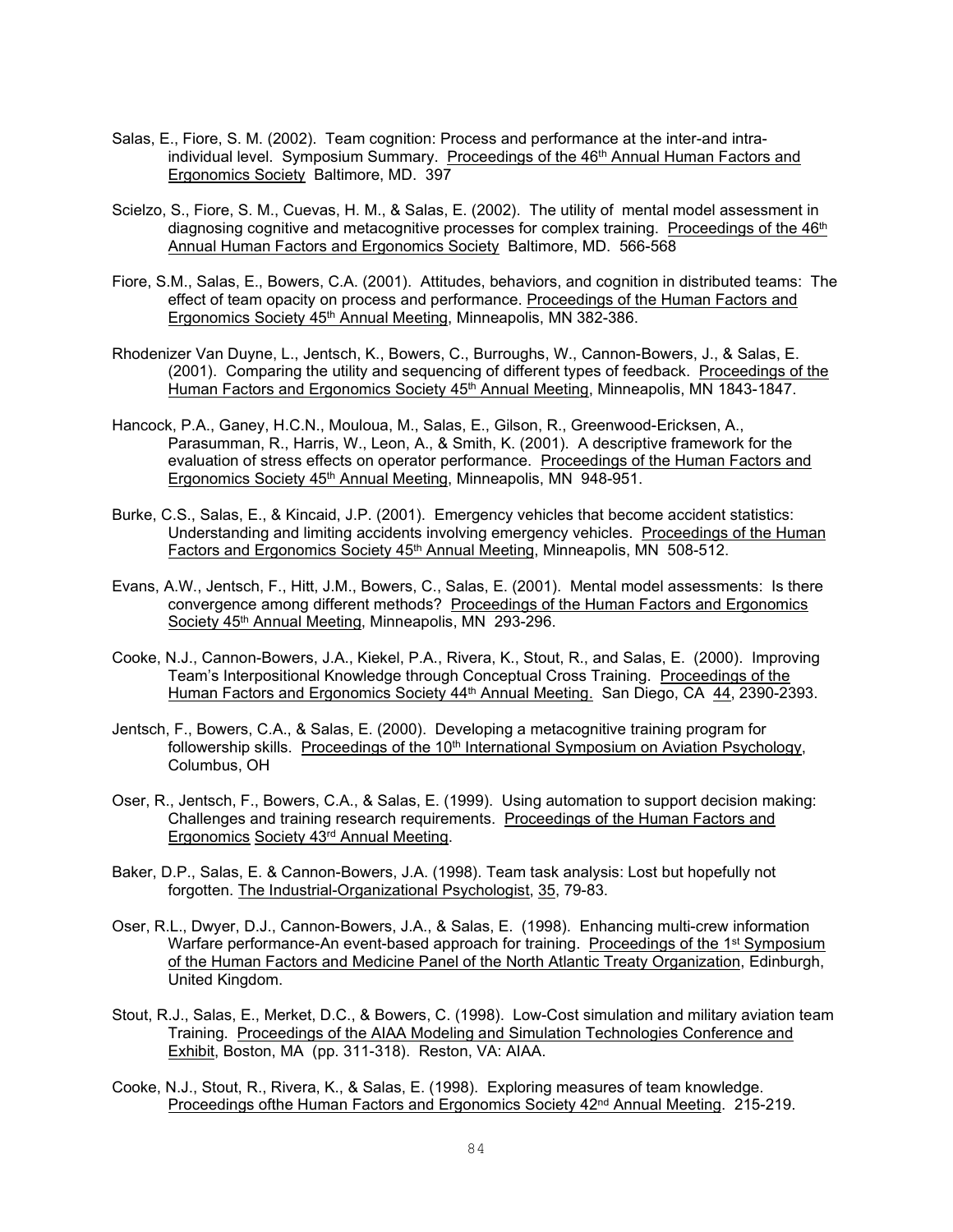- Cooke, N.J., Stout, R., & Salas, E. (1997). Expanding the measurement of situation awareness through cognitive engineering methods. Proceedings of the Human Factors and Ergonomics Society 41<sup>st</sup> Annual Meeting, 215-219.
- Stout, R.J., Cannon-Bowers, J.A., & Salas, E. (1997). A team perspective on situational awareness (SA): Cueing training [CD-ROM]. Proceedings of the 19th annual Interservice/Industry Training, Simulation and Education Conference, Orlando, FL. 174-182.
- Phillips, D., Sujansky, J., Hontz, E.T., Cannon-Bowers, J.A, Salas, E. & Villalonga, J. (1997). Innovative Strategies and methods for total ship training on LPD-17 [CD-ROM]. Proceedings of the 19th annual Interservice/Industry Training, Simulation and Education Conference, Orlando, FL. 220- 225.
- Oser, R.L., Cannon-Bowers, J.A., Dwyer, D.J., & Salas, E. (1997). Establishing a learning environment forJSIMS: Challenges and considerations [CD-ROM]. 1. Proceedings of the 19<sup>th</sup> annual Interservice/Industry Training, Simulation and Education Conference, Orlando, FL. 144-153.
- Bowers, C.A., Jentsch, F., Baker, D.P., Prince, C., & Salas, E. (1997). Rapidly reconfigurable event-set based line operational evaluation scenarios. Proceedings of the 41st annual meeting of the Human Factors and Ergonomics Society , 1, 912-915.
- Cooke, N.J., Stout, R.J., & Salas, E. (1997). Broadening the measurement of situation awareness through cognitive engineering methods. Proceedings of the 41st annual meeting of the Human Factors and Ergonomics Society , 1, 215-219.
- Jentsch, F., Bowers, C.A., & Salas, E. (1997). Could mental practice and imagery be techniques for enhancing aviation team performance. Proceedings of the  $41<sup>st</sup>$  annual meeting of the Human Factors and Ergonomics Society, 1172-1175.
- Stout, R.J., Driskell, J.E., & Salas, E. (1997). Collective orientation and team performance? Proceedings of the 41st annual meeting of the Human Factors and Ergonomics Society , 2, 1190-1194.
- Jentsch, F.G., Bowers, C.A., Sellin-Wolters, S. & Salas, E. (1995). Crew coordination behavior as predictors of problem detection and decision-making times. Proceedings of the 39th annual meeting of the Human Factors and Ergonomics Society , 2, 1350-1352.
- Prince, C. & Salas, E. (1995). The role of simulation in the measurement and training of situation awareness. Proceedings of the International Training Equipment Conference and Exhibition. (pp. 31-35). The Hague, Netherlands.
- Brannick, M.T., Prince, C., Salas, E., & Stout, R.J. (1995). Assessing aircrew coordination skills in TH-57 pilots. Proceedings of the Eighth International Symposium on Aviation Psychology, Columbus, OH, 1069-1072.
- Stout, R.J., Prince, C., Salas, E., & Brannick, M.T. (1995). Beyond reliability: Using crew resource management (CRM) measurements for training. Proceedings of the Eighth International Symposium on Aviation Psychology, Columbus, OH, 619-624.
- Blickensderfer, E.L., Cannon-Bowers, J.A. & Salas, E. (1994). Feedback and team training: Exploring the issues. Proceedings of the 38th annual meeting of the Human Factors and Ergonomics Society,
- Swezey, R.W. & Salas, E. (1994). A behavioral approach to teamwork training. In G.E. Bradley & H.W. Hendrick (Editors). Human Factors in Organizational Design and Management-IV: Proceedings of the Fourth International Symposium (pp. 315-321). Amsterdam: North-Holland.
- Blickensderfer, E.L., Cannon-Bowers, J.A., & Salas, E. (1994). Feedback and team training: Team selfcorrection. Proceedings of the 2nd Annual Mid-Atlantic Human Factors Conference, 81-85.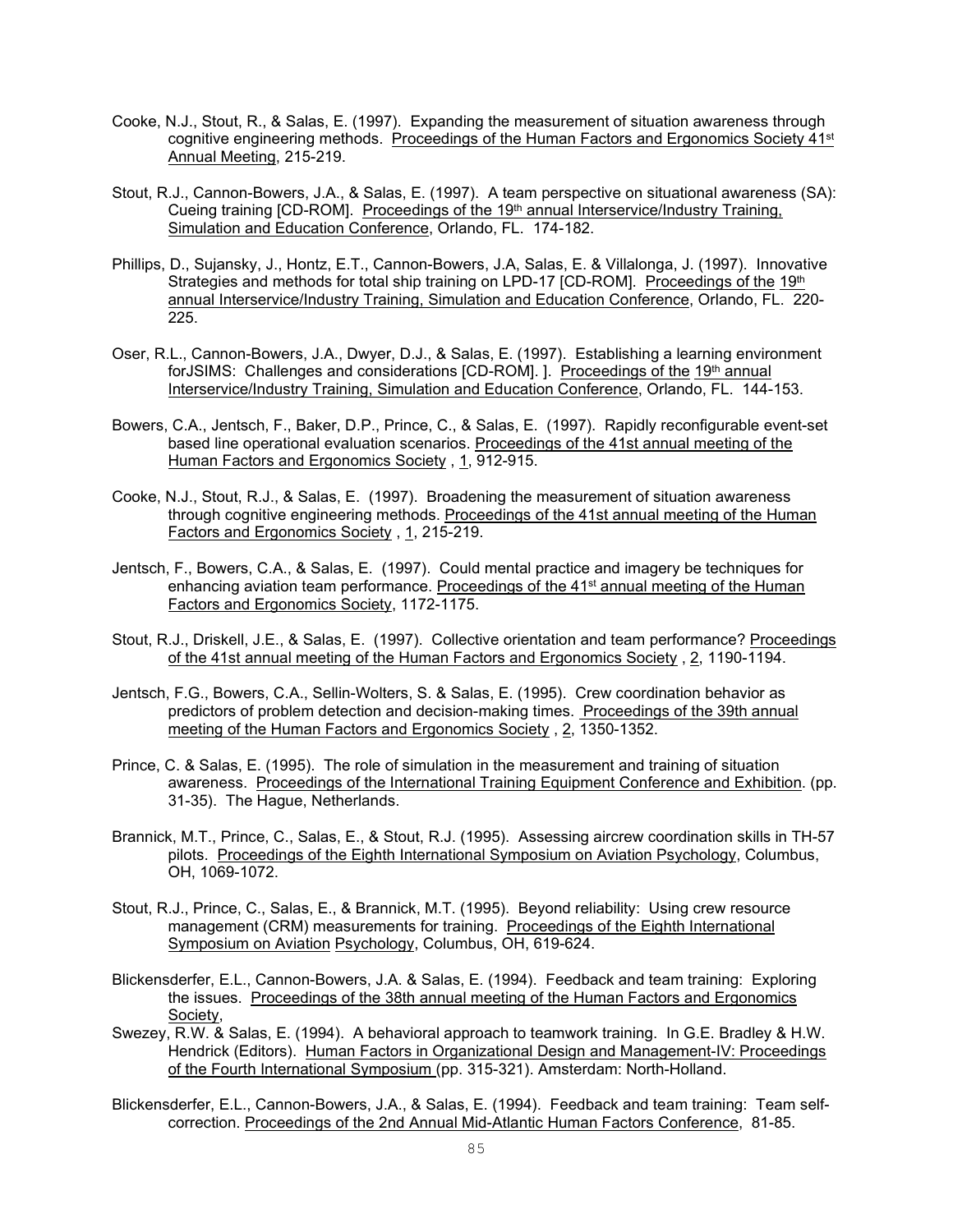- Prince, C., Hartel, C., & Salas, E. (1993). Aeronautical decision making and consistency of crew behaviors: Implications for training. Proceedings of the Seventh International Symposium on Aviation Psychology. (pp. 248-251). Columbus, Ohio.
- Hall, J.K., Dwyer, D.J., Cannon-Bowers, J.A., Salas, E. & Volpe, C.E. (1993). Toward assessing team tactical decision-making under stress: The development of methodology for structuring team training scenarios. Proceedings of the 15th Interservice/Industry Training Systems and Education Conference (pp. 87-98). Orlando, FL.
- Bowers, C.A., Braun, C.C., Holmes, B.E., Morgan, B.B., Jr., & Salas, E. (1993). The development of aircrew coordination behaviors. Proceedings of the Seventh International Symposium on Aviation Psychology Columbus, OH, 758-761.
- Tannenbaum, S.I., Cannon-Bowers, J.A., Salas, E., & Mathieu, J.E. (1993). Factors that influence training effectiveness: A conceptual model and longitudinal analysis (NAWCTSD Technical Report Number 93-011). Orlando, FL: Naval Air Warfare Center
- Braun, C.C., Bowers, C.A., Holmes, B.E. & Salas, E. (1993). Impact of task difficulty on the acquisition of aircrew coordination skills. Proceedings of the Human Factors and Ergonomic Society 37th Annual Meeting, 2, 1262-1266.
- Stout, R.J., & Salas, E. (1993). The role of planning in coordinated team decision making: Implications for training. Proceedings of the Human Factors and Ergonomics Society 37th Annual Meeting, 2, 1238-1242.
- Travillian, K.K., Volpe, C.E., Cannon-Bowers, J.A. & Salas, E. (1993). Cross-training highly interdependent teams: Effects on team processes and team performance. Proceedings of the Human Factors and Ergonomic Society 37th Annual Meeting, 2, 1243-1247.
- Salas, E. (1993). Team training and performance. APA Psychological Science Agenda, 6(1), 9-11.
- Salas, E. & Burgess, K.A. (1992). Research support: Some guidelines (and farewell). The Industrial/Organizational Psychologist, 30 (2), 34-35.
- Tannenbaum, S.I., Cannon-Bowers, J.A., Salas, E. & Mathieu, J.E. (1992). Deriving theoretically-based principles of training effectiveness to optimize training system design. Proceedings of the 14th Interservice/Industry Training System and Education Conference, 619-631.
- Hall, J.K., Driskell, J.E., Salas, E. & Cannon-Bowers, J.A. (1992). Development of instructional design guidelines for stress exposure training. Proceedings of the 14th Interservice/Industry Training System and Education Conference, 357-363.
- Fowlkes, J.E., Lane, N.E, Salas, E. Oser, R.L. & Prince, C. (1992). TARGETS for aircrew coordination training. Proceedings of the 14th Interservice/Industry Training System and Education Conference, 342-352.
- Zalesny, M.D. & Salas, E. (1992). Measuring process in team performance and training. Proceedings of the Human Factors Society 36th Annual Meeting, 2, 1342-1345.
- Dwyer, D.J., Hall, J.K., Volpe, C.E., Cannon-Bowers, J.A., & Salas, E. (1993). A performance assessment task for examining tactical decision making under stress (Special Report No. 92- 002). Orlando, FL: Naval Training Systems Center.
- Prince, A., Brannick, M.T., Prince, C. & Salas, E. (1992). Team process measurement and implications for training. Proceedings of the Human Factors Society 36th Annual Meeting 2, 1351-1355.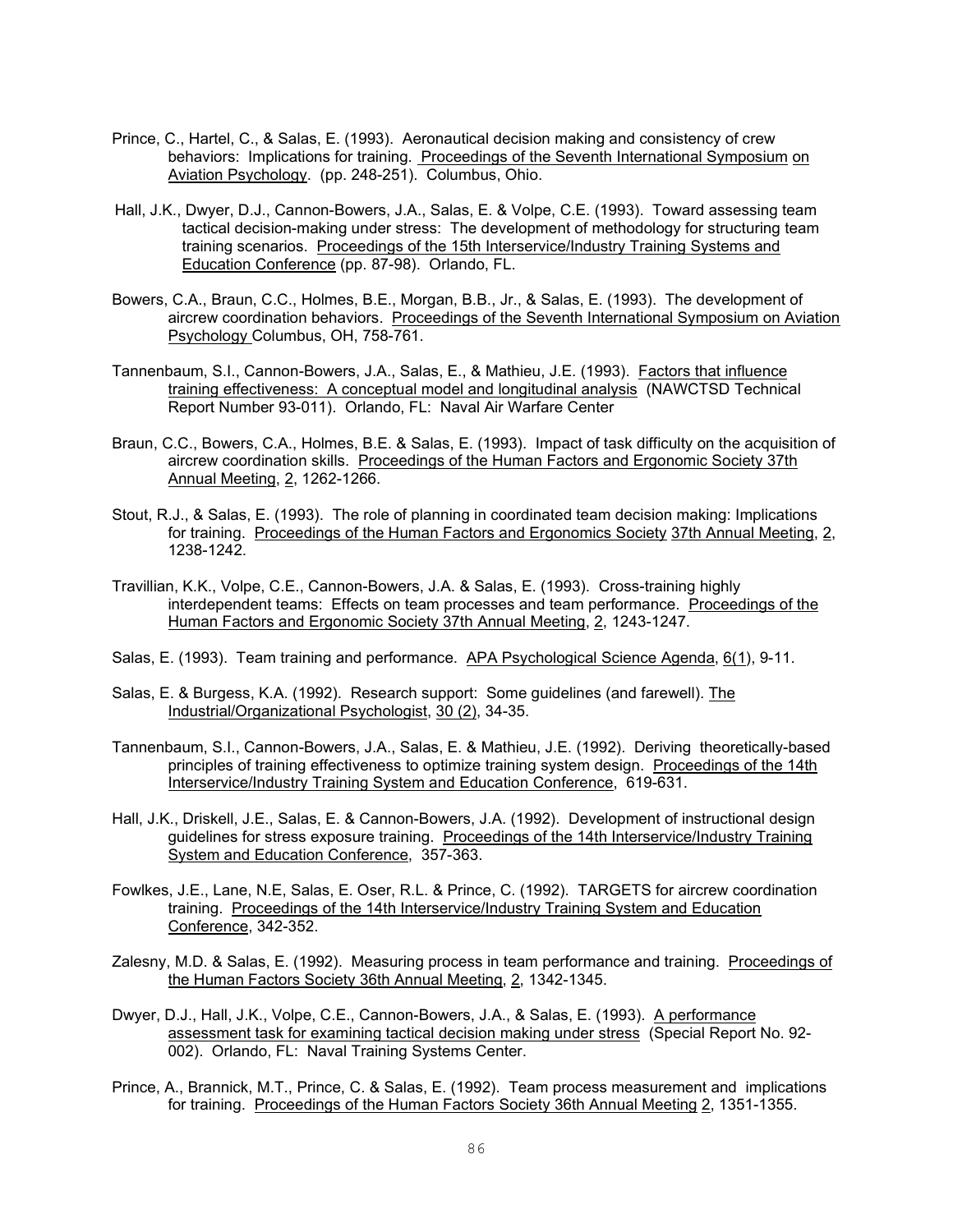- Post, D.L. & Salas, E. (1992). The 1991 annual meeting survey. Human Factors Society Bulletin, 35(8), 5-7.
- Stout, R., Prince, C., Baker, C.P., Bergondy, M.L. & Salas, E. (1992). Aircrew coordination: What does it take? Proceedings of the Thirtieth Symposium Psychology in the Department of Defense, 1, 133- 137.
- Salas, E. & Burgess, K. (1992). Research support: Where are the opportunities? The Industrial-Organizational Psychologist, 29(2), 79-82.
- McMillan, G.R., Beevis, D., Stein, W., Strub, M.H., Salas, E., Sutton, R. & Reynolds, K.C. (1991). A directory of human performance models for system design. (Technical Report AC/243 (Panel 8) TR/1) NATO: Brussels.
- Hogan, J., Peterson, A.V., Salas, E., Reynolds, R.E. & Willis, R.P. (1991). Team performance, training needs and teamwork: Some field observations. (Technical Report 91-007). Orlando, FL: Naval Training Systems Center.
- Converse, S.A., Cannon-Bowers, J.A. & Salas, E. (1991). Team member shared mental models: A theory and some methodological issues. Proceedings of the Human Factors Society 33rd Annual Meeting, 2, 1417-1421.
- Cannon-Bowers, J.A. & Salas, E. (1991). Trainability factors in training effectiveness. Independent Research and Independent Exploratory Development (IR/IED) Program: Annual Report FY90 (pp. 12-18). Orlando, FL: Naval Training Systems Center.
- Salas, E. (1991). Research support (or follow the money). The Industrial-Organizational Psychologist, 29 (2), 81-83.
- Salas, E. & Cannon-Bowers, J.A. (1991). The team training assessment battery. Independent Research and Independent Exploratory Development (IR/IED) Program: Annual Report FY90 (pp. 25-29). Orlando, FL: Naval Training Systems Center.
- Salas, E., Prince, C. & Cannon-Bowers, J.A. (1990). Team training and performance: Findings and neglected issues. (abstract, pp. 84-86). Washington, D.C.: American Institute of Aeronautics and Astronautics, Inc.
- Salas, E., Cannon-Bowers, J.A. & Prince, C. (1990). Team training and performance research: Challenges for the 90's. The Industrial-Organizational Psychologist, 28(2), 50-52.
- Cannon-Bowers, J.A., Salas, E., & Converse, S.A. (1990). Cognitive psychology and team training: Training shared mental models of complex systems. Human Factors Society Bulletin, 33, 1-4.
- Coovert, M.D., Salas, E. & Cannon-Bowers, J.A. (1990). Modeling team performance with Petri Nets. Proceedings of the 1990 Symposium on Command and Control Research (pp. 288-296). McLean, VA: Science Application International Corporation.
- Coovert, M.D., Salas, E., Cannon-Bowers, J.A., Graiger, P. & Takalbar, P. (1990). Understanding team performance measures: Application of Petri Nets. Proceedings of the 1990 IEEE International Conference on Systems, Man and Cybernetics (pp. 387-393). Washington, D.C.: IEEE Computer Society Press.
- Jacobs, J.W., Prince, C., Hays, R.T. & Salas, E. (1990). A meta-analysis of the flight simulator training research. (Technical Report 89-006). Orlando, FL: Naval Training Systems Center.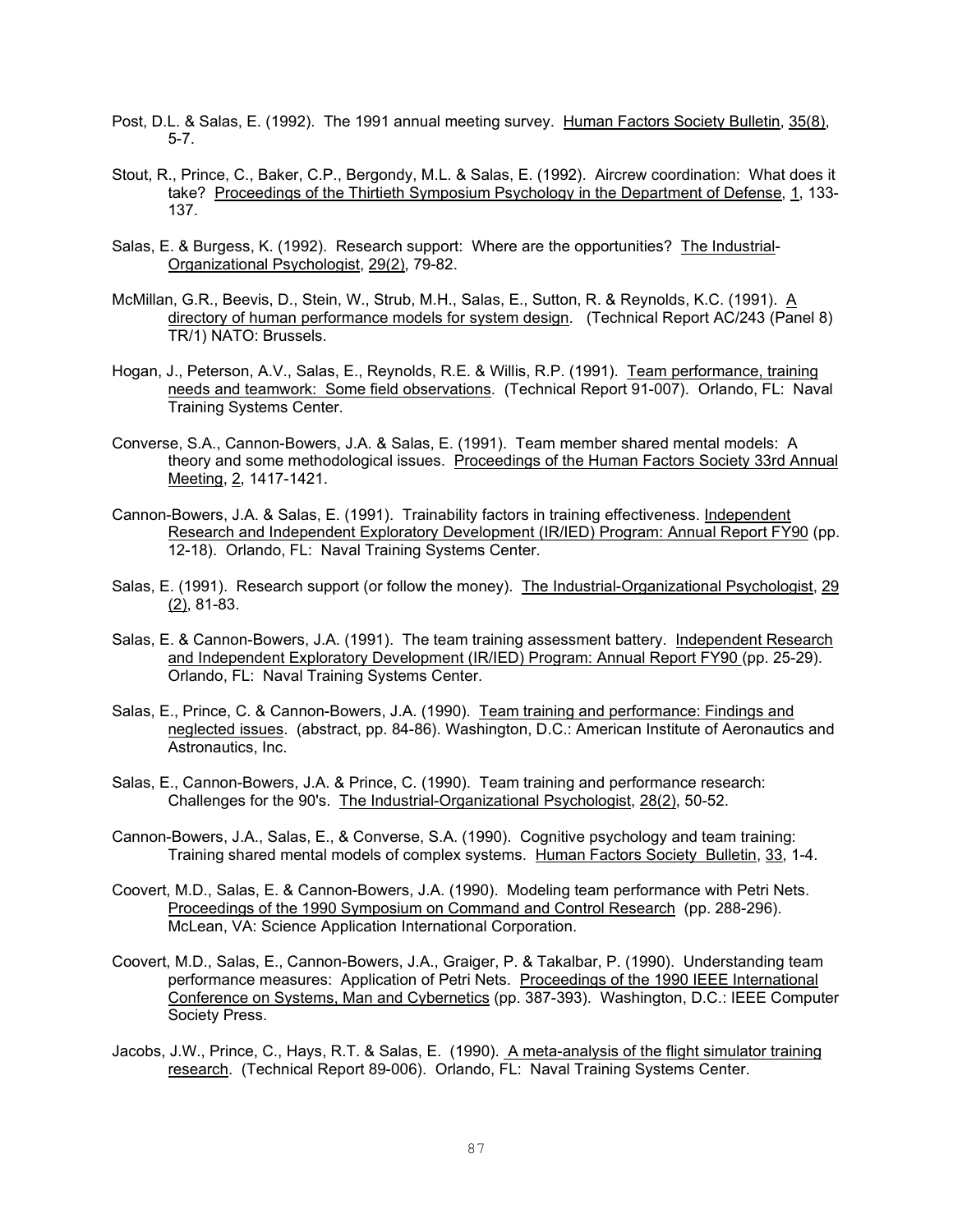- Lassiter, D.L., Vaughn, J.S., Swaltz, V.E., Morgan, Jr., B.B. & Salas, E. (1990). A comparison of two types of training intervetions on team communication performance. Proceedings of the Human Factors Society 34th Annual Meeting, 2, 1372-1376.
- Stout, R.S., Cannon-Bowers, J.A., Salas, E. & Morgan, Jr., B.B. (1990). Does crew coordination behavior impact performance? Proceedings of the Human Factors Society 34th Annual Meeting, 2, 1382- 1386.
- Cannon-Bowers, J.A. & Salas, E. (1990). Trainability factors in training effectiveness. In W.T. Harris (Ed.) Independent Research and Independent Exploratory Development (IR/IED) Program: Annual Report FY89 (Technical Report 90-007, pp. 13-18). Orlando, FL: Naval Training Systems Center.
- Franz, T.M., McCallum, G.A., Lewis, M.D., Prince, C., & Salas, E. (1990). Pilot briefings and aircrew coordination evaluation: Empirical results. Proceedings of the Psychology in the Department of Defense 12th Symposium (pp. 92-96). Colorado Springs, CO: U.S. Air Force Academy.
- Franz, T.M., Prince, C., Cannon-Bowers, J.A., & Salas, E. (1990). The identification of aircrew coordination skills. Proceedings of the Psychology in the Department of Defense 12th Symposium (pp. 97-101). C Colorado Springs, CO: U.S. Air Force Academy.
- Oser, R., McCallum, G.A., Salas, E. & Morgan, Jr, B.B. (1989). Toward a definition of teamwork: An analysis of critical team behaviors (Technical Report 89-004). Orlando, FL: Naval Training Systems Center.
- Swezey, R.W. & Salas, E. (1989). Development of instructional design guidelines for individual and team training systems. Proceedings of the 11th Interservice/Industry Training System Conference and Exhibition (pp. 422-426). Fort Worth, TX: National Security Industrial Association.
- Cannon-Bowers, J., Prince, C., Salas, E., Gonos, G., Owens, J. & Morgan, Jr., B.B. (1989). Determining aircrew coordination training effectiveness. Proceedings of the 11th Interservice/Industry Training System Conference and Exhibition (pp. 128-136). Forth Worth, TX: National Security Industrial Association.
- Stout, R.J., Cannon-Bowers, J., Morgan, B.B., Jr., & Salas, E. (1989). The development of a scale to assess the teamwork needs of training situations. Proceedings of the Human Factors Society 33rd Annual Meeting, 2, 1268-1272.
- Hogan, J.C., Neubauer, R.M., & Salas, E. (1989). Deriving performance measures for team tasks: Evaluating a methodology. Proceedings of the Human Factors Society 33rd Annual Meeting, 2, 1273-1277.
- Prince, C., Jacobs, J.W., Hays, R.T., & Salas, E. (1989). A meta-analysis of training device effectiveness research. In D. Daniel, E. Salas,, D.M. Kotick (Eds.) Independent Research and Independent Exploratory Development (IR/IED) Programs: Annual Report FY88 (Technical Report 89-009, pp. 11-14). Orlando, FL: Naval Training Systems Center.
- Prince, C. & Salas, E. (1989). Aircrew performance coordination and skill development. In D. Daniel, E. Salas, D.M. Kotick (Eds.) Independent Research and Independent Exploratory Development (IR/IED) Programs: Annual Report FY88 (Technical Report 89-009, pp. 35-40). Orlando, FL: Naval Training Systems Center.
- Salas, E. (1989). A standarized methodology for team training design. In D. Daniel, E. Salas, D.M. Kotick (Eds.) Independent Research and Independent Exploratory Development (IR/IED) Programs: Annual Report FY88 (Technical Report 89-009, pp. 45-48). Orlando, FL: Naval Training Systems Center.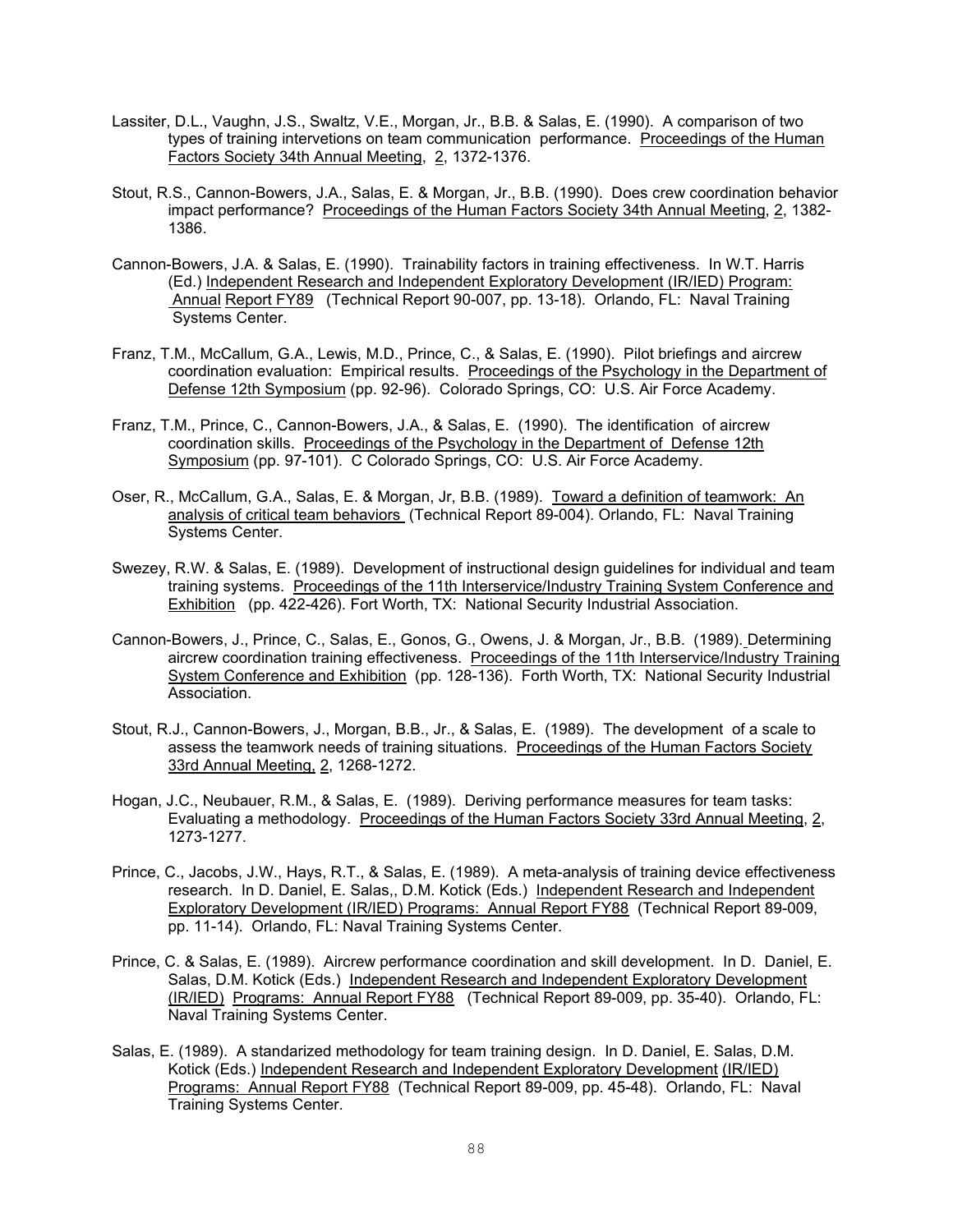- Daniel, D.E., Salas, E., & Kotick, D.M. (Eds.) (1989). Independent research and independent exploratory development (IR/IED) programs: Annual Report FY88 (Technical Report 89-009). Orlando, FL: Naval Training Systems Center.
- McIntyre, R.M., Morgan, Jr., B.B., Salas, E. & Glickman, A.S. (1988). Teamwork from team training: New evidence for the development of teamwork skills during operational training. Proceedings of the 10th Interservice/Industry Training System Conference (pp. 21-27). Orlando, FL: National Security Industrial Association.
- Morgan, Jr., B.B., & Salas, E. (1988). A research agenda for team training and performance: Issues, alternatives, and solutions. Proceedings of the 10th Interservice/Industry Training System Conference (pp. 560-565). Orlando, FL: National Security Industrial Association.
- Salas, E., (1988). A meta-analysis review of the team performance literature. In A.F. Smode (Ed.) Independent Research and Independent Exploratory Development (IR/IED) Programs: Annual Report FY 87 (NAVTRASYSCEN TR88-002, pp. 11-16). Orlando, FL: Naval Training Systems Center.
- Prince, C., Hays, R.T., Salas, E. & Jacobs, J.W. (1988). Meta-analysis of training device simulation fidelity research. In A.F. Smode (Ed.) Independent Research and Independent Exploratory Development (IR/IED) Programs: Annual Report FY87 (NAVTRASYSCEN TR88-002, pp. 27-31). Orlando, FL: Naval Training Systems Center.
- Salas, E. & Driskell, J.E. (1988). Predicting success in technical training: Non-cognitive factors that determine training performance. In A.F. Smode (Ed.) Independent Research and Independent Exploratory Development (IR/IED) Programs: Annual Report FY87 NAVTRASYSCEN TR88- 002, pp. 27-31). Orlando, FL: Naval Training Systems Center.
- Glickman, A.S., Zimmer, S., Montero, R.C., Guerette, P.J., Campbell, W.S., Morgan, Jr., B.B. & Salas, E. (1987). The Evolution of Teamwork Skills: An Empirical Assessment with Implications for Training (Technical Report 87-016). Orlando, FL: Naval Training Systems Center.
- Guerette, P.J., Miller, D.L., Glickman, A.S., Morgan, Jr., B.B., & Salas, E. (1987). Instructional Processes and Strategies in Team Training (Technical Report 87-017). Orlando, FL: Naval Training Systems Center.
- Ilgen, D.R., Shapiro, J., Salas, E. & Weiss, H. (1987). Functions of Group Goals: Posible Generalization from Individuals to Groups (Technical Report 87-022). Orlando, FL: Naval Training Systems Center.
- Morgan, Jr., B.B., Salas, E., & Glickman, A.S. (1987). Teamwork from team training: An assessment of instructional processes in operational team training system. Proceedings of the 9th Interservice/Industry Training Systems Conference and Exhibition (pp. 96-98). Orlando, FL: National Security Industrial Association.
- Hogan, J., Arneson, S., & Salas, E. (1987). Individual Differences in Military Training Environment: Four Areas of Research (NAVTRASYSCEN TR 87-003). Orlando, FL: Naval Training Systems Center.
- Salas, E., Morgan, Jr., B.B., & Glickman, A.S. (1987). The evolution and maturation of operational teams in training environments. Proceedings of the Human Factors Society 31st Annual Meeting, 1, 82-86.
- Swezey, R.W., & Salas, E. (1987). Development of instructional design guidelines for team training devices. Proceedings of the Human Facotrs Society 31st Annual Meeting, 1, 97-101.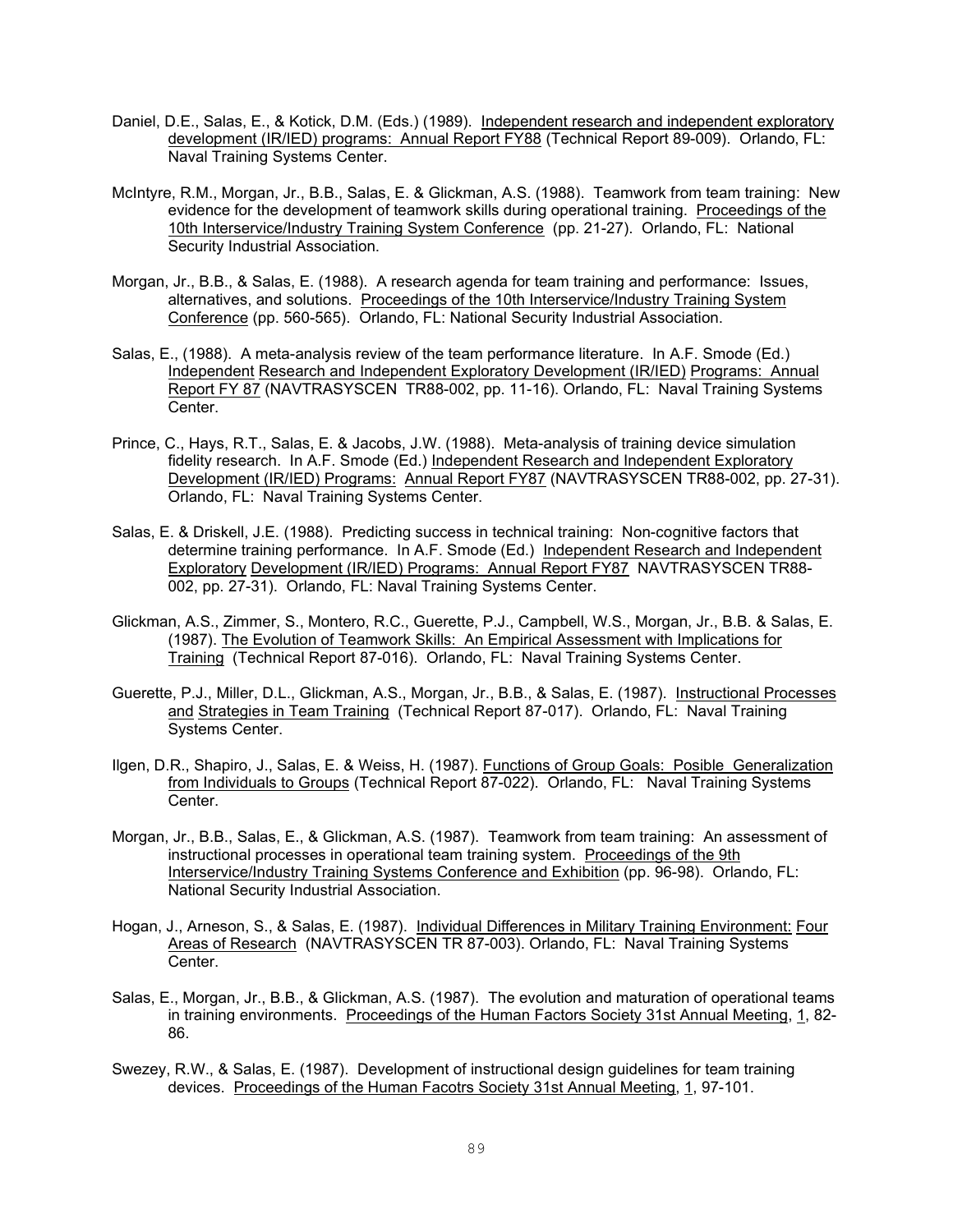- Pendergrass, V.E., Hamel, C.J., & Salas, E. (1987). A human information processing theory of skill acquisition: A training systems view. Proceedings of the Human Factors Society 31st Annual Meeting, 1, 643-647.
- Driskell, J.E., Salas, E. & Hogan, R. (1987). A Taxonomy for Composing Effective Naval Teams (NAVTRASYSCEN TR 87-002). Orlando, FL: Naval Training Systems Center.
- Hogan, J., Broach, D., & Salas, E. (1987). A Task Information Taxonomy for Instructional Systems Design (NAVTRASYSCEN TR 86-017). Orlando, FL: Naval Training Systems Center.
- Salas, E. (1987). Examination of the empirical evidence in team performance. In A.F. Smode (Ed.) Independent Research and Independent Exploratory Development (IR/IED) Programs: Annual Report FY 86 (NAVTRASYSCEN TR 87-004, pp. 23-32). Orlando, FL: Naval Training Systems Center.
- Driskell, J.E., & Salas, E. (1987). Human performance in training environments: Non- cognitive predictors. In A.F. Smode (Ed.). Independent Research and Independent Exploratory Development (IR/IED) Programs: Annual Report FY 86 (NAVTRASYSCEN TR 87- 004, pp. 17-22). Orlando, FL: Naval Training Systems Center.
- Morgan, Jr., B.B., Glickman, A.S., Woodard, E.A., Blaiwes, A.S. & Salas, E. (1986). Measurement of Team Behaviors in a Navy Environment (NAVTRASYSCEN TR 86-014). Orlando, FL: Naval Training Systems Center.
- Salas, E. (1986). Meta-analysis of team training and performance literature. In A.F. Smode (Ed.) Independent Research and Independent Exploratory Development (IR/IED) Program: Annual Report FY 85 (NAVTRASYSCEN TR86-003. pp. 31-38). Orlando, FL: Naval Training Systems Center.
- Salas, E., Blaiwes, A.R., Reynolds, R.E., Glickman, A.S., & Morgan, Jr., B.B. (1985). Teamwork from team training: New directions. Proceedings of the 7th Interservice/Industry Training Equipment Conference and Exhibition, 1, 400-406.
- Williams, K.E., Reynolds, R.E., & Salas, E. (1984). The application of advanced technology to surface warface training. Proceedings of the 6th Interservice/Industry Training Equipment Conference and Exhibition, 1, 243-248.
- Allen, G.L., Salas, E., Pitts, E. W., Terranova, M. & Morgan, Jr., B.B. (1984). A comparison of cognitive ability factors, learning level measures, and learning rate measures as predictors of learning performance. Norfolk, VA: Center for Applied Psychological Studies, Old Dominion University.
- Leon, F.R. & Salas, E. (1984). Industrial/Organizational Psychology in Peru: A Review. The Industrial Psychologist, 21, 25-31.
- Jones, R.J., Salas, E., Pitts, E.W., Allen, G.L., & Morgan, Jr. B.B. (1983). Cognitive abilities, performance assessment and technology: An application. Proceedings of the Human Factors Society 27th Annual Meeting, 2, 1053-1057.
- Allen, G.L., Secunda, M.D., Salas, E., & Morgan, Jr., B.B. (1982) Evaluation of Rate Parameters as Predictors of the Acquisition, Decay and Reacquisition of Complex Cognitive Skills. (Technical Report No. ITR-82-27). Norfolk, VA: Center for Applied Psychological Studies., Old Dominion University.
- Gupta, A., Secunda, M.D., Salas, E., & Lin, J. (1982). Software Documentation for Automated Presentation of Cognitive Experimental Learning Tasks. Supplement to Final Technical Report No. ITR-82-27, Norfolk, VA: Center for Applied Psychological Studies, Old Dominion University.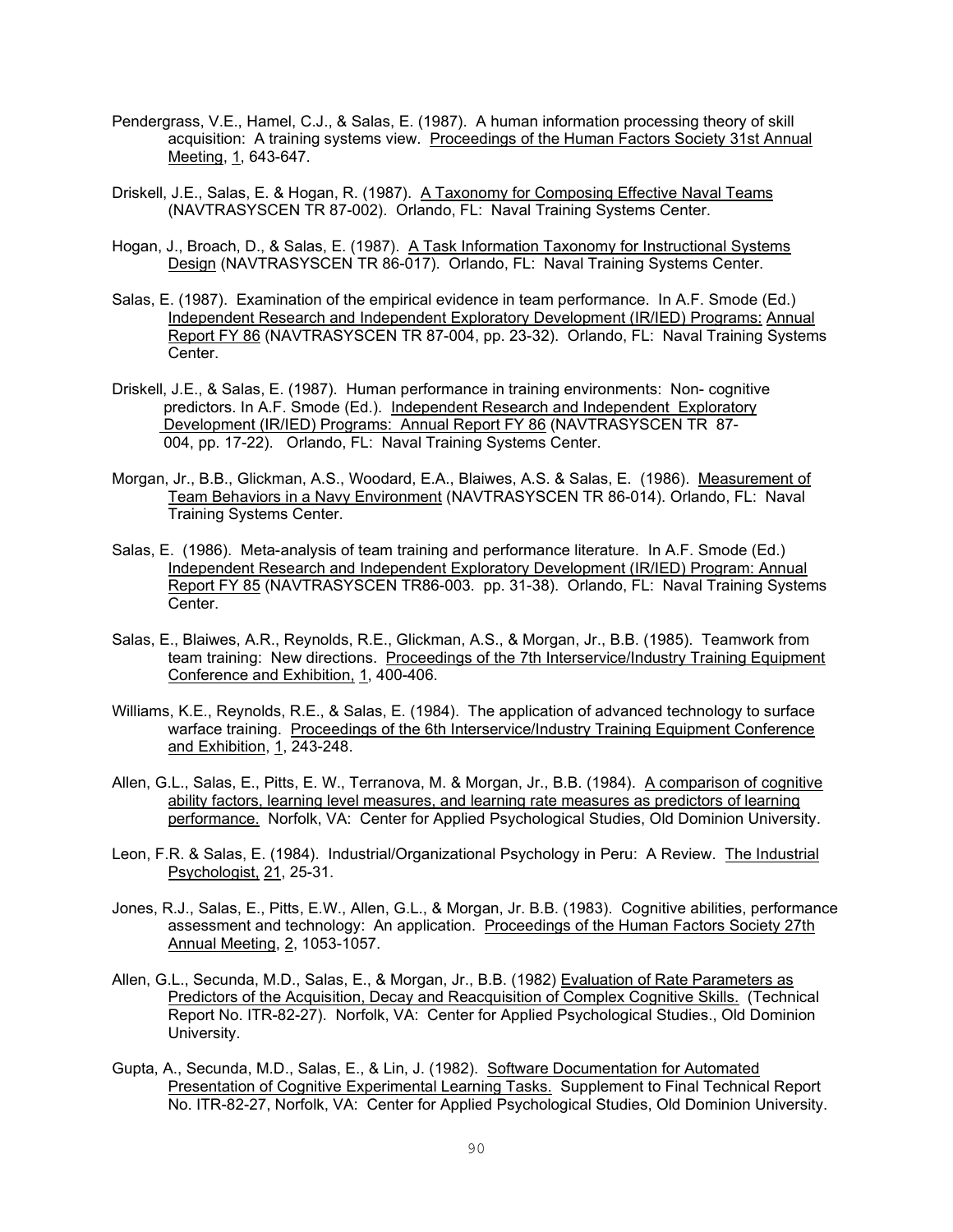- Salas, E., (1981). Review and Evaluation of Organizational Level F/A-18 Maintenance Training Materials. (Final Technical Report No. C-006). Haddonfield, NJ: Rowland & Company.
- Fishburne, R.P., Gordon, R.G., & Salas, E. (1981). Instructional Systems Development: Analysis and Design of the E-2C AOC Course. (Final Technical Report #6065-58). Buffalo, NY: Calspan Corporation.
- Kincaid, J.P., Salas, E., Brady, R., & Martin, J. (1980). Field Test of Guidelines for the Development of Memory Aids in Technical Training. (TAEG Technical Memorandum #80-7). Orlando, FL: U.S. Navy Training Analysis and Evaluation Group.
- Salas, E., Kincaid, J.P., & Ashcroft, N. (1980). Hispanic Recruits in the Navy: An Assessment of Their Skills in English as a Second Language. (TAEG Technical Note 7-80). A paper delivered at the meeting of the Mid-South Educational Research Association, New Orleans, LA.
- Bowman, H.L., Jones, P.L., Kaiser, R.A., Kincaid, J.P., McDaniel, W.C., & Salas, E. (1980). Improving your Navy Numerical Skills Workbook. Orlando, FL: Memphis State University and U.S. Navy Training Analysis and Evaluation Group.
- Salas, E., Kincaid, J.P. & Ashcroft, N. (1980). Assessment of Hispanic Recruits Who Speak English as a Second Language. (TAEG Report No. 86). Orlando, FL: U.S. Navy Training Analysis and Evaluation Group

## **PAPERS, PROFESSIONAL PRESENTATIONS & ACTIVITIES**

- Bisbey, T.M., Snyder, G.P., Paoletti, J., & Salas, E. (April, 2021). The emergence of collective resiliency and its impact on performance. Accepted for presentation at the  $36<sup>th</sup>$  annual meeting of the Society for Industrial and Organizational Psychology. New Orleans, LA.
- Bisbey, T.M., Traylor, A.M., & Salas, E. (April, 2021). How can we improve virtual training? Propositions for improving transfer. In J. Olenick & K. N. Bauer (Co-Chairs). Trial and error: Processes and predictor of trainingtransfer. Symposium conducted at the 36<sup>th</sup> annual meeting of the Society for Industrial and Organizational Psychology. New Orleans, LA.
- Bisbey, T.M., Woods, A.L., Kilcullen, M.P., Linhardt, R.M., & Salas, E. (April, 2021). Does virtual safety training works? A meta-analysis of e-learning for safety. Accepted for presentation at the 36<sup>th</sup> annual meeting of the Society for Industrial and Organizational Psychology. New Orleans, LA.
- Kilcullen, M.P., Feitosa, J., Rangel, L., & Salas, E. (April, 2021). Rapid deployment of virtual teams during COVID-10: Evidence-based tips. In A. Birmbaum (Chair), Navigating the abrupt shift to virtual work teams during COVID-19. Symposium conducted at the  $36<sup>th</sup>$  annual meeting of the Society for Industrial and Organizational Psychology. New Orleans, LA.
- Kilcullen, M.P., Bisbey, T.M., Rosen, M., & Salas, E. (April, 2021). Does team orientation matter? A review, meta-analysis, and multilevel framework. Accepted for presentation at the 36<sup>th</sup> annual meeting of the Society for Industrial and Organizational Psychology. New Orleans, LA.
- Kilcullen M.P., Woods, A.L., & Salas, E. (April, 2021). The development and refinement of a framework for effective teamwork. Accepted for presentation at the  $36<sup>th</sup>$  annual meeting of the Society for Industrial and Organizational Psychology. New Orleans, LA.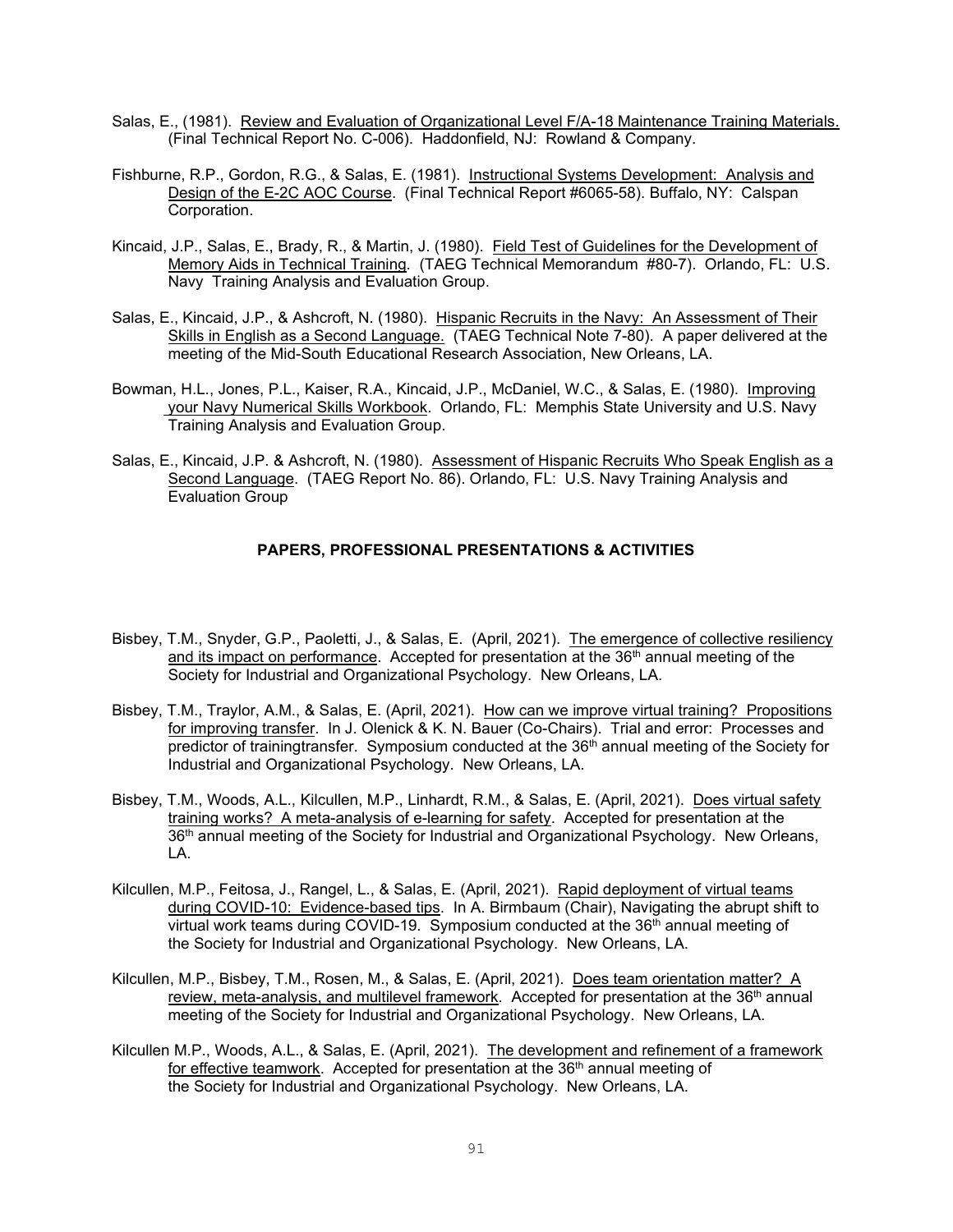- Traylor, A., Reyes, D., Lacerenza, C., & Salas, E. (April, 2021). Understanding the impact of Covid-19 and virtuality on engineering teams. In D. Reyes and J. Feitosa (Co-Chairs), COVID-19 pandemic on teams: How crises impact teamwork processes and outcomes. Symposium conducted at the 36th annual meeting of the Society for Industrial and Organizational Psychology. New Orleans, LA.
- Paoletti, J., Marlow, S.L., Bisbey, T.M., King, E.B., & Salas, E. (April, 2021). Verbal participation in leader emergence via two categorization models. Poster presented at the 36<sup>th</sup> annual meeting of the Society for Industrial and Organizational Psychology. New Orleans, LA.
- Dihn, J.V., Traylor, A.M., Kilcullen, M.P., & Salas, E. (2021). Teamwork in the dynamic domains of healthcare: A systematic review. Poster presented at the 35<sup>th</sup> annual meeting of the Society of Industrial and organizational psychology. Austin, TX.
- Reyes, D., Dinh, J.V., & Salas, E. (2020). Professional rejection sensitivity theory. Poster presented at the 35<sup>th</sup> annual meeting of the Society of Industrial and organizational psychology. Austin, TX.
- Woods, A., Luciano, M.M., Paoletti, J., & Salas, E. (2020). What does it take to lead change? Uncovering change leader functions and competencies. Poster presented at the  $35<sup>th</sup>$  annual meeting of the Society of Industrial and organizational psychology. Austin, TX.
- Woods, A., Bisbey, T., Salas, E. & Southgate, W.M. (2020). Back to the basics of training evalution: Improving patient safety. Poster presented at the 35<sup>th</sup> annual meeting of the Society of Industrial and organizational psychology. Austin, TX.
- Paoletti, J., Bisbey, T., Reyes, D., Woods, A., Wettergreeen, M., & Salas, E. (2020) A checklist for improving team dynamics in the classroom. Poster presented at the  $35<sup>th</sup>$  annual meeting of the Society of Industrial and organizational psychology. Austin, TX.
- Salas, E., (Panelist) (April, 2018). The future of learning and development research: Threats and opportunities. Panel discussion presented at the 33rd Annual Conference of the Society for Industrial Organizational Psychology. Chicago, IL.
- Dinh, J., Reyes, D.L., & Salas, E., (April, 2018). Sustaining good Samaritans: Hurricane Harvey and volunteerism over time. Symposium presented at the 33rd Annual Conference of the Society for Industrial Organizational Psychology. Chicago, IL.
- Kazi, S., Khaleghzadegan, S., Dinh, J., Salas, E., & Rosen, M.A. (April, 2018). A review of using physiological measurement in team settings. Poster presented at the 33<sup>rd</sup> Annual Conference of the Society for Industrial Organizational Psychology. Chicago, IL.
- Driskell, T., Driskell J.E., Burke, C.S., & Salas, E. (April, 2018). Measuring team roles in mission-critical environments: An analog study. Paper presented at the 33<sup>rd</sup> Annual Conference of the Society for Industrial Organizational Psychology. Chicago, IL.
- Reyes, D.L., Lacerenza, C.N., Woods, A.L., Traylor, A., & Salas, E. (April, 2018). Bringing the Science of team training to start-up companies. Poster presented at the 33rd Annual Conference of the Society for Industrial Organizational Psychology. Chicago, IL.
- Traylor, A., Zajac, S.A., & Salas, E. (April, 2018). Decision making in diverse design teams: The role of diversity-based intelligence. Symposium presented at the 33<sup>rd</sup> Annual Conference of the Society for Industrial Organizational Psychology. Chicago, IL.
- Zajac, S.A., Young, C.K., & Salas, E., (April, 2018). Diversity in design teams: A grounded theory approach. Symposium presented at the 33<sup>rd</sup> Annual Conference of the Society for Industrial Organizational Psychology. Chicago, IL.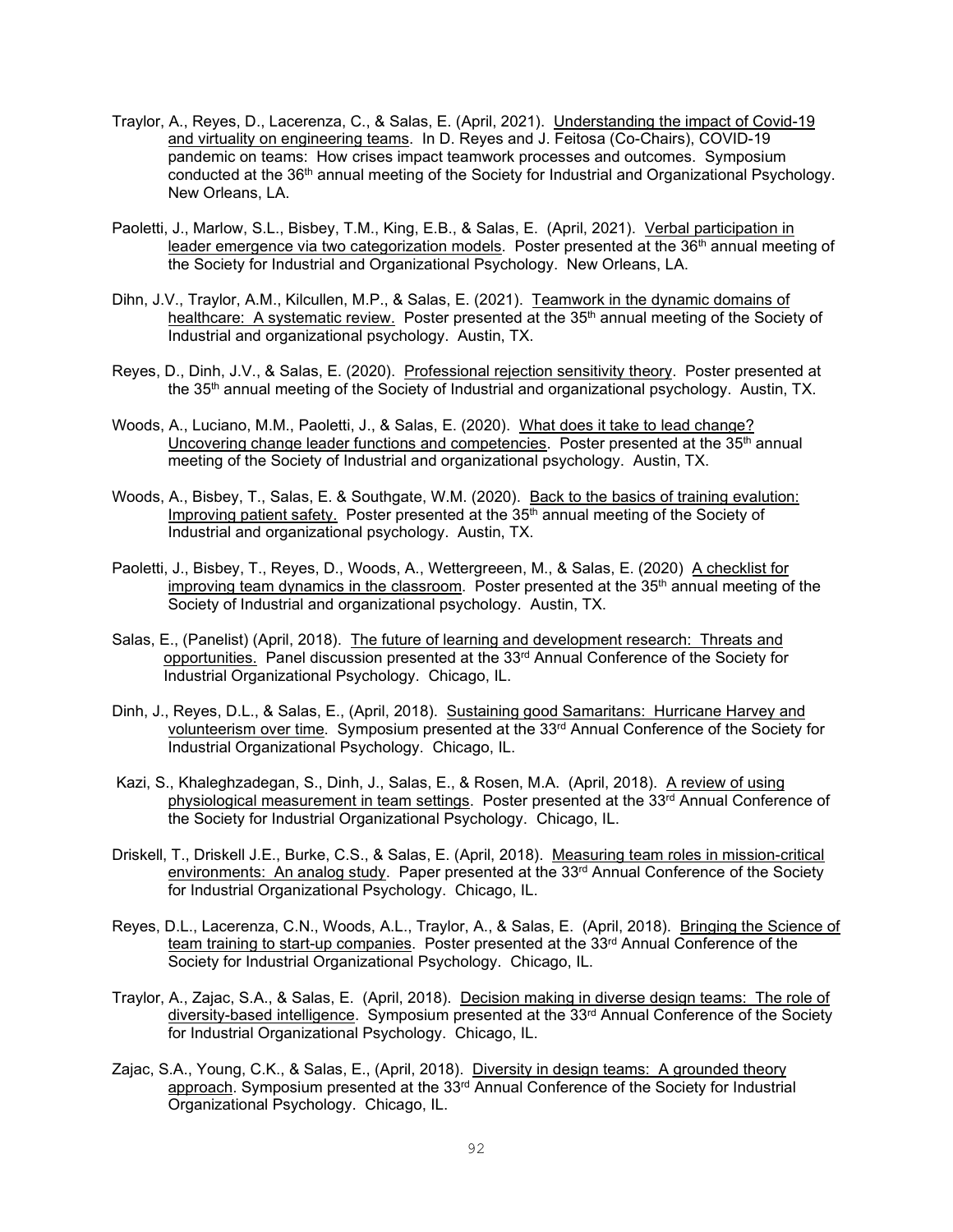- Feitosa, J., Kramer, W.S., Salas, E., & Roberts, S. (April, 2018). Are you concerned? Cultural profiles to Achieve creative outcomes. Symposium presented at the 33<sup>rd</sup> Annual Conference of the Society for Industrial Organizational Psychology. Chicago, IL.
- Reyes, D.L., Dinh, J. & Salas, E. (April, 2018). How likely are you to negotiate? Traits that predict who initiates a negotiation. Poster presented at the  $33<sup>rd</sup>$  Annual Conference of the Society for Industrial Organizational Psychology. Chicago, IL.
- Rosen, M.A., Kazi, S., Khaleghzadegan, S., Paoletti, J., Dinh, J., Salas, E., & Oswald, F. (April, 2018). Unobtrusive measures of team communication: State of the science and the road ahead. Poster presented at the 33<sup>rd</sup> Annual Conference of the Society for Industrial Organizational Psychology. Chicago, IL.
- Anania, E.C., Disher, T.J., Kring, J.P., Iwig, C., Keebler, J.R., Lazarra, E.H., & Salas, E. (October, 2017). Communications in the spaceflight multi-team system: Training and technology recommendations to support boundary spanners. Paper presented for the 61<sup>st</sup> Annual Meeting of the Human Factors and Ergonomics Society.
- Reyes, D., Woods, A.L., Lacerenza, C.N., & Salas, E. (August, 2017). The science behind leading a science team. In S. Nesse (Chair) DEAL – Developing embedded approaches to leadership. Symposium conducted at the 2017 Annual Meeting of the Academy of Management, Atlanta, GA.
- Reyes, D., Woods, A.L., Lacerenza, C.N., & Salas, E. (July, 2017). Science team leadership. In C. Hernandez (Chair) A deeper dive into team leadership: An examination across contexts. Symposium conducted at the 2017 INGroup Conference, St. Louis, MO.
- Dinh, J., McCasllin, S., Herbst, E., Becket-Davenport, C., & Salas, E. (April, 2017). Veteran Acculturation and Reentry inot the Civilian Workplace. Paper presented at the 32<sup>nd</sup> Annual Conference of the Society for Industrial Organizational Psychology. Orlando, FL.
- Salas, E. (Panelist) (April, 2017). Shaping the Future of I-O Through Multidisciplinary Approaches. Symposium presented at the 32<sup>nd</sup> Annual Conference of the Society for Industrial Organizational Psychology. Orlando, FL.
- Salas, E. (Panelist) (April, 2017). Building a Pipeline and Sustaining Success as an I-O Scientist. Symposium presented at the 32<sup>nd</sup> Annual Conference of the Society for Industrial Organizational Psychology. Orlando, FL.
- Burke, C.S., Marlow, S.L., Iwig, C., Salas, E. (April, 2017). Examining Team Roles in Spaceflight. Symposium presented at the 32<sup>nd</sup> Annual Conference of the Society for Industrial Organizational Psychology. Orlando, FL.
- Driskell, T., Salas, E., Burke, C.S., & Driskell, J. (April, 2017). Who Said That? Language as an Indicator of Group Dynamics. Symposium presented at the 32<sup>nd</sup> Annual Conference of the Society for Industrial Organizational Psychology. Orlando, FL.
- Feitosa, J., Grossman, R., Kramer, W.S., & Salas, E. (April, 2017). Team Trust and Performance: A Meta-Analysis of Measurement Idiosyncrasies. Symposium presented at the 32<sup>nd</sup> Annual Conference of the Society for Industrial Organizational Psychology. Orlando, FL.
- Lacerenza, C.N., Reyes, D.L., Marlow, S.L., Joseph, D., & Salas, E. (April, 2017). Measuring Leadership Behaviors: A Review. Symposium presented at the 32<sup>nd</sup> Annual Conference of the Society for Industrial Organizational Psychology. Orlando, FL.
- Marlow, S.L., Reyes, D.L., Gregory, M.E., DeBakey, M.E., & Salas, E. (April, 2017). A Systematic Review of Team Performance Measures. Symposium presented at the 32<sup>nd</sup> Annual Conference of the Society for Industrial Organizational Psychology. Orlando, FL.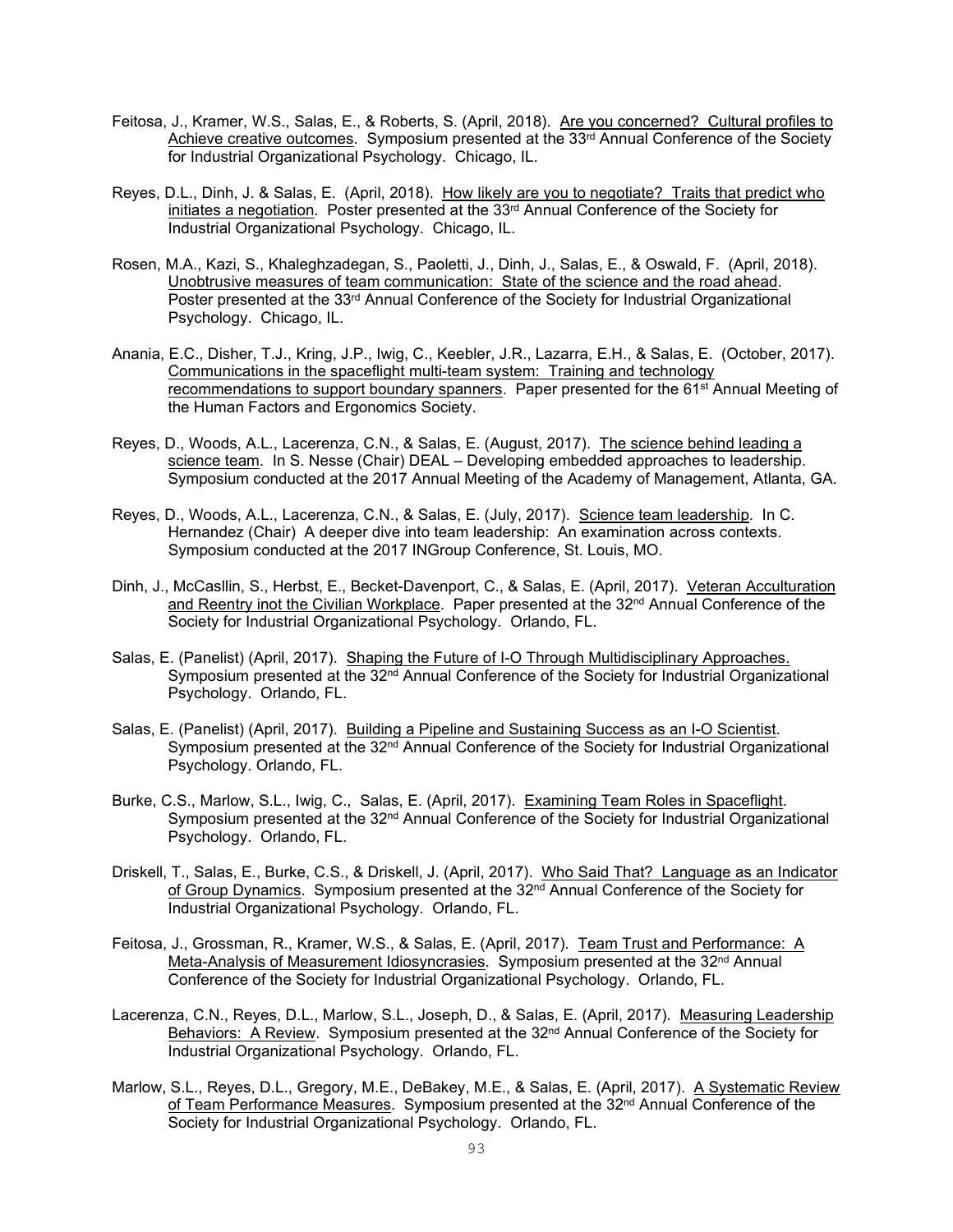- Hughes, A.M., Zajac, S.A., Salas, E., & Woods, A.L. (April, 2017). Sustainment of Training: A Meta-Analytic Investigation of Work Environment Support. Paper presented at the 32<sup>nd</sup> Annual Conference of the Society for Industrial Organizational Psychology. Orlando, FL.
- Dinh, J., Zajac S.A., Loftis, L., Schmidt, L.L., Sur, M., Hellsten, M., Bashir, D., & Salas, E. (April, 2017). Cultural Competency Among Healthcare Providers: A Qualitative Pilot Investigation. Paper presented at the 32<sup>nd</sup> Annual Conference of the Society for Industrial Organizational Psychology. Orlando, FL.
- Salas, E. (Discussant) (April, 2017). Reflections on the State of Science. Symposium presented at the 32<sup>nd</sup> Annual Conference of the Society for Industrial Organizational Psychology. Orlando, FL.
- Monsky, D., Lacerenza C.N., Howell, R., Burke, C.S., & Salas, E. (April, 2017). Team Roles and Role Triggers in Long Duration Exploration Missions. Paper presented at the 32<sup>nd</sup> Annual Conference of the Society for Industrial Organizational Psychology. Orlando, FL.
- Lacerenza, C.N., Johnson, M., Reyes, D.L., Woods, A.L., & Salas, E. (April, 2017). Competencies in Multidisciplinary Research Teams: A Systematic Review. Paper presented at the 32<sup>nd</sup> Annual Conference of the Society for Industrial Organizational Psychology. Orlando, FL.
- Lacerenza, C.N., Marlow, S., Sonesh, S., Salas,E. (August, 2016). What makes an expert team? A Decade of research. Symposium conducted at the 76<sup>th</sup> Annual Meeting of the Academy of Management. Anaheim, CA.
- Marlow, S.L., Lacerenza, C.N., Reyes, D., & Salas, E. (August, 2016). The nuts and bolts of leadership training: A meta-analytic investigation. Symposium conducted at the  $76<sup>th</sup>$  Annual Meeting of the Academy of Management. Anaheim, CA.
- Lacerenza, C.N., Marlow, S., Sonesh, S., Salas,E. (August, 2016). First comes selection, then comes training: A meta-analytic review of leadership and managerial development. Symposium conducted at the 76<sup>th</sup> Annual Meeting of the Academy of Management. Anaheim, CA.
- Lacerenza, C.N., Marlow, S., Sonesh, S., & Salas, E. (August, 2016). What makes an expert team? A Decade of research. Symposium submitted to the 76<sup>th</sup> Annual Meeting of the Academy of Management. Anaheim, CA.
- Lacerenza, C.N., Iwig, C., Gregory, M., Thayer, A., Burke, S., Driskell, T., Driskell, J., & Salas, E. (April, 2016). Team Role Composition and Vulnerability in Long Duration Space Flight. In S. Burke & C. Wiese (Co-Chairs). Examining Team Process and Performance Requirements in Mission Critical Teams. Symposium submitted at the 31st Annual Meeting of the Society of Industrial and Organizational Psychology. Anaheim, CA.
- Lacerenza, C.N., Reyes, D., Marlow, S., & Salas, E. (April, 2016). The Nuts and Bolts of Leadership Training: A Meta-Analytic Investigation. In C.N. Lacerenza and K. Cullen (Co-Chair), Develop Me! Novel Approaches to Enhance Leadership. Symposium submitted at the 31<sup>st</sup> Annual Meeting of the Society of Industrial and Organizational Psychology. Anaheim, CA.
- Lacerenza, C.N., Iwig, C., Gregory, M., Thayer, A., Burke, S., Driskell T., Driskell, J., & Salas, E. (April, 2016). Team role composition and vulnerability in long duration space flight. Symposium conducted at the 31<sup>st</sup> Annual Meeting of the Society of Industrial and Organizational Psychology. Anaheim, CA.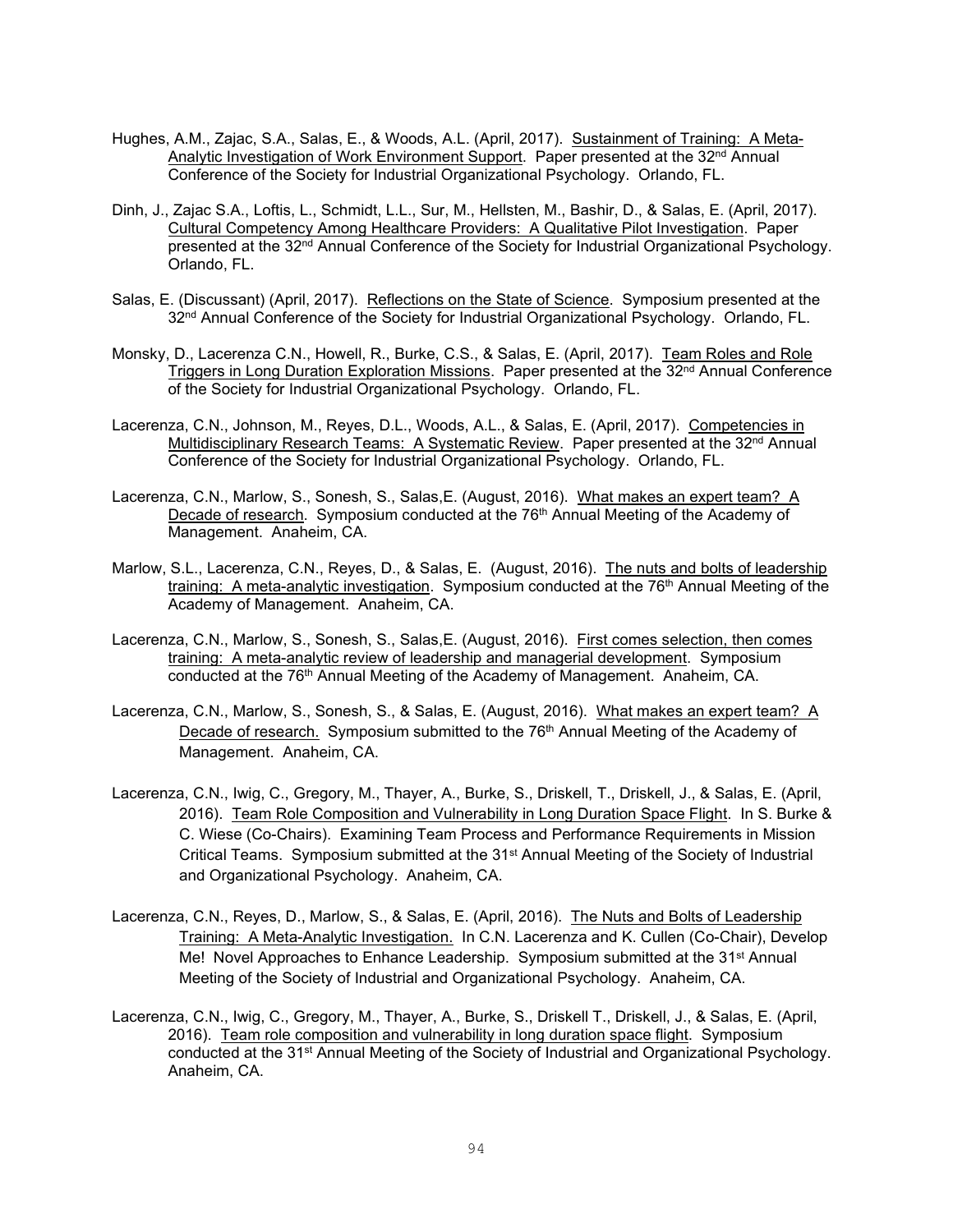- Marlow, S.L., Hughes, A.M., Gregory, M.E., Joseph, D., Sonesh, S. Lacerenza, C.N., Benishek, L.E., King H.B. & Salas, E. (April, 2016). The progressive model of healthcare team training: The trickledown effect. Poster presented at the 31<sup>st</sup> Annual Meeting of the Society of Industrial and Organizational Psychology. Anaheim, CA.
- Marlow, S.L., Woods, A.L., Hughes, A.M., Sonesh, S., Gregory, M.E., Larecenza, C.N., Benishek, L.E., Hernandez, C., & Salas, E. (April 2016). A systematic qualitative review of healthcare team training. Poster presented at the 31<sup>st</sup> Annual Meeting of the Society of Industrial and Organizational Psychology. Anaheim, CA.
- Marlow, S.L., Reyes, D., Gregory, M.E., & Salas, E. (April, 2016). A decade of team performance measurement: A systematic review. Poster presented at the 31<sup>st</sup> Annual Meeting of the Society of Industrial and Organizational Psychology. Anaheim, CA.
- Lacerenza C.N., Reyes, D., Marlow, S., & Salas, E. (April, 2016). The nuts and bolts of leadership training: A meta-analytical investigation. Symposium conducted at the 31<sup>st</sup> Annual Meeting of the Society of Industrial and Organizational Psychology. Anaheim, CA.
- Lacerenza, C.N., Marlow, S., Joseph, D., & Salas, E. (April, 2015). Improving virtual team effectiveness through team cognition: A meta-analysis. In T. Koehler (Chair), #Virtual Team Development: Applying the Science. Symposium conducted at the meeting of the Society of Industrial and Organizational Psychology, Philadelphia, PA.
- Marlow, S.L., Lacerenza, C.N., Petruzzelli, A., & Salas, E. (April, 2015). The effect of virtuality on team communication: A meta-analysis. Poster presented at the 30<sup>th</sup> Annual Conference for the Society for Industrial and Organizational Psychology, Philadelphia, PA.
- Sonesh, S.C., Hughes, A.M., Gregory, M.E., Benishek, L.E., Lacerenza, C., Marlow, S., Joseph, D.L., Salas, E. (April, 2015). Elements of Training Design and Training Implementation: Implications for Team Training Effectiveness. In K. Ford & K. Kraiger (co-chairs), New Directions for Understanding Training Effectiveness. Symposium conducted at the 30th annual meeting of the Society for Industrial Organizational Psychology, Philadelphia, PA.
- Gregory, M. E., Sonesh, S., Hughes, A. M., Cooper, T., Lacerenza, C. N., Marlow, S. L., & Salas, E. (April, 2015). When lives depend on it: Stressors and medication error. Paper presented at the 30th Annual Conference of the Society for Industrial and Organizational Psychology, Philadelphia, PA.
- Benishek, L. E., Lazzara, E. H., Sonesh, S. C., Leaphart, C., & Salas, E. (April, 2015). Recommendations for dealing with the challenges inherent to simulation-based team training. Poster to be presented at the 4th annual International Symposium on Human Factors and Ergonomics in Health Care, Baltimore, MD.
- Hughes, A.M., Sonesh, S.C., Gregory, M.E., Marlow, S.L., Lacerenza, C.N., & Salas, E. (April, 2015). Medication error in Emergency Medical Systems (EMS): Introducing the systems-based approach for EMS medication error diagnosis (SAFE MED*).* A poster presented at the HFES 2015 International Symposium in Healthcare*. Baltimore, MD.*
- Gregory, M. E., Hughes, A. M., Sonesh, S. C., Marlow, S. L., Lacerenza, C. N., Benishek, L. E., & Salas, E. (April, 2015). Who is participating in healthcare team training?: A qualitative review. Poster presented at the 2015 Human Factors and Ergonomics Society Health Care Symposium, Baltimore, MD.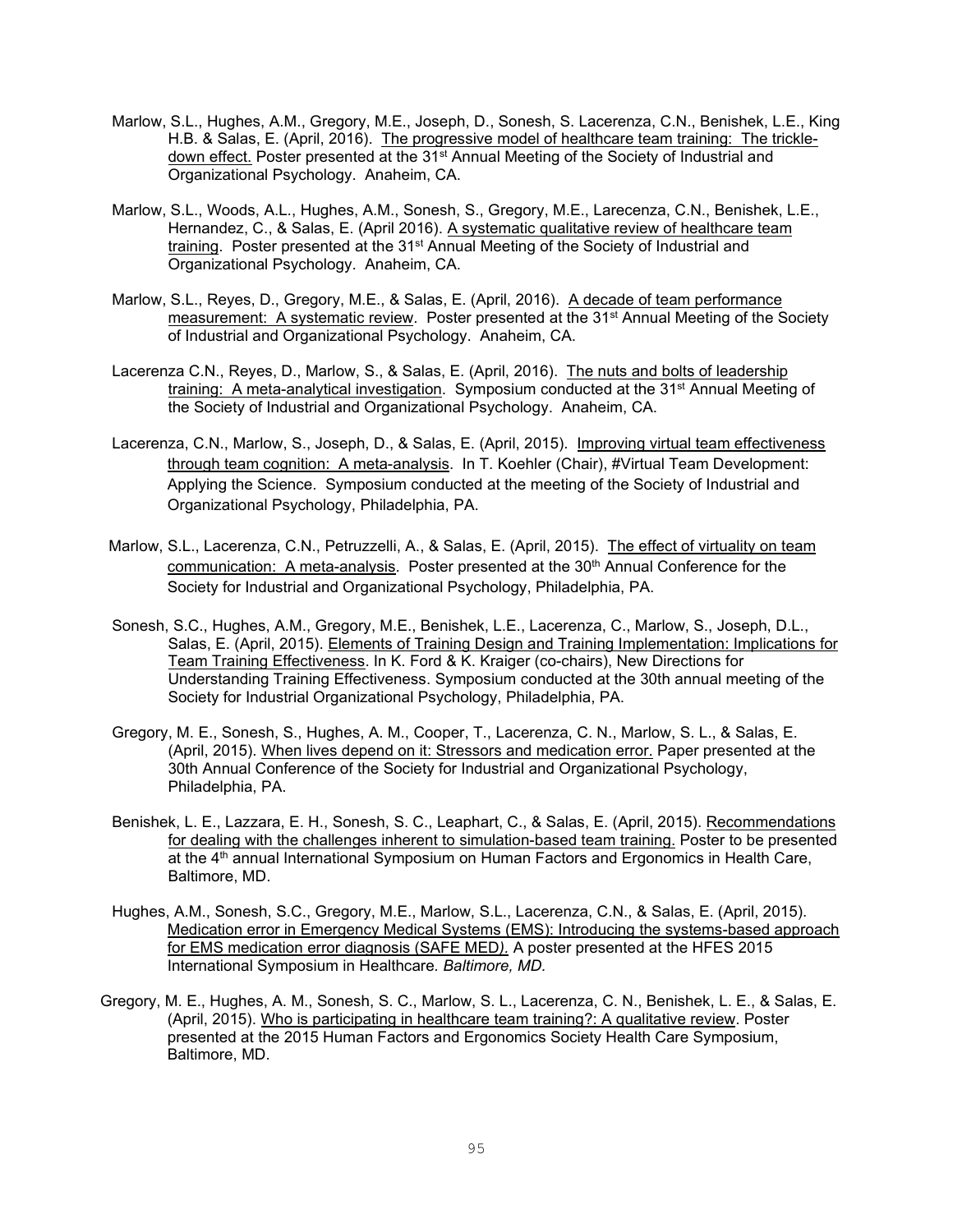- Kramer, W.S., Shuffler, M.L., Burke, C.S., & Salas, E. (August, 2014). Personality's impact on shared leadership and outcomes in virtual teams. In A.D. Schantz & V.L. Pace (Co-Chairs), Leadership and teamwork in the global-virtual workplace. Symposium presented at the Academy of Management Annual Meeting, Philadelphia, PA.
- Feitosa, J., Lacerenza, C. N., Cruz, D., Moynihan, L., & Salas, E. (May,2014). Multigroup ethnic identity measure: An investigation of its psychometric properties. Paper presented at the 74th annual meeting of the Academy of Management. Philadelphia, PA.
- Marlow, S., Lacerenza, C. N., Joseph, D., & Salas, E. (May, 2014). The Effect of virtuality on team communication: A Meta-analysis. Paper presented at the 9th annual meeting of the Interdisciplinary Network for Group Research. Raleigh, NC.
- Lacerenza, C. N., Marlow, S., Colley, K., Joseph, D., & Salas, E., (May,2014). Does virtuality matter? A meta-analysis on team cognition and performance. Presented at the 29th annual meeting of the Society for Industrial and Organizational Psychology. Honolulu, HI.
- Nesse, S., Salas, E., & Lacerenza, C. (May,2014). Right from the start: A Corporate crisis team leadership intervention. Symposium presented at the 29th annual meeting of the Society for Industrial and Organizational Psychology. Honolulu, HI.
- Salas, E. (Panelist) (May, 2014). Team dimensional training: A Strategy for guided team self-correction. Symposium conducted at the 29th Annual Conference for Society of Industrial and Organizational Psychology, Honolulu, HI.
- Salas, E., (May, 2014). Trust in organizations across levels: Interpersonal, team and multiteam. Symposium conducted at the 29<sup>th</sup> Annual Conference for Society of Industrial and Organizational Psychology, Honolulu, HI.
- Salas, E., (May. 2014). Enhancing team effectiveness across and between levels of analysis. Symposium conducted at the 29<sup>th</sup> Annual Conference for Society of Industrial and Organizational Psychology, Honolulu, HI.
- Salas, E. (Panelist). (May, 2014). Challenges facing project teams: Towards a specific research agenda. Panel presented at the 29<sup>th</sup> Annual Conference for the Society for Industrial and Organizational Psychology, Honolulu, HI.
- Coultas, C. W., Sonesh, S. C., Benishek, L. E., & Salas, E. (May, 2014). Executive Coaching Research: Toward a Context-General Model. Poster presented at the 29<sup>th</sup> Annual Conference for the Society for Industrial and Organizational Psychology, Honolulu, HI.
- Sonesh, S.C., Coultas, C., Salas, E. (May, 2014). How Does Coaching Work? A Mixed Method Analysis. Poster presented at the 29<sup>th</sup> Annual Conference for the Society for Industrial and Organizational Psychology, Honolulu, HI.
- Lacerenza, C., Marlow, S., Colley, K., Joseph, D., & Salas, E., (May, 2014). Team cognition in distributed teams: Does virtuality matter? Poster presented at the 29<sup>th</sup> Annual Conference for the Society for Industrial and Organizational Psychology, Honolulu, HI.
- Thayer, A. L., Gregory, M. E., Grossman, R., Burke, C. S., & Salas (May, 2014). Toward development and validation of an unobtrusive unit cohesion measure. Poster presented at the 29<sup>th</sup> Annual Conference for the Society for Industrial and Organizational Psychology, Honolulu, HI.
- Thayer, A.L., Shuffler, M.L., & Salas, E. (May, 2014). Political skill's influence on dyadic trust and distrust in teams. In A. Fulmer & J. Wildman (Co-Chairs), Trust in organizations across levels: Interpersonal, team, & multiteam. Presented at the 29th Annual Conference for the Society for Industrial and Organizational Psychology, Honolulu, HI.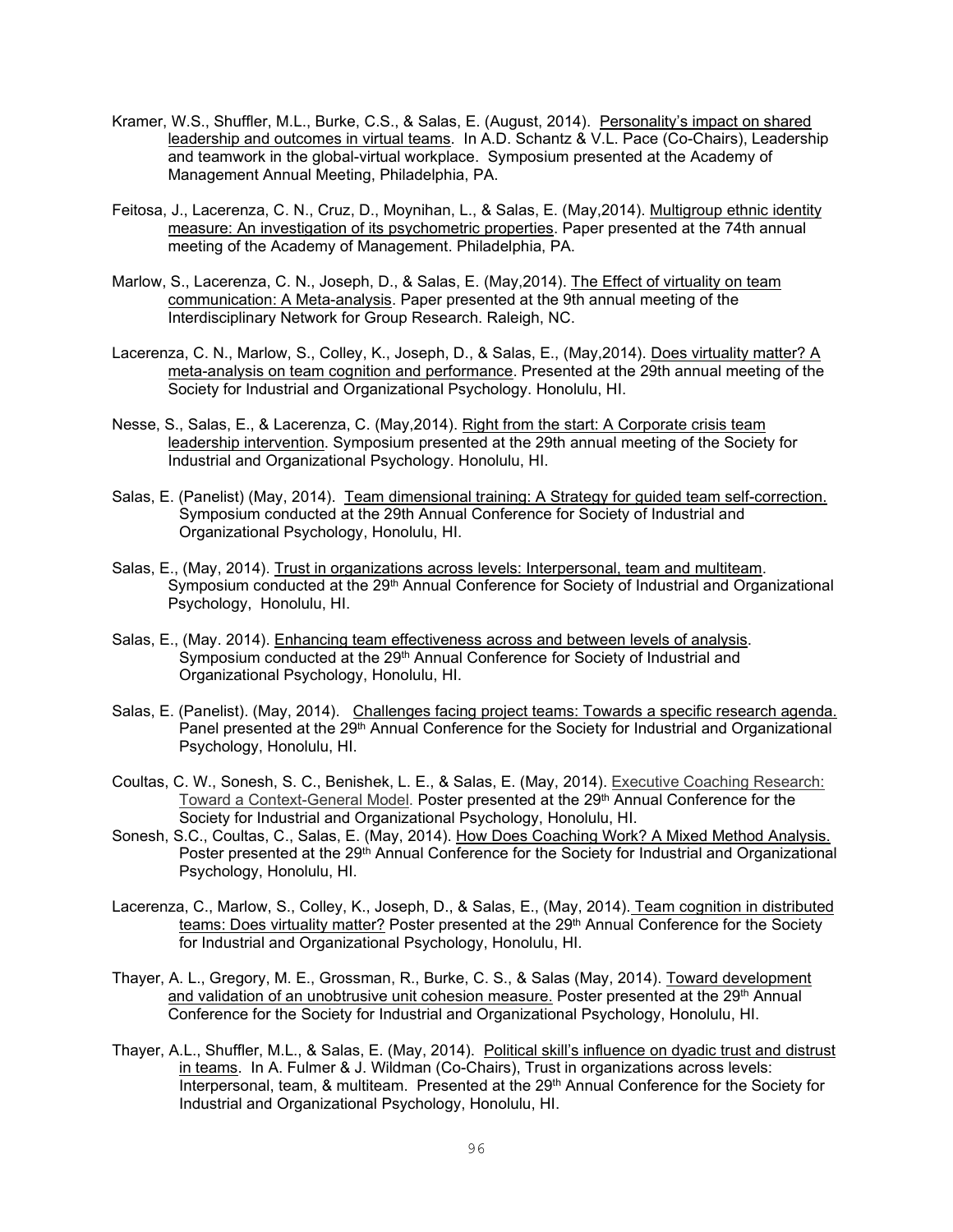- Shuffler, M.L., Burke, C.S., Kramer, W.S., Savage, N., & Salas, E. (May, 2014). Leading together yet apart: Collective leadership in distributed virtual teams. Poster presented at the 29<sup>th</sup> Annual Conference for the Society for Industrial and Organizational Psychology, Honolulu, HI.
- Heyne, K., Keebler, J., Shuffler, M.L., Stowers, K., Ogelsby, J., Afek, A., & Salas, E. (May, 2014). Reflective approaches to team training in a simulated command and control environment. In L.D'Innocenzo & M. Kukenberger (Co-Chairs), Enhancing team effectiveness across and between levels of analysis. Symposium presented at the 29<sup>th</sup> Annual Conference for the Society for Industrial and Organizational Psychology, Honolulu, HI.
- Shuffler, M.L., Burke, C.S., Kramer, W.S., Savage, N., Bleiberg, M., & Salas, E. (May, 2014). The role of political skill in virtual team leadership emergence. In C. Rubino (Chair), From a distance: Which individual differences matter in virtual teams? Symposium presented at the 29<sup>th</sup> Annual Conference for the Society for Industrial and Organizational Psychology, Honolulu, HI.
- Sonesh, S.C., Hughes, A.M., Gregory, M.E., Salas, E. (May, 2014). A qualitative investigation of emergent leadership in healthcare. In S. Synnove, S. & C.S. Burke (Co-chairs), Team Leadership When Lives Depend on It. Symposium presented at the 29<sup>th</sup> Annual Conference for the Society for Industrial and Organizational Psychology, Honolulu, HI.
- Gregory, M. E., Benishek, L. E., Hughes, A. M., Sonesh, S., Joseph, D. L., King, H. B., & Salas, E. (May, 2014). Does healthcare team training work? A review of what matters. In M. Kerry & E. H. Lazzara (Chairs), A Look at a Paradigmatic Shift in Healthcare Training. Symposium presented at the 29<sup>th</sup> Annual Conference for the Society for Industrial and Organizational Psychology, Honolulu, HI.
- Salas, E. (Panelist). (May, 2014). Challenges facing project teams: Towards a specific research agenda. Panel presented at the 29<sup>th</sup> Annual Conference for the Society for Industrial and Organizational Psychology, Honolulu, HI.
- Shuffler, M.L., Burke, C.S., Heyne, K., & Salas, E. (July, 2013). Diversity in team leadership structure: Influences on team outcomes. Paper presented at the Interdisciplinary Network for Group Research Conference, Atlanta, GA.
- Grossman, R., Burke, S., Salas, E., Ng Mon, C., (April, 2013). Examining identity, shared leadership, and cohesion in virtual teams. Symposium conducted at the 28<sup>th</sup> Annual Conference for Society of Industrial and Organizational Psychology, Houston, TX.
- Smith-Jentsch, K.A., Sierra, M.J. & Salas, E. (April, 2013). Countdown to Mars: Sequencing team training for the long haul. Symposium conducted at the 28<sup>th</sup> Annual Conference for Society of Industrial and Organizational Psychology, Houston, TX.
- Kramer, W.S., Savage, N.M., Davis, C., Shuffler, M.L., Burke, S., & Salas, E. (April, 2013). Tolerance for ambiguity's impact on emergence of leadership and outcomes. Symposium conducted at the 28<sup>th</sup> Annual Conference for Society of Industrial and Organizational Psychology, Houston, TX.
- Gregory, M.E., Zajac, S.A., Bedwell, W.L., Kramer, W.S., & Salas, E. (April, 2013). Culture and transactive memory systems. Paper presented at the  $28<sup>th</sup>$  Annual Conference for Society of Industrial and Organizational Psychology, Houston, TX.
- Grossman, R., Thayer, A.L., Burke, S., DeCostanza, A.H., Estrada, A.X., DiRosa, G., & Salas, E. (April, 2013). Conceptualizing cohesion at multiple levels: A theoretical model. Paper presented at the 28th Annual Conference for Society of Industrial and Organizational Psychology, Houston, TX.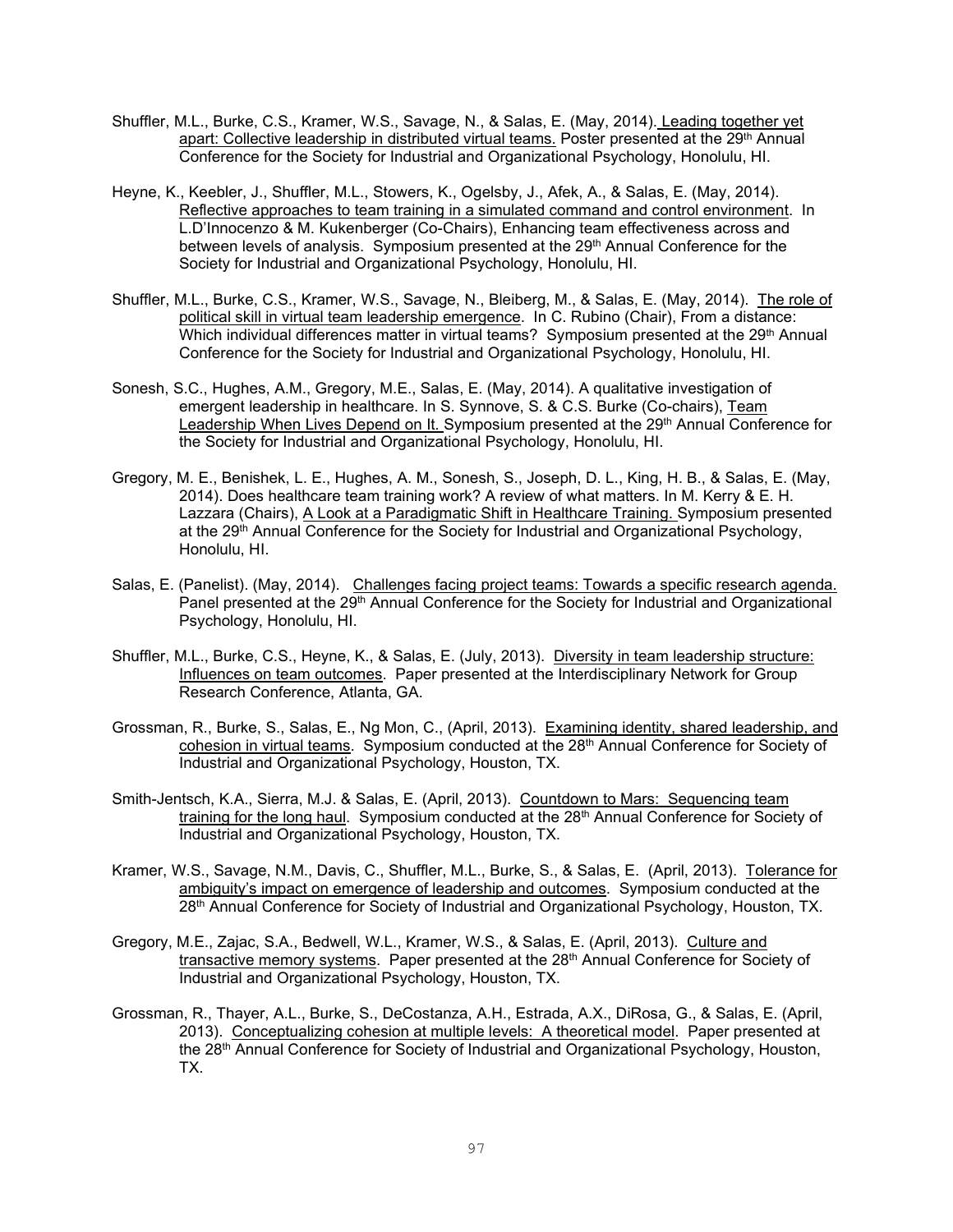- Shuffler, M.L., Burke, C.S., Fahey, R.J., & Salas, E. (April, 2013). Collective orientation's influence on shaping leadership in distributed virtual teams. Paper presented at the 28<sup>th</sup> Annual Conference for Society of Industrial and Organizational Psychology, Houston, TX.
- Grossman, R., Feitosa, J., Salas, E., Pavlas, D. & Rosen, M.A., (April, 2013). Optimizing demonstrationbased training in management education contexts through instructional features. Paper presented at the 28<sup>th</sup> Annual Conference for Society of Industrial and Organizational Psychology, Houston, TX.
- Coultas, C., Salazar, M.R., Burke, S., & Salas, E. (April, 2013). Effects of Cultural values/norms on affective responses to incivility. Symposium conducted at the 28<sup>th</sup> Annual Conference for Society of Industrial and Organizational Psychology, Houston, TX.
- Fiore, S.M., Smith-Jentsch, K.A., Wiese, C., & Salas, E. (April, 2013). Macrocognition in teams: Collaborative cognition inside and outside the head. Symposium conducted at the 28<sup>th</sup> Annual Conference for Society of Industrial and Organizational Psychology, Houston, TX.
- Shuffler, M.L., Burke, S., Bleiberg, M.A., Savage, N.M., & Salas, E. (April, 2013). Influences of leadership characteristics on virtual team leadership network structures. Symposium conducted at the 28<sup>th</sup> Annual Conference for Society of Industrial and Organizational Psychology, Houston, TX.
- Lyons, R., Bedwell, W.L. & Salas, E. (2012, August). No more excuses for teamwork ignorance: Free training resources. Presentation to be presented at the 120th Annual Conference for the American Psychological Association, Orlando, FL.
- Shuffler, M.L., DiazGranados, D., & Salas, E. (July, 2012). Creating and sustaining effective teams: Towards a temporally based framework of team development interventions. Paper presented at the Interdisciplinary Network for Group Research Conference, Chicago, IL.
- Ohland, M.W. Loughry, M.L., Salas, E., Woehr, D.J., Layton, R.A., Pomeranz, H.R., Bedwell, W.L., Ferguson, D.M., Lyons, R., Heyne, K., Driskell, T. (June, 2012). SMARTER teamwork: System for management, assessment, assessment, research, training, education, and remediation for teamwork. Poster to be presented at the 2012 American Society of Engineering Education Annual Conference, San Antonio, TX.
- Bedwell, W.L., & Piccolo, R. (Co-Chairs) (April, 2012). Teaching teamwork: Integrating innovative science into the classroom. Symposium to be presented at the  $27<sup>th</sup>$  Annual Conference for the Society of Industrial and Organizational Psychology, San Diego, CA.
- Shuffler, M.L., Grossman, R., Salas, E. & Moore, J. (July, 2011). Applying group decision making theory to understanding non-armed state actors' decisions. Paper presented at the Interdisciplinary Network for Group Research Conference, Minneapolis, MN.
- Piccolo, R., Lyons, R. (Co-Chairs) (April, 2011). Applying science to improve the teaching of teamwork in classrooms. Symposium conducted at the  $26<sup>th</sup>$  Annual Conference for the Society of Industrial and Organizational Psychology, Chicago, IL.
- Lyons, R., Bedwell, W.L., Salas, E., Heyne, K. (April, 2011). Teamwork in the movies: Applying science to instructional design. In Piccolo, R., Lyons, R. (Co-Chairs), Applying Science to Improve the Teaching of Teamwork in Classrooms. Symposium conducted at the  $26<sup>th</sup>$  Annual Conference for the Society of Industrial and Organizational Psychology, Chicago, IL.
- Bedwell, W., Smith-Jentsch, K., Weaver, S., Sierra, M., Fiore, S., Salas, E. (April, 2011) Long-duration space flight crews: A team training needs analysis. In Rench, T., Kozlowski, S., (Co-Chairs), Teams in Space A New Frontier for Organizational Psychology. Symposium conducted at the 26th Annual Conference for the Society for Industrial and Organizational Psychology, Chicago, IL.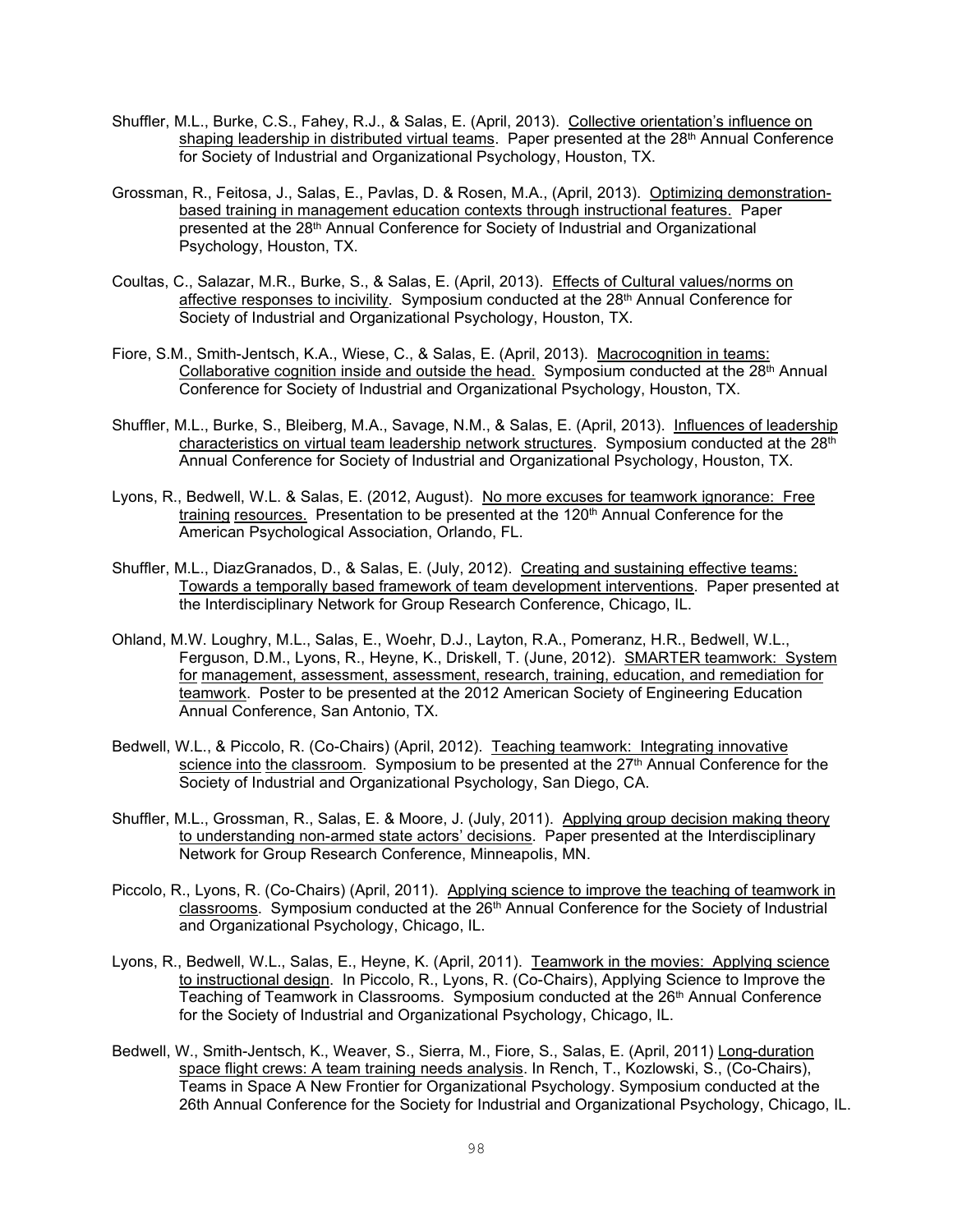- Smith-Jentsch, K. A., Sierra, M. J., Weaver, S. J., Bedwell, W, Salas, E. (April, 2011). Training multi-team systems to self-correct. In Park, G., DeShon, R. (Co-Chairs), Managing multiteam systems: Theoretical and empirical advances. Symposium conducted at the 26th Annual Conference for the Society for Industrial and Organizational Psychology, Chicago, IL.
- Weaver, S. J., Smith-Jentsch, K. A. (April, 2011) Composition, cohesion, and climate in air traffic control teams. In Salazar, M.R., Weaver, S.J. (Co-Chairs), Composing Effective Teams: One Size Does Not Fit All. Symposium conducted at the 26th Annual Conference for the Society for Industrial and Organizational Psychology, Chicago, IL.
- Salas, E. (Panelist). (April, 2011). In extremis teams: What do we need to know? Panel presented at the 26th Annual Conference for the Society for Industrial and Organizational Psychology, Chicago, IL.
- Salas, E. (Panelist). (April, 2011) The unwieldy world of teams: Teamwork issues in applied settings. Panel presented at the 26<sup>th</sup> Annual Conference for the Society for Industrial and Organizational Psychology, Chicago, IL.
- Salas, E., Weaver, S. (Co-Chairs). (April, 2011) Teams in the wild: Do our theories and methods fit? Panel presented at the 26<sup>th</sup> Annual Conference for the Society for Industrial and Organizational Psychology, Chicago, IL.
- Burke, C.S., DiazGranados, D., DeChurch, L.A., Salas, E. (April, 2011) Looking at goal conflict in multiteam systems: An empirical investigation. In Park, G., DeShon, R. (Co-Chairs), Managing multiteam systems: Theoretical and empirical advances. Symposium conducted at the 26th Annual Conference for the Society for Industrial and Organizational Psychology, Chicago, IL.
- Coultas, C., Bedwell, W., Salas, E. (April, 2011) Defining and developing motivational multicultural leaders. In Hunter, A., Shuffler, M. (Co-Chairs), Developing culturally competent leaders: Current theory, research & lessons learned. Symposium conducted at the 26th Annual Conference for the Society for Industrial and Organizational Psychology, Chicago, IL.
- Fiore, S., Smith-Jentsch, K., Salas, E. (April, 2011) Macrocognition in teams: Developing theory to examine complex collaborative cognition. In Chao, G., Kozlowski, S. (Co-Chairs), Macrocognition: The next frontier for team cognition research. Symposium conducted at the 26th Annual Conference for the Society for Industrial and Organizational Psychology, Chicago, IL.
- Lyons, R., Bedwell, W., Salas, E., Heyne, K. (April, 2011) Teamwork in the movies: Applying science to instructional design. In Piccolo, R., Lyons, R. (Co-Chairs), Applying science to improve the teaching of teamwork of teamwork in classrooms. Symposium conducted at the 26th Annual Conference for the Society for Industrial and Organizational Psychology, Chicago, IL.
- Coultas, C., Bedwell, W., Salas, E., Burke, S. (April, 2011) Scalpels, not hacksaws: Culturally competent coaching. Paper presented at the 26th Annual Conference for the Society for Industrial and Organizational Psychology, Chicago, IL.
- Lyons, R., Pavlas, D., Fiore, S., Lum, H., Salas, E. (April, 2011) Considering the influence of task complexity on macrocognitive team processes. Paper presented at the 26th Annual Conference for the Society for Industrial and Organizational Psychology, Chicago, IL.
- Rosen, M., Fiore, S., Salas, E. (April, 2011) Team knowledge-building processes and problem solving outcomes: An empirical investigation. Paper presented at the 26th Annual Conference for the Society for Industrial and Organizational Psychology, Chicago, IL.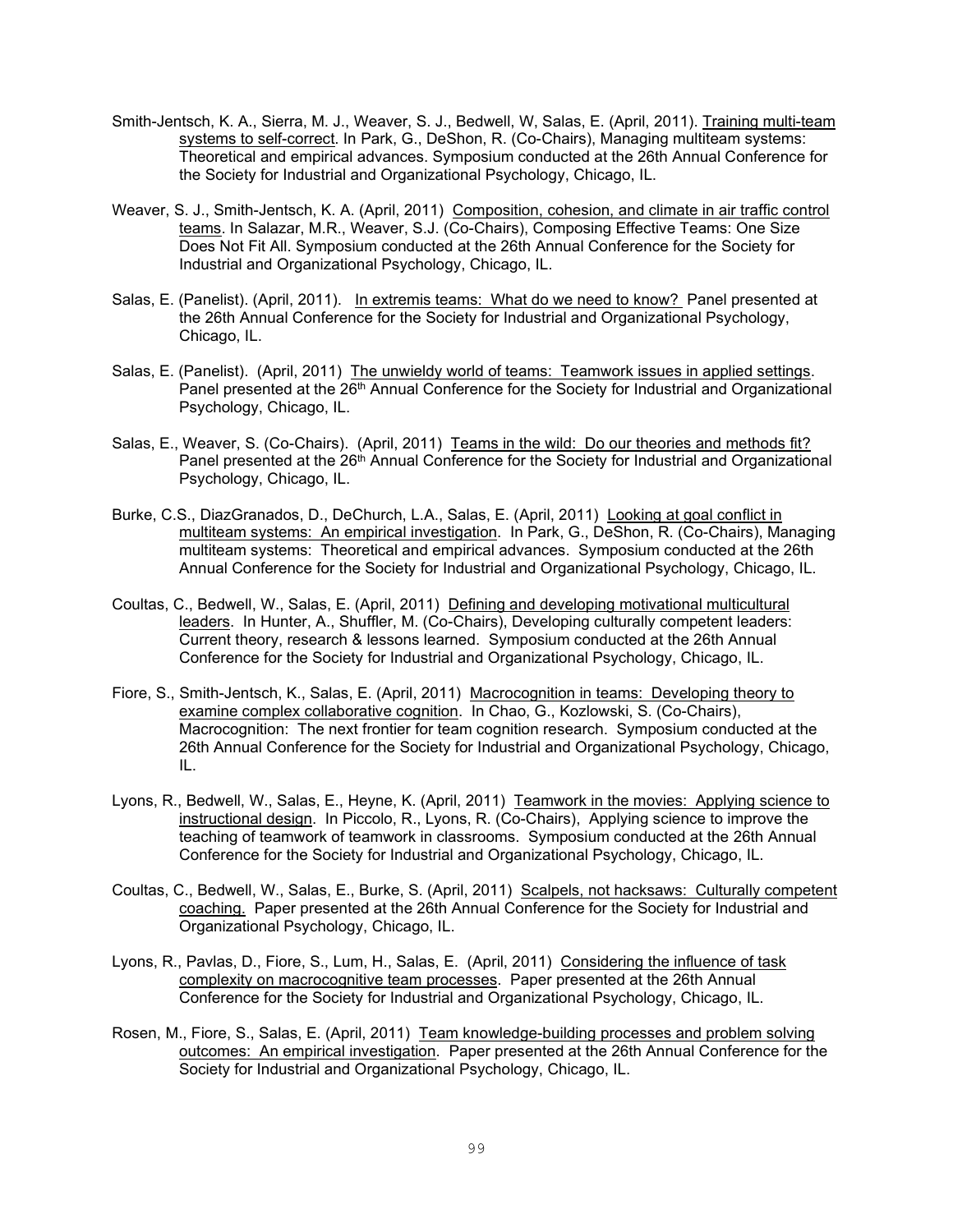- Thayer, A., Grossman, R., Shuffler, M., Burke, C.S., Salas, E. (April, 2011) Critical social thinking training: A framework for design and delivery. Poster presented at the the 26th Annual Conference for the Society for Industrial and Organizational Psychology, Chicago, IL.
- Bedwell, W.L., Smith-Jentsch, K., Weaver, S.J., Sierra, M.J., Fiore, S.M., Dietz, A., Carter, D., Oglesby, J., & Salas, E. (April, 2011) Extreme teams: A training needs analysis for long-duration spaceflight. Proposal submitted to the 18<sup>th</sup> IAA Humans in Space Symposium, Houston, TX.
- Dietz, A.S., Driskell, J.E., Weaver, S.J., Bedwell, W.L., Sierra, M.J., & Salas, E. (April, 2011) Assessing the role and effects of stress in long-duration spaceflight teams: A framework and training taxonomy. Poster presented at the 18<sup>th</sup> IAA Humans in Space Symposium, Houston, TX.
- Smith-Jetsch, K., Salas, E., Fiore, S.M., Weaver, S.J., Bedwell, W.L., Sierra, M.J., Dietz, A., Carter, D. & Oglesby, J. (April, 2011) Integrated team training to support optimal crew performance in long duration space exploration. Poster presented at the 18<sup>th</sup> IAA Humans in Space Symposium, Houston, TX.
- Lazzara, E.H., Pavlas, D., Bedwell, W., Heyne, K., & Salas, E. (2010, August). What features matter?: Linking serious game attributes to learning outcomes. Paper to be presented at American Psychological Association, San Diego, CA.
- Layton, R., Loughry, M.L., Ohland, M., Pomeranz, H., Bedwell, W.L., & Salas, E. (2010). The effective management of student teams using the CATME/Team-maker system. Poster presented at the 5th Annual Conference of the Interdisciplinary Network for Group Research (INGRoup) in Washington, DC.
- Lazzara, E.H., Shuffler, M., Rosen, M.A., Xavier, L., Wooten, S., Salas, E., et al (2009, October). Identifying the best practices for critical social thinking and metacognitive thinking training. Poster presented at the 53<sup>rd</sup> Annual Meeting of the Human Factors and Ergonomics Society, San Antonio, TX.
- Lum, H.C., Sims, V.K., Lagattuta, N.C., Rosen, M.A., & Salas, E., (2009, October) Eye movements and reliance on external memory aids predict team success in a military planning task. Paper presented at the 53<sup>rd</sup> Annual Meeting of the Human Factors and Ergonomics Society, San Antonio, TX.
- Pavlas, D., Bedwell, W., Heyne, K., & Salas, E. (2009, October), Investigating the attributes in serious games that contribute to learning. Paper presented at the 53<sup>rd</sup> Annual Meeting of the Human Factors and Ergonomics Society, San Antonio, TX.
- Pavlas, D., Burke, C.S., Fiore, S., Salas, E., Jensen, R., & Fu, D. (2009, October). Enhancing unmanned aerial system training: knowledge, skills, attitudes, and methods. Paper presented at the 53rd Annual Meeting of the Human Factors and Ergonomics Society, San Antonio, TX.
- Rosen, M.A., Salas, E., Fiore, S.M., Pavlas, D., & Lum, H.C. (2009, October). Team cognition and external representations: A framework and propositions for supporting collaborative problem solving. Paper presented at the 53<sup>rd</sup> Annual Meeting of the Human Factors and Ergonomics Society, San Antonio, TX.
- Wildlman, J., Shuffler, M., Fiore, S., Lazzara, E.,H., Rosen, M., Xavier, L. et al. (2009 October). Adopting the training cycle for trust training in swiftly starting action teams. In Steve Fiore & Elizabeth Lazzara (Chairs), Managing trust in Swift Action Teams. Symposium conducted at the 53<sup>rd</sup> Annual Meeting of the Human Factors and Ergonomics Society, San Antonio, TX.
- Rosen, M.A., Salas, E., Deering, S., & King., H.B. (2009, September). Team debrief in simulation-based training: An integrative framework, strategies, and tips. Paper presented at the 9th Annual International Meeting of Simulation in Healthcare, Lake Buena Vista, FL.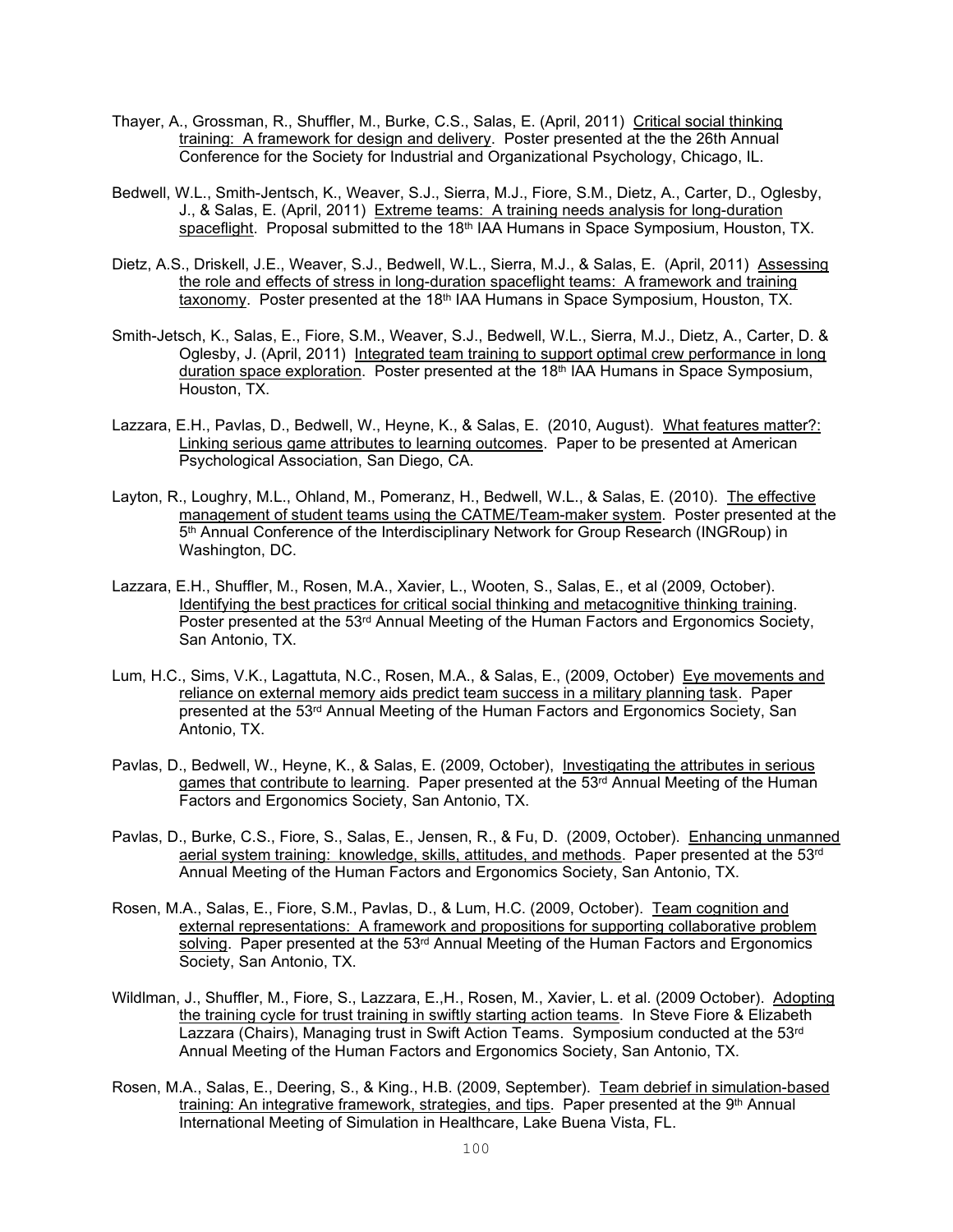- DiazGranados, D., Rosen, M.A., & Lyons, R., Weaver, S.J., Salas, E., Wilson K.A., et. al. (2009, September). Can simulation-based training in FSTs develop affective team competencies? Poster presented at the 9<sup>th</sup> Annual International Meeting of Simulation in Healthcare, Lake Buena Vista, FL.
- DiazGranados, D., Rosen, M.A., Weaver, S.J., Lyons, R., Salas, E., Wilson, K.A., et.al. (2009, September). Effects on collective efficacy in forward surgical teams: Does type of simulation matter? Poster presented at the 9<sup>th</sup> Annual International Meeting of Simulation in Healthcare, Lake Buena Vista, FL.
- Salas E., (2009, May). The science and practice of CRM training: Some observations after three decades. Paper presented at the 14th European Congress of Work and Organizational Psychology, Santiago de Compostela, Spain.
- Salas, E., (2009, May). Macrocognition in teams: Understanding cognition in complex collaborative environments. Paper presented at the  $14<sup>th</sup>$  European Congress of Work and Organizational Psychology, Santiago de Compostela, Spain.
- Salas, E., (2009, May). The development of expertise in organizations: Principles that matter. Paper presented at the 14th European Congress of Work and Organizational Psychology, Santiago de Compostela, Spain.
- Weaver, S.J., Rosen, M.A., DiazGranados, D., Lyons, R., Lazzara, E. et al (2008, December). Optimizing safe, effective care through teamwork: Interim results of an Evaluation of TeamSTEPPS in the operating rooms. Paper presented at the 20<sup>th</sup> Annual Institute for Healthcare Improvement National Forum, Nashville, TN.
- Bennett, W., Merket, D., Salas, E., Zaccaro, S.J., & Kozlowski, S.W.J. (2008, September). Challenges in team-of-teams training and assessment. Panel discussion at the 52<sup>nd</sup> Annual Meeting of the Human Factors and Ergonomics Society, New York, NY.
- Lum, K.C., Fiore, S.M., Rosen, M.A., & Salas, E., (2008, September). Complexity in Collaboration: Developing an understanding of macrocognition in teams through examination of task complexity. Paper presented at the 52<sup>nd</sup> Annual Meeting of the Human Factors and Ergonomics Society, New York, NY.
- Wilson. K., Rosen, M.A., & Salas, E., (2008, September). Improving shared cognition in forward surgical teams: From theory to learning strategies. Paper presented at the 52<sup>nd</sup> Annual Meeting of the Human Factors and Ergonomics Society, New York, NY.
- Pavlas, D., Rosen, M.A., Fiore, S., & Salas, E., (2008, September). Using visual attention video games and traditional interventions to improve baggage screening. Paper presented at the 52<sup>nd</sup> Annual Meeting of the Human Factors and Ergonomics Society, New York, NY.
- Rentsch,J.R., Salas, E., Chao, G.T., Gelfand, M.J., & Hanges, P.J. (2008, April). Why pay attention to cultural issues in organizations? Panel discussion at the 23<sup>rd</sup> Annual Conference of the Society for Industrial and Organizational Psychology, San Francisco, CA.
- Lyons, R., Burke, C.S., Priest, H., & Salas, E., (2008, April). Training for work in multicultural environments: An organizing framework. Paper presented at the  $23<sup>rd</sup>$  Annual Conference of the Society for Industrial and Organizational Psychology, San Francisco, CA.
- Rosen, M., Salas, E., & Upshaw, C., (2008, April). Understanding demonstration-based training: A definition, framework and some initial guidelines. Paper presented at the 23<sup>rd</sup> Annual Conference of the Society for Industrial and Organizational Psychology, San Francisco, CA.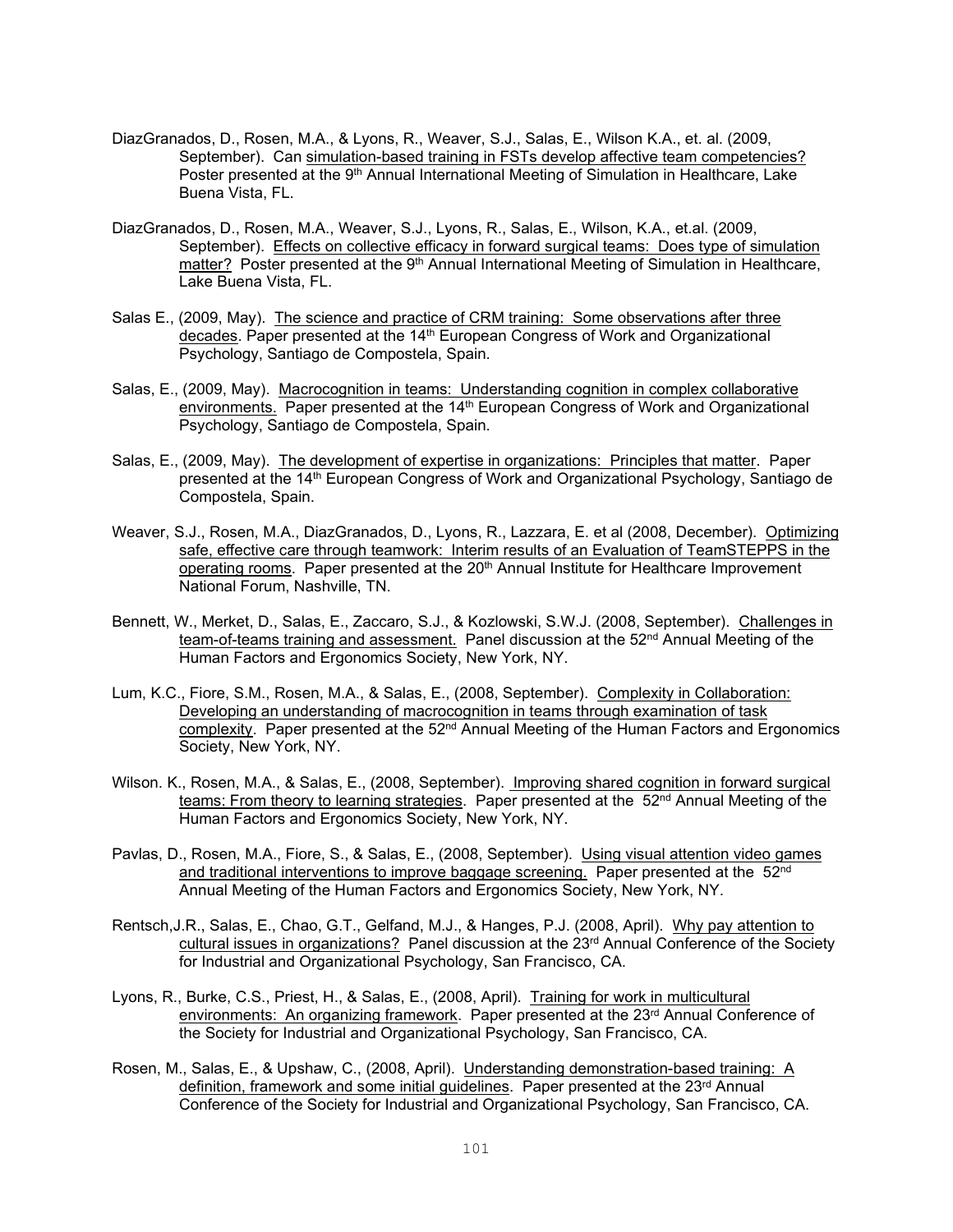- Klein. C., Salas, E., DiazGranados, D., Burke, C.S., Stagl, K., Goodwin, G., & Halpin, S. (2008, April). Do team-training interventions enhance team outcomes? A meta-analytic initiative. Paper presented at the 23rd Annual Conference of the Society for Industrial and Organizational Psychology, San Francisco, CA.
- DiazGranados, D., Klein, C., Salas, E., Le, H., Burke, C.S., Lyons, R., & Goodwin, G., (2008, April). Does team building work? Paper presented at the 23rd Annual Conference of the Society for Industrial and Organizational Psychology, San Francisco, CA.
- Wildman, J., Bedwell, W., Rosen, M., Fritzsche, B., Burke, C.S., & Salas, E. (2008 April). So you want to measure team adaptation? Some quiding principles. Paper presented at the  $23<sup>rd</sup>$  Annual Conference of the Society for Industrial and Organizational Psychology, San Francisco, CA.
- Kozlowski, S.W.J., Salas, E., Pritchard, R.D., & Beier, M.E. (2008, April). Frontier Series Learning, training, and development in organizations. Panel presentation at the 23<sup>rd</sup> Annual Conference of the Society for Industrial and Organizational Psychology, San Francisco, CA.
- Baker, D.P., Salas, E., Alonso, A., Day, R., Holtzman, A.K., Steighner, L.A., Porter, C., King, H., & Battles, J. (2008 April). M.Scott Myers award for applied research in the workplace: TeamSTEPPS: Team strategies and tools to enhance performance and patient safety. Presentation at the 23<sup>rd</sup> Annual Conference of the Society for Industrial and Organizational Psychology, San Francisco, CA.
- Goodwin, G.F., Salas, E., Pritchard, R.D., Rentsch, J.R., DeChurch, L.A., Slaughter, A.J., Mohammed, S. & Dorsey, D.W. (2008, April). Frontier Series Team effectiveness in complex organizations: Cross-disciplinary perspectives and approaches. Panel presentation at the 23<sup>rd</sup> Annual Conference of the Society for Industrial and Organizational Psychology, San Francisco, CA.
- Rosen, M.A., Feldman, M., Fiore, S.M. & Salas, E. (2007, October). Augmented team cognition for complex problem-solving tasks: A framework and research agenda. Paper presented at the Human Factors and Ergonomics Society 51st Annual Meeting, Baltimore, MD.
- Priest, H., Burke, B., Burke, C.S., & Salas, E.. (2007, April). Methodologies employed in measuring shared cognition: What do we know? Paper presented at the 22nd Annual Conference of the Society for Industrial and Organizational Psychology, New York, NY.
- Salas, E., King, H.B., Baker, D.P., Wilson, K., & Lyons, R. (2007, April). Promoting teamwork when the life of others depends on it: Critical success factors for health care. In Symposium presented at 22nd Annual Conference of the Society for Industrial and Organizational Psychology, New York, NY.
- Klein, C., Stagl, K.C., Salas, E., Burke, C.S., DiazGranados, D., Goodwin, G.F., & Halpin S.M. (2007, April). A meta-analytic examination of team development interventions. Paper presented at the 22nd Annual Conference of the Society for Industrial and Organizational Psychology, New York, NY.
- Stagl, K.C., Fritzsche, B.A., & Salas, E.,. (2007, April). The construct validity of a situational judgment test. Paper presented at the 22nd Annual Conference of the Society for Industrial and Organizational Psychology, New York, NY.
- Sims, D., Burke, C.S., Metcalf, D., & Salas, E. (2007, April). Beyond the technology: Research based guidelines for designing blended learning. Poster presented at the 22<sup>nd</sup> Annual Conference for the Society of Industrial and Organizational Psychology, New York, NY.
- Rosen, M.A., Wilson, K.A., & Salas, E. (2007, January). Using simulation-based training to improve patient safety: The need for performance diagnosis. Poster presented at the 7th International Meeting on Simulation in Healthcare, Orlando, FL.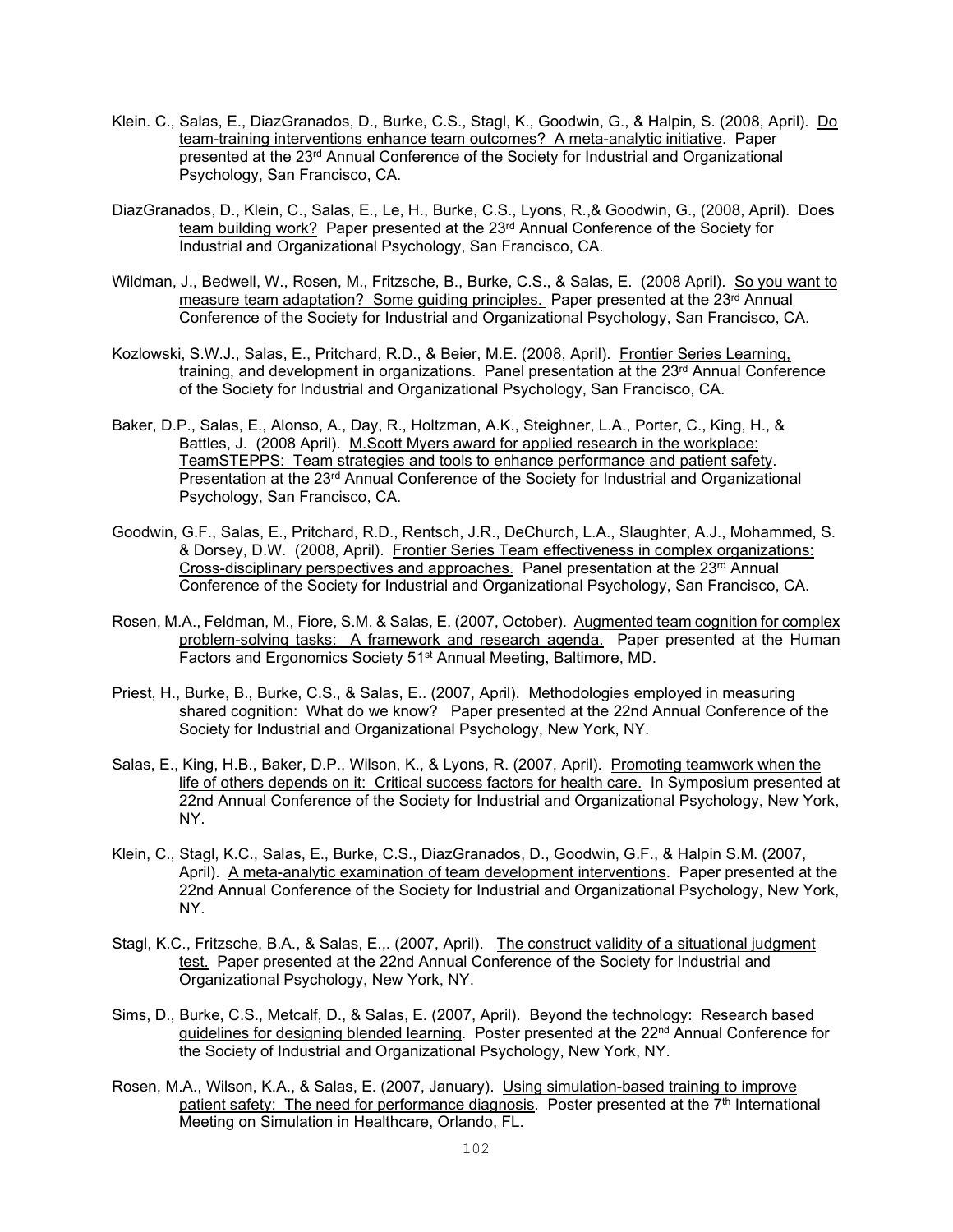- Klein, C., Salas, E., Burke, C.S., Goodwin, G.F., Halpin, S. & Diaz-Granados, D. (2006, August). Does team training enhance team processes, performance, and team member affective outcomes? In C.O. L.H. Porter (Chair), Training outcomes: The role of context. Paper session conducted at the 66<sup>th</sup> Annual Meeting of the Academy of Management, Atlanta, GA.
- Rosen, M.A., Fiore, S.M., & Salas, E., (2006, July). Cultural evolution in team problem solving. Poster presented at the 1<sup>st</sup> Meeting of the Interdisciplinary Network for Group Research (INGRoup), Pittsburgh, PA.
- Wilson, K.A., Guthrie, J.W., Salas, E., & Burke, C.S. (2006, July). Dyads and triads at 35,000 feet: A look 20 years later. Paper presented at the 1<sup>st</sup> Meeting of the Interdisciplinary Network for Group Research (INGRoup), Pittsburgh, PA.
- Rosen, M.A., Guthrie, J.W., Wilson, K.A., Burke, C.S., Salas, E., Nelson, W.T., & Bolia, R.S. (2006, July). Teams and technology: A review of the effects of computer-mediation on team performance. Poster presented at the 1<sup>st</sup> Meeting of the Interdisciplinary Network for Group Research (INGRoup), Pittsburgh, PA.
- Salas, E. (2006, May). Panelist. In G. Chen (Panelist). Getting more respect: Informing multiple constituents about I-O scientific contributions. Panel given at the 21<sup>st</sup> Annual Conference of the Society for Industrial and Organizational Psychology, Dallas, TX.
- Fritzsche, B.A., Mottarella, K.E., DeRouin, R.E., & Salas, E. (2006, May). Learner control in a web-based course: Pace vourself. Paper presented at the 21<sup>st</sup> Annual Conference of the Society for Industrial and Organizational Psychology, Dallas, TX.
- Hess, K.P., Burke, C.S., Priest, H., Rosen, M., Salas, E., Paley., M.J., & Riedel, S.L., (2006, May). Facilitating leadership in multicultural teams. In S.J. Zaccaro, T. Koehler, & G. Yun, (Co-Chairs). Global at work, but local at heart. Symposium presented at the  $21<sup>st</sup>$  Annual Conference of the Society for Industrial and Organizational Psychology, Dallas, TX.
- Klein, C., Stagl, K.C., Salas, E., Parker, C.P., Van Eynde, D.F., (2006, May). Simulation training evaluation for NASA's mission management team. Paper presented at the 21<sup>st</sup> Annual Conference of the Society for Industrial and Organizational Psychology, Dallas, TX.
- Burke, C.S., Stagl, K.C., Klein, C., Goodwin, G.F., Salas, E., & Halpin, S.M. (2006, May). Does leadership in teams matter? A meta-analytic investigation of leadership behavior, team characteristics, and team performance. Symposium presented at the 21st Annual Conference of the Society for Industrial and Organizational Psychology, Dallas, TX.
- Rosen, M., Salas, E., Jentsch, F., Brunner, B., Todaro, J., & Crowe, K. (2006, January). The effects of Simulatioin use and prior experience on trainee knowledge structure and task performance in cardiopulmorany emergency medicine training. Paper presented at the  $6<sup>th</sup>$  International Meeting on Medical Simulation, San Diego, CA.
- Rosen, M., Wilson, K.A., & Salas, E. (2006, January). Fidelity and Transfer of Training in Medical Simulation. Poster presented at the  $6<sup>th</sup>$  International Meeting on Medical Simulation, San Diego, CA.
- Wilson, K.A., Salas, E., & Burke, C.S. (2005, June). Crew resource management (CRM) training: Where are we after 20 years? Poster presented at the Naturalistic Decision Making 7 Conference, Amsterdam, Netherlands.
- DeRouin, R.E., Parrish, T.J. & Salas, E. (2005, April). On-the-job Training: A review of researchers and practitioners. Paper presented at the 20<sup>th</sup> Annual Conference of the Society for Industrial and Organizational Psychology, Los Angeles, CA.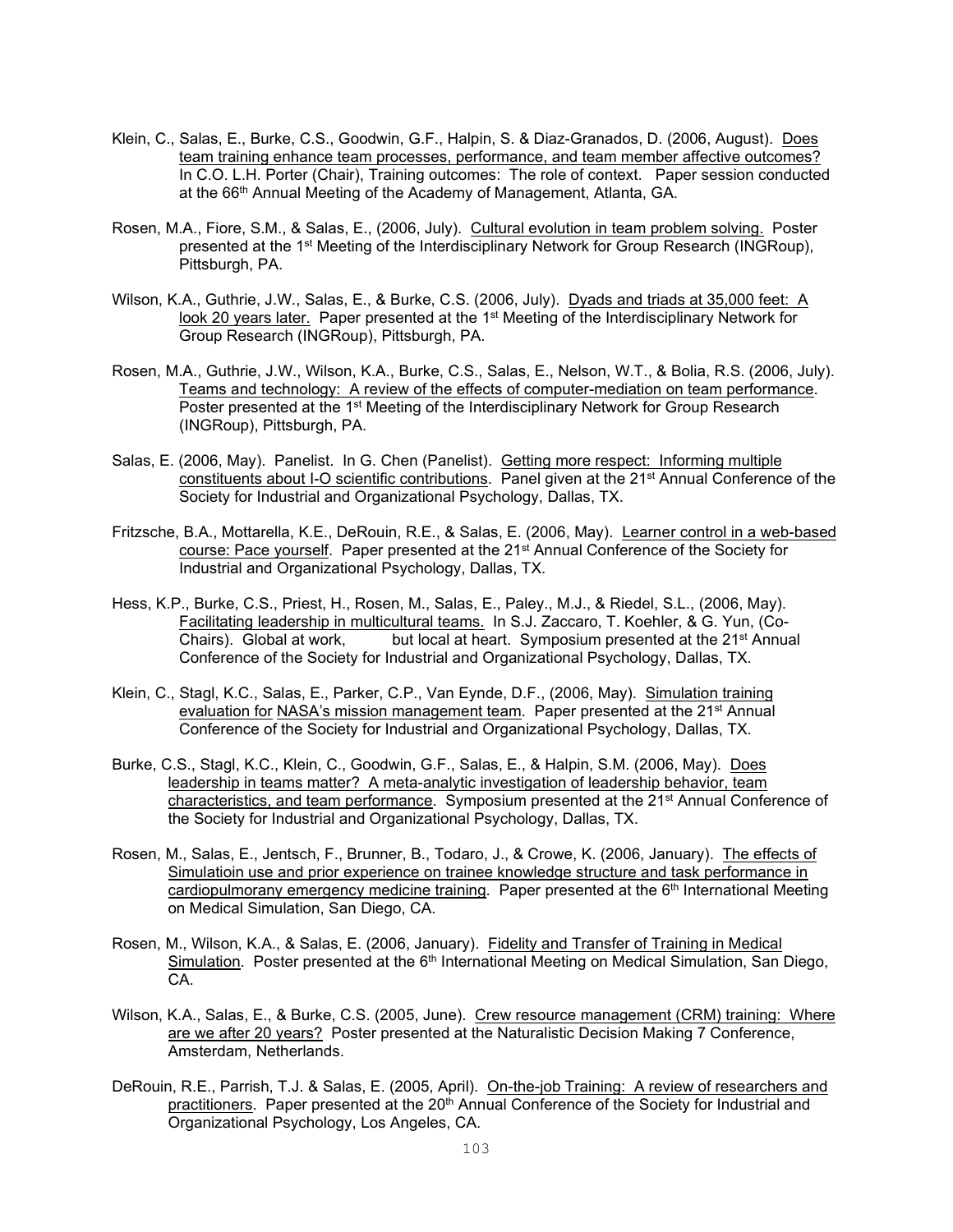- Salas, E. (2005, April). Panelist. In K.J. Krokos (Chair). Training Principles: The influence of training research on training practice. Panel given at the 20<sup>th</sup> Annual Conference of the Society for Industrial and Organizational Psychology, Los Angeles, CA.
- Garofano, C.M. & Salas, E. (2005, April). What influences continuous employee development decisions? Paper presented at 20<sup>th</sup> Annual Conference of the Society for Industrial and Organizational Psychology, Los Angeles, CA.
- Salas, E., (2005 April). Discussant. In S.J. Zaccarro, Z.N.J. Horn, B.Wiggins (Co-Chairs). Best practices in making virtual teams that work. Symposium presented at the 20<sup>th</sup> Annual Conference of the Society for Industrial and Organizational Psychology, Los Angeles, CA.
- Burke, C.S., Goodwin, G.F., Salas, E., & Halpin, S.M. (2005, April). Army leaders in teams: Knowns, unknowns and a map for the future. In D.V. Day & S.M. Halpin (Co-Chairs). Leader development theory and research in the United States Army. Symposium presented at the 20<sup>th</sup> Annual Conference of the Society for Industrial and Organizational Psychology, Los Angeles, CA.
- Salas, E., (2005 April). (Discussant). In J.R. Rentsch & D. Steele-Johnson (Co-Chairs). Keys to high team performance on complex tasks. Symposium presented at the  $20<sup>th</sup>$  Annual Conference of the Society for Industrial and Organizational Psychology, Los Angeles, CA.
- Salas, E. (2005, April). Panelist. In R. Day & D.P. Baker (Co-Chairs). Training the next generation of doctors. Panel given at the 20<sup>th</sup> Annual Conference of the Society for Industrial and Organizational Psychology, Los Angeles, CA.
- Kelly, B.C., Badum, A.M., Salas, E., & Burke, C.S. (2005, April). Shared cognition: Can we all get on the same page? Paper presented at the 20<sup>th</sup> Annual Conference of the Society for Industrial and Organizational Psychology, Los Angeles, CA.
- Salas, E. (2005, April). Panelist. In W.S. Becker & M.D. Kelly (Co-Chairs). Gaining visibility for your work: Learn from the experts. Panel given at the 20<sup>th</sup> Annual Conference of the Society for Industrial and Organizational Psychology, Los Angeles, CA.
- Salas, E. (2005, April). Presenter. I-O participation in federal research grants. Seminar given at the 20<sup>th</sup> Annual Conference of the Society for Industrial and Organizational Psychology, Los Angeles, CA.
- Sutton, J. Pierce, L.G., Salas, E., & Burke, C.S. (2005, April). Cultural adaptability. In C.S. Burke (Chair). Emerging multicultural team theory and research. Symposium presented at the 20<sup>th</sup> Annual Conference of the Society for Industrial and Organizational Psychology, Los Angeles, CA.
- Burke, C.S., Salas, E., Stagl, K.C., Wilson-Donnelly, K.A., & Pierce, L. (2005, April). Team adaptation in multicultural teams: A theoretical forum. In C.S. Burke (Chair), Emerging multicultural team theory and research. Paper presented at the 20<sup>th</sup> Annual Conference of the Society for Industrial and Organizational Psychology, Los Angeles, CA.
- Fiore, S.M., Salas, E., Jentsch, F., & Finkelstein, N. (2004, October). Team cognition in human agents team research. Presented at the Training for Tomorrow Conference, NASA Johnson Space Center Advanced Technology Integration Group, Houston, TX.
- DeRouin, R. E., & Salas, E. (2004). 30 years of Nobel-winning psychologists: What does it take? Paper presented at the 112th Annual American Psychological Association Conference in Honolulu, HI.
- DeRouin, R. E., Fritzsche, B. A., & Salas, E. (2004). Learner control and workplace e-learning: Design, person, and organizational issues. Poster presented at the 112th Annual American Psychological Association Conference in Honolulu, HI.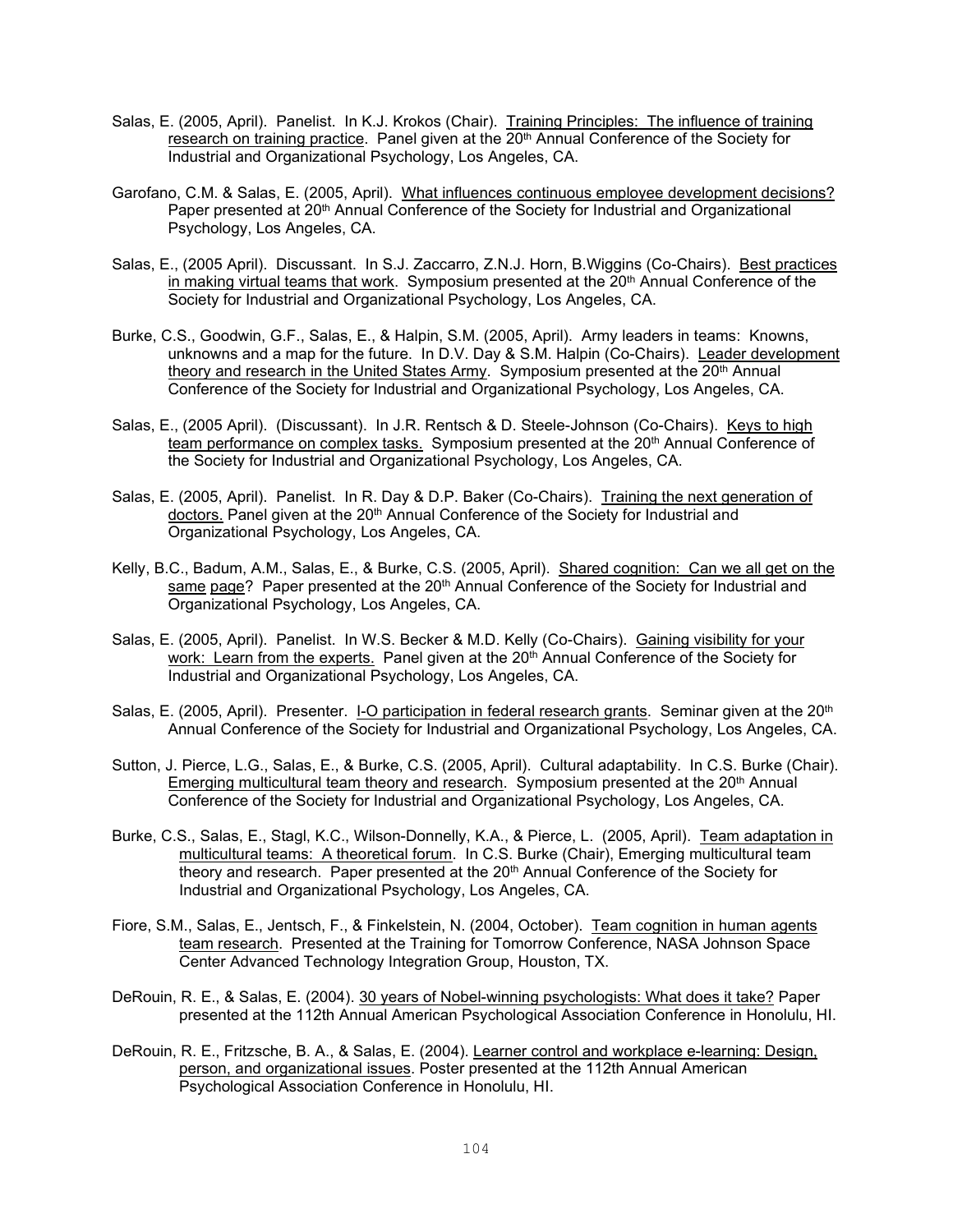- Priest, H. A., Burke, C. S., Salas, E., & Bowers, C. (2004, August). What do we know about Teams? A Practical Framework. Paper presented at the 112<sup>th</sup> Annual American Psychological Association Conference in Honolulu, HI.
- Priest, H. A., Guthrie, J., Burke, C. S., Bowers, C., Salas, E., & Milham, L. (2004, August). The Pattern of Team Communication across Team Type: Are all Teams Created Equal? Paper presented at the 112<sup>th</sup> Annual American Psychological Association Conference in Honolulu, HI.
- Wilson-Donnelly, K. A., Priest, H. A., Burke, C. S., Klein, C., Sims, D. E., Salas, E., Wears, R. L., & Perry, S. (2004, July*).* Automated technology and patient safety: A case study. Paper presented at the 112<sup>th</sup> Annual Meeting of the American Psychological Association, Honolulu, HI.
- Wilson-Donnelly, K. A., Burke, C. S., & Salas, E. (2004, July). Critically examining CRM training's effectiveness: An update, extension, and needs. Paper presented at the 112<sup>th</sup> Annual Meeting of the American Psychological Association, Honolulu, HI.
- Fritzsche, B.A., Burke, C.S., Flowers, L., Stagl, K., Wilson, K., & Salas, E. (2004, May). Improving team adaptability using contrasting cases training. In C.S. Burke & E. Salas (Co-Chairs), Emerging Theoretical and Empirical Approaches used in Team Effectiveness Research. Symposium conducted at the annual meeting of the American Psychological Society, Chicago, IL.
- Sims, D.E., Priest, H.A., Wilson, K.A., Burke, C.S., & Salas, E. (2004, April). Safety culture and error reporting in hospital transfusion services. In K.E. Fox (Chair) I-O Psychology in medicine: Some recent empirical applications. Symposium presented at the 19<sup>th</sup> Annual Conference of the Society for Industrial and Organizational Psychology, Chicago, Illinois.
- Goodwin, G.F., Gavan O'Shea, P., Driskell, J.E., & Salas, E. (2004, April). Reasoning item development process: Pitfalls, successes, and lessons learned. In S.B. Gustafson (Chair) Making conditional reasoning tests work: Reports from the frontier. Symposium presented at the 19th Annual Conference of the Society for Industrial and Organizational Psychology, Chicago, Illinois.
- DeRouin, R.E., Fritzsche, B.A., & Salas, E. (2004, April). Age, stereotype threat, and training performance. In B.A. Fritszche (Chair) The aging workforce: Advancements in training development, and lifelong learning. Symposium presented at the 19th Annual Conference of the Society for Industrial and Organizational Psychology, Chicago, Illinois.
- Klein, C., DeRouin, R.E., & Salas, E. (2004, April). Interpersonal skills: What they are and how to acquire them. Paper presented at the 19<sup>th</sup> Annual Conference of the Society for Industrial and Organizational Psychology, Chicago, Illinois.
- Sims, D.E., Fritzsche, B.A., & Salas, E. (2004, April). The decision to trust: Which antecedents are most important? Paper presented at the 19<sup>th</sup> Annual Conference of the Society for Industrial and Organizational Psychology, Chicago, Illinois.
- DeRouin, R.E., Sims, D.E., Nakano, K.M., & Salas, E. (2004, April). Sources of silence: Why subordinates don't voice concerns to management. Paper presented at the 19<sup>th</sup> Annual Conference of the Society for Industrial and Organizational Psychology, Chicago, Illinois.
- Kendall, D.L., Salas, E., Burke, C.S., & Stagl, K.C. (2004, April). Understanding team adaptability: A conceptual framework. Paper presented at the 19th Annual Conference of the Society for Industrial and Organizational Psychology, Chicago, Illinois.
- Sims, D.E., Salas, E., & Burke, C.S. (2004, April). Is there a "Big Five" in teamwork? Paper presented at the 19th Annual Conference of the Society for Industrial and Organizational Psychology, Chicago, Illinois.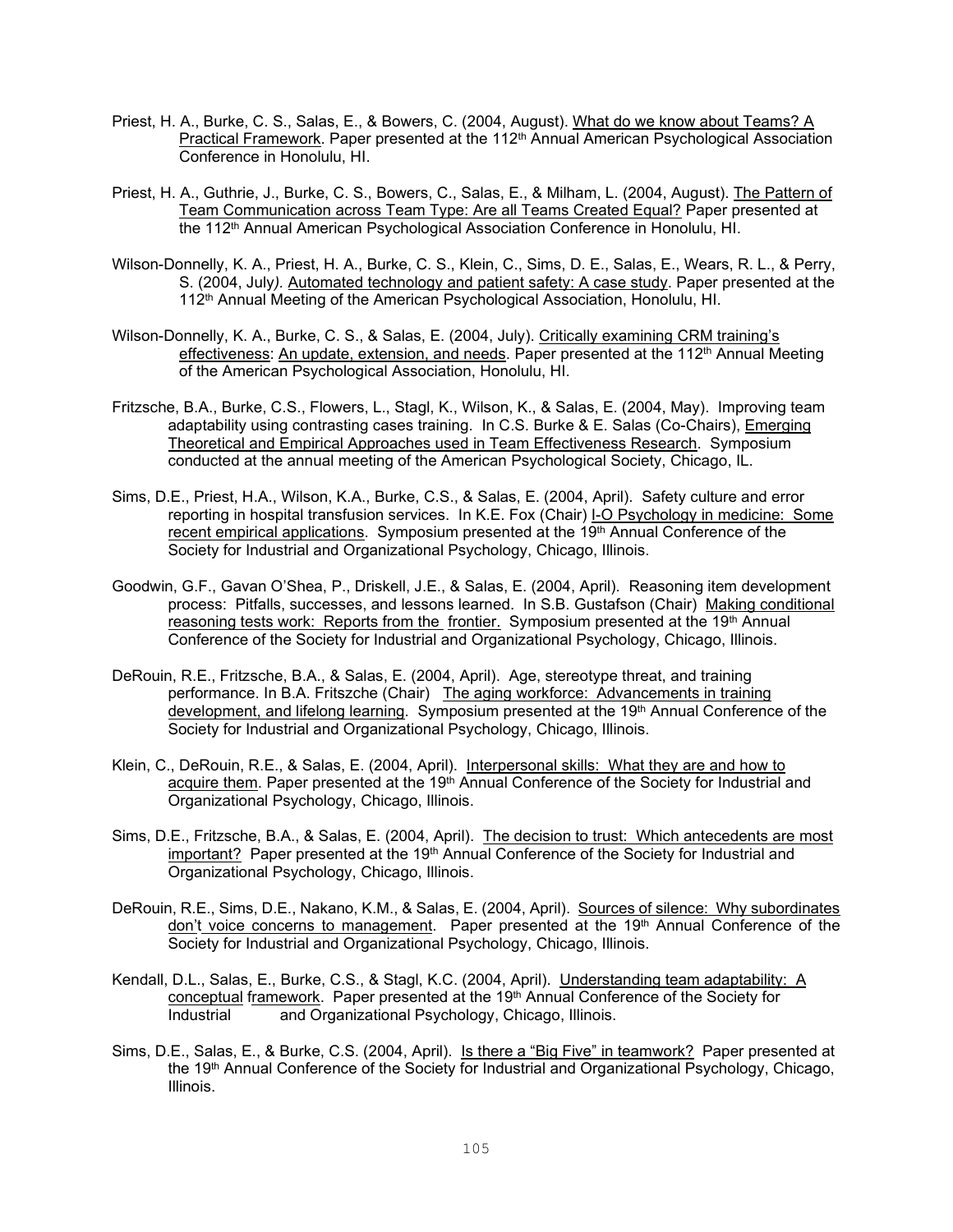- Littrell, L.N., & Salas, E. (2004, April). Best practices in cross-cultural training: Can they be improved? Paper presented at the 19<sup>th</sup> Annual Conference of the Society for Industrial and Organizational Psychology, Chicago, Illinois.
- Baker, D.P., Beaubien, J.M., Holtzman, A.K., & Salas, E. (2004, April). Applying I-O to healthcare: Investigating the requirements for team training. Paper presented at the  $19<sup>th</sup>$  Annual Conference of the Society for Industrial and Organizational Psychology, Chicago, Illinois.
- Fiore, S.M., Jentsch, F., Bowers, C.A. & Salas, E. (2003, October). Shared mental models at the Intraand Interteam level: Applications to counterterrorism and crisis response for homeland security. Paper presented at 47<sup>th</sup> Annual Meeting of Human Factors and Ergonomics Society, Denver, Colorado.
- Wilson-Donnelly, K.A., Priest, H.A., Salas, E. & Burke, C.S. (2003, October). Guidelines for developing a safety culture to support the implementation and use of technology. Paper presented at  $47<sup>th</sup>$ Annual Meeting of Human Factors and Ergonomics Society, Denver, Colorado.
- Fiore, S.M., Cuevas, H.M. & Salas, E. (2003, October). Putting working memory to work: Integrating cognitive science theories with cognitive engineering research. Paper presented at  $47<sup>th</sup>$  Annual Meeting of Human Factors and Ergonomics Society, Denver, Colorado.
- Salas, E. (2003, July). Responding to crisis: Terrorism, emergencies and accidents. In R. Ardila (Chair). The great social problems of our time: What is psychology doing to understand and change them? Symposium presented at the 25<sup>th</sup> Interamerican Congress of Psychology, Lima, Peru.
- Salas, E. (2003, July). Competencies in work groups. In E. Castillo (Chair). Knowledge and competencies: Challenges for organizations. Symposium presented at the 25<sup>th</sup> Interamerican Congress of Psychology, Lima, Peru.
- Salas, E., Kosarzycki, M., Fiore, Stephen M., and DeRouin, R.E. (2003, April). Distance Learning in Organizations: Trends and Needs. In. D.L. Stone and K. Lukaszewski (Co-Chairs). eHR: The Influence of Technology on Human Resources Management. Symposium presented at the 18th Annual Conference of the Society for Industrial and Organizational Psychology, Orlando, Florida.
- Wilson, K.A., Burke, C.S., Salas, E., Fowlkes, J., and Priest, H. (2003, April). Promoting Workplace Safety Through High Reliability Teams. In G. Chen and J. C. Wallace (Co-Chairs). Occupational Health and Safety: Encompasing Personality, Emotion, Teams, and Automation. Symposium presented at the 18<sup>th</sup> Annual Conference of the Society for Industrial and Organizational Psychology, Orlando, Florida.
- Burke, C.S., Salas, E., Fowlkes, J., and Wilson, K.A. (2003, April). Developing Leaders for Multicultural Teams: An Event-Based Approach. In D.V. Day (Chair). Understanding Leader Development: Building Individual Leaders and Team Leadership. Symposium presented at the 18<sup>th</sup> Annual Conference of the Society for Industrial and Organizational Psychology, Orlando, Florida.
- Kosarzycki, M., and Salas, E. (2003, April). What Managers Need to Do to Support Transfer of Training. In W.L. Richman-Hirsch (Chair). Advances in Training Research: Impact on Motivation, Transfer, Business Results. Symposium presented at the  $18<sup>th</sup>$  Annual Conference of the Society for Industrial and Organizational Psychology, Orlando, Florida.
- DeRouin, R.E., Fritzsche, B.A., and Salas, E. (2003, April). Empowering Workplace E-Learners: Research-Based Guidelines for Learner-Controlled Training. Paper presented at the 18<sup>th</sup> Annual Conference of the Society for Industrial and Organizational Psychology, Orlando, Florida.
- Alvarez, K., and Salas, E. (2003, April). Individual Characteristics and Training Evaluation: Toward an Integrative Model. Paper presented at the 18<sup>th</sup> Annual Conference of the Society for Industrial and Organizational Psychology, Orlando, Florida.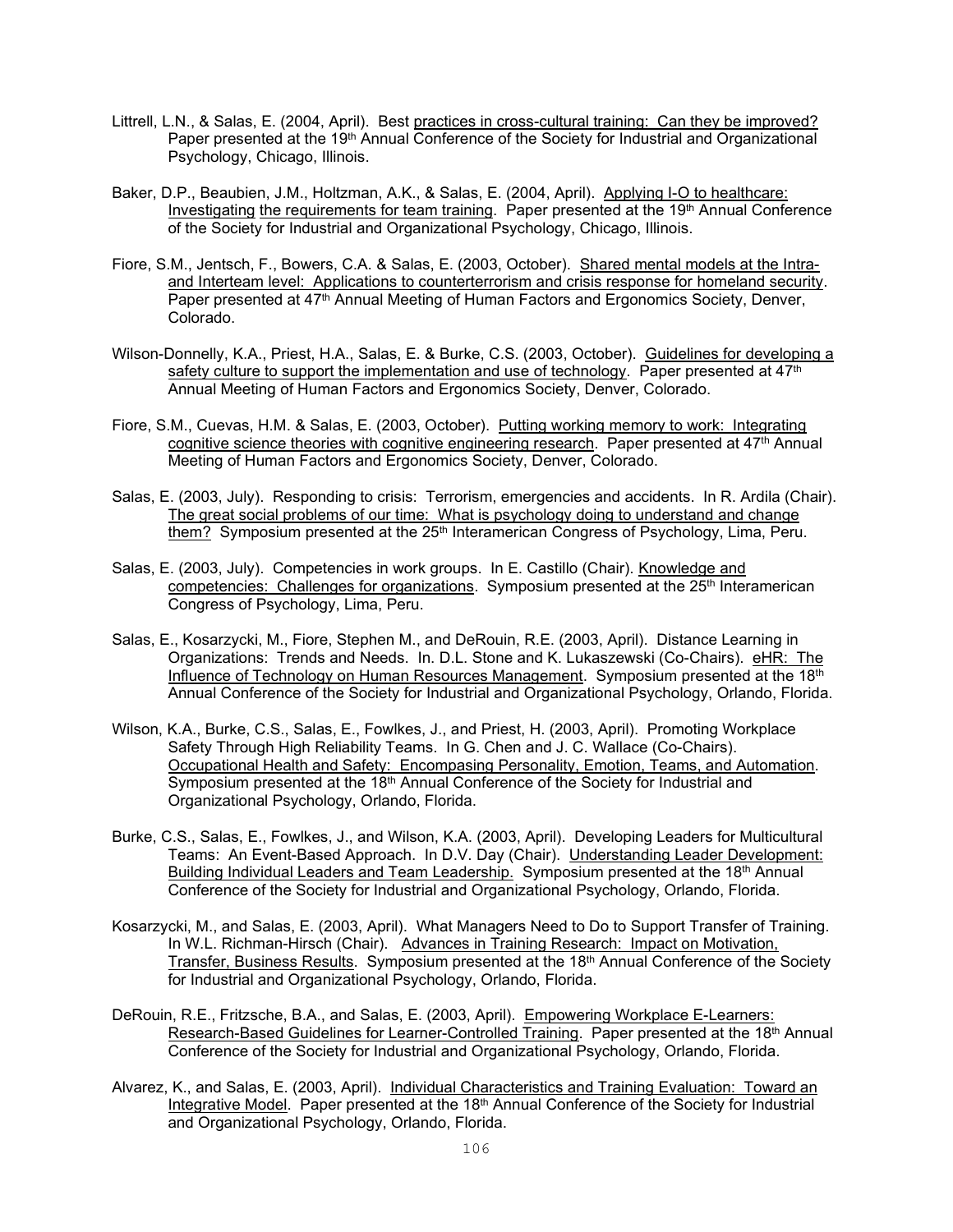- Salas, E. (2003, April). Panelist. In S.W.J. Kozlowski (Chair). Getting Learning into Web-Based, Distance, and Distributed Training. Panel given at the 18<sup>th</sup> Annual Conference of the Society for Industrial and Organizational Psychology, Orlando, Florida.
- Salas, E. (2003, April). Discussant. In C.M. Frye and C.D. Johnson (Co-Chairs). Picture This! Using Feature Films to Teach I-O Competencies. Symposium presented at the 18<sup>th</sup> Annual Conference of the Society for Industrial and Organizational Psychology, Orlando, Florida.
- Scielzo, S., Fiore, S.M., Samman, S.N., Cuevas, H.M., Bowers C.A., & Salas, E. (2002, August). Effects of multimedia on knowledge acquisition. Paper presented at the 110<sup>th</sup> Annual Convention of the American Psychological Association, Chicago, Illinois.
- Salas, E. (2002, April). Discussant. In S.W.J. Kozlowski (Chair). Advances in Training Effectiveness: Traits, States, Learning Processes, and Outcomes. Symposium presented at the 17<sup>th</sup> Annual Conference of the Society for Industrial and Organizational Psychology, Toronto, Canada.
- Salas, E. (2002, April). Panelist. In E.F. Stone-Romero (Chair). Hispanic Americans and Human Resources Practices. Panel Discussion given at the 17h Annual Conference of the Society for Industrial and Organizational Psychology, Toronto, Canada.
- Salas, E. (2002, April). Discussant. In W.L. Richman-Hirsch (Chair). What Happens Before Training? The Impact of Pre-Training Processes/Experiences. Symposium presented at the 17<sup>th</sup> Annual Conference of the Society for Industrial and Organizational Psychology, Toronto, Canada.
- Salas, E., Mullen, B., Nichols, D.R., and Driskell, J.E.(2002, April). What Contributes to the Effective Design of Team Training?: A Meta-Analysis. In A. Towler (Chair) Current Issues in Training Design and Evaluation. Symposium presented at the 17<sup>th</sup> Annual Conference of the Society for Industrial and Organizational Psychology, Toronto, Canada.
- Kosarzycki, M., Salas, E., Burke, C.S., and Fiore, S.M. (2002, April). Emerging Themes in Distance Learning: Some Food for Thought. Paper presented at the 17<sup>th</sup> Annual Conference of the Society for Industrial and Organizational Psychology, Toronto, Canada.
- Burke, C.S., Salas, E., Stagl, K.C., & Fowlkes, J. (2002, April). Leading Multi-Cultural Distributed Teams: Maintaining Shared Cognition From a Distance. In J.C. Ziegert and K.J. Klein (Co-Chairs) Team Leadership: Current Theoretical and Research Perspectives. Symposium presented at the 17<sup>th</sup> Annual Conference of the Society for Industrial and Organizational Psychology, Toronto, Canada.
- Salas, E. (2002, April). Presenter. In A.J. Colella (Chair). M. Scott Myers Award for Applied Research in the Workplace How to Make a Team of Experts an Expert Team: Guidelines for Improving Team Decision making Under Stress. Symposium presented at the 17<sup>th</sup> Annual Conference of the Society for Industrial and Organizational Psychology, Toronto, Canada.
- Kring, J.P., Fiore, S.M., & Salas, E. (2002, April). Russian-US Cooperation in Space: Historical Insight and Future Challenges. Paper presentation at the 39<sup>th</sup> Space Congress. Cape Canaveral, FL.
- Kring, J.P., Fiore, S.M., Samman, S.N., & Salas, E. (2002). Culture's impact on spacecraft design and human technology interfaces: Findings and recommendations. Abstract of 2002 Aerospace Medical Association Annual Meeting paper. Aviation, Space, & Environmental Medicine, 73, 225.
- Burke, C.S., Salas, E. & Fowlkes, J.E. (2001, August). Measuring Team Performance Within Naturalistic Settings: Challenges, Obstacles, Guidelines. Paper presented at the 109<sup>th</sup> Annual Convention of the American Psychological Association, San Francisco, CA.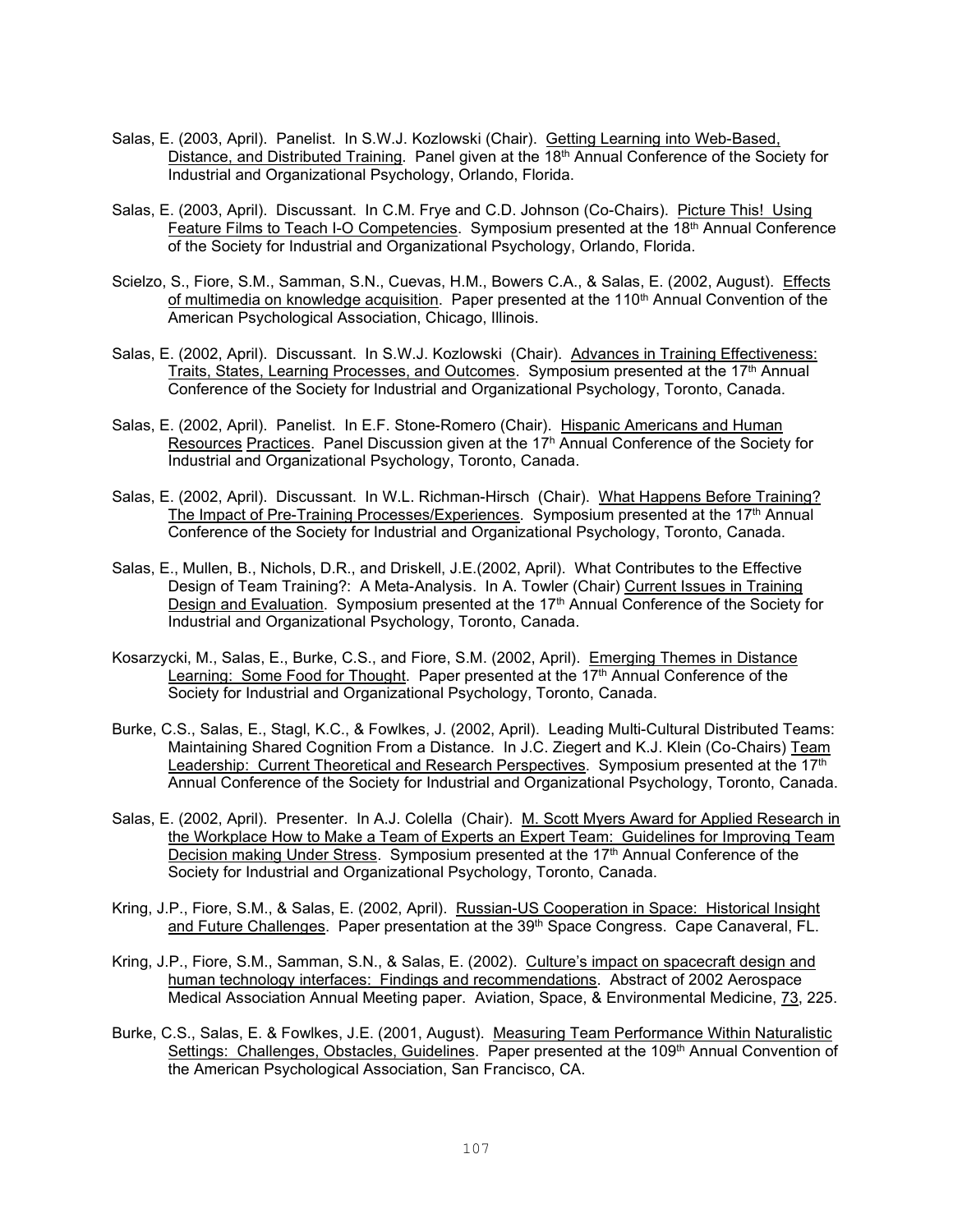- Samman, S.M., Torrez, L.I., Sims, V.K., Bowers, C.A., & Salas, E. (2001, August). Increasing Performance in a highly Immersive Virtual Environment. Paper presented at the 109<sup>th</sup> Annual Convention of the American Psychological Association, San Francisco, CA.
- Wilson, K.A., Burke, C.S., Salas, E., & Bowers, C.A. (2001, August). Does CRM Training Transfer to the Cockpit? Methodological Observations. Paper presented at the 109<sup>th</sup> Annual Convention of the American Psychological Association, San Francisco, CA.
- Stone-Romero, E.F., Stone, D.L., Salas, E., Hartman, M., & Muniz, E.J. (2001, April). Differences in the work-related values and behaviors of Hispanic-Americans and Anglo-Americans. In D. Chrobot-Mason (Chair) Leaders of Diverse Work Groups: Understanding the Challenges and Exploring Strategies for Success. Symposium presented at the 16<sup>th</sup> Annual Conference of the Society for Industrial and Organizational Psychology, San Diego, CA.
- Salas, E. (2001, April). Discussant. In S.M. Fiore (Chair). Cognition and Cognitive Technology: Maximizing "Multimodality" when Implementing "Multimedia" Training. Symposium presented at the 16<sup>th</sup> Annual Conference of the Society for Industrial and Organizational Psychology, San Diego, CA.
- Salas, E. (2001, April). Discussant. In S.W.J. Kozlowski & R.P. DeShon (Co-Chairs). Enhancing Team Performance: Emerging Theory, Instructional Strategies, and Evidence. Symposium presented at the 16<sup>th</sup> Annual Conference of the Society for Industrial and Organizational Psychology, San Diego, CA.
- Lorenzet, S., Yukl, G.A., Tannenbaum, S.I, Salas, E., Williams, K.J., & Eddy, E. (2001, April). Goal Orientation and Errors in Training: A Social Cognitive Approach. Paper presented at the 16<sup>th</sup> Annual Conference of the Society for Industrial and Organizational Psychology, San Diego, CA.
- Salas, E. (2001, April). Discussant Leader. In D.L. Stone (Chair). Human Resources Technology and Privacy-Part II. Panel given at the 16<sup>th</sup> Annual Conference of the Society for Industrial and Organizational Psychology, San Diego, CA.
- Hitt, J., Jentsch, F., Bowers, C.A., Salas, E., & Edens, E. (2000, November). Scenario-based training for autoflight skills. Paper presented at the Australian Aviation Psychology Association Conference. Sydney Australia.
- Salas, E. (2000, August). Panelist. In D.L. Stone & S. E. Newell (Co-Chairs). Gente del Corazon: The Influence of Spanish Culture on Organizational Culture and Practices. Panel given at the Annual Meeting of the Academy of Management. Toronto, Canada.
- Jentsch, F., Hitt, J., Bowers, C., & Salas, E. (2000, August). Studying Conceptual Knowledge of Vertical-Flight-Path Guidance. In P.Ikomi (Chair) Modeling Knowledge and Performance in the Aviation Domain. Symposium presented at the 108<sup>th</sup> Annual Convention of the American Psychological Association. Washington, D.C.
- Salas, E. (2000, August). Panelist. In D.P. Baker (Chair). Conducting Cross-Cultural Research on Teams. Conversation Hour given at the 108<sup>th</sup> Annual Convention of the American Psychological Association. Washington, D.C.
- Salas, E., (2000, April). Panelist. In D.P. Baker & L. Horvath (Co-Chairs). Teamwork: A Global Phenomenon? Panel given at the 15<sup>th</sup> Annual Conference of the Society for Industrial and Organizational Psychology, New Orleans, LA.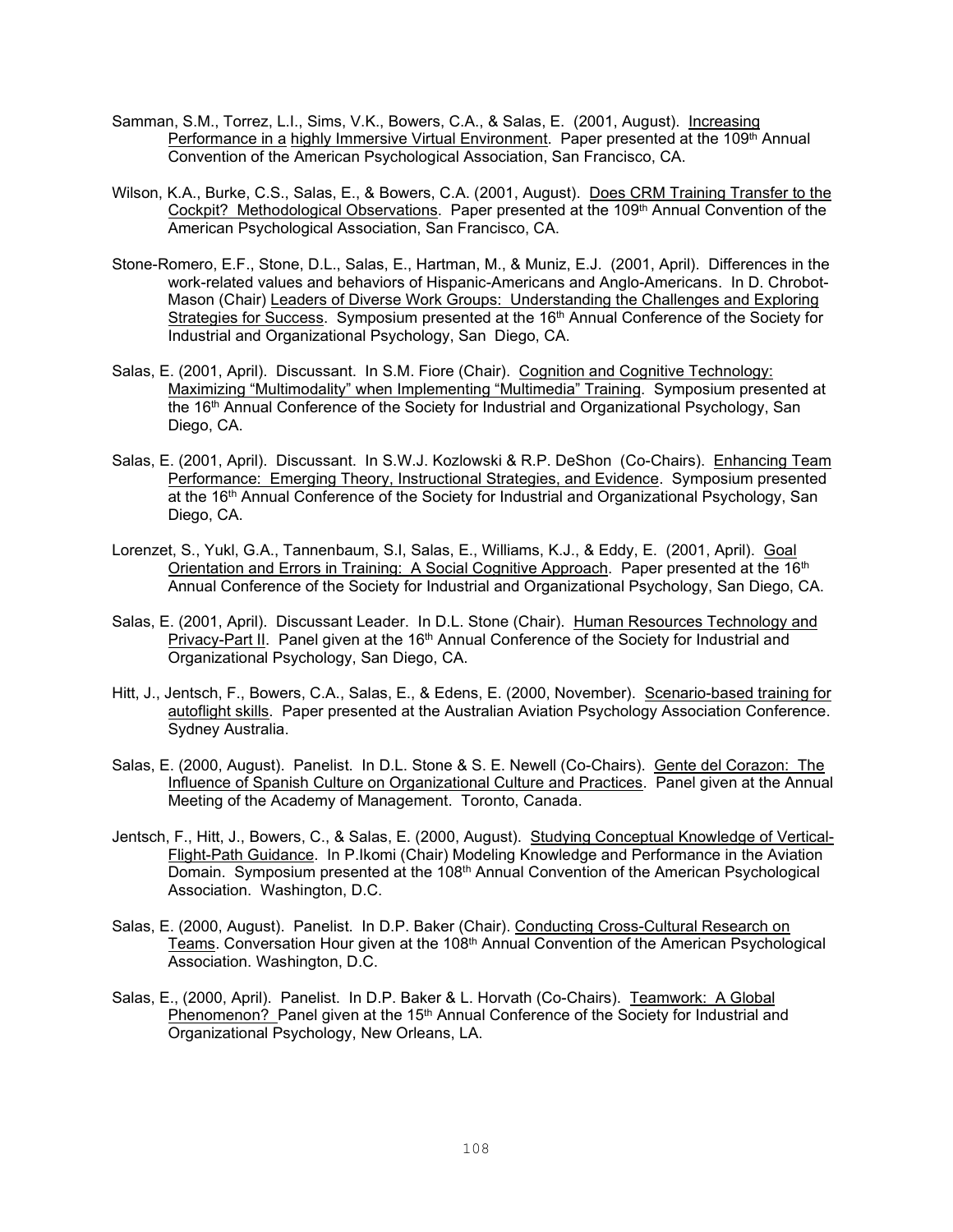- Kozlowski, S.W.J., Brown, K.G., Weissbein, D.A., Cannon-Bowers, J.A., & Salas, E. (2000, April). A Multi-level approach to training effectiveness: Enhancing horizontal and vertical transfer. In K.J. Klein & S.W.J. Kowzlowski (Co-Chairs) Multilevel theory in I-O psychology: Examples and lessons for theory development. Symposium presented at the 15<sup>th</sup> Annual Conference of the Society for Industrial and Organizational Psychology, New Orleans, LA.
- Salas, E. (2000, April). Co-host. Early career twisters: Learning the rules of the game. Roundtable presented at the 15<sup>th</sup> Annual Conference of the Society for Industrial and Organizational Psychology, New Orleans, LA.
- Salas, E. (2000, April). Discussant. In J.A. Cannon-Bowers (Chair). The cognitive basis of training. Symposium presented at the 15<sup>th</sup> Annual Conference of the Society for Industrial and Organizational Psychology, New Orleans, LA.
- Rhodenizer, L., Bowers, C.A., Burroughs, W., & Salas, E. (1999, September). The use of 2-D and 3-D displays for training a formation detection task. Paper presented at the  $43<sup>rd</sup>$  annual meeting of the Human Factors and Ergonomics Society, Houston, TX.
- Salas, E. (1999, September). Panelist in M.J. Paley (Chair) Is there research off the tenure track? Panel given at the 43<sup>rd</sup> annual meeting of the Human Factors and Ergonomics Society, Houston, TX.
- Oser, R.L., Jentsch, F.G., Bowers, C.A., & Salas, E. (1999,September). Using automation to support decision making: Challenges and training research requirements. In L.G. Pierce (Chair) The human-computer team: Interaction or interference. Symposium presented at the 43<sup>rd</sup> annual meeting of the Human Factors and Ergonomics Society, Houston, TX.
- Salas, E. & Cannon-Bowers, J.A. (1999, August). Enhancing team performance in complex environments: Team training strategies. In W.C. Howell (Chair) Engineering Psychology: Where General Psychology Meets Design. Symposium conducted at the annual meeting of the American Psychological Association, Boston, MA.
- Blickensderfer, E., Cannon-Bowers, J.A., & Salas, E. (1999, May). The relationship between shared knowledge and team performance: A field study. In K.A. Smith-Jenthsch & L.L. Levesque (Cochairs) Shared cognition in teams: Predictors, Processes, and Consequences Symposium conducted at the 14th annual meeting of the Society for Industrial and Organizational Psychology, Atlanta, GA.
- Milanovich, D.M., Muniz, E.J., Salas, E., & Cannon-Bowers, J.A. (1999, May). Team derailment: An initial examination. Paper presented at the  $14<sup>th</sup>$  annual meeting of the Society for Industrial and Organizational Psychology, Atlanta, GA.
- Smith-Jentsch, K.A., Salas, E., Cannon-Bowers, J.A., & Hall, S. (1999, May). Stability of team membership as a factor in team training design. In S.J. Zaccaro (Chair) Team development interventions: What's appropriate and when? Symposium conducted at the  $14<sup>th</sup>$  annual meeting of the Society for Industrial and Organizational Psychology, Atlanta, GA.
- Blickensderfer, E., Radtke, P., Salas, E., & Cannon-Bowers, J.A. (1999, May). Competencies and suggested training for distributed teams. In L.R. Offermann (Chair) Teams at a distance: Lessons learned and future prospects. Symposium conducted at the 14<sup>th</sup> annual meeting of the Society for Industrial and Organizational Psychology, Atlanta, GA.
- Mathieu, J.E., Salas, E., Cannon-Bowers, J.A. & Goodwin, G.F. (1999, May). Scaling the quality of teammates' mental models: Equifinality and expert comparisons. In J.R. Rentsch (Chair) Must we change our minds about team mental models? A guide for applied settings. Symposium conducted at the 14th annual meeting of the Society for Industrial and Organizational Psychology, Atlanta, GA.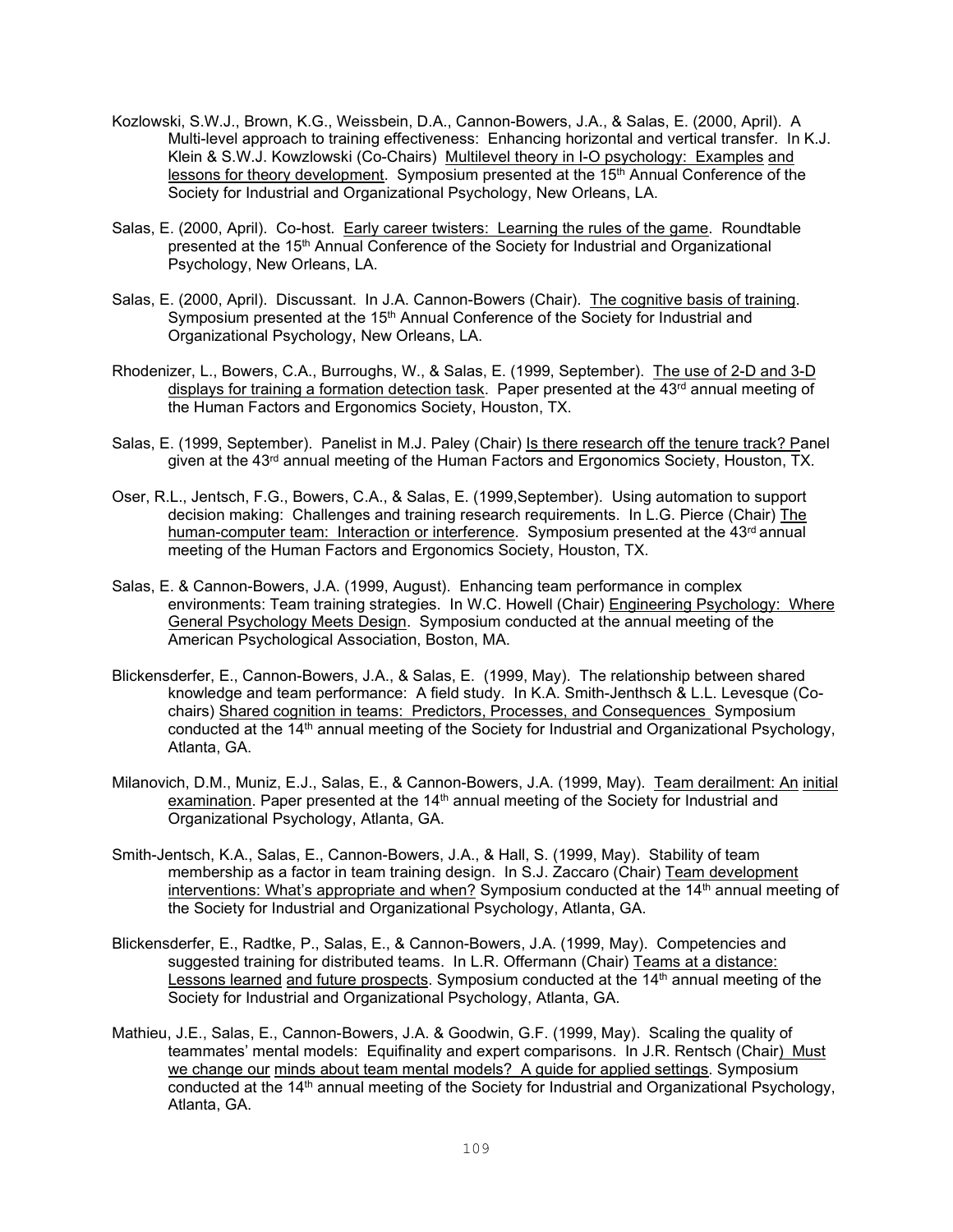- Blickensderfer, E., Cannon-Bowers, J.A., & Salas, E. (1998, October). Assessing team shared knowledge: A field test and implications for team training. Paper presented at the 42<sup>nd</sup> annual meeting of the Human Factors and Ergonomic Society, Chicago, IL.
- Blickensderfer, E.L., Cannon-Bowers, J.A., & Salas, E. (1997, October). Does overlap in team member knowledge predict team performance? Paper presented at the 41<sup>st</sup> annual meeting of the Human Factors and Ergonomics Society, Albuquerque, NM.
- Salas, E. (1998, October). Panelist. In J. M. Orasanu (Chair) 15 years of team research: What we have learned? Panel given at the 42<sup>nd</sup> annual meeting of the Human Factors and Ergonomics Society, Chicago, IL.
- Salas, E. (1998, October). Panelist. In R. J. Stout (Chair) What do we know about training situational awareness? Panel given at the  $42<sup>nd</sup>$  annual meeting of the Human Factors and Ergonomics Society, Chicago, IL.
- Blickensderfer, E., Cannon-Bowers, J.A., & Salas, E. (1998, October). Assessing team shared knowledge: A field test and implications for team training. Paper presented at the  $42<sup>nd</sup>$  annual meeting of the Human Factors and Ergonomic Society, Chicago, IL.
- Blickensderfer, E.L., Cannon-Bowers, J.A., & Salas, E. (1997, October). Does overlap in team member knowledge predict team performance? Paper presented at the 41<sup>st</sup> annual meeting of the Human Factors and Ergonomics Society, Albuquerque, NM.
- Salas, E. (1998, October). Panelist. In J. M. Orasanu (Chair) 15 years of team research: What we have learned? Panel given at the  $42<sup>nd</sup>$  annual meeting of the Human Factors and Ergonomics Society, Chicago, IL.
- Salas, E. (1998, October). Panelist. In R. J. Stout (Chair) What do we know about training situational awareness? Panel given at the 42<sup>nd</sup> annual meeting of the Human Factors and Ergonomics Society, Chicago, IL.
- Salas, E. (1998, April). Panelist. In S. Arad & M. A. Champion (Co-Chairs) Team Research: Methodology and measurement challenges. Panel given at the  $13<sup>th</sup>$  annual meeting of the Society for Industrial and Organizational Psychology, Dallas, TX.
- Salas, E. (1998, April). Discussant. In J.E. Mathieu & S.M. Gully (Co-Chairs) Individual differences, learning, motivation and training outcomes. Symposium conducted at the  $13<sup>th</sup>$  annual meeting of the Society for Industrial and Organizational Psychology, Dallas, TX
- Cannon-Bowers, J.A., Salas, E., Blickensderfer, E. (1998, April). On training crews. In R.J. Klimoski (Chair) When is a work team a crew - and does it matter? Paper presented at the  $13<sup>th</sup>$  annual meeting of the Society of Industrial and Organizational Psychology, Dallas, TX.
- Bowers, C.A., Morgan, B.B., Salas, E. (1998, April). Selecting team members: Should we be on "crews control". In R.J. Klimoski (Chair) When is a work team a crew - and does it matter? Paper presented at the 13<sup>th</sup> annual meeting of the Society of Industrial and Organizational Psychology, Dallas, TX.
- Smith-Jentsch, K.A., Cannon-Bowers, J.A., Salas, E. (1998, April). The measurement of team performance. Master tutorial presented at the 13<sup>th</sup> annual meeting of the Society of Industrial and Organizational Psychology, Dallas, TX.
- Smith-Jentsch, K.A., Cannon-Bowers, J.A, Salas, E.. & Krager, K. (1998, April). A data-driven model of precursors to teamwork: Implications for training. In K. Krager (Chair) Team effectiveness as a product of individual, team, and situational factors. Paper presented at the 13<sup>th</sup> annual meeting of the Society of Industrial and Organizational Psychology, Dallas, TX.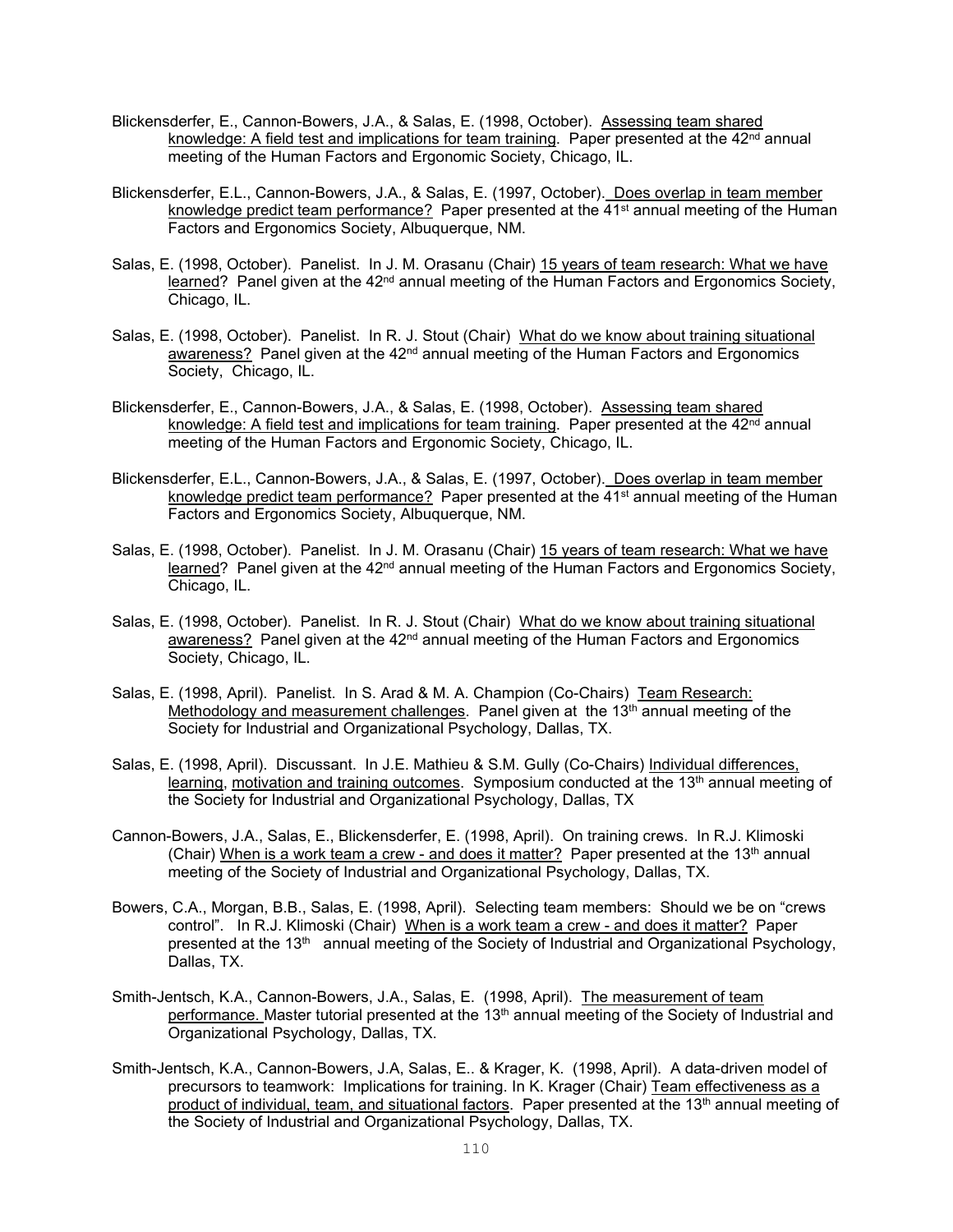- Mathieu, J.E., Goodwin, G.F., Heffner,T.S., & Salas, E. (1998, April). Tests of alternative models of the influence of members' KSAOs on performance in teams. In K. Krager (Chair) Team effectiveness as a product of individual, team, and situational factors. Paper presented at the 13<sup>th</sup> annual meeting of the Society of Industrial and Organizational Psychology, Dallas, TX.
- Muniz, E.J., Stout, R.J., Brannick, M.T. & Salas, E. (1997, March). The relationship between team processes and performance: A replication. Paper presented at the annual meeting of the Southeastern Psychological Association, Atlanta, GA.
- Cannon-Bowers, J.A., & Salas, E. (1997, April). The science and practice of team-based organizations: Lessons learned and future directions. Conversation hour delivered at the 12th annual meeting of the Society for Industrial and Organizational Psychology, St. Louis, MI.
- Smith-Jentsch, K., Cannon-Bowers, J.A., & Salas, E. (1997, April). New wine in old bottles: A framework for theoretically based OJT. In K. Smith-Jentsch (Chair). Toward a continuous learning environment. Symposium delivered at the 12th annual meeting of the Society for Industrial and Organizational Psychology, St. Louis, MI.
- Blickensderfer, E.L., Cannon-Bowers, J.A., & Salas, E. (1997, April). Training teams to self-correct: An empirical investigation. Paper presented at the 12th annual meeting of the Society for Industrial and Organizational Psychology, St. Louis, MI.
- Jentsch, F., Irvin, J., Bowers, C., Smith-Jentsch, K., & Salas, E. (1997, April). What determines whether observers recognize targeted behavior in modeling displays? Paper presented at the 12<sup>th</sup> annual meeting of the Society for Industrial and Organizational Psychology, St. Louis, MI.
- Salas, E., Mullen, B., Rozell, D. & Driskell, J.E. (1997, April). The effects of team building on performance: An integration. Paper presented at the 12th annual meeting of the Society for Industrial and Organizational Psychology, St. Louis, MI.
- Brannick, M.T., Prince, C., & Salas, E. (1997, April). Team training: Achieving efficient positive transfer. Paper presented at the 12th annual meeting of the Society for Industrial and Organizational Psychology, St. Louis, MI.
- Stout, R.J., Salas, E., Prince, C. & Fowlkes, J.E. (1996, August). The efficacy of enhancing team performance in complex environments. In E. Salas & R.J. Stout (Co-Chairs). The science and practice of enhancing team work in organizations. Symposium conducted at the annual meeting of the American Psychological Association, Toronto, Canada.
- Salas, E. (1996, April). Panelist. In D.A. Johnson (Chair). Team models and organizational outcomes. Panel given at the 11th annual meeting of the Society for Industrial and Organizational Psychology, San Diego, CA.
- Cannon-Bowers, J.A., Salas, E., Bowers, C. & Rhodenizer, L. (1996, April). Conditions of practice: Optimizing learning and performance. In K.A. Smith-Jentsch (Chair). When, how and why does practice make perfect? Paper given at the 11th annual meeting of the Society for Industrial and Organizational Psychology, San Diego, CA.
- Cannon-Bowers, J.A., Salas, E. & Tannenbaum, S.I. (1996, April). The myth and realities of training: Preparing for the 21st Century. Roundtable conducted at the 11th annual meeting of the Society for Industrial and Organizational Psychology, San Diego, CA.
- Stout, R., Salas, E. & Kraiger, K. (1996, April). Using behavioral and cognitive measures of learning in team training. In R. Noe (Chair). How can organizations facilitate transfer of training? Paper presented at the 11th annual meeting of the Society for Industrial and Organizational Psychology, San Diego, CA.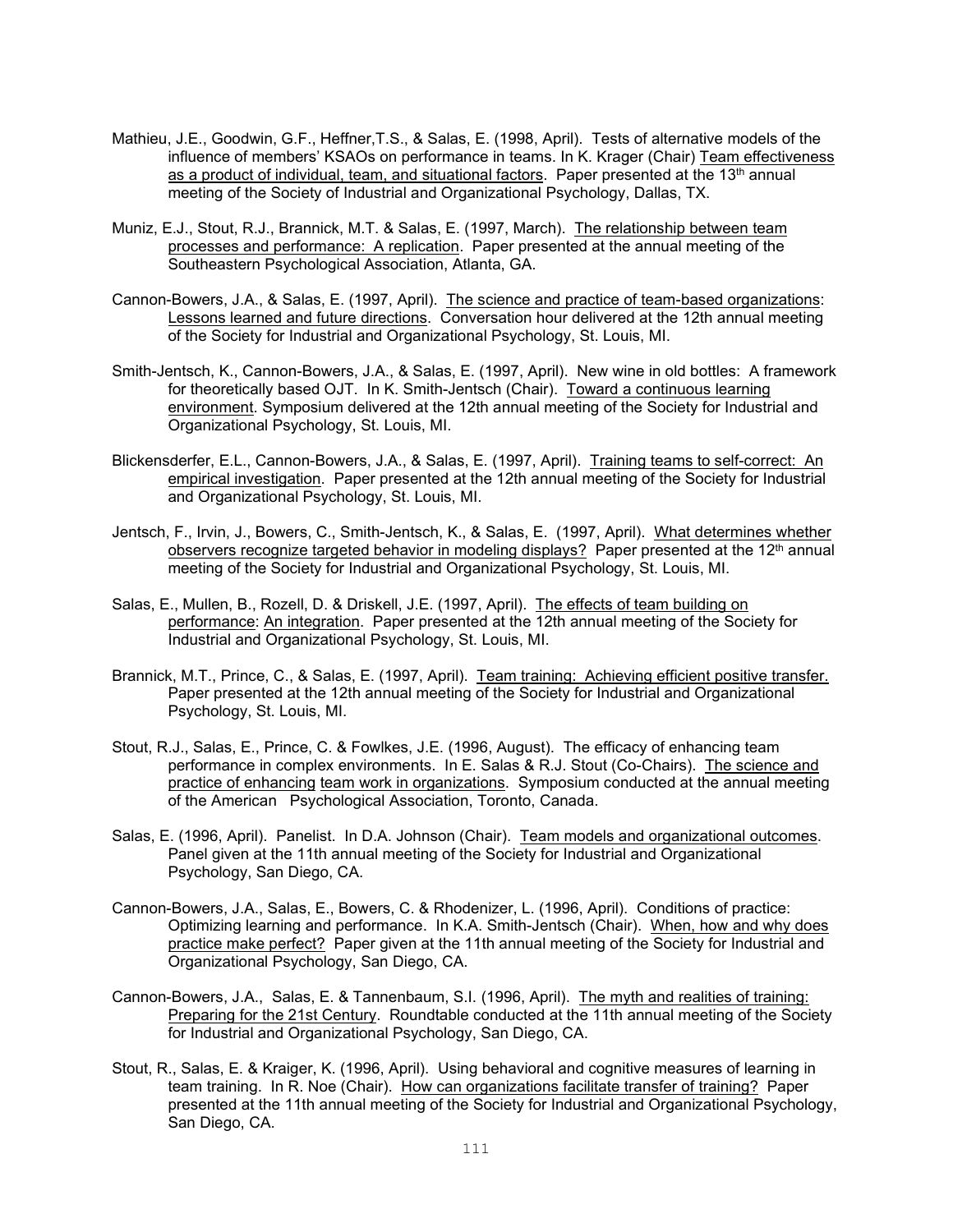- Muniz, E., Stout, R.J., & Salas, E. (1996, March). Communication as an indicator of team situation awareness. Paper presented at the 42nd annual meeting of the Southeastern Psychological Association, Norfolk, VA.
- Prince, C., Salas, E., Bowers, C., & Jentsch, F. (1995, November). Team situation awareness research: Many paths to a destination. Paper presented at the International Conference on Experimental Analysis of Measurement of Situation Awareness, Daytona Beach, FL.
- Prince, C., Salas, E., & Stout, R.J. (1995, November). Situation Awareness: Team measures, training methods. Paper presented at the International Conference on Experimental Analysis and Measurement of Situation Awareness, Daytona Beach, FL.
- Salas, E. (1995, October). Discussant. In G.A. Klein (Chair) Applying the naturalistic decision-making perspective to training. Symposium given at the 39th annual meeting of the Human Factors and Ergonomic Society, San Diego, CA.
- Salas, E., Cannon-Bowers, J.A., Johnston, J. & Smith-Jentsch, K. (1995, August). The development of a methodology for measuring team performance. In D.A. Johnson (Chair) Measurement issues with teams. Symposium given at the annual meeting of the American Psychological Association, New York.
- Driskell, J.E. & Salas, E. (1995, August). A meta-analysis of stress management training. In M. Teachout (Chair) Meta-analysis and training effectiveness. Symposium presented at the annual meeting of the American Psychological Association, New York.
- Smith, K.A., Salas, E. & Brannick, M.T. (1995, May). Toward narrowing the gap between post-training potential and transfer performance: A script processing approach. In K.A. Smith & E. Salas (Cochairs). Searching for solutions to the "transfer of training problem": A multi-disciplinary approach. Symposium conducted at the 10th annual meeting of the Society for Industrial and Organizational Psychology, Orlando, Florida.
- Driskell, J.E., Salas, E., & Johnston, J. (1995, May). Does stress lead to a loss of team perspective? Paper presented at the 10th c of the Society for Industrial and Organizational Psychology, Orlando, Florida.
- Coovert, M.D., Campbell, G.E., Cannon-Bowers, J.A., & Salas, E. (1995, May). A methodology for a team performance measurement system. Paper presented at the 10th annual meeting of the Society for Industrial and Organizational Psychology, Orlando, Florida.
- Smith, K.A., Jentsch, F.G., Church, S.T., & Salas, E. (1995, May). Pre-training experiences as a moderator of learning. Paper presented at the 10th annual meeting of the Society for Industrial and Organizational Psychology, Orlando, Florida.
- Driskell, J.E., Johnston, J., & Salas, E. (1995, May). Is stress training generalizable to novel settings? Paper presented at the 10th annual meeting of the Society for Industrial and Organizational Psychology, Orlando, Florida.
- Salas, E. (1995, May). Panelist. In W.J. Camara (Chair). Federal funding opportunities for I/O psychology. Conversation hour conducted at the 10th annual meeting of the Society for Industrial and Organizational Psychology, Orlando, Florida.
- Salas, E. (1995, May). Discussant. In S.G. Straus (Chair). Expertise, information exchange and problem solving in computer-mediated groups. Symposium presented at the 10th Annual Meeting of the Society for Industrial and Organizational Psychology, Orlando, Florida.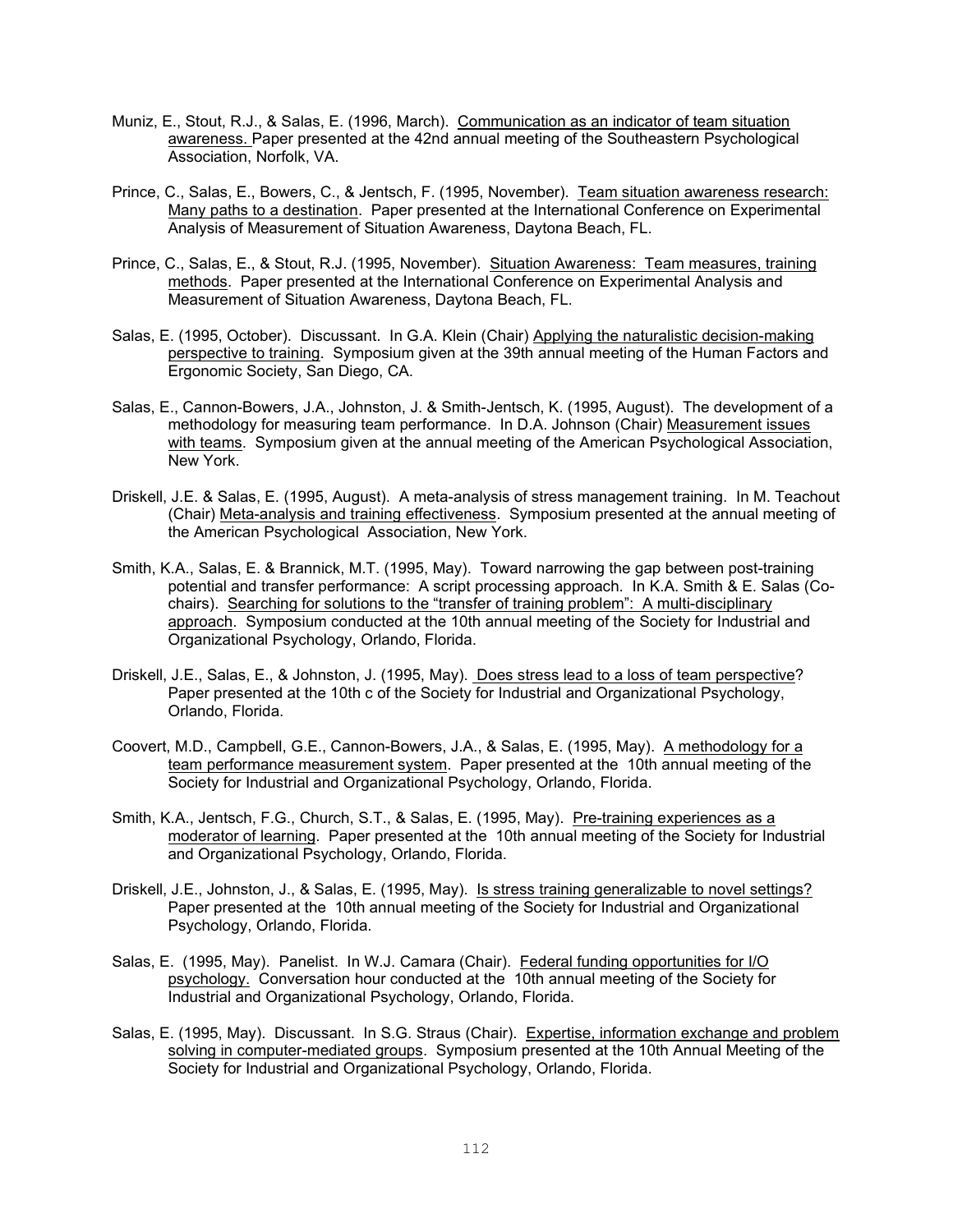- Brannick, M.T., Prince, C., Salas, E. & Stout, R. (1995, April). Assessing aircrew coordination skills in TH-57 pilots. In C. Bowers and F. Jentsch (Chairs), Empirical research using PC-based flight simulations. Symposium conducted at the Eighth International Symposium on Aviation Psychology, Columbus, OH.
- Stout, R.J., Prince, C., Salas, E., & Brannick, M.T. (1995, April). Beyond Reliability: Using Crew Resource Management (CRM) Measurements for Training. Paper presented at the 10th International Symposium on Aviation Psychology. Columbus, OH.
- Blickensderfer, E., Cannon-Bowers, J.A. & Salas, E. (1995, March). Theoretically-based implications for measuring shared mental models in teams. Paper presented at IO/OB Graduate Student Conference. Denver, Co.
- Salas, E., & Cannon-Bowers, J.A. (1994, October). Beyond practice and feedback: What mental model theory offers. Panel presented at the 38th annual meeting of the Human Factors and Ergonomics Society, Nashville, TN.
- Kozlowski, S.W.J., Ford,J.K. & Salas, E. (1994, July). Team development: Levels, process and learning outcomes. In D. R. Ilgen (Chair). Work team performance: Some critical issues. Symposium conducted at the 23rd International Congress of Applied Psychology, Madrid, Spain.
- Salas, E. & Cannon-Bowers, J.A. (1994, June). Advances in team decision making training. Presentation given at the Second Conference on Naturalistic Decision Making, Dayton, OH.
- Inzana, C.M., Driskell, J.E., Salas, E., & Hall, J.K. (1994, April). Does preparatory information enhance performance under stress? Paper presented at the 40th annual meeting of the Southeastern Psychological Association, New Orleans, LA.
- Driskell, J.E., Salas, E. & Hall, J.K. (1994, April). The effect of vigilant and hypervigilant decision training on performance. Paper presented at the ninth annual meeting of the Society for Industrial and Organizational Psychology, Nashville, TN.
- Inzana, C.M., Driskell, J.E., Salas, E., & Hall, J.K. (1994, April). The effects of preparation information an enhancing performance under stress. Paper presented at the ninth annual meeting of the Society for Industrial and Organizational Psychology, Nashville, TN.
- Cannon-Bowers, J.A., Tannenbaum, S.I., Salas, E. & Volpe, C. (1994, April). Defining team competencies: Implications for training requirements and strategies. In E. Salas & R. Guzzo (Co-chairs). Team decision-making in organizations: New frontiers. Symposium conducted at the ninth annual meeting of the Society for Industrial and Organizational Psychology, Nashville, TN.
- Smith, K.A., Salas, E., & Brannick, M.T. (1994, April).Leadership style as a predictor of teamwork behavior: Setting the stage for managing team climate. In K.J. Nilan (Chair). Understanding teams and the nature of teamwork. Symposium conducted at the ninth annual meeting of the Society for Industrial and Organizational Psychology, Nashville, TN.
- Cannon-Bowers, J.A., Stout, R., & Salas, E. (1994, April). The development of shared knowledge structures and shared situational awareness in teams. In D. Day (Chair). Performance schemas: Issues of development, similarity, and change. Symposium conducted at the ninth annual meeting of the Society for Industrial and Organizational Psychology, Nashville, TN
- Baker, D.P. & Salas, E. (1994, April). The importance of teamwork: In the eye of the beholder? Paper presented at the ninth annual meeting of the Society for Industrial and Organizational Psychology, Nashville, TN.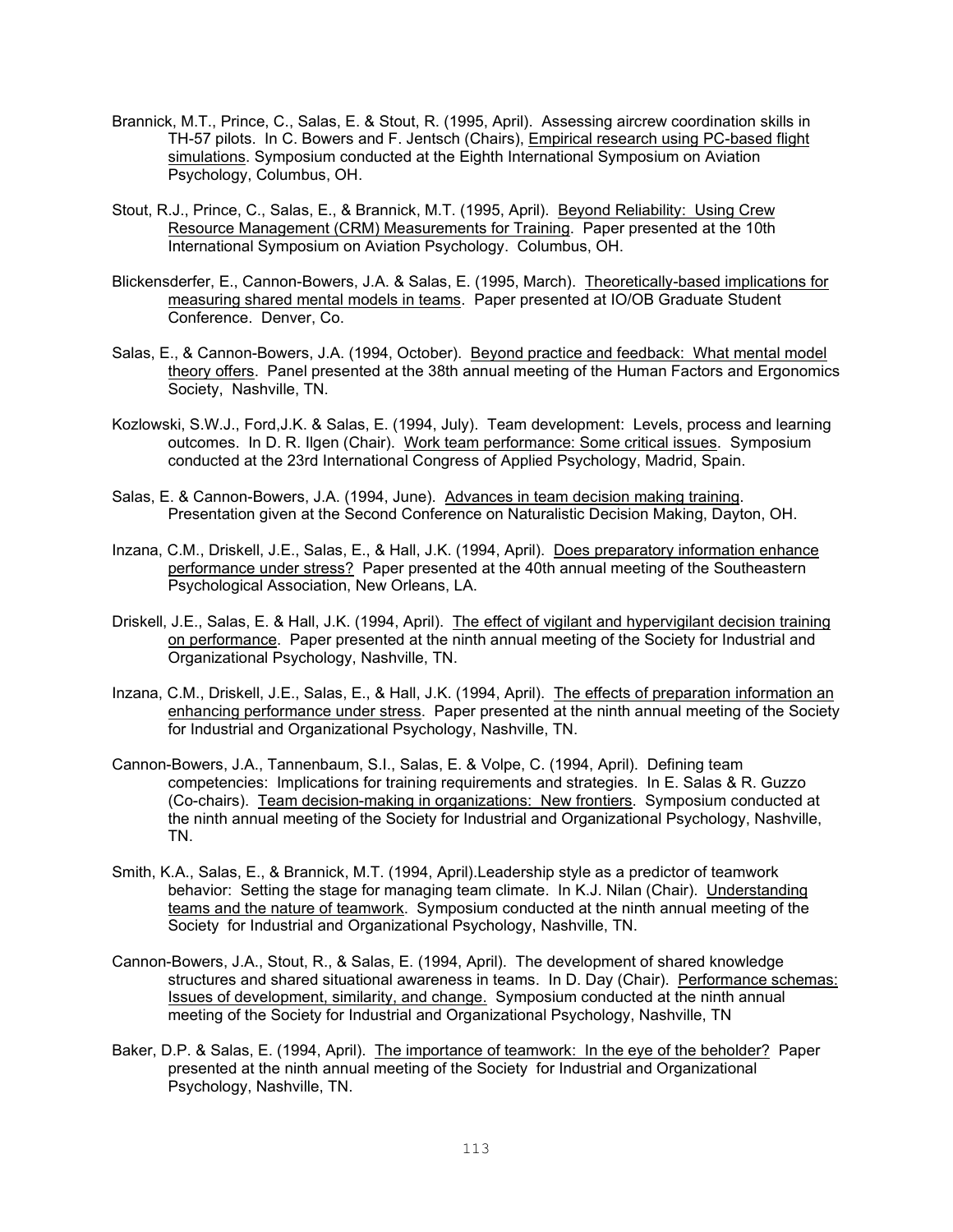- Salas, E., Bowers, C.A., Braun, C.C. & Jentsch, F.G. (1994, April). The development of team process: An empirical investigation. In J.E. Mathieu (Chair) Developmental views of team processes and performance. Symposium conducted at the ninth annual meeting of the Society for Industrial and Organizational Psychology, Nashville, TN.
- Salas, E. (1994, April). Chair. Cognitive psychology applied to training: The future is now. Panel presented at the ninth annual meeting of the Society for Industrial and Organizational Psychology, Nashville, TN.
- Salas, E. & Cannon-Bowers, J.A. (1993, October). Team training: Theory, research and application. Paper presented at the Advancements in Integrated Delivery Technologies Conference, Denver, CO.
- Salas, E. & Cannon-Bowers, J.A. (1993, October). Team training in complex environments: What does it take? In R.E. Christ (Chair) Team training, group processes, and organizational psychology: Major theoretical and research issues that bridge boundaries. Panel presentation given at the annual meeting of the Human Factors and Ergonomic Society, Seattle, WA.
- Blickensderfer, E.L. Stout, R.J., Cannon-Bowers, J.A. & Salas, E. (1993, October). Deriving theoretically driven principles for cross-training in teams. Paper presented at the annual meeting of the Human Factors and Ergonomic Society, Seattle, WA.
- Holmes, B.E., Braun, C.C., Bowers, C.A. & Salas, E. (1993, October). Mental models: A longitudinal study. Paper presented at the annual meeting of the Human Factors and Ergonomics Society, Seattle, WA.
- Saunders, T., Driskell, J.E., Hall, J. & Salas, E. (1993, August). The effects of stress inoculation training on anxiety and performance. Paper presented at the annual meeting of the American Psychological Association, Toronto, Canada.
- Salas, E. & Cannon-Bowers, J.A. (1993, August). The making of a dream team. In J.A. Cannon-Bowers (Chair) Training teams: Research and applications. Symposium presented at the annual meeting of the American Psychological Association, Toronto, Canada.
- Cannon-Bowers, J.A. & Salas, E. (1993, August). Understanding teams and teamwork: Multiple perspectives. In T.L. Hayes (Chair) Overcoming barriers to work: Interactions of social and technical systems. Symposium presented at the annual meeting of the American Psychological Association, Toronto, Canada.
- Brannick, M.T., Prince, A., Salas, E. & Prince, C. (1993, April). Impact of raters and events in team performance measurement. Paper presented at the eight annual meeting of the Society for Industrial and Organizational Psychology, San Francisco, CA.
- Salas, E. (1993, April). Towards globalizing I/O Psychology: Latin American contributions. Paper presented at the eight annual meeting of the Society for Industrial and Organizational Psychology, San Francisco, CA.
- Mullen, B., Anthony, T., Salas, E. & Driskell, J.E. (1993, April). Group cohesiveness and quality of decision-making: An integration of tests of the group think hypothesis. Paper presented at the eight annual meeting of the Society for Industrial and Organizational Psychology, San Francisco, CA.
- Kraiger, K., & Salas, E. (1993, April). An empirical test of two cognitively-based measures of learning during training. In D.B. Peterson (Chair) Innovations in training evaluation: New measures, new designs. Symposium conducted at the eight annual meeting of the Society for Industrial and Organizational Psychology, San Francisco, CA.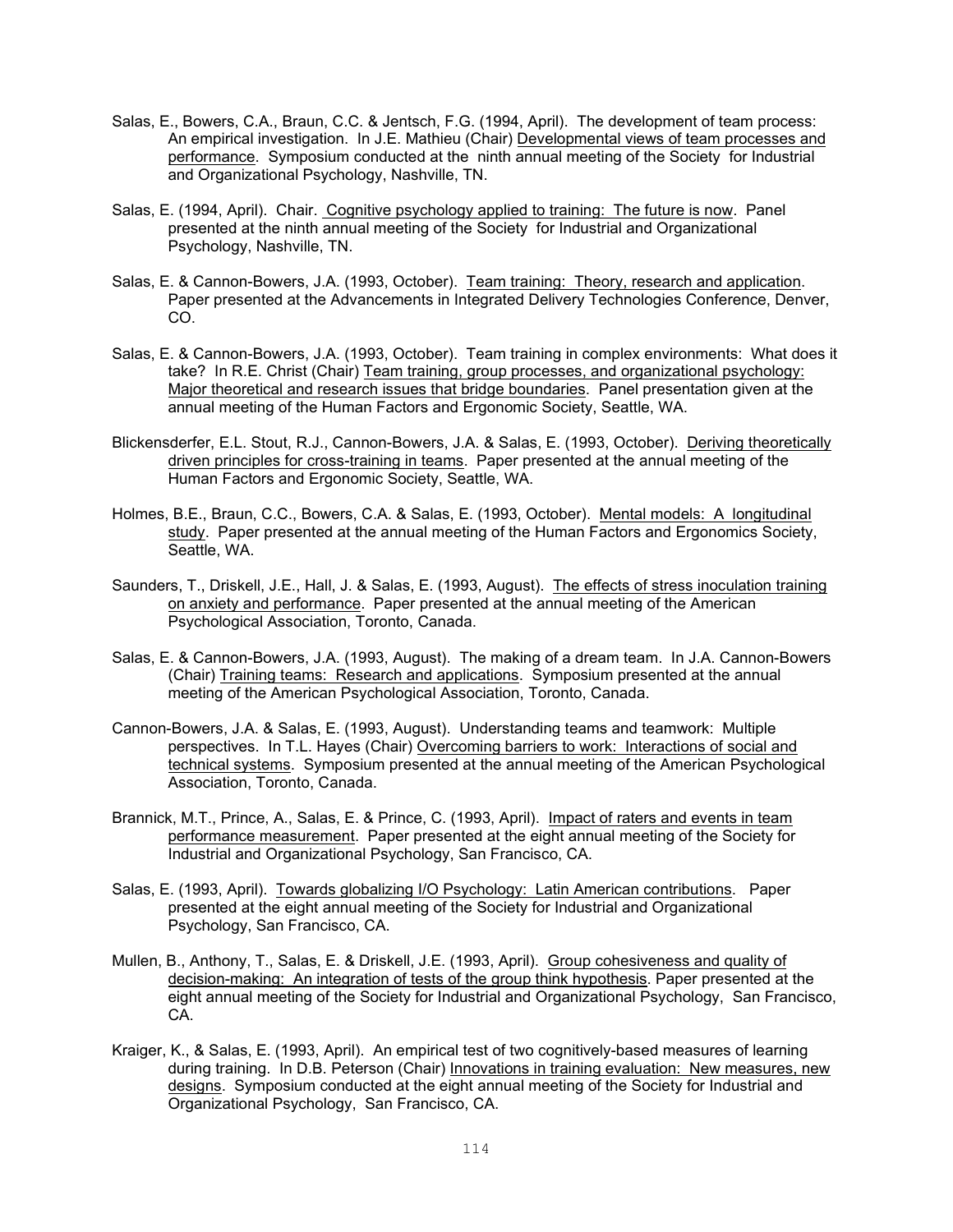- Burgess, K.A., Salas, E. & Cannon-Bowers, J.A. (1993, April). Training team leaders: "More than meets the eye". In J.A. Cannon-Bowers (Chair). Optimizing team performance through team leader behavior. Symposium conducted at the eight annual meeting of the Society for Industrial and Organizational Psychology, San Francisco, CA.
- Prince, C., Salas, E. & Hartel, C. (1993, April). Targeting aeronautical decision-making training for crews. In. J. Orasanu (Chair). Decision making on the flight deck. Symposium conducted at the seventh International Symposium of Aviation Psychology, Columbus, OH.
- Bowers, C. A., Braun, C., Holmes, B., Morgan, B.B. & Salas, E. (1993, April). The development of aircrew coordination behavior. Paper presented at the seventh International Symposium of Aviation Psychology, Columbus, OH.
- Burke, C.S., Cannon-Bowers, J.A., Volpe, C. & Salas, E. (1993, March). So what is teamwork anyway?: synthesis of the team process literature. Paper presented at the annual meeting of the Southeastern Psychological Association, Atlanta, GA.
- Salas, E. (1993, March). Team training in Naval operations. Presentation given at the TYPE Commander's Safety Officer's Conference, Norfolk, VA.
- Driskell, J.E. & Salas, E. (1993, February). Social Psychology in the Boardroom: Overcoming status disadvantages in organizations. Paper presented at the annual meeting of the American Association for the Advancement of Science, Boston, MA.
- Salas, E. (Chair). (1993, February). Situational awareness in team performance. Panel presented at the First Center for Applied Human Factors in Aviation Conference, Orlando, FL.
- Burgess, K.A., Burke, C.S., Salas, E. & Cannon-Bowers, J.A. (1993, February). Team performance under the gun: An examination of team leader behaviors under stress. Paper presented at the First Mid-Atlantic Human Factors Conference, Norfolk, VA.
- Salas, E. (1992, November). Team training in the Navy: Lessons Learned (So Far). In M. Parmentier (Chair) A study of cost/training effectiveness. Panel presented at the 14th Interservice/Industry Training Systems Conference, San Antonio, TX.
- Burgess, K.A., Salas, E., Cannon-Bowers, J.A. & Hall, J.K. (1992, October). Training guidelines for team leaders under stress. Paper presented at the annual meeting of the Human Factors Society, Atlanta, GA.
- Stout, R.J., Carson, R. & Salas, E. (1992, August). Can team process behavior enhance performance? Paper presented at the Centennial meeting of the American Psychological Association, Washington, D.C.
- Franz, T.M., Fowlkes, J., Prince, C. & Salas, E. (1992, August). Understanding and assessing teamwork for training. Paper presented at the Centennial meeting of the American Psychological Association, Washington, D.C.
- Salas, E. (1992, July). Enhancing the quality of worklife in Latin America: Reality of Illusion? In M. Kaplan (Chair). Cultural Ergonomics: Research and Systematization, Problems and Products. Panel presented at the XXV International Congress of Psychology, Brussels, Belgium.
- Cannon-Bowers, J.A. & Salas, E. (1992, May). Team research projects: Department of Defense initiatives. In D.R. Ilgen (Chair) Team decision-making research and theory. Symposium conducted at the seventh annual meeting of the Society for Industrial and Organizational Psychology, Montreal, Quebec, Canada.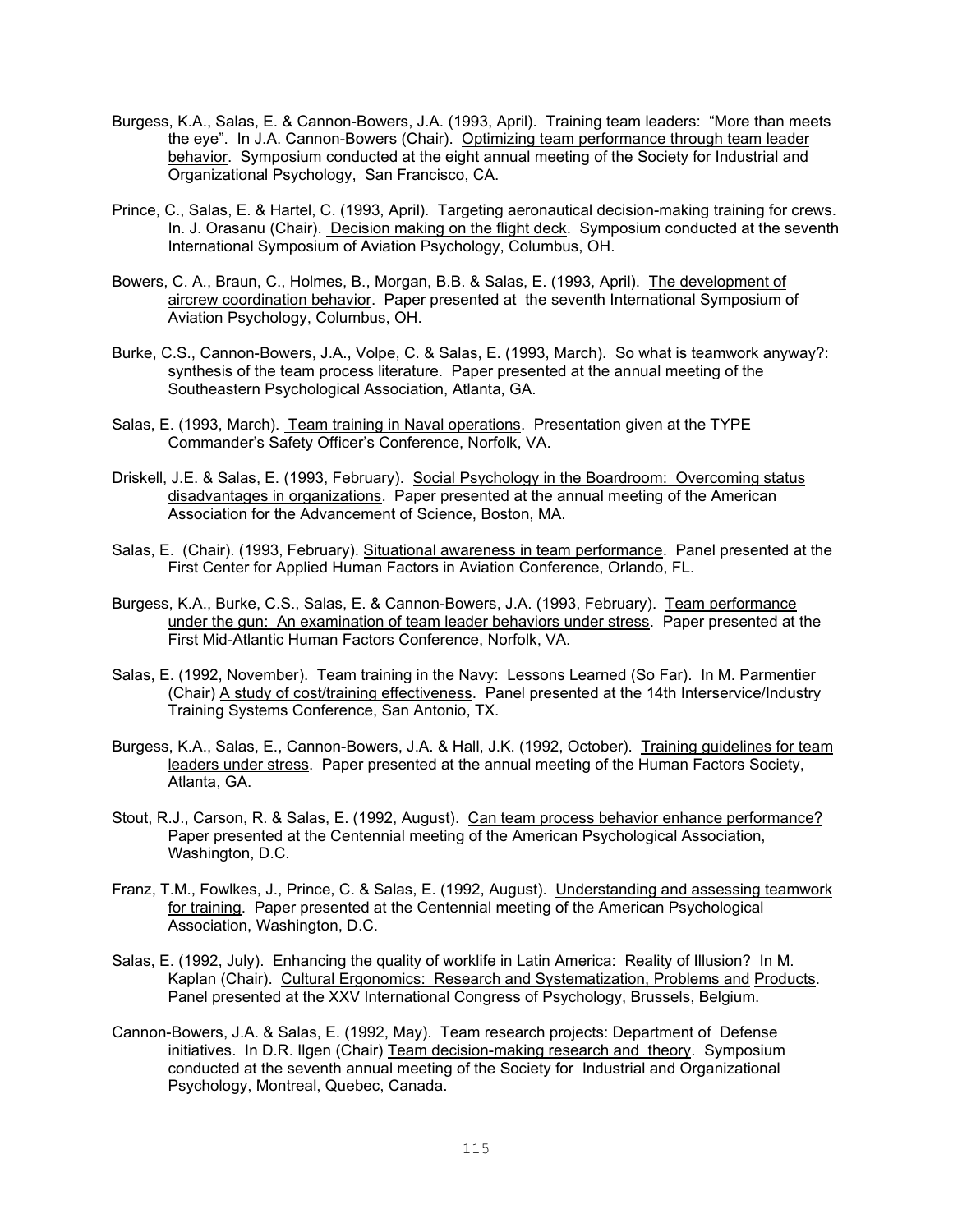- Driskell, J.E. & Salas, E. (1992, May). Selecting team players versus non-team players. In J.J. McHenry (Chair) Selecting members for teams. Symposium conducted at the seventh annual meeting of the Society for Industrial and Organizational Psychology, Montreal, Quebec, Canada.
- Baker, C.V., Salas, E., Cannon-Bowers, J.A. & Spector, P.E. (1992, May). The effects of inter-positional uncertainty and workload on teamwork and task performance. Paper presented at the seventh annual meeting of the Society for Industrial and Organizational Psychology, Montreal, Quebec, Canada.
- Stout, R., Prince, C., Baker, D.P., Bergundy, M.L., & Salas, E. (1992, April). Aircrew coordination: What does it take? Paper presented at the 13th annual Psychology in the DoD Symposium, Colorado Springs, CO.
- Prince, C., Oser, R., Salas, E., & Shrestha, L. (1992, April). Devising scenarios for crew resource management training: Reality and illusion. Paper presented at the third meeting of the International Training Equipment Conference, Luxembourg.
- Salas, E. (1992, April). Chair and discussant. Training for complex tactical environments: Bringing together diverse perspectives. Panel presented at the third meeting of the International Training Equipment Conference, Luxembourg.
- Burgess, K.A., Riddle, D.R., Hall, J.K. & Salas, E. (1992, March). Principles of team leadership under stress. Paper presented at the annual meeting of the Southeastern Psychological Society, Knoxville, TN.
- Kozlowski, S.W.J., & Salas, E. (1991, October). A multilevel contextual model for training implementation and transfer. Paper presented at the Training Effectiveness Conference, Michigan State University, East Lansing, MI.
- Salas, E. (1991, September). Discussant. In W.L. Waag (Chair) Naturalistic decision-making. Symposium conducted at the annual meeting of the Human Factors Society, San Francisco, CA.
- Salas, E. (1991, August). Discussant. In M. Citera (Chair) Teamwork: Cognitive representations, accountability, and team decision biases. Symposium conducted at the annual meeting of the American Psychological Association, San Francisco, CA.
- Salas, E. & Driskell, J.E. (1991, July). What effective groups do and more. Paper presented at the XXIII Interamerican Congress of Psychology. San Jose, Costa Rica.
- Salas, E. (1991, July). Factors affecting the implementation of human resources technologies: How managers decide. Paper presented at the XXIII Interamerican Congress of Psychology. San Jose, Costa Rica.
- Cannon-Bowers, J.A., Salas, E. & Grossman, J.D. (1991, June). Improving tactical decision making under stress: Research directions and applied implications. Paper presented at the International Applied Military Psychology Symposium, Stockholm, Sweden.
- Baker, C.V., Cannon-Bowers, J.A. & Salas, E. (1991, June). Reducing uncertainty in command and control. Paper presented at the 8th annual conference on Command and Control Decision Aids. Washington, D.C.
- Bowers, C.A., Morgan, B.B., Jr., & Salas, E. (1991, April). The assessment of aircrew coordination demand for helicopter flight requirements. Paper presented at the 6th International Symposium on Aviation Psychology, Columbus, OH.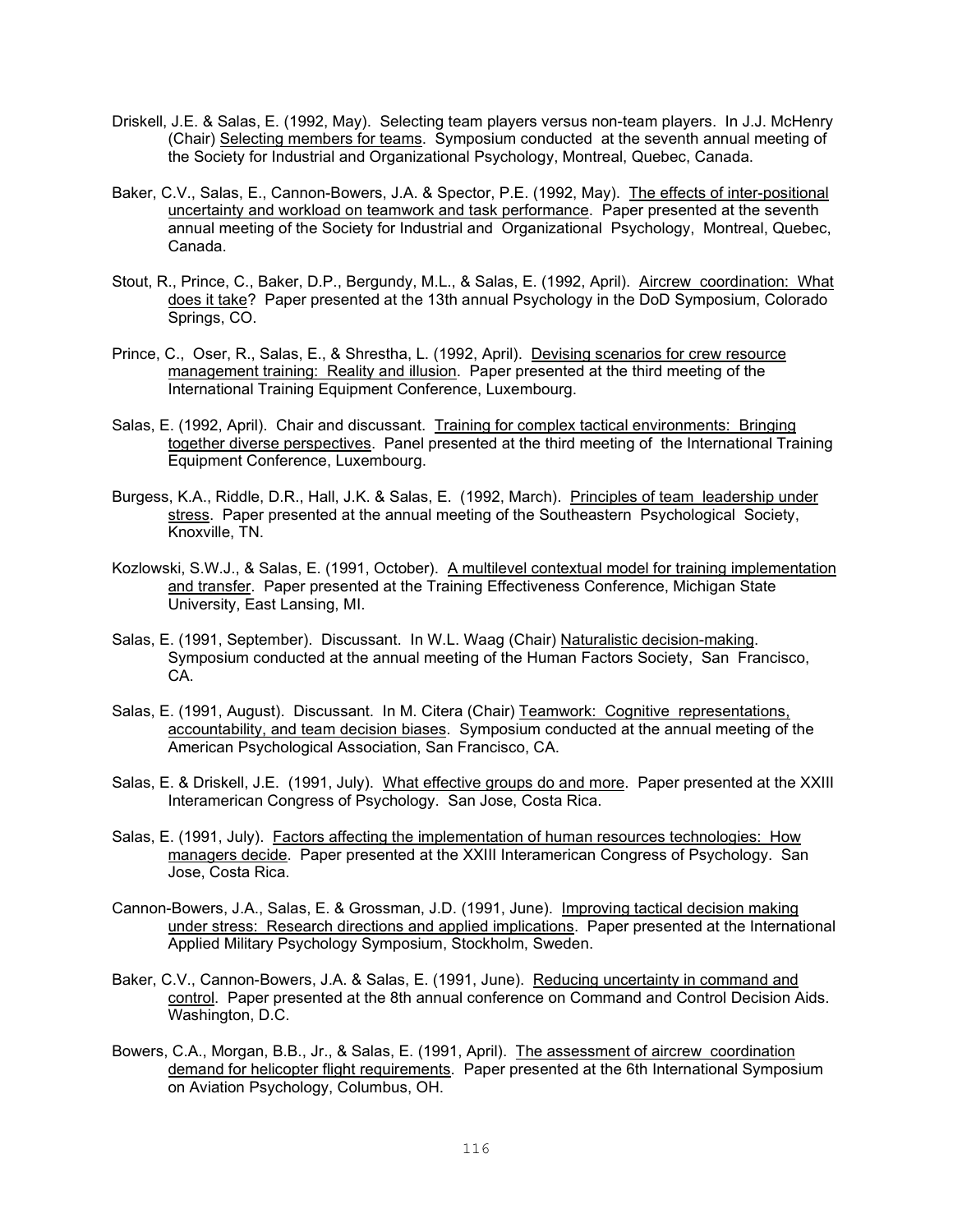- Swezey, R.W., Beard, R., Prince, C. & Salas, E. (1991, April). Instructional strategy for aircrew coordination training. Paper presented at the 6th International Symposium on Aviation Psychology, Columbus, OH.
- Prince, C. & Salas, E. (1991, April). Aircrew coordination training: Team skill training to improve cockpit performance. Paper presented at the 2nd Navy R&D Information Exchange Conference, China Lake, CA.
- Baker, T.A., Dickinson, T.L. & Salas, E. (1991, April). The influence of team and individual training in interdependent tasks. In E. Salas (Chair) Methods and tools for understanding teamwork: Research with practical applications? Symposium conducted at the annual meeting of the Society for Industrial and Organizational Psychology, St. Louis, MO.
- Morgan, B.B., Jr., Bowers, C., Salas, E. & Cannon-Bowers, J.A. (1991, April). Applying learning principles to team performance. In E. Salas (Chair) Methods and tools for understanding teamwork: Research with practical applications? Symposium conducted at the annual meeting of the Society for Industrial and Organizational Psychology, St. Louis, MO.
- Salas, E. (Chair) (1991, April). Methods and tools for understanding teamwork: Research with practical implications? Symposium conducted at the annual meeting of the Society for Industrial and Organizational Psychology, St. Louis, MO.
- Baker, D.P., Salas, E. & Prince, C. (1991, April). Team task importance: Implications for conducting team task analysis. Paper presented at the annual meeting of the Society for Industrial and Organizational Psychology, St. Louis, MO.
- Brannick, M.T., Roach, R.M. & Salas, E. (1991, April). Understanding team performance: A multimethod study. Paper presented at the annual meeting of the Society for Industrial and Organizational Psychology, St. Louis, MO.
- Kozlowski, S.W.J., & Salas, E. (1991, April). Application of a multilevel contextual model to training implementation and transfer. In J.K. Ford (Chair). Training as an integrated activity: An organizational system perspective. Symposium presented at the annual meeting of the Society for Industrial Organizational Psychology, St. Louis, MO.
- Tannenbaum, S.I., Mathieu, J.E., Salas, E. & Cannon-Bowers, J.A. (1991, April). An examination of the factors that influence training effectiveness: A model and research agenda. In S.I. Tannenbaum (Chair). Understanding and enhancing training effectiveness: A broader perspective. Symposium conducted at the annual meeting of the Society for Industrial and Organizational Psychology, St. Louis, MO.
- Prince, C. & Salas, E. (1991, April). The utility of low fidelity simulation for training aircrew coordination skills. Paper presented at the International Training Equipment Conference, Maastricht, Netherlands.
- Smith, K. & Salas, E. (1991, March). Training assertiveness: The importance of active participation. Paper presented at the annual meeting of the Southeastern Psychological Association, New Orleans, LA.
- Hall, J.K., Cannon-Bowers, J.A. & Salas, E. (1991, February). Trainability factors in training effectiveness. Paper presented at the annual meeting of the Association of Communication and Educational Technologies, Orlando, FL.
- Baker, C.V., Salas, E. & Cannon-Bowers, J.A. (1991, February). Team training research. Paper presented at the annual meeting of the Association of Communication and Educational Technologies, Orlando, FL.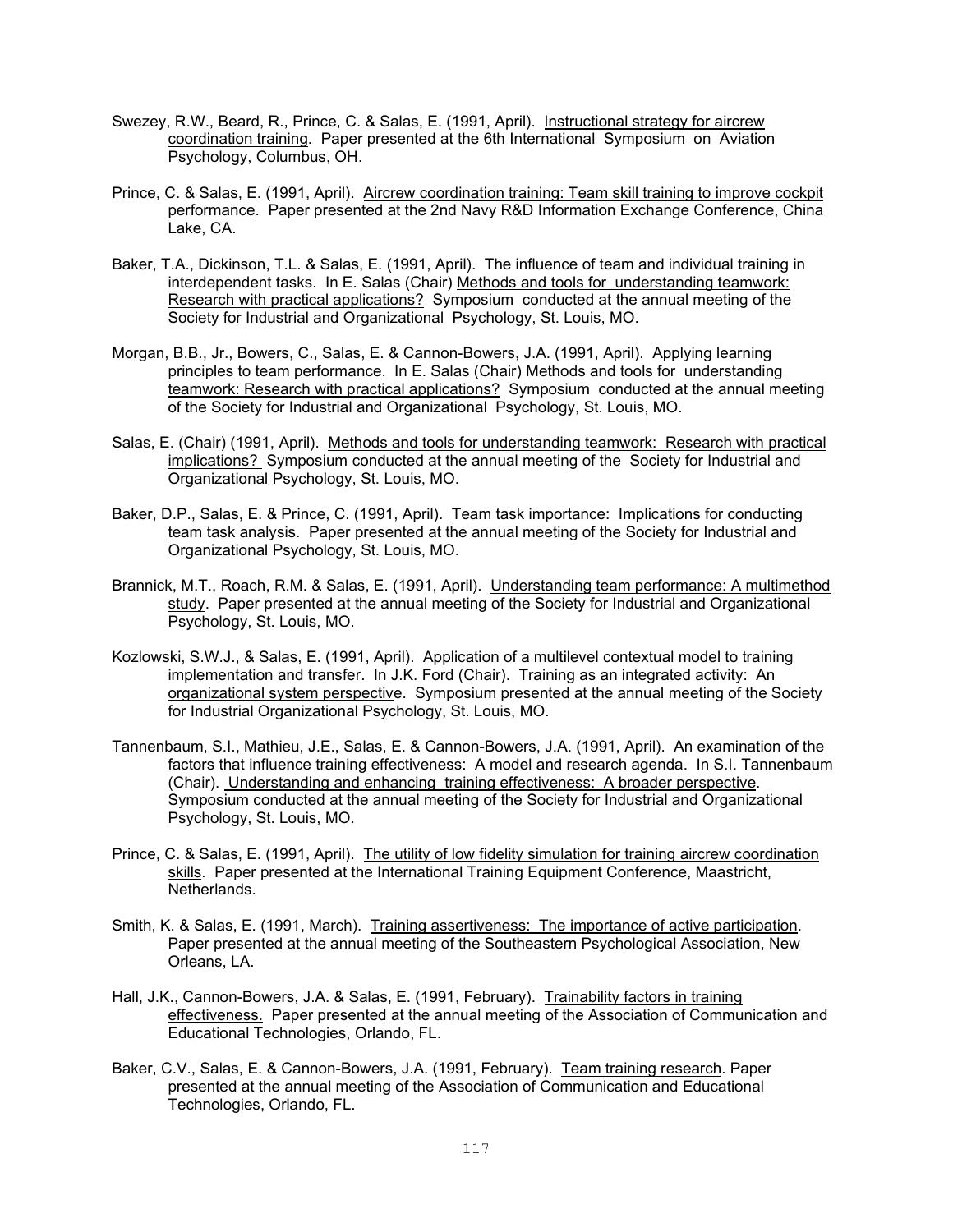- Salas, E. (1991, January). Team training and performance: Findings and neglected issues. Paper presented at the Challenges in Aviation Human Factors: The National Plan Conference, Vienna, VA.
- Coovert, M.D., Cannon-Bowers, J.A., & Salas, E. (1990, November). Applying mathematical modeling technology to the study of team training and performance. Paper presented at the 12th Interservice/Industry Training Systems Conference, Orlando, FL.
- Coovert, M.D., Salas E., & Cannon-Bowers, J.A. (1990, November). Understanding team performance measurement: Application of Petri-nets. In D.L. Kleinman & W.S. Vaughan (Co-Chair). Coordination and decision-making in human teams. Symposium delivered at the 1990 IEEE Systems, Man, and Cybernetics Conference, Los Angeles, CA.
- Salas, E. (1990, October). Industrial/Organizational psychology and human factors: A marriage made in heaven? In C.S. Smith (Chair). A case of integrating human factors and industrial-organizational psychology. Symposium presented at the annual meeting of the Human Factors Society, Orlando, FL.
- Lassiter, D.L., Smalty, V.E., Vaughn, J.S., Morgan, Jr., B.B. & Salas, E. (1990, October). A comparison of two types of training interventions on team communication performance. Paper presented at the annual meeting of the Human Factors Society, Orlando, FL.
- Stout, R.J., Cannon-Bowers, J.A., Salas, E. & Morgan, Jr., B.B. (1990, October). Does crew coordination behavior impact performance? Paper presented at the annual meeting of the Human Factors Society, Orlando, FL.
- Cannon-Bowers, J.A., Salas, E., & Willis, R. (1990, August). Shared mental models in expert decisionmaking team. In G. Malecki (Chair). Naturalistic group decision making.Symposium presented at the annual meeting of the American Psychological Association, Boston, MA.
- Mullen, B., Driskell, J.E., Hu, L., Salas, E. & Johnson, C. (1990, August).Team attrition, replacement and performance estimation. Paper presented at the annual meeting of the American Psychological Association, Boston, MA.
- Cannon-Bowers, J.A., Salas, E. & Willis, R.P. (1990, August). Stress and decision making. In J.E. Driskell (Chair) Reducing the effects of stress on performance: Current approaches. Symposium presented at the annual meeting of the American Psychological Association, Boston, MA**.**
- Salas, E. (1990, July). Toward an understanding of teamwork: Lessons learned from naturalistic settings. In D.R. Ilgen (Chair). Team effectiveness: Changing views of groups and teams. Symposium conducted at the 22nd International Congress of Applied Psychology, Kyoto, Japan.
- Prince, C., & Salas, E. (1990, June). Aircrew coordination performance and skill development.Paper presented at the annual meeting of the Navy's IR/IED Symposium, Baltimore, MD.
- Cannon-Bowers, J.A., & Salas, E. (1990, June). Trainability factors in training effectiveness. Paper presented at the annual meeting of the Navy's IR/IED Symposium, Baltimore, MD.
- Coovert, M.D., Salas, E., & Cannon-Bowers, J.A. (1990, June). Modeling team performance with petrinets. Paper presented at the 1990 JDL Symposium on Comand and Control Research, Monterey, CA.
- Cannon-Bowers, J.A., Willis, R., & Salas, E. (1990, April). Tactical decision-making in teams: Lesson learned and implications for training. Paper delivered at the Seventh Annual Workshop on Command and Control Decision Aiding, Dayton, OH.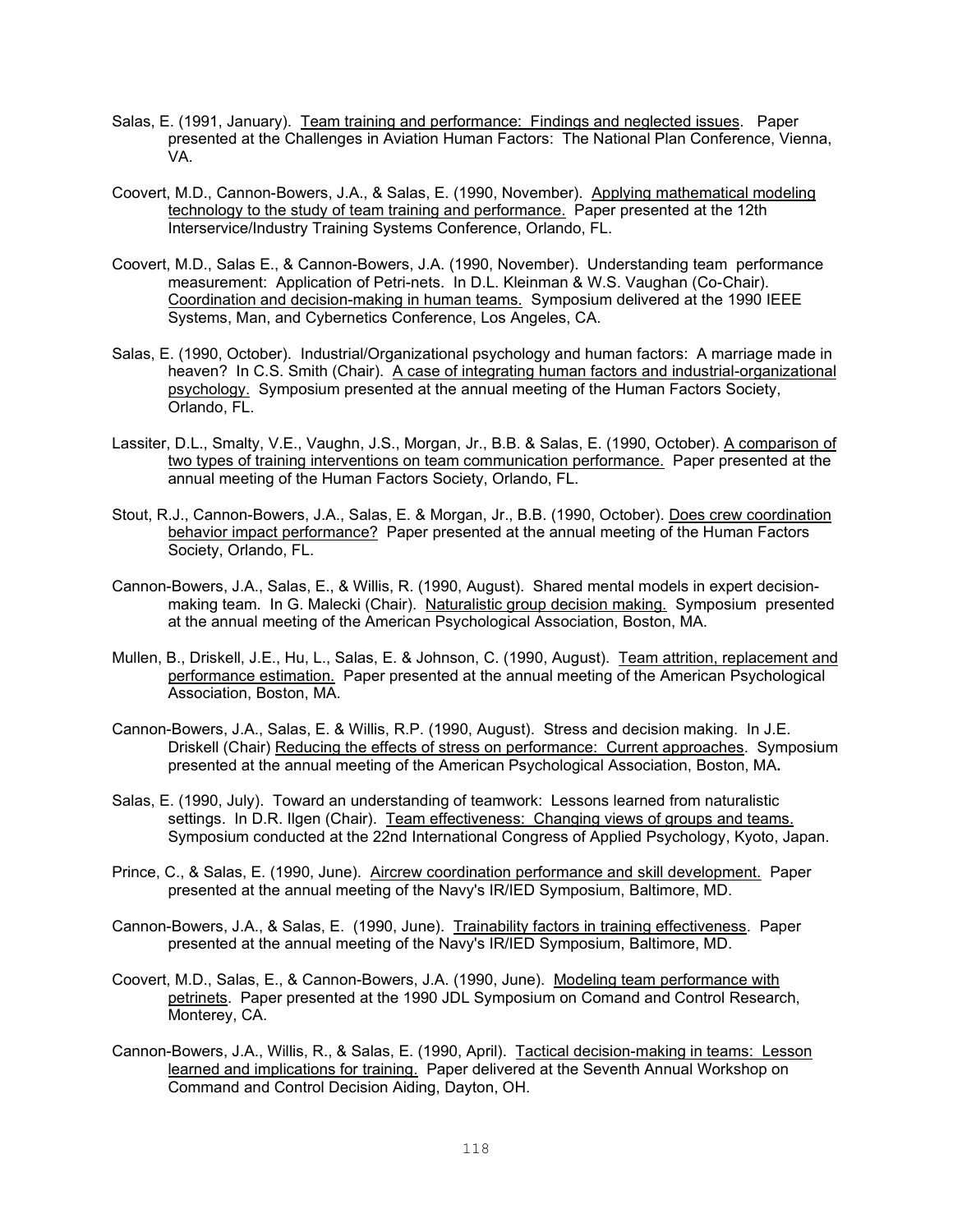- Driskell, J.E., & Salas, E. (1990, April). Collective orientation and team performance. Paper delivered at the annual meeting of the Society for Industrial/Organizational Psychology, Miami, FL.
- Coovert, M.D., McNelis, K., Salas, E., & Cannon-Bowers, J.A. (1990, April). Application of petrinets to the study of individual and team decision making. In K. Kraiger (Chair) Cognitive representations of work. Symposium conducted at the annual meeting of the Society for Industrial/Organizational Psychology, Miami, FL.
- Cannon-Bowers, J.A. & Salas, E. (1990, April). Cognitive psychology and team training: Shared mental models in complex systems. In K. Kraiger (Chair) Cognitive representations of work. Symposium conducted at the annual meeting of the Society for Industrial/Organizational Psychology, Miami, FL.
- Mathieu, J.E., Tannenbaum, S.I., & Salas, E. (1990, April). A casual model of individual and situational influences on training effectiveness measures. In M.S. Teachout (Chair) Understanding and evaluating training effectiveness: Multiple perspectives. Symposium conducted at the annual meeting of the Society for Industrial/Organizational Psychology, Miami, FL.
- Coovert, M.D., McNelis, K., & Salas, E. (1990, April). Estimating team training effectiveness: A comparison of utility approaches. In M.S. Teachout (Chair) Understanding and evaluating training effectiveness: Multiple perspectives. Symposium conducted at the annual meeting of the Society for Industrial/Organizational Psychology, Miami, FL.
- Cannon-Bowers, J., Prince, C., Salas, E. Gonos, G., Owens, J. Morgan, Jr., B.B. (1989, November). Determining aircrew coordination training effectiveness. Paper presented at the 11th meeting of the Interservice/Industry Training Systems Conference and Exhibition, Fort Worth, TX.
- Salas, E. & Morgan, Jr., B.B. (1989, August). Role of teamwork in the development of effective work groups. In R. Smither (Chair) Strategies for optimizing team performance. Symposium conducted at the annual meeting of the American Psychological Association, New Orleans, LA.
- McCallum, A.G., Oser, R.L., Morgan, Jr., B.B. & Salas, E. (1989, August). An investigation of the behavioral components of teamwork. Paper presented at the annual meeting of the American Psychological Association, New Orleans, LA.
- Mullen, B., Salas, E. & Driskell, J.D. (1989, August). Salience as a determinant of the participation leadership relation. Paper presented at the annual meeting of the American Psychological Association, New Orleans. LA.
- Johnson, C., Mullen, B. & Salas, E. (1989, August) Productivity loss in brainstorming groups. Paper presented at the annual meeting of the American Psychological Association, New Orleans, LA.
- Salas, E., Lindsey, L. & Glickman, A.S. (1989, June). Socio-technical systems theory: An integrative framework for organizational psychology in Latin America. Paper presented at the XXII Interamerican Congress of Psychology, Buenos Aires, Argentina.
- Daniel, D.E., Salas,E. & Kotick, D.M. (1989, June). Simulation, training and human performance technology: Lessons learned. Paper presented at the annual meeting of the Navy's Independent Research/Independent Exploratory Development Symposium, Baltimore, Maryland.
- Salas, E. (1989, May). Teamwork for air traffic controllers. Panel conducted at the 1989 Air Traffic Control Symposium, Pensacola, FL
- Morgan, Jr., B.B., Lassiter, D.L. & Salas, E. (1989, April). Networked simulation application for team training and performance research. Paper presented at the Interactive Networked Simulation for Training Symposium, Orlando, FL.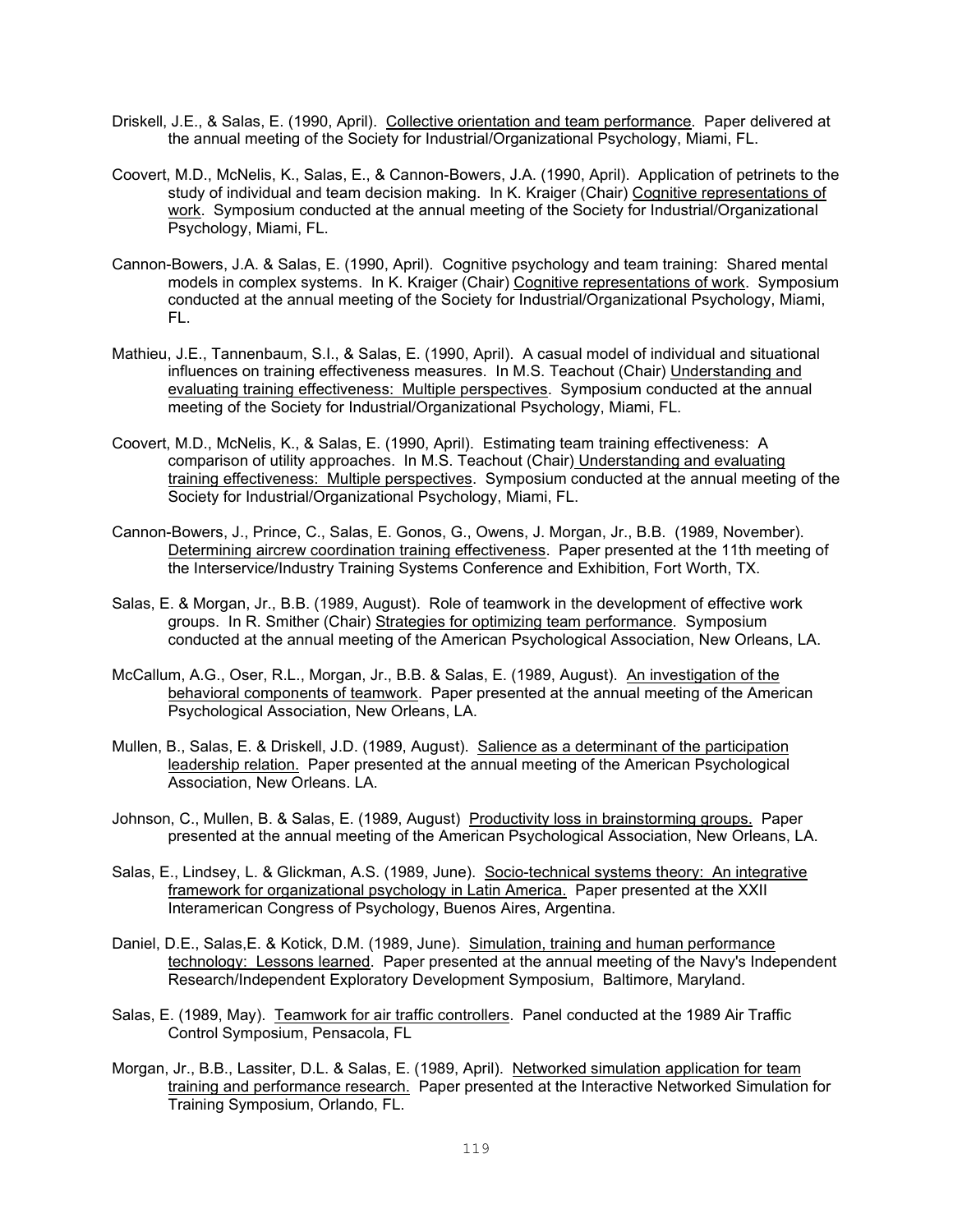- Salas E. (1989, April). Tales of an I/O psychologist in 'human factors' land: Lessons learned. In C.S. Smith (Chair). Interdisciplinary research and practice: Integrating I/O and human factors psychology. Symposium conducted at the annual meeting of the Society for Industrial/Organizational Psychology, Boston, MA.
- McIntyre, R.M., Morgan, Jr., B.B., Salas, E., & Glickman, A.S. (1989, April). Teamwork in the Navy defined: Relevance for the non-military environment. Paper presented at the annual meeting of the Society for industrial/Organizational Psychology, Boston, MA.
- Arvey, R.D., Salas, E., Gialluca, K.A. (1989, April). Using task inventories to forecast skills and abilities. Paper presented at the annual meeting of the Society for Industrial/Organizational Psychology, Boston, MA.
- Oser, R., McCallum, G.A., Morgan, Jr., B.B., & Salas, E. (1989, March). An analysis of the effects of team interaction behavior on team performance. Paper presented at the annual meeting of the Southeastern Psychological Association, Washington, D.C.
- Morgan, Jr., B.B., & Salas, E. (1988, November). A research agenda for team training and performance: Issues, alternatives, and solutions. Paper presented at the 10th Interservice/Industry Training Systems Conference, Orlando, FL.
- McIntyre, R.M., Morgan, Jr., B.B., Salas, E., & Glickman, A.S. (1988, November). Teamwork from team training: New evidence for the development of teamwork skills during operational training. Paper presented at the 10th Interservice/Industry Training Systems Conference, Orlando, FL.
- Salas, E. & Swezey, R.W. (1988, August). Design guidelines for team training systems: A behavioral taxonomy. Paper presented at the annual meeting of the American Psychological Association, Atlanta, GA.
- Salas, E., Montero, R.C., Glickman, A.S., & Morgan, Jr. B.B. (1988, August). Group development, teamwork skills and training. Paper presented at the annual meeting of the American Psychological Association, Atlanta, GA.
- Johnson, C., Mullen, B. & Salas, E. (1988, August). Effects of communication network structure: Components of network centrality. Paper presented at the annual meeting of the American Psychological Association, Atlanta, GA.
- Coovert, M.D., Ramakrishna, K., McNelis, K., & Salas, E. (1988, August). User preference for power in expert systems. Paper presented at the annual meeting of the American Psychological Association, Atlanta, GA.
- LaLomia, M.J., Coovert, M.D., & Salas, E. (1988, August). A comparison of information displays depicting numerical functions. Paper presented at the annual meeting of the American Psychological Association, Atlanta, GA.
- Coovert, M.D., LaLomia, M.J., & Salas, E. (1988, August). A covariance structure model of humancomputer interaction for decision making. Paper presented at the annual meeting of the American Psychological Association, Atlanta, GA.
- Mullen, B., Salas, E., & Johnson, C. (1988, August). Components of positional centrality in communication networks: A meta-analytic integration. Paper presented at the annual meeting of the American Psychological Association, Atlanta, GA.
- Hogan, J., Raza, S. & Salas, E. (1988, August). Team cohesiveness, performance and the influence of task type. Paper presented at the annual meeting of the American Psychological Association, Atlanta, GA.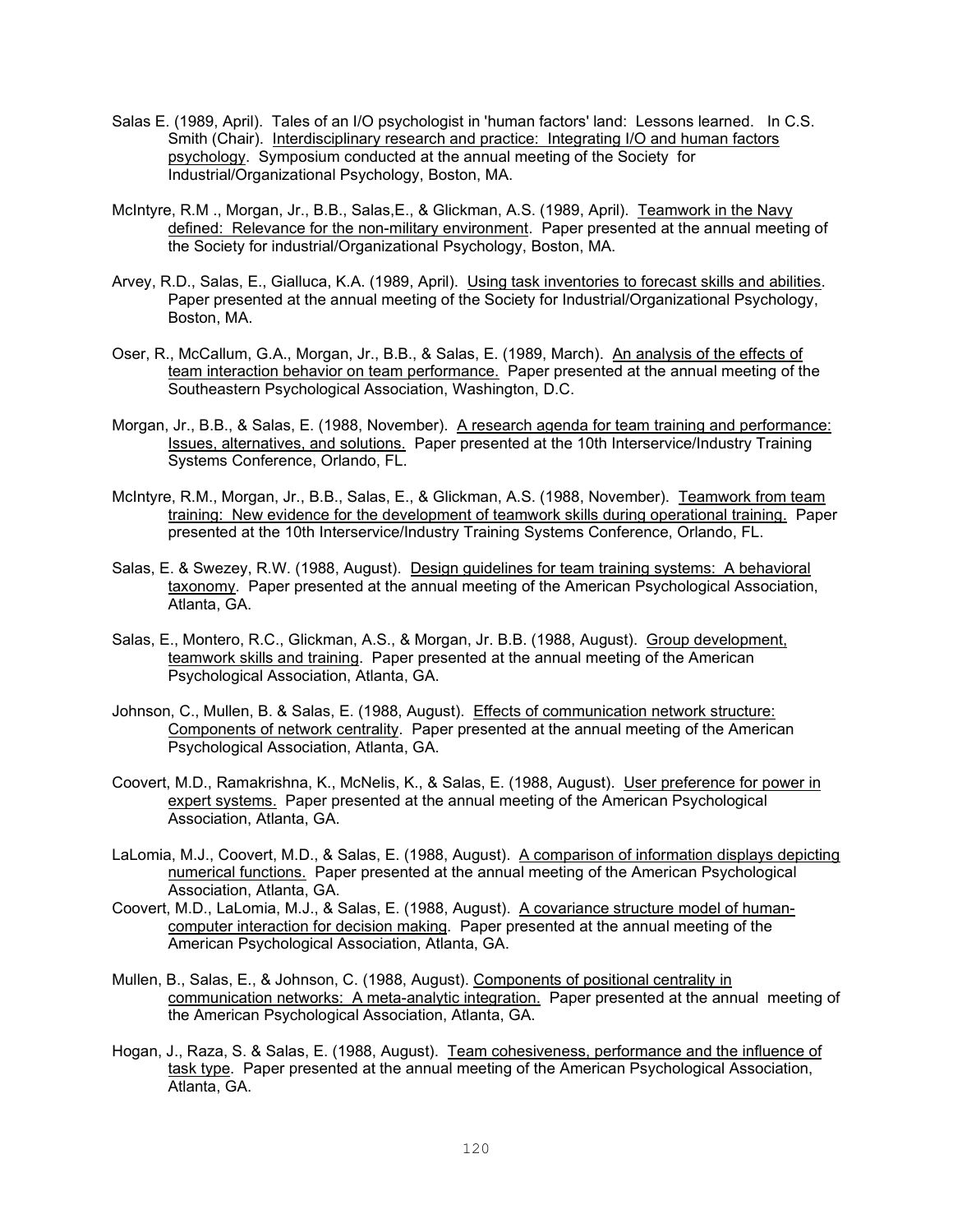- Salas, E. (Chair) (1988, May). Training and skill acquisition. Coordinated session at the NATO meeting of Human Performance Models for System Design, Orlando, FL.
- Coovert, M.D., LaLomia, M.J., & Salas, E. (1988, May). Modeling human-computer decision making with covariance structure analysis. Paper presented at the Association for Computing Machinery Conference on Human Factors in Computing Systems (CHI '88), Washington, D.C.
- LaLomia, M.J., Coovert, M.D., & Salas, E. (1988, May). Problem solving performance and display preference for information displays depicting numerical functions. Paper presented at the Association for Computing Machinery Conference on Human Factors in Computing Systems (CHI '88), Washington, D.C.
- Coovert, M.D., Ramakrishna, K., McNellis, K., & Salas, E. (1988, May). How powerful should expert systems be: An examination in three domains. Paper presented at the Association for Computing Machinery Conference on Human Factors in Computing Systems (CHI '88), Washington, D.C.
- Finfer, L.A., Weiss, H.M., Salas,E., Driskell, J.E., & Ilgen, D.R. (1988, April). The effects of stress on the consequences of automaticity. Paper presented at the annual meeting of the Society for Industrial and Organizational Psychology, Dallas, TX.
- Arneson, S., Hogan, J. & Salas,E. (1988, April). An integrative model of individualized instruction. In E.A. Fleishman (Chair) Measurement development, and transfer of abilities: Implications for training. Symposium conducted at the annual meeting of the Society for Industrial and Organizatinal Psychology, Dallas, TX.
- Converse, S.A., Dickinson, T.L., Tannenbaum, S.I., & Salas, E. (1988, March). Team training and performance: A meta-analysis. Paper presented at the annual meeting Southeastern Psychological Association, New Orleans, LA.
- Morgan, B.B., Jr., Salas, E. & Glickman, A.S. (1987, November). Teamwork from team training: An assessment of instructional processes in Navy team training systems. Paper presented at the meeting of the Interservice/Industry Training Equipment Conference and Exhibition, Washington, D.C.
- Salas, E., Morgan, B.B., Jr., & Glickman, A.S. (1987, October). The evolution and maturation of operational teams in a training environment. In J.T. Lester (Chair) Team development in operational team training systems. Paper presented at the annual meeting of the Human Factors Society, New York City, NY.
- Swezey, R.W., & Salas, E. (1987, October). Development of instructional design guidelines for team training devices. In J.T. Lester (Chair) Team development in operational team training systems. Paper presented at the annual meeting of the Human Factors Society, New York City, NY.
- Pendergrass, V., Hamel, C., & Salas, E. (1987, October). A human information processing theory of skill acquisition: A training systems view. Paper presented at the meeting of the Human Factors Society, New York City, NY.
- Salas, E. & Lester, J.T. (Co-Chairs). (1987, August) Approaches for understanding team training and performance: Synthesis, models and applications. Symposium conducted at the American Psychological Association Meeting, New York City, NY.
- Tannenbaum, S.I., Dickinson, T.L., Converse, S.A., & Salas, E. (1987, August). A meta-analysis of team performance. In E. Salas & J.T. Lester (Co-Chairs) Approaches for understanding team training and performance: Synthesis, models and applications. Paper presented at the annual meeting of the American Psychological Association Meeting, New York City, NY.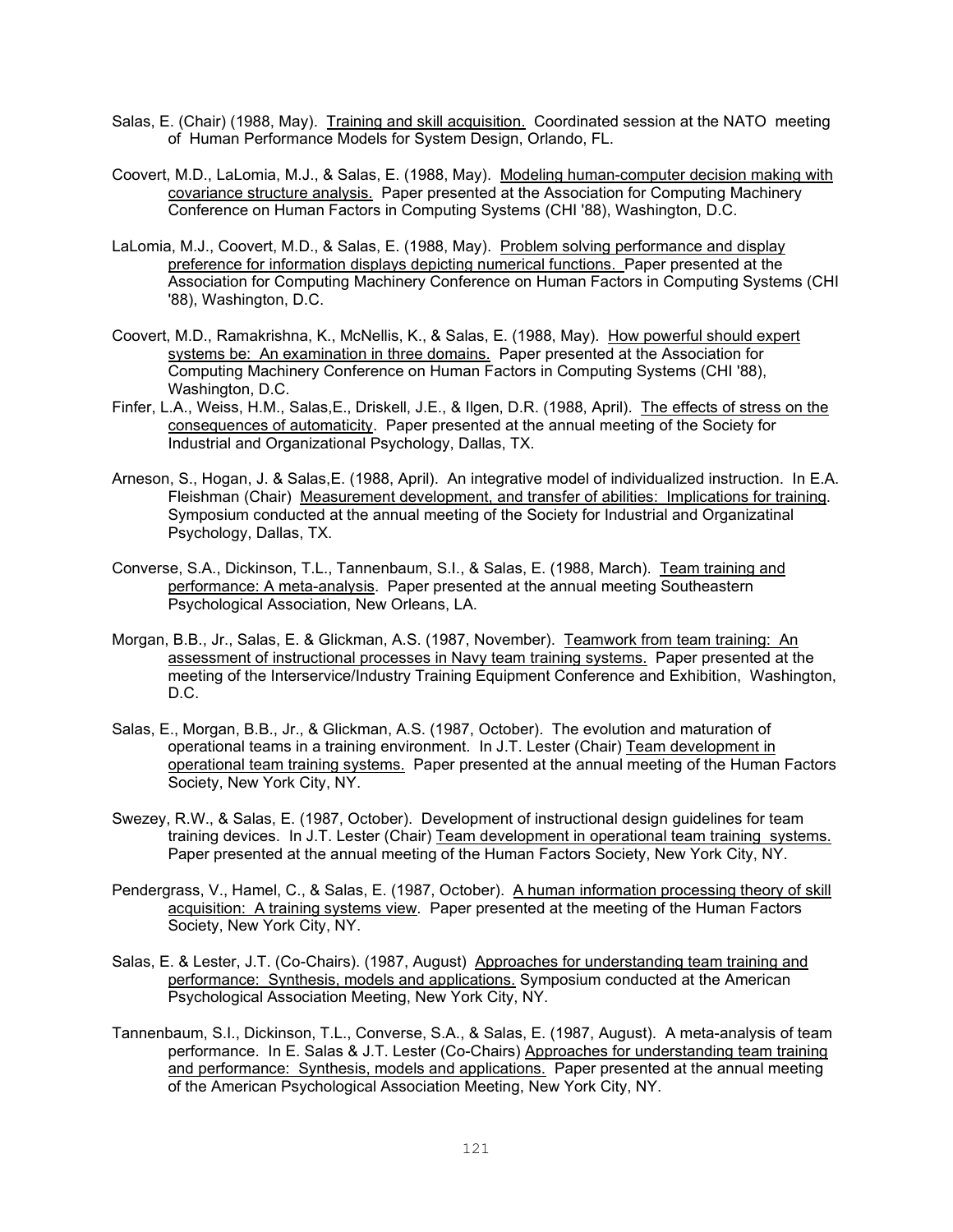- Salas, E., Morgan, B.B., Jr., & Glickman, A.S. & Zimmer, S. (1987, August). Examination of team behavior in a training context: A model of team development. In E. Salas & J.T. Lester (Co-Chairs) Approaches for understanding team training and perforamnce: Synthesis, models and applications. Paper presented at the annual meeting of the American Psychological Association Meeting, New York City, NY.
- Salas, E., Driskell, J.E., & Hogan, R. (1987, May). Non-cognitive predictors of leadership performance. Paper presented at the Center for Army Leadership Third Annual Leadership Research Conference, Kansas City, MO.
- Coovert, M.D., Benson, P.G., & Salas, E. (1987, April). Strengthening the scientist-practitiner bond: opportunities and pitfalls. Paper presented at the annual meeting of the Society for Industrial and Organizational Psychology, Inc., Atlanta, GA.
- Woodard, E.A., Morgan, B.B., Jr. & Salas, E. (1987, March). An investigation of the relationship between individual and team biodata to team performance. Paper presented at annual meeting of the Southeastern Psychological Association, Atlanta, GA.
- Glickman, A.S. & Salas, E. (1986, December). Implementing managerial technology. Paper presented to the Department of Industrial Engineering and Management, Techmon-Israel Institute of Technology Haifa, Israel.
- Glickman, A.S. & Salas, E. (1986, November). Implementing managerial technology: Managerial decision-making. Paper presented to the Department of Labor Studies, Tel Aviv University, Ranat Aviv, Israel.
- Glickman, A.S., & Salas, E. (1986, October). Factors affecting decision-making on managerial technology in Peru. Colloqium presented to the Secretariat of the Socio-Technical Team of the Kibbutz Industries Association. Tel Aviv, Israel.
- Salas, E. & Reynolds, R.E. (Co-Technical Chairs) (1986, October). Training systems. Coordinated session at the Fourth Annual Workshop on Command and Control and Decision Aiding, Dayton, OH.
- Salas, E., Dickinson, T.L., Converse, S.A. & Tannenbaum, S.I. (1986, August). Integrating research findings across studies of team performance: A team training analysis. Paper presented at the American Psychological Association Meeting, Washington, D.C.
- Hoskin, B., Driskell, J.E., & Salas,E. (1986,August). Non-cognitive predictors of training performance. Paper presented at the American Psychological Association Meeting, Washington, D.C.
- Salas, E., & Glickman, A.S. (1986, July). Application of organizational assessment in the implementation of managerial technology. Paper presented at 21st International Congress of Applied Psychology, Jerusalem, Israel.
- Glickman, A.S., Morgan, Jr., B.B., Blaiwes, A.S., & Salas, E. (1986, July). Team evolution and maturation. Paper presented at the 21st International Congress of Applied Psychology, Jerusalem, Israel.
- Dickinson, T.L., Salas, E., Converse, S.A. & Tannenbaum, S.I. (1986, April). Impact of task and work structure on team performance. In A.S. Glickman (Chair). Recent developments in team training and performance measurement. Symposium conducted at the meeting of the Tenth Psychology in the DoD Symposium.
- Salas, E. (1986, March). Team training and performance. In J. Turnage (Chair). The role of human factors in industrial/organizational psychology. Panel presentation at the Southeastern Industrial/Organizational Psychological Association, Orlando, FL.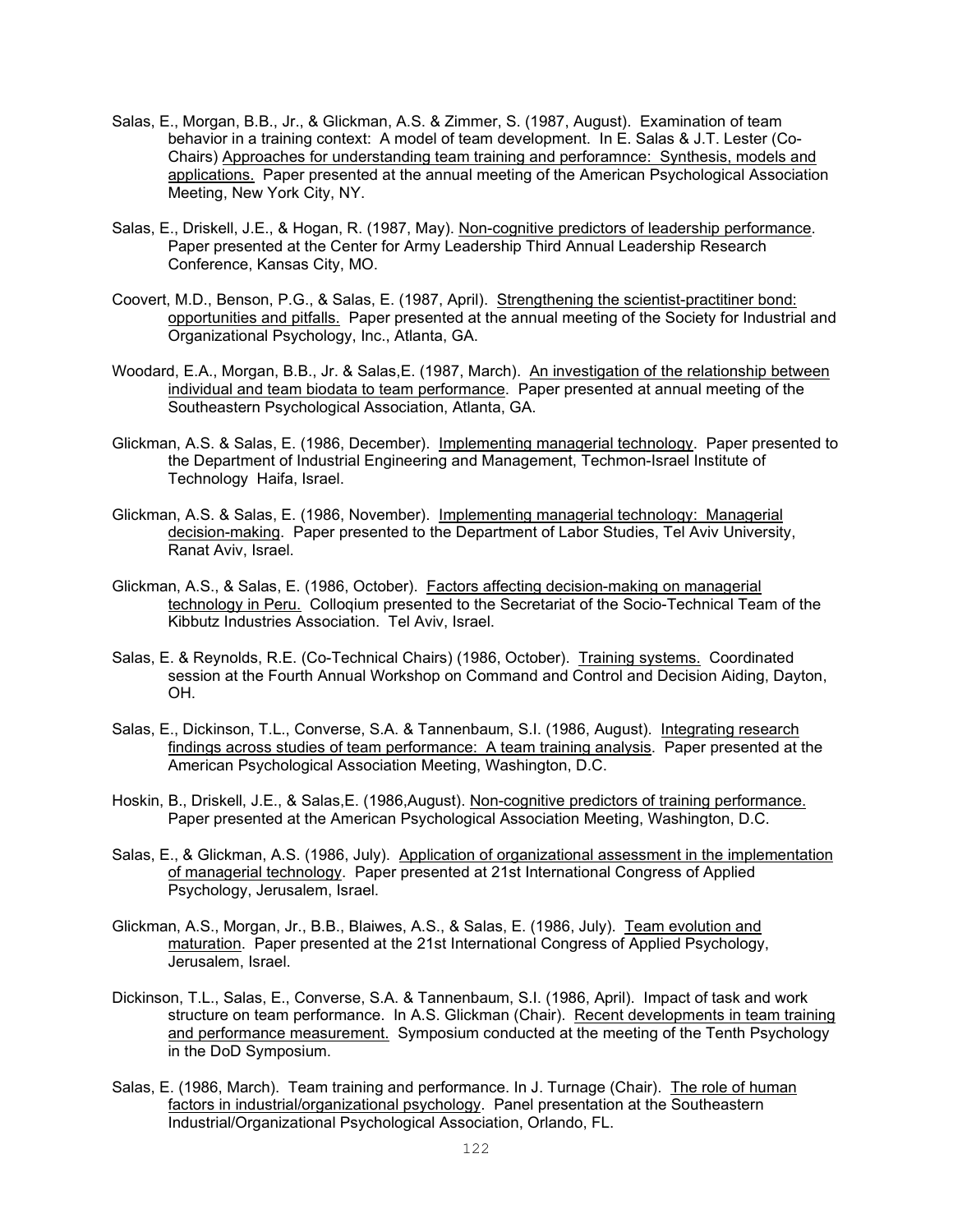- Salas, E., Blaiwes, A.S., Reynolds, R.E., Glickman, A.S., & Morgan, Jr., B.B., (1985, November). Teamwork from team training: New directions. Paper presented at the meeting of the Interservice/Industry Training Equipment Conference and Exhibition, Orlando, FL.
- Salas, E. (Chair) (1985, September). Training technology in the 1990's: Developments, applications, and research issues. Symposium conducted at the meeting of the Human Factors Society. Baltimore, MD.
- Reynolds, R.E., Andrews, D.H., Beagles, C.A., Ahlers, R.H., Ricard, G.L., and Salas, E. (1985, September). A futuristic appraisal of emerging Navy training systems. In E. Salas (Chair) Training technology in the 1990's: Developments, applications and research issues. Paper presented at the annual meeting of the Human Factors Society, Baltimore, MD.
- Reynolds, R.E., & Salas, E. (1985, September). A demonstration of surface warfare advanced training technology. Paper presented at the annual meeting of the Human Factors Society. Baltimore, MD.
- Salas, E. (1985, July). Socio-technical analysis in the delivery of training programs. Paper presented at the XX Interamerican Congress of Psychology. Caracas, Venezuela.
- Salas, E., & Glickman, A.S. (1985, August). Understanding latin america's quality of work life: Aproposed framework. Paper presented at the annual meeting of the American Psychological Association, Los Angeles, CA.
- Dwyer, D.J., & Salas,E. (1985, August). R & D in military psychology: Human factors research in naval training systems. Paper presented at the annual meeting of the American Psychological Association, Los Angeles, CA.
- Reynolds, R.E., & Salas, E. (1985, August). Research in advanced training assistance technology. Paper presented at the annual meeting of the American Psychological Association, Los Angeles, CA.
- Williams, K.E., Reynolds, R.E., & Salas, E. (1985, March). The integration of surface warface simulation with instructional training technology. Paper presented at the Eastern Simulation Conference, Norfolk, VA.
- Pitts, E.W., Salas, E., Terranova, M., Allen, G.L., & Morgan, B.B., Jr. (1984, October). Dynamic measures of potential training success. Paper presented at the annual meeting of the Human Factors Society, San Antonio, TX.
- Jones, R.J., Salas, E., Pitts, E.W., Allen, G.L., & Morgan, B.B., Jr. (1983, October). Cognitive abilities, performance assessment and technology: An Application. Paper presented at the annual meeting of the Human Factors Society, Norfolk, VA.
- Salas, E. & Glickman, A.S. (1983, July). Quality of work life In latin america: A socio-technical assessment. Paper presented at the XIX Interamerican Congress of Psychology. Quito (Ecuador).
- Davis, D.D., Glickman, A.S., & Salas, E. (1983, July). Community interventions, organizational change and social policy. Paper presented at the XIX Interamerican Congress of Psychology, Quito (Ecuador).
- Winne, P.S., & Salas, E. (1983). Effects of rater training in feedback and goal-setting behavior on rating errors: A longitudinal field study. In R.J. Vance (Chair). Implementing and updating the NPD performance rating system. Paper presented at the meeting of the International Personnel Management Association, Washington, D.C.